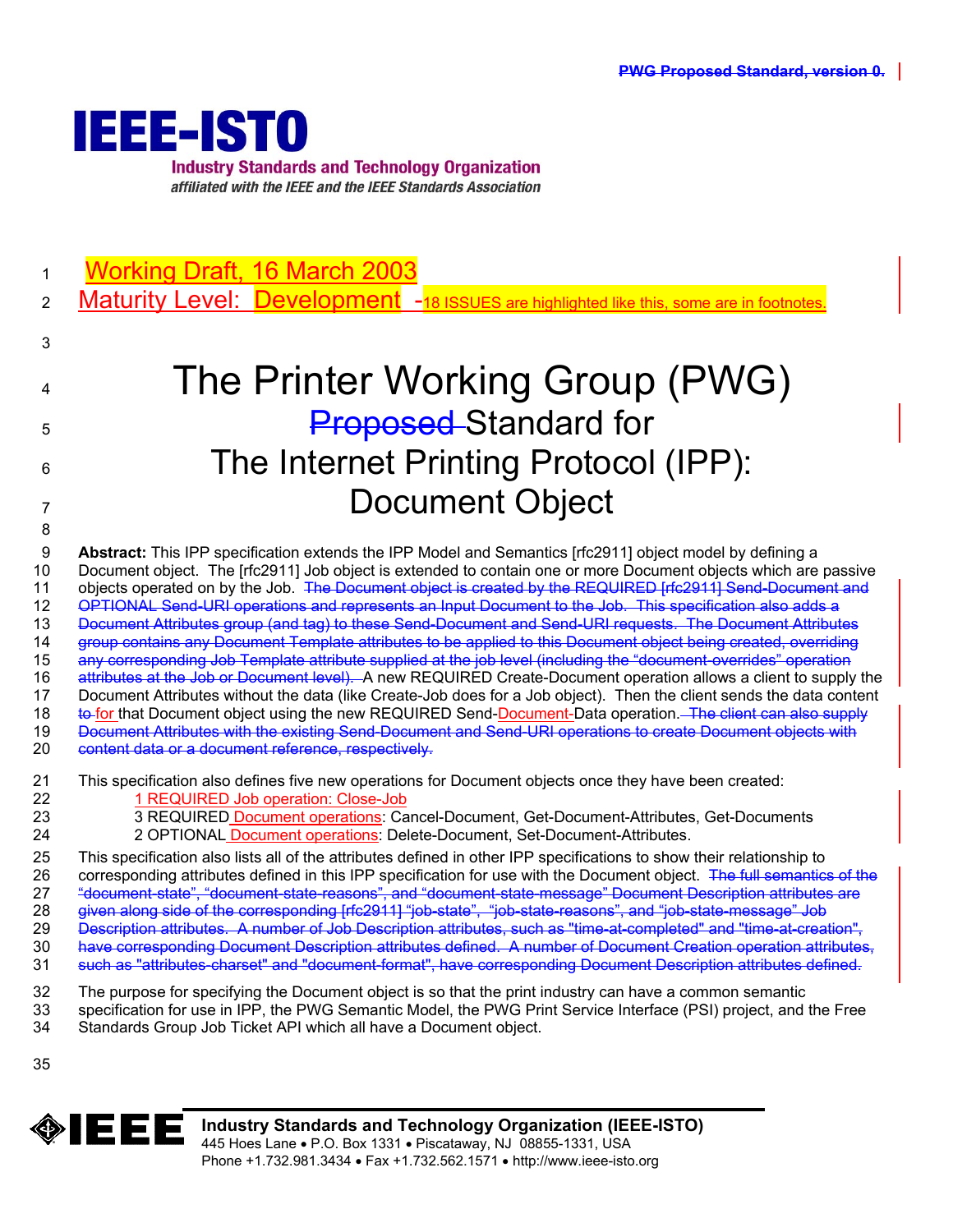

37 **Version 0.6, January 13, 2003**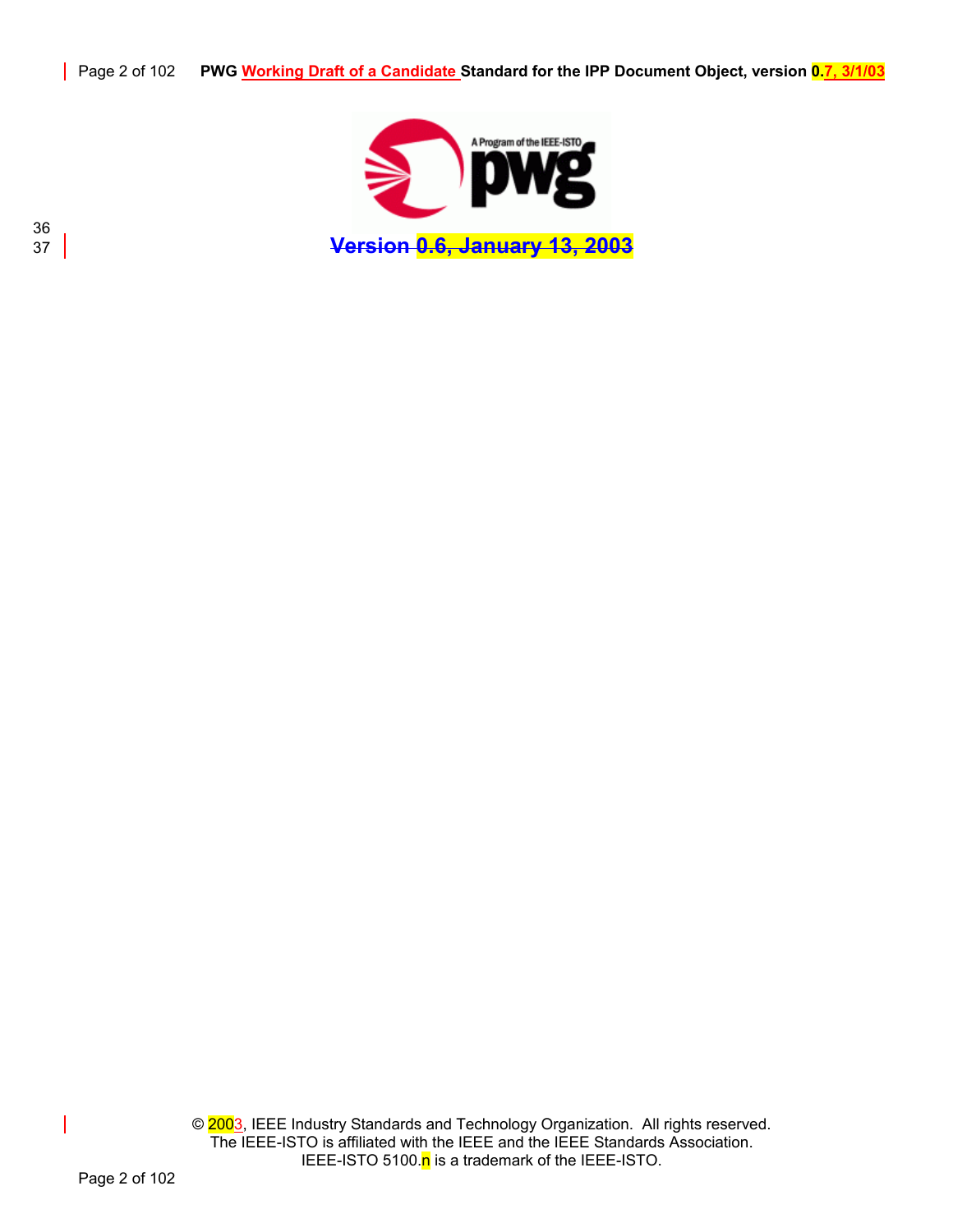| 38                                                                   |                                                                                                                                                                                                                                                                                                                                                                                                                                                                                                                                                                                                                                                                                                                                                                                                                                                                                                                                                                                                                                                                                                                                                                                                                                                                                                                                |
|----------------------------------------------------------------------|--------------------------------------------------------------------------------------------------------------------------------------------------------------------------------------------------------------------------------------------------------------------------------------------------------------------------------------------------------------------------------------------------------------------------------------------------------------------------------------------------------------------------------------------------------------------------------------------------------------------------------------------------------------------------------------------------------------------------------------------------------------------------------------------------------------------------------------------------------------------------------------------------------------------------------------------------------------------------------------------------------------------------------------------------------------------------------------------------------------------------------------------------------------------------------------------------------------------------------------------------------------------------------------------------------------------------------|
| 39                                                                   | <b>Working Draft, 16 March 2003</b>                                                                                                                                                                                                                                                                                                                                                                                                                                                                                                                                                                                                                                                                                                                                                                                                                                                                                                                                                                                                                                                                                                                                                                                                                                                                                            |
| 40                                                                   | The Printer Working Group (PWG)                                                                                                                                                                                                                                                                                                                                                                                                                                                                                                                                                                                                                                                                                                                                                                                                                                                                                                                                                                                                                                                                                                                                                                                                                                                                                                |
| 41                                                                   | <b>Proposed</b> Standard for                                                                                                                                                                                                                                                                                                                                                                                                                                                                                                                                                                                                                                                                                                                                                                                                                                                                                                                                                                                                                                                                                                                                                                                                                                                                                                   |
| 42                                                                   | The Internet Printing Protocol (IPP):                                                                                                                                                                                                                                                                                                                                                                                                                                                                                                                                                                                                                                                                                                                                                                                                                                                                                                                                                                                                                                                                                                                                                                                                                                                                                          |
|                                                                      | <b>Document Object</b>                                                                                                                                                                                                                                                                                                                                                                                                                                                                                                                                                                                                                                                                                                                                                                                                                                                                                                                                                                                                                                                                                                                                                                                                                                                                                                         |
| 43                                                                   |                                                                                                                                                                                                                                                                                                                                                                                                                                                                                                                                                                                                                                                                                                                                                                                                                                                                                                                                                                                                                                                                                                                                                                                                                                                                                                                                |
| 44                                                                   |                                                                                                                                                                                                                                                                                                                                                                                                                                                                                                                                                                                                                                                                                                                                                                                                                                                                                                                                                                                                                                                                                                                                                                                                                                                                                                                                |
| 45<br>46                                                             | Version 0.6, January 13, 2003                                                                                                                                                                                                                                                                                                                                                                                                                                                                                                                                                                                                                                                                                                                                                                                                                                                                                                                                                                                                                                                                                                                                                                                                                                                                                                  |
| 47<br>48<br>49<br>50<br>51<br>52<br>53<br>54<br>55<br>56<br>57<br>58 | Abstract: This IPP specification extends the IPP Model and Semantics [rfc2911] object model by defining a<br>Document object. The [rfc2911] Job object is extended to contain one or more Document objects which are passive<br>objects operated on by the Job. The Document object is created by the REQUIRED [rfc2911] Send Document and<br>OPTIONAL Send-URI operations and represents an Input Document to the Job. This specification also adds a<br>Document Attributes group (and tag) to these Send-Document and Send-URI requests. The Document Attributes<br>group contains any Document Template attributes to be applied to this Document object being created, overriding<br>any corresponding Job Template attribute supplied at the job level (including the "document-overrides" operation<br>attributes at the Job or Document level). A new REQUIRED Create-Document operation allows a client to supply the<br>Document Attributes without the data (like Create Job does for a Job object). Then the client sends the data content<br>to that Document object using the new REQUIRED Send-Data operation. The client can also supply Document<br>Attributes with the existing Send-Document and Send-URI operations to create Document objects with content data<br>or a document reference, respectively. |
| 59<br>60<br>61                                                       | This specification also defines five new operations for Document objects once they have been created:<br>3-REQUIRED: Cancel-Document, Get-Document-Attributes, Get-Documents<br>2 OPTIONAL: Delete Document, Set Document Attributes.                                                                                                                                                                                                                                                                                                                                                                                                                                                                                                                                                                                                                                                                                                                                                                                                                                                                                                                                                                                                                                                                                          |
| 62<br>63<br>64<br>65<br>66<br>67<br>68                               | This specification also lists all of the attributes defined in other IPP specifications to show their relationship to<br>corresponding attributes defined in this IPP specification for use with the Document object. The full semantics of the<br>"document state", "document state reasons", and "document state message" Document Description attributes are<br>given along side of the corresponding [rfc2911] "job-state", "job-state-reasons", and "job-state-message" Job<br>Description attributes. A number of Job Description attributes, such as "time-at-completed" and "time-at-creation",<br>have corresponding Document Description attributes defined. A number of Document Creation operation attributes,<br>such as "attributes-charset" and "document-format", have corresponding Document Description attributes defined                                                                                                                                                                                                                                                                                                                                                                                                                                                                                   |
| 69<br>70<br>71                                                       | The purpose for specifying the Document object is so that the print industry can have a common semantic<br>specification for use in IPP, the PWG Semantic Model, the PWG Print Service Interface (PSI) project, and the Free<br>Standards Group Job Ticket API which all have a Document object.                                                                                                                                                                                                                                                                                                                                                                                                                                                                                                                                                                                                                                                                                                                                                                                                                                                                                                                                                                                                                               |
| 72<br>73                                                             | This version of the PWG Proposed Standard is available electronically at:                                                                                                                                                                                                                                                                                                                                                                                                                                                                                                                                                                                                                                                                                                                                                                                                                                                                                                                                                                                                                                                                                                                                                                                                                                                      |
| 74                                                                   | ftp://ftp.pwg.org/pub/pwg/ipp/new_DOC/ <del>pwgwd</del> -ipp-document-object-v06-20030314030113.pdf, .doc, .rtf                                                                                                                                                                                                                                                                                                                                                                                                                                                                                                                                                                                                                                                                                                                                                                                                                                                                                                                                                                                                                                                                                                                                                                                                                |
| 75<br>76<br>77<br>78<br>79                                           | This document is a Working Draft effor an IEEE-ISTO PWG Proposed-Candidate Standard. after a PWG Last Call.<br>For a definition of a "PWG Proposed-Candidate Standard" and its transition to a "PWG Draft Standard" and a "PWG<br>Standard", see: ftp://ftp.pwg.org/pub/pwg/general/pwg-process.pdf. After approval by the PWG (by a Last Call) to<br>transition this a PWG Working Draft to a PWG Proposed Candidate Standard, an IEEE-ISTO number will be<br>assigned and the resulting PWG Proposed-Candidate Standard will be available electronically at:                                                                                                                                                                                                                                                                                                                                                                                                                                                                                                                                                                                                                                                                                                                                                                 |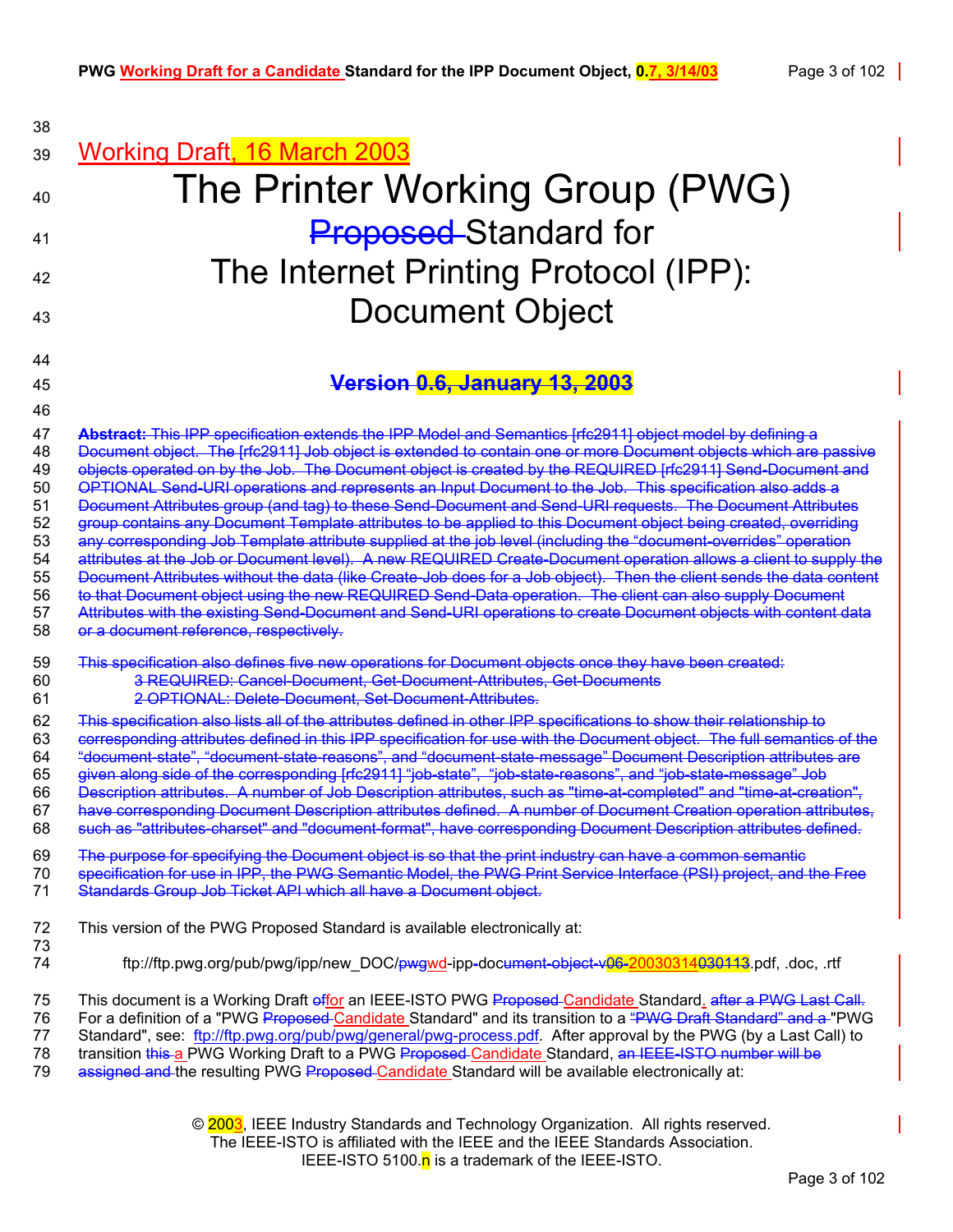# Page 4 of 102 **PWG Working Draft of a Candidate Standard for the IPP Document Object, version 0.7, 3/1/03**

- 80 ftp://ftp.pwg.org/pub/pwg/standardscs/. After approval by the PWG (by a Last Call) to transition a PWG Candidate
- 81 Standard to a PWG Standard, the resulting PWG Standard will be available electronically at:
- 82 ftp://ftp.pwg.org/pub/pwg/standards/.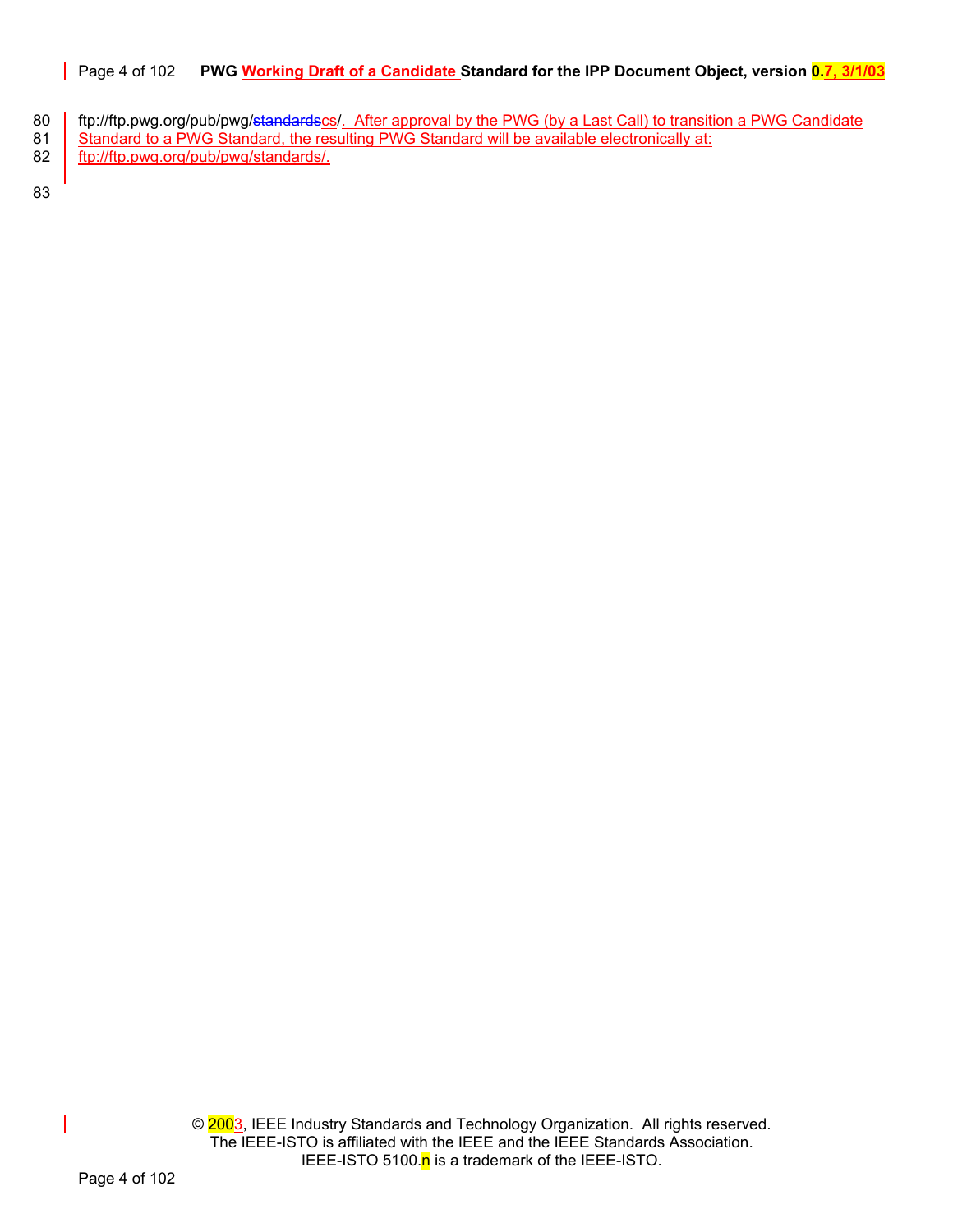# 83 **Copyright (C) 2003, IEEE ISTO. All rights reserved.**

84 This document may be copied and furnished to others, and derivative works that comment on, or otherwise explain it 85 or assist in its implementation may be prepared, copied, published and distributed, in whole or in part, without 86 restriction of any kind, provided that the above copyright notice, this paragraph and the title of the Document as 87 referenced below are included on all such copies and derivative works. However, this document itself may not be 88 modified in any way, such as by removing the copyright notice or references to the IEEE-ISTO and the Printer 89 Working Group, a program of the IEEE-ISTO.

90 Title: The Printer Working Group Standard for the Internet Printing Protocol (IPP): Document Object

91 The IEEE-ISTO and the Printer Working Group DISCLAIM ANY AND ALL WARRANTIES, WHETHER EXPRESS 92 OR IMPLIED INCLUDING (WITHOUT LIMITATION) ANY IMPLIED WARRANTIES OF MERCHANTABILITY OR 93 FITNESS FOR A PARTICULAR PURPOSE.

94 The Printer Working Group, a program of the IEEE-ISTO, reserves the right to make changes to the document 95 without further notice. The document may be updated, replaced or made obsolete by other documents at any time.

96 The IEEE-ISTO takes no position regarding the validity or scope of any intellectual property or other rights that might 97 be claimed to pertain to the implementation or use of the technology described in this document or the extent to 98 which any license under such rights might or might not be available; neither does it represent that it has made any 99 effort to identify any such rights.

100 The IEEE-ISTO invites any interested party to bring to its attention any copyrights, patents, or patent applications, or 101 other proprietary rights which may cover technology that may be required to implement the contents of this 102 document. The IEEE-ISTO and its programs shall not be responsible for identifying patents for which a license may 103 be required by a document and/or IEEE-ISTO Industry Group Standard or for conducting inquiries into the legal 104 validity or scope of those patents that are brought to its attention. Inquiries may be submitted to the IEEE-ISTO by e-

105 mail at:

106 ieee-isto@ieee.org.

107 The Printer Working Group acknowledges that the IEEE-ISTO (acting itself or through its designees) is, and shall at 108 all times, be the sole entity that may authorize the use of certification marks, trademarks, or other special 109 designations to indicate compliance with these materials.

110 Use of this document is wholly voluntary. The existence of this document does not imply that there are no other 111 ways to produce, test, measure, purchase, market, or provide other goods and services related to its scope.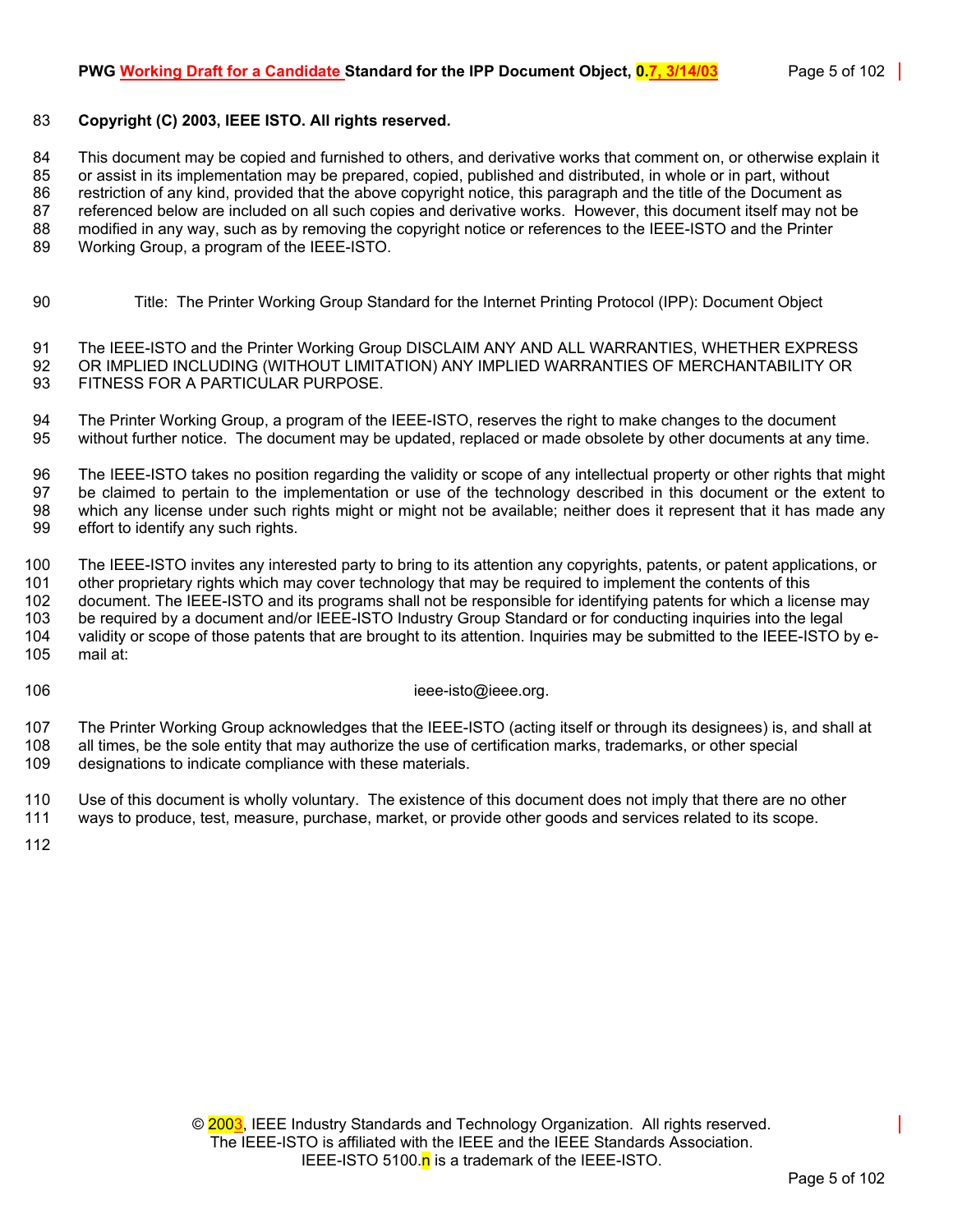# 112 **About the IEEE-ISTO**

114 The IEEE-ISTO is a not-for-profit corporation offering industry groups an innovative and flexible operational forum 115 and support services. The IEEE-ISTO provides a forum not only to develop standards, but also to facilitate activities 116 that support the implementation and acceptance of standards in the marketplace. The organization is affiliated with 117 the IEEE [\(http://www.ieee.org/\)](http://www.ieee.org/) and the IEEE Standards Association ([http://standards.ieee.org/\).](http://standards.ieee.org/)) 

119 For additional information regarding the IEEE-ISTO and its industry programs visit [http://www.ieee-isto.org.](http://www.ieee-isto.org/) 

120 121

118

113

#### 122 **About the IEEE-ISTO PWG**

123 The Printer Working Group (or PWG) is a Program of the IEEE Industry Standards and Technology Organization<br>124 (ISTO) with member organizations including printer manufacturers, print server developers, operating system 124 (ISTO) with member organizations including printer manufacturers, print server developers, operating system 125 providers, network operating systems providers, network connectivity vendors, and print management application 126 developers. The group is chartered to make printers and the applications and operating systems supporting them 127 work together better. All references to the PWG in this document implicitly mean "The Printer Working Group, a 128 Program of the IEEE ISTO." In order to meet this objective, the PWG will document the results of their work as open<br>129 standards that define print related protocols, interfaces, procedures and conventions. Printer man standards that define print related protocols, interfaces, procedures and conventions. Printer manufacturers and 130 vendors of printer related software will benefit from the interoperability provided by voluntary conformance to these 131 standards.

132 In general, a PWG standard is a specification that is stable, well understood, and is technically competent, has

- 133 multiple, independent and interoperable implementations with substantial operational experience, and enjoys
- 134 significant public support.
- 135 For additional information regarding the Printer Working Group visit: http://www.pwg.org
- 136 137
- 138 **Contact information:**
- 139 IPP Web Page: http://www.pwg.org/ipp/
- 140 **IPP Mailing List: ipp@pwg.org**
- 141 To subscribe to the ipp mailing list, send the following email:<br>142 1) send it to maiordomo@pwg.org
	- 1) send it to majordomo@pwg.org
- 143 2) leave the subject line blank
- 144 3) put the following two lines in the message body:
- 145 subscribe ipp
- 146 end

147 Implementers of this specification are encouraged to join the IPP Mailing List in order to participate in any 148 discussions of clarifications or review of registration proposals for additional names. Requests for additional 149 extensions, for inclusion in this specification, should be sent to the IPP Mailing list for consideration. In order to 150 reduce spam the mailing list rejects mail from non-subscribers, so you must subscribe to the mailing list in order to 151 send a question or comment to the mailing list.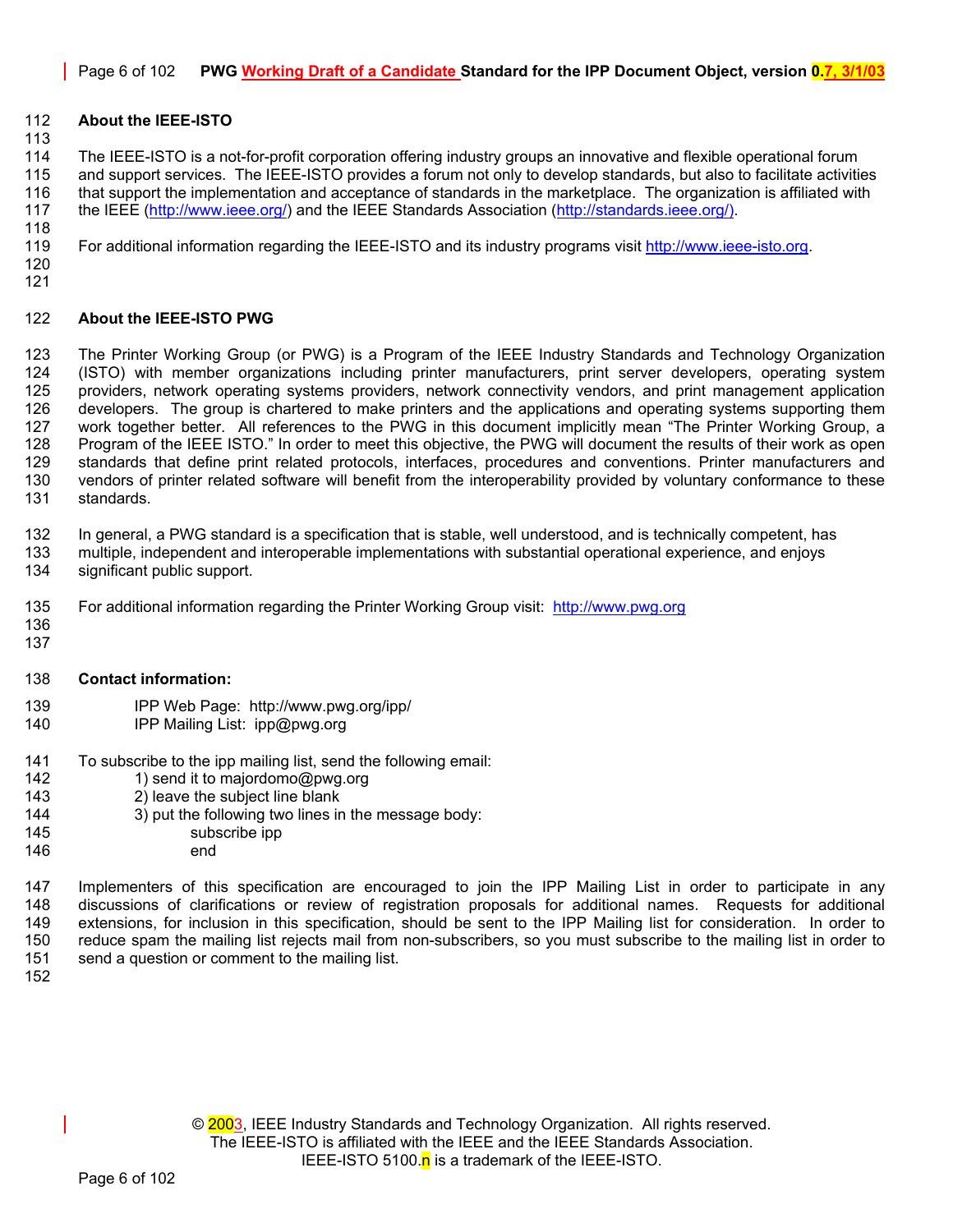# <sup>152</sup>**Contents**

| 153        | $\mathbf{1}$                  |     | Introduction and Summary                                                                                                                                                                                                | 11       |
|------------|-------------------------------|-----|-------------------------------------------------------------------------------------------------------------------------------------------------------------------------------------------------------------------------|----------|
| 154        |                               | 1.1 |                                                                                                                                                                                                                         |          |
| 155        | $\overline{2}$<br>Terminology |     |                                                                                                                                                                                                                         | 12       |
| 156        |                               | 2.1 |                                                                                                                                                                                                                         |          |
| 157        |                               | 2.2 |                                                                                                                                                                                                                         |          |
| 158        | 3                             |     | <b>Document Operations</b>                                                                                                                                                                                              | 14       |
| 159        |                               | 3.1 |                                                                                                                                                                                                                         |          |
| 160        |                               |     |                                                                                                                                                                                                                         |          |
| 161        |                               |     | 3.1.1.1 input-document-number (integer(1:MAX)) DEPRECATED                                                                                                                                                               | 17       |
| 162<br>163 |                               |     | 3.1.1.2 last-document (boolean)<br>3.1.1.3 document-message (text(MAX))                                                                                                                                                 | 17<br>17 |
| 164        |                               |     | 3.1.1.4 Additional Operation attributes:                                                                                                                                                                                | 17       |
| 165        |                               |     | 3.1.1.5 Ignoring unsupported or improper operation attributes:                                                                                                                                                          | 17       |
| 166        |                               |     |                                                                                                                                                                                                                         | .18      |
| 167        |                               |     | 3.1.2.1 document-number (integer(1:MAX))                                                                                                                                                                                | 19       |
| 168        |                               |     | 3.1.2.2 document-id-uri (uri)                                                                                                                                                                                           | 19       |
| 169        |                               |     | 3.1.2.3 document-state (type1 enum)                                                                                                                                                                                     | 19       |
| 170<br>171 |                               |     | 3.1.2.4 document-state-reasons (1setOf type2 keyword)<br>3.1.2.5 document-state-message (text(MAX))                                                                                                                     | 19<br>20 |
|            |                               |     |                                                                                                                                                                                                                         |          |
| 172<br>173 |                               | 3.2 |                                                                                                                                                                                                                         |          |
| 174        |                               |     |                                                                                                                                                                                                                         |          |
|            |                               |     |                                                                                                                                                                                                                         |          |
| 175<br>176 |                               | 3.3 |                                                                                                                                                                                                                         |          |
| 177        |                               |     |                                                                                                                                                                                                                         |          |
| 178        |                               | 3.4 |                                                                                                                                                                                                                         |          |
|            |                               |     |                                                                                                                                                                                                                         |          |
| 179<br>180 |                               | 3.5 |                                                                                                                                                                                                                         |          |
| 181        |                               |     | 3.5.1.1 "requested-attributes" (1setOf keyword):                                                                                                                                                                        | 24       |
| 182        |                               |     |                                                                                                                                                                                                                         |          |
| 183        |                               | 3.6 |                                                                                                                                                                                                                         |          |
| 184        |                               |     |                                                                                                                                                                                                                         |          |
| 185        |                               |     | 3.6.1.1 "limit" (integer(1:MAX)):                                                                                                                                                                                       | 25       |
| 186        |                               |     | 3.6.1.2 "requested-attributes" (1setOf type2 keyword):                                                                                                                                                                  | 26       |
| 187        |                               |     |                                                                                                                                                                                                                         |          |
| 188        |                               | 3.7 |                                                                                                                                                                                                                         |          |
| 189        |                               |     |                                                                                                                                                                                                                         |          |
| 190        |                               |     |                                                                                                                                                                                                                         |          |
| 191        |                               |     |                                                                                                                                                                                                                         |          |
| 192        |                               | 3.8 |                                                                                                                                                                                                                         |          |
| 193        |                               |     |                                                                                                                                                                                                                         |          |
| 194        |                               |     | 3.8.1.1 document-message (text(MAX)) operation attribute                                                                                                                                                                | 31       |
| 195        |                               |     |                                                                                                                                                                                                                         |          |
| 196        |                               | 3.9 |                                                                                                                                                                                                                         |          |
| 197        | 4                             |     | Semantic extensions to Job operations                                                                                                                                                                                   | 32       |
|            |                               |     | © 2003, IEEE Industry Standards and Technology Organization. All rights reserved.<br>The IEEE-ISTO is affiliated with the IEEE and the IEEE Standards Association.<br>IEEE-ISTO 5100.n is a trademark of the IEEE-ISTO. |          |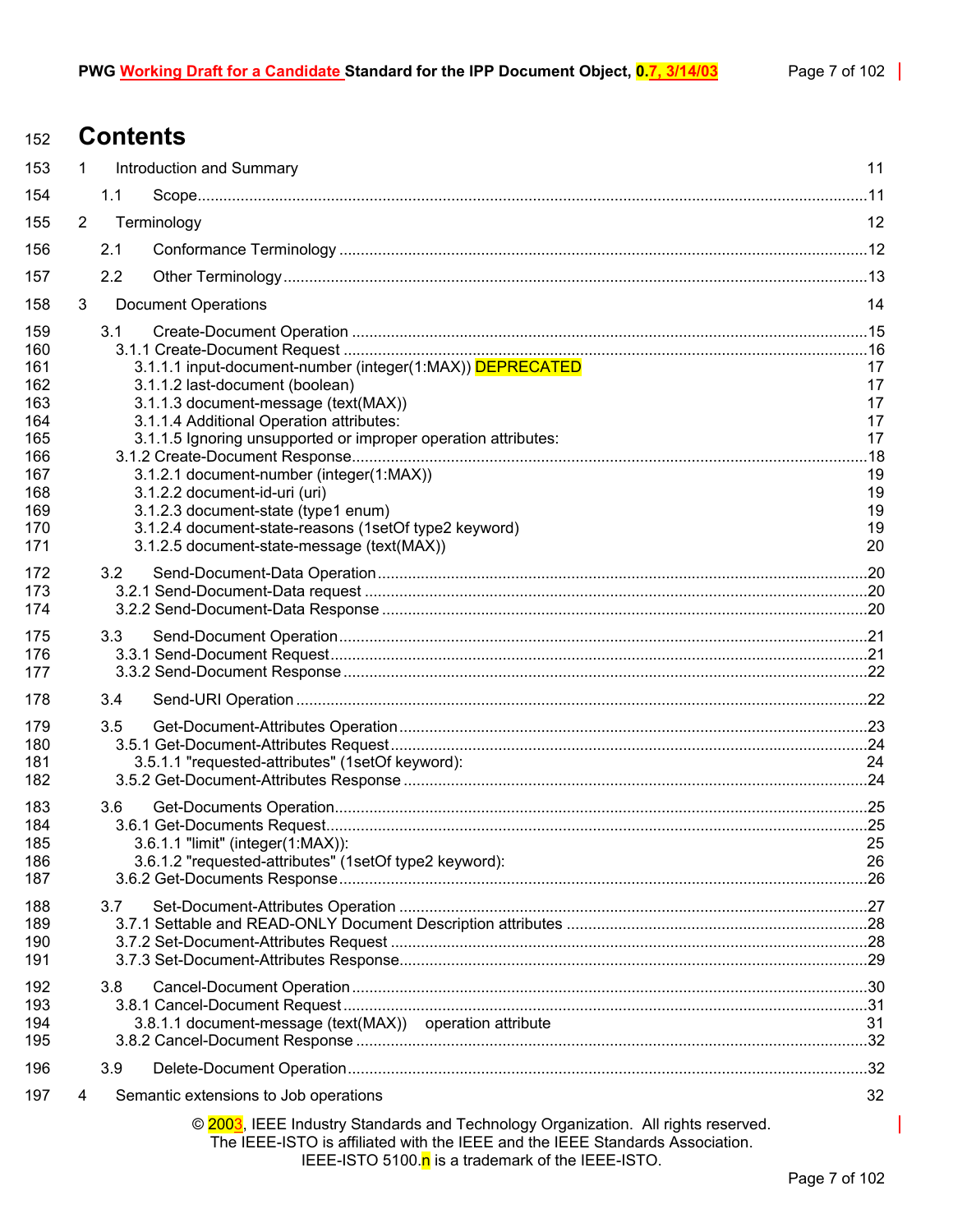| 198                                                  |   | 4.1                                                               |                                                     |         |
|------------------------------------------------------|---|-------------------------------------------------------------------|-----------------------------------------------------|---------|
| 199                                                  |   | 4.2                                                               |                                                     |         |
| 200<br>201<br>202                                    |   | 4.3                                                               |                                                     |         |
| 203<br>204<br>205<br>206<br>207<br>208<br>209        |   | 4.4                                                               |                                                     |         |
|                                                      |   | 4.5                                                               |                                                     |         |
| 210<br>211                                           |   | 4.6<br>4.7                                                        |                                                     |         |
| 212                                                  |   | 4.8                                                               |                                                     |         |
| 213                                                  |   | 4.9                                                               |                                                     |         |
| 214                                                  |   | 4.10                                                              |                                                     |         |
| 215                                                  |   | 4.11                                                              |                                                     |         |
| 216                                                  | 5 |                                                                   | Attribute Precedence during job processing          | 37      |
| 217                                                  | 6 | Operation Attributes for the Job and Document Creation operations |                                                     |         |
| 218                                                  |   | 6.1                                                               |                                                     |         |
| 219                                                  |   | 6.2                                                               |                                                     |         |
| 220                                                  |   | 6.3                                                               |                                                     |         |
| 221                                                  | 7 |                                                                   | Job Template and Document Template attributes       | 43      |
| 222<br>223<br>224<br>225<br>226<br>227<br>228<br>229 |   | 7.1                                                               |                                                     |         |
| 230                                                  |   | 7.2                                                               |                                                     |         |
| 231                                                  | 8 |                                                                   | Job Description and Document Description attributes | 54      |
| 232<br>233<br>234                                    |   | 8.1                                                               |                                                     |         |
| 235<br>236<br>237<br>ດດດ                             |   | 8.2                                                               | 00 separacecian (type 0 legitized)                  | $E^{0}$ |

Page 8 of 102 **PWG Working Draft of a Candidate Standard for the IPP Document Object, version 0.7, 3/1/03**

# 238 [8.2.3 compression \(type3 keyword\) ......................................................................................................................59](#page-58-1) 239 [8.2.4 current-page-order \(type2 keyword\).............................................................................................................59](#page-58-2) 240 [8.2.5 date-time-at-completed \(dateTime\)..............................................................................................................59](#page-58-3) 241 [8.2.6 date-time-at-creation \(dateTime\)..................................................................................................................59](#page-58-4)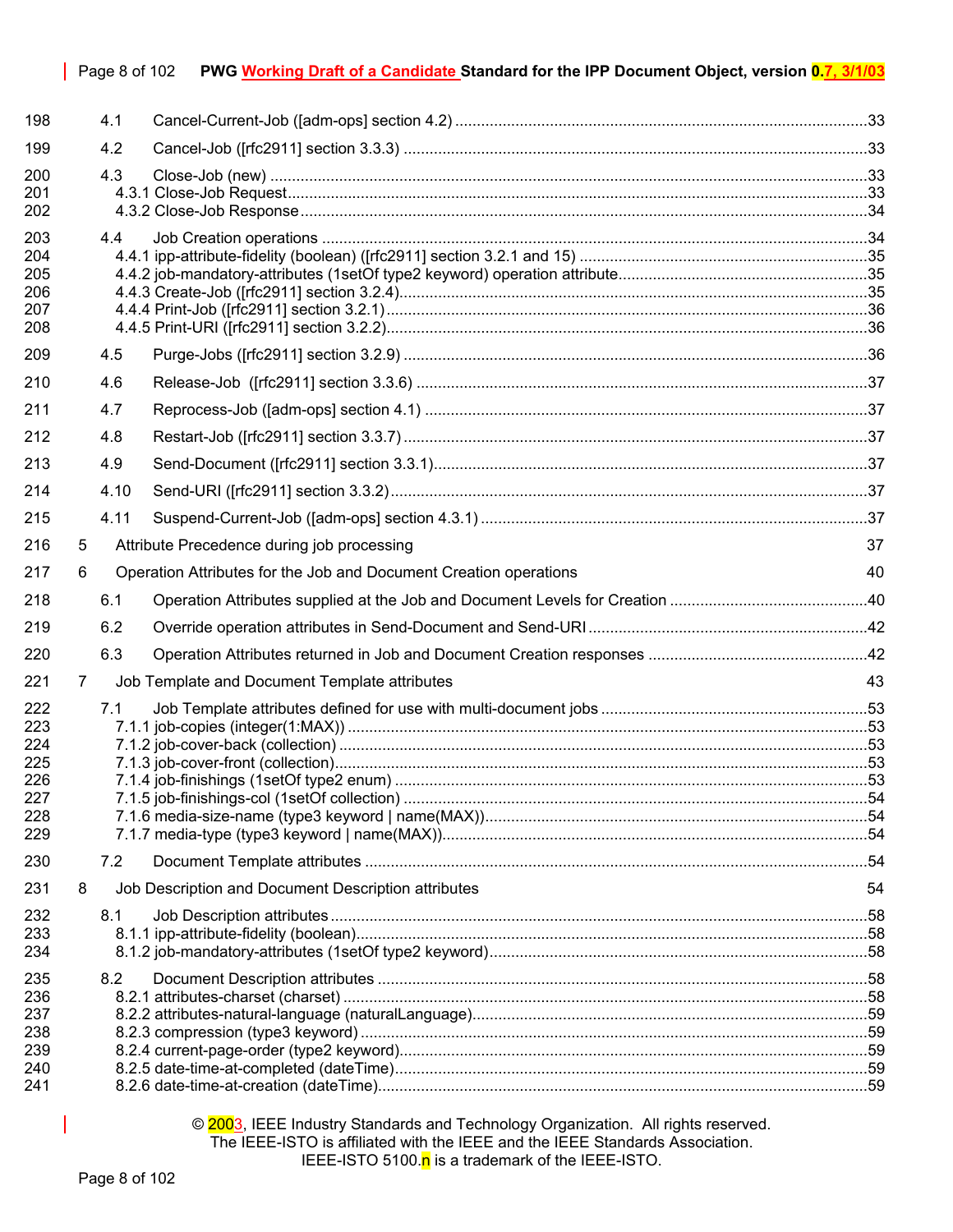# **PWG Working Draft for a Candidate Standard for the IPP Document Object, 0.7, 3/14/03** Page 9 of 102

| 242<br>243 |    |      |                                                                                                      |    |  |
|------------|----|------|------------------------------------------------------------------------------------------------------|----|--|
| 244        |    |      |                                                                                                      |    |  |
| 245        |    |      |                                                                                                      |    |  |
| 246        |    |      |                                                                                                      |    |  |
| 247        |    |      |                                                                                                      |    |  |
| 248        |    |      |                                                                                                      |    |  |
| 249<br>250 |    |      |                                                                                                      |    |  |
| 251        |    |      |                                                                                                      |    |  |
| 252        |    |      |                                                                                                      |    |  |
| 253        |    |      |                                                                                                      |    |  |
| 254        |    |      |                                                                                                      |    |  |
| 255        |    |      |                                                                                                      |    |  |
| 256        |    |      |                                                                                                      |    |  |
| 257        |    |      |                                                                                                      |    |  |
| 258        |    |      |                                                                                                      |    |  |
| 259        |    |      |                                                                                                      |    |  |
| 260        |    |      |                                                                                                      |    |  |
| 261        |    |      | 8.2.25.1 The "job-state" Job Description attribute and the Job Life Cycle                            | 66 |  |
| 262        |    |      | 8.2.25.2 The "document-state" Document Description attribute and the Document object life Cycle      | 67 |  |
| 263        |    |      | 8.2.25.3 Forwarding Servers                                                                          | 68 |  |
| 264        |    |      | 8.2.25.4 Partitioning of Job/Document States                                                         | 68 |  |
| 265        |    |      |                                                                                                      |    |  |
| 266        |    |      | 8.2.27 document-state-reasons (1setOf type2 keyword) and job-state-reasons (1setOf type2 keyword) 69 |    |  |
| 267        |    |      |                                                                                                      |    |  |
| 268        |    |      |                                                                                                      |    |  |
| 269        |    |      |                                                                                                      |    |  |
| 270        |    |      |                                                                                                      |    |  |
| 271        |    |      |                                                                                                      |    |  |
| 272        |    |      |                                                                                                      |    |  |
| 273        |    |      |                                                                                                      |    |  |
| 274        |    |      |                                                                                                      |    |  |
| 275        |    |      |                                                                                                      |    |  |
| 276        |    |      |                                                                                                      |    |  |
| 277        |    |      |                                                                                                      |    |  |
| 278        |    |      |                                                                                                      |    |  |
| 279        |    |      |                                                                                                      |    |  |
| 280        |    |      |                                                                                                      |    |  |
| 281        |    |      |                                                                                                      |    |  |
| 282        |    |      |                                                                                                      |    |  |
| 283        |    |      |                                                                                                      |    |  |
| 284        |    |      |                                                                                                      |    |  |
| 285        |    |      |                                                                                                      |    |  |
| 286        | 9  |      | <b>Printer attributes</b>                                                                            | 78 |  |
| 287        |    | 9.1  |                                                                                                      |    |  |
| 288        |    | 9.2  |                                                                                                      |    |  |
| 289        | 10 |      | New Values for Existing Printer Description Attributes                                               | 88 |  |
| 290        |    | 10.1 |                                                                                                      |    |  |
| 291        | 11 |      | <b>Encodings of Additional Attribute Tags</b>                                                        | 89 |  |
| 292        | 12 |      | <b>Conformance Requirements</b>                                                                      | 89 |  |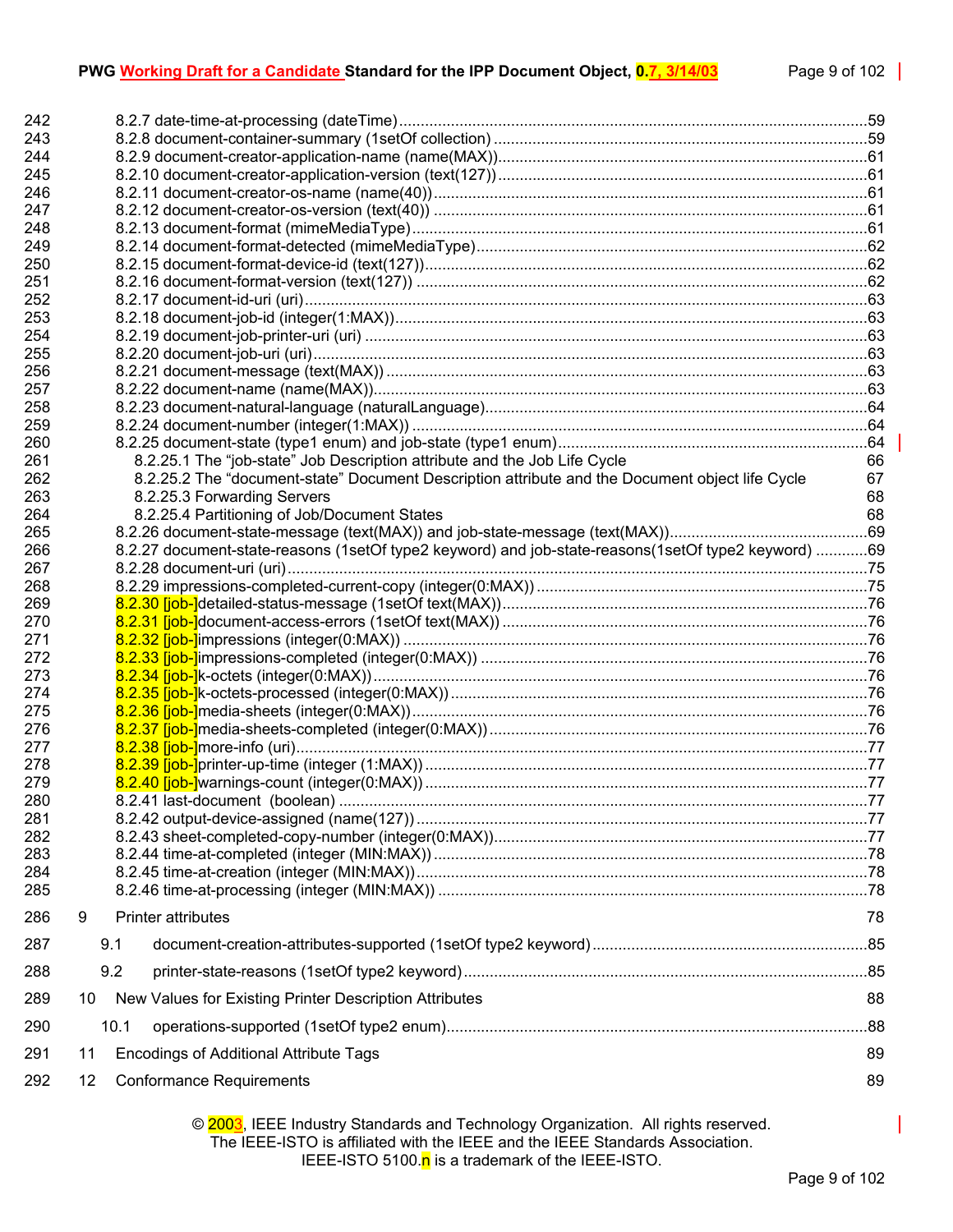|     |      | Page 10 of 102 PWG Working Draft of a Candidate Standard for the IPP Document Object, version 0.7, 3/1/03 |    |  |  |
|-----|------|-----------------------------------------------------------------------------------------------------------|----|--|--|
| 293 | 12.1 |                                                                                                           |    |  |  |
| 294 | 12.2 |                                                                                                           |    |  |  |
| 295 | 13   | Normative References                                                                                      | 90 |  |  |
| 296 | 14   | <b>Informative References</b>                                                                             | 91 |  |  |
| 297 | 15   | <b>IANA Considerations</b>                                                                                | 92 |  |  |
| 298 | 15.1 |                                                                                                           |    |  |  |
| 299 | 15.2 |                                                                                                           |    |  |  |
| 300 |      |                                                                                                           |    |  |  |
| 301 | 15.4 |                                                                                                           |    |  |  |
| 302 | 15.5 |                                                                                                           |    |  |  |
| 303 | 16   | <b>Internationalization Considerations</b>                                                                | 98 |  |  |
| 304 | 17   | <b>Security Considerations</b>                                                                            | 98 |  |  |
| 305 | 18   | Contributors                                                                                              | 98 |  |  |
| 306 | 19   | Acknowledgments                                                                                           | 98 |  |  |
| 307 | 20   | Author's Address<br>98                                                                                    |    |  |  |
| 308 | 21   | Appendix A: Document operations compared to Job operations                                                | 99 |  |  |
| 309 | 22   | Annex B: Change Log (informative)<br>100                                                                  |    |  |  |

310

# <sup>311</sup>**Table of Tables**

| 312 |  |
|-----|--|
| 313 |  |
| 314 |  |
| 315 |  |
| 316 |  |
| 317 |  |
| 318 |  |
| 319 |  |
| 320 |  |
| 321 |  |
| 322 |  |
| 323 |  |
| 324 |  |
| 325 |  |
| 326 |  |
| 327 |  |
| 328 |  |
| 329 |  |

# <sup>330</sup>**Table of Figures**

| 331 |  |
|-----|--|
| 332 |  |
| 333 |  |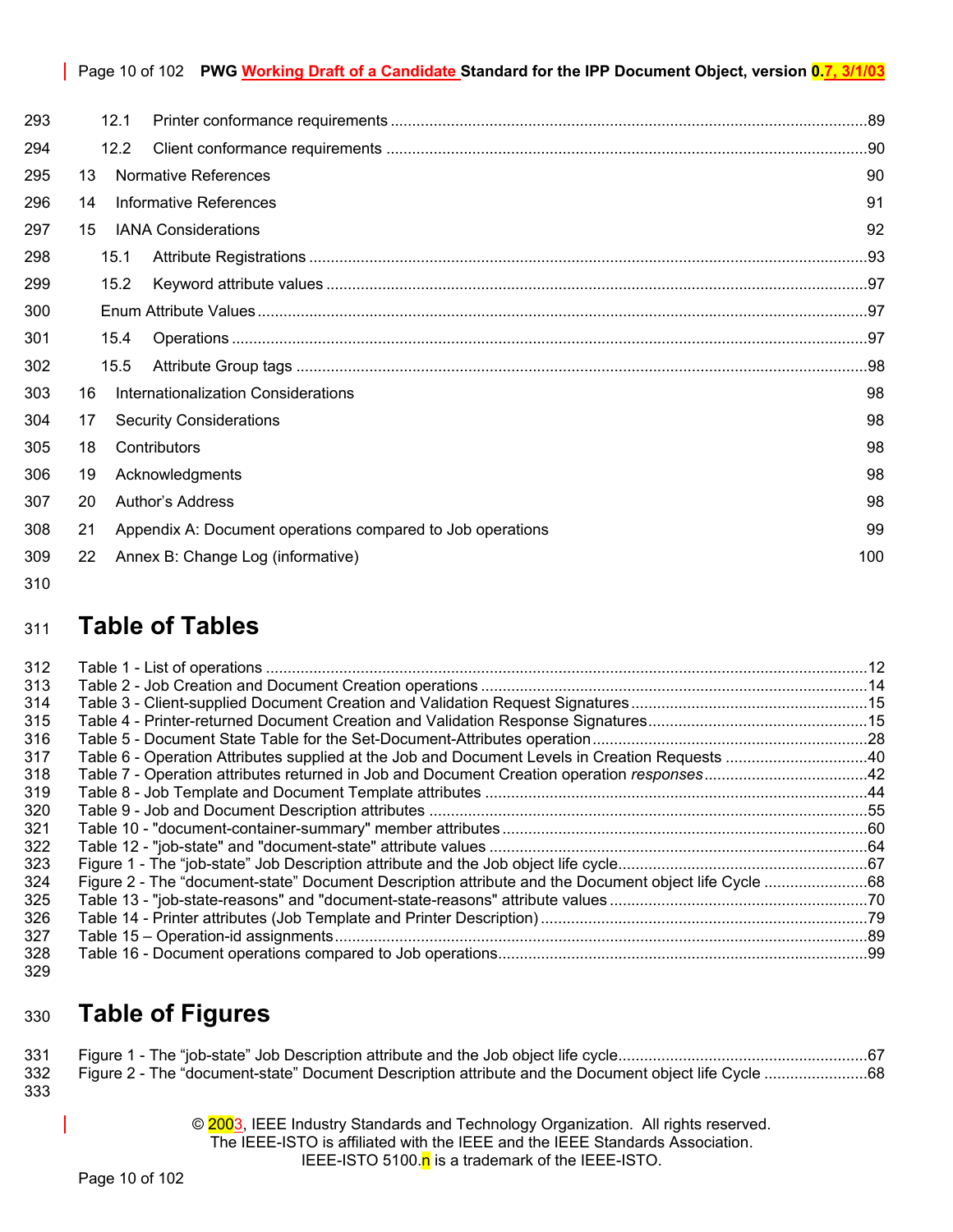334

# <span id="page-10-0"></span>335 **1 Introduction and Summary**

336 This IPP specification extends the IPP Model and Semantics [rfc2911] object model by defining a Document object. 337 The [rfc2911] Job object is extended to contain one or more Document objects which are passive objects operated 338 on by the Job. The Job object is created by the REQUIRED<sup>1</sup> Create-Job (see [rfc2911] section 3.2.4) operation and 339 is closed by the Close-Job operation (see section [4.3\)](#page-32-2). The Document object is created by the REQUIRED<sup>2</sup> [rfc2911] 340 Send-Document (see [rfc2911] section 3.3.1) and OPTIONAL Send-URI (see [rfc2911] section 3.3.2) operations and 341 represents an Input Document to the Job. This specification also adds a Document Attributes group (and tag) to 342 these Send-Document and Send-URI requests. The Document Attributes group contains any Document Template 343 attributes to be applied to this Document object being created, overriding any corresponding Job Template attribute<br>344 supplied at the job level (including the "document overrides" operation attributes foverridel at t 344 supplied at the job level <del>(including the "document overrides" operation attributes [override] at the Job or Document<br>345 Hevel). A new REQUIRED Create-Document operation allows a client to supply the Document Attribut</del> level). A new REQUIRED Create-Document operation allows a client to supply the Document Attributes without the 346 data (like Create-Job does for a Job object). Then the client can sends the data content to for that Document object 347 using the new REQUIRED Send-Document-Data operation.

- 348 This specification also defines one new operation for Job objects and seven five new operations for Document 349 objects once they have been created:
- 350 1 REQUIRED Job operation: Close-Job
- 351 3 REQUIRED Document operations: Cancel-Document, Get-Document-Attributes, Get-Documents 352 2 OPTIONAL Document operations: Delete-Document, Set-Document-Attributes.
- 353 Cancel-Document, Get-Document-Attributes, Get-Documents, Delete-Document, Set-Document-Attributes.

354 This specifica[t](#page-10-4)ion also lists all of the attributes defined in other IPP specifications<sup>3</sup> to show their relationship to 355 corresponding attributes defined in this IPP specification for use with the Document object. The full semantics of the 356 "document-state", "document-state-reasons", and "document-state-message" Document Description attributes are 357 given along side of the corresponding [rfc2911] "job-state", "job-state-reasons", and "job-state-message" Job 358 Description attributes.

359 The intent is to propose this specification as an IPP extension and which will be referenced as part of the PWG 360 Semantic Model. The purpose for specifying the Document object is so that the print industry can have a common 361 semantic specification for use in IPP, the PWG Semantic Model [pwg-sm], the PWG Print Service Interface (PSI) 362 project [pwg-psi], and the Free Standards Group Job Ticket API [fsg-jt] which all have a Document object.

363 This specification also defines "media-size-name" and "media-type" as Job Template and Document Template<br>364 attributes to provide a detailed specification for reference from the PWG Semantic Model. attributes to provide a detailed specification for reference from the PWG Semantic Model.

# <span id="page-10-1"></span>365 **1.1 Scope**

366 Part of the extension is to allow the client to supply printing instructions, called Document Template attributes, when 367 creating each Document object. An IPP Printer object implementation MAY support most of the existing Job

368 Template attributes as Document Template attributes as well. (The PWG Semantic Model [pwg-sm] currently calls

369 the Job Template attributes and Document Template attributes simply "Job Processing" and "Document Processing"

<span id="page-10-2"></span>l 1 The Create-Job operation is OPTIONAL in [rfc2911], but is REQUIRED in order to support the Document object defined in this specification.

<span id="page-10-3"></span><sup>2</sup> The Send-Document is OPTIONAL in [rfc2911], but is REQUIRED in order to support the Document object defined in this specification.

<span id="page-10-4"></span> $3$  This specification lists all attributes defined in other IPP specifications at the time of publication of this specification. No attempt will be made to keep this specification up to date after publication.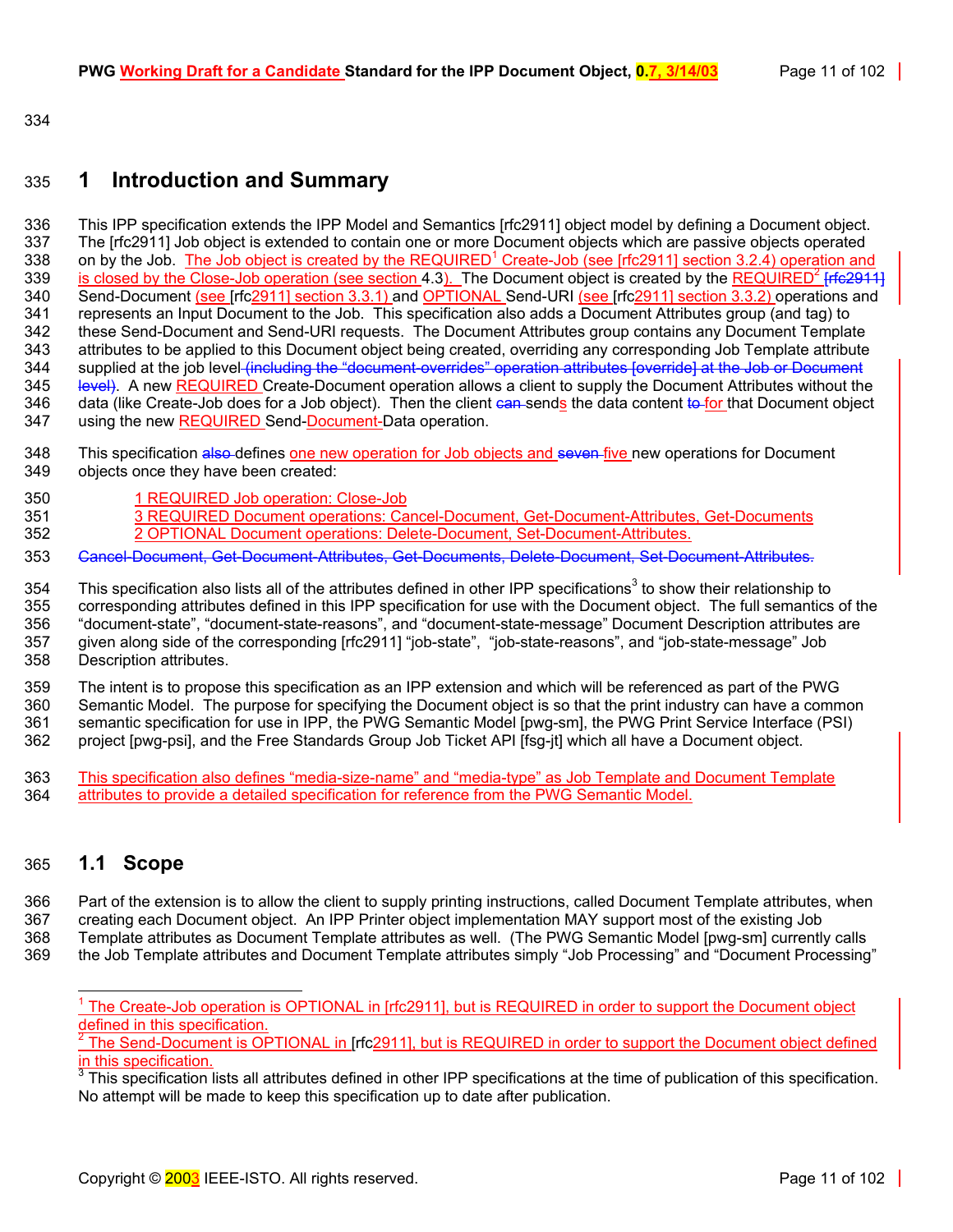# Page 12 of 102 **PWG Working Draft of a Candidate Standard for the IPP Document Object, version 0.7, 3/1/03**

- 370 attributes). Note: There are a number of footnotes which relate this IPP specification to the PWG Semantic model 371 and other PWG projects, such as the Print Service Interface (PSI) [pwg-psi].
- $372$  The Document object is a passive object<sup>4</sup> and is operated upon by the Job. The client uses the new Create-
- 373 Document operation or either of the existing Send-Document and Send-URI operations to create a Document object. 374 In addition there are 8 new operations that affect the Document object after it has been created as summarized in
- 375 [Table 1.](#page-11-2)
- 

#### 376 **Table 1 - List of Document operations**

<span id="page-11-2"></span>

| <b>Operation Name</b>                    | Printer<br>support | <b>Brief Description</b>                                                 |  |
|------------------------------------------|--------------------|--------------------------------------------------------------------------|--|
| Close-Job                                | <b>REQUIRED</b>    | Closes the Job object that was created with Document objects.            |  |
| Create-Document <sup>5</sup>             | <b>REQUIRED</b>    | Creates a Document object with Document attributes, but no data.         |  |
| Send-Document-Data                       | <b>REQUIRED</b>    | Sends data to the Document object created by Create-Document.            |  |
| Send-Document *                          | <b>REQUIRED</b>    | Creates a Document object with Document attributes and data.             |  |
| Send-URI <sup>*</sup><br><b>OPTIONAL</b> |                    | Creates a Document object with Document attributes and a URL             |  |
|                                          |                    | reference to the data (print-by-reference).                              |  |
| Get-Document-Attributes                  | <b>REQUIRED</b>    | Get requested attributes of specified Document in the specified Job.     |  |
| Get-Documents                            | <b>REQUIRED</b>    | Get requested attributes of all of the Documents in the specified Job.   |  |
| Set-Document-Attributes                  | <b>OPTIONAL</b>    | Set the supplied Document attributes on the specified Document.          |  |
| Cancel-Document                          | <b>REQUIRED</b>    | Cancel the specified Document in the specified Job, but don't remove it. |  |
| Delete-Document                          | <b>OPTIONAL</b>    | Remove the specified Document object and its data from the Job.          |  |

377 \* The existing IPP/1.1 operations defined in [rfc2911] with an extension so the client can supply Document Template 378 attributes in a new attribute Group in the request.

379 This specification also specifies the life cycle of the Document object by defining the "document-state", "document-

- 380 state-reasons", and "document-state-message" attributes. Finally, the analogous Document Descriptions attributes
- 381 that correspond to the Job Description attributes are defined.

# <span id="page-11-0"></span>382 **2 Terminology**

383 This section defines terminology used throughout this document.

# <span id="page-11-1"></span>384 **2.1 Conformance Terminology**

385 Capitalized terms, such as **MUST, MUST NOT, REQUIRED, SHOULD, SHOULD NOT, MAY, NEED NOT,** and 386 **OPTIONAL**, have special meaning relating to conformance as defined in RFC 2119 [rfc2119] and [rfc2911] section 387 12.1. If an implementation supports the extension defined in this document, then these terms apply; otherwise, they 388 do not. These terms define conformance to *this document (and [rfc2911]) only*; they do not affect conformance to

389 other documents, unless explicitly stated otherwise. To be more specific:

- 390 **REQUIRED**  an adjective used to indicate that a conforming IPP Printer implementation MUST support the indicated 391 operation, object, attribute, attribute value, status code, or out-of-band value in requests and responses. See 392 [rfc2911] "Appendix A - Terminology for a definition of "support". *Since support of this entire Document Object*
- 

<span id="page-11-3"></span> 4 The Document object is *not* a sub-job. If Job trees are desired where sub-jobs can be on different network nodes, such as in JDF, then a separate specification should be generated for Job trees.

<span id="page-11-4"></span><sup>&</sup>lt;sup>5</sup> The Create-Document operation maps to the PWG PSI Send-Document-By-Post operation and the Send-Document-Data maps to the HTTP Post operation.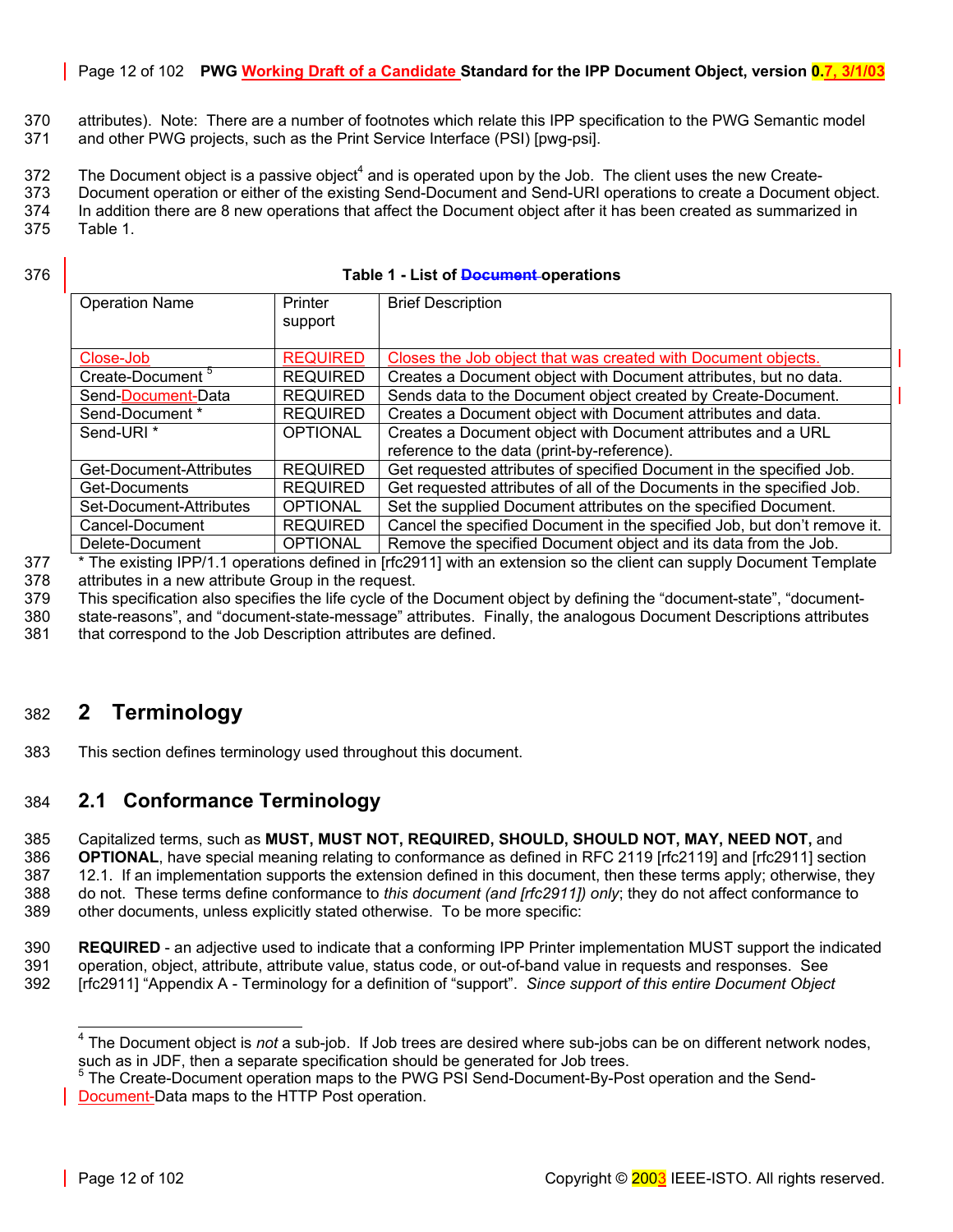393 *specification is OPTIONAL for conformance to IPP/1.1, the use of the term REQUIRED in this document means*  394 *"REQUIRED if this OPTIONAL Document Object specification is implemented".*

395 **RECOMMENDED** - an adjective used to indicate that a conforming IPP Printer implementation is recommended to 396 support the indicated operation, object, attribute, attribute value, status code, or out-of-band value in requests and 397 responses. *Since support of this entire Document Object specification is OPTIONAL for conformance to IPP/1.1, the*  398 *use of the term RECOMMENDED in this document means "RECOMMENDED if this OPTIONAL Document Object*  399 *specification is implemented".*

400 **OPTIONAL** - an adjective used to indicate that a conforming IPP Printer implementation MAY, but is NOT 401 REQUIRED to, support the indicated operation, object, attribute, attribute value, status code, or out-of-band value in 402 requests and responses.

# <span id="page-12-0"></span>403 **2.2 Other Terminology**

404 This document uses the same terminology as [rfc2911], such as "**client**", "**Printer**", "**attribute**", "**attribute value**", 405 "**keyword**", "**Job Template attribute**", "**Operation attribute**", "**operation**", "**request**", "**response**", and "**support**" 406 with the same meaning. In addition, the following terms are defined for use in this document:

- 407 **Document object** the object to represent the logical concept of a document in a Job. A **Job object** can contain 408 one or more **Document objects**.
- 409 **Job Creation operation** operations that create Job objects, specifically: Print-Job, Print-URI, and Create-Job as 410 defined in [rfc2911].

411 **Document Creation operation** - operations that create Document objects. Specifically: Create-Document, Print-412 Job, Print-URI, Send-Document and Send-URI. Note: the Print-Job and Print-URI are both **Job Creation** and 413 **Document Creation** operations, since they create both Job and a **Document object** at the same time. Also this 414 specification does not extend the Print-Job and Print-URI operations. However, this specification does extend the 415 Send-Document and Send-URI operations to allow the client to supply Document Template attributes in 415 Send-Document and Send-URI operations to allow the client to supply **Document Template** attributes in each 416 request.

417 **Job Level** - attributes supplied in the Print-Job, Print-URI, and Create-Job are referred to as being supplied at the 418 **Job Level**. Attributes supplied at the **Job Level** are a mixture of **Job attributes** and **Document attributes**. **Job**  419 **attributes** apply to the Job as a whole, while **Document attributes** provide defaults for the **Document objects** in 420 case the client does not supply a **Document attribute** at the **Document Level** for a **Document object**. Put another 421 way, **Document objects** *inherit* **Document attributes** from the **Job object** which are used if the client didn't supply 422 a corresponding attribute for the **Document object**.

- 423 **Document Level** attribute supplied in the Send-Document, Send-URI, and Create-Document operations are 424 referred to as being supplied at the **Document Level**. Note: attribute supplied in the Print-Job and Print-URI 425 requests are considered as being supplied at the **Job Level** only, *not* also at the **Document Level**, even though 426 Print-Job and Print-URI also create **Document objects**.
- 427 **Attribute Precedence** the precedence rules which dictate which attribute value takes precedence when the same 428 attribute is supplied at different points in the work flow with different values, such as at both the **Job Level** and the 429 **Document Level**. See section [5.](#page-36-6)
- 430 **Job Attribute** an **Operation attribute** or a **Job Templat**e attribute that applies to the Job (object) as a whole. For 431 example, "job-name" is an **Operation attribute** and "job-priority" is a **Job Template attribute**.
- 432 **Document Template attribute**  an attribute that the client supplies in a Create-Document, Send-Document, or 433 Send-URI operation request in the Document Attributes group. For example, "media".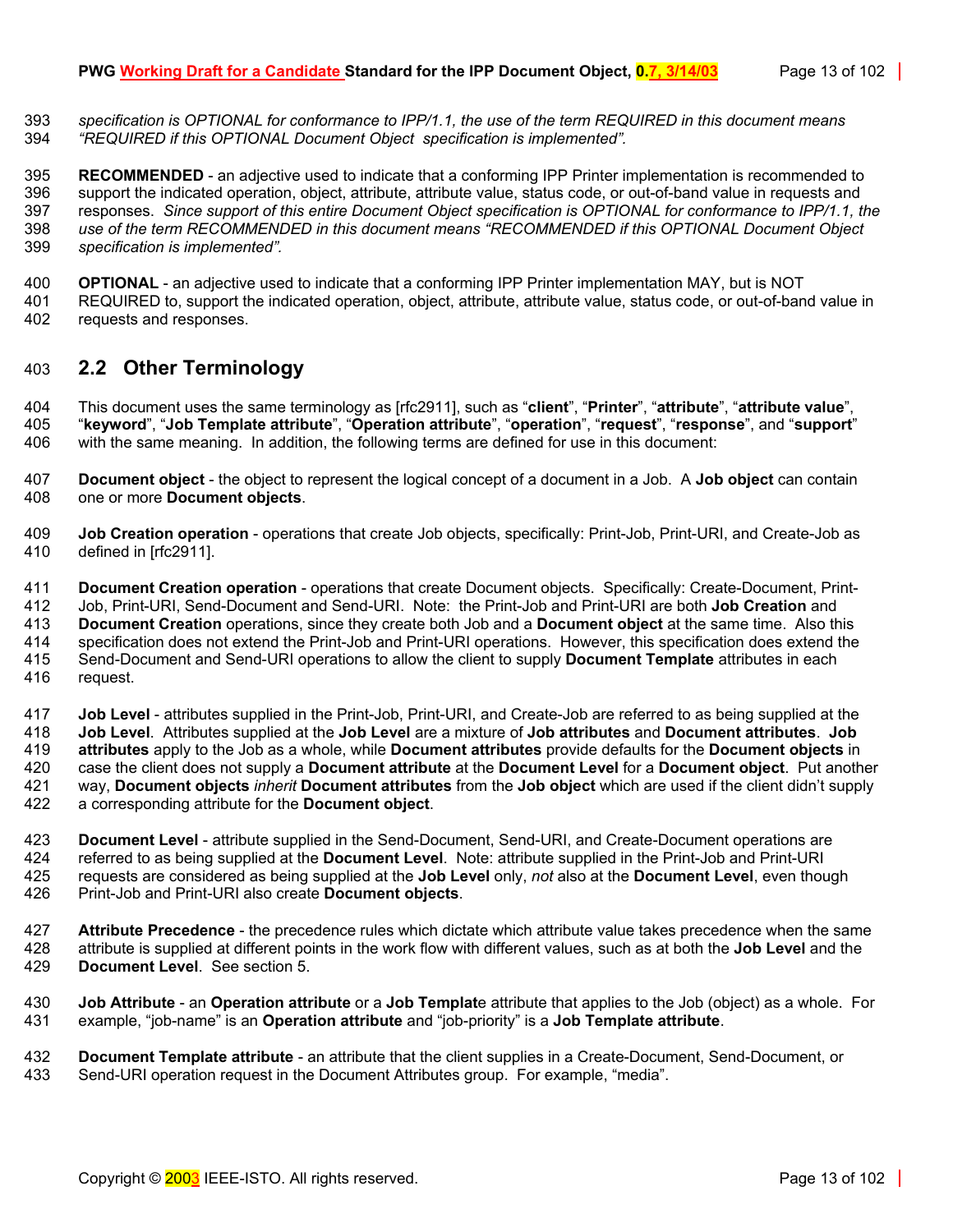Page 14 of 102 **PWG Working Draft of a Candidate Standard for the IPP Document Object, version 0.7, 3/1/03**

434 **Document attribute** - an **Operation attribute** or a **Document Template attribute** that applies to a **Document**  435 **object** as a whole. For example, "document-format" is an Operation attribute and "media" is a Document Template

436 attribute.

437 [Table 2](#page-13-1) shows this terminology as applied to the six operations. Note that Print-Job and Print-URI are both Job

438 Creation operations and Document Creation operations, though they only create single Document jobs. In other 439 words, for Print-Job and Print-URI, there is only one document per job, so whether the attributes are considered to be 440 submitted at the Job Level and then inherited by the Document object, is moot, since these operations do not have a 441 separate Document group in which the client can supply Document attributes. Note also that for the "Level" concept, 442  $\degree$  no operation supplies attributes at more than one level.<sup>[6](#page-13-2)</sup>

#### 443 **Table 2 - Job Creation and Document Creation operations**

<span id="page-13-1"></span>

| Job<br><b>Creation</b><br>operation | <b>Document</b><br><b>Creation</b><br>operation | <b>Operation</b>       | <b>Attribute Group in Request</b>         |                     | Level          |
|-------------------------------------|-------------------------------------------------|------------------------|-------------------------------------------|---------------------|----------------|
|                                     |                                                 |                        | Job                                       | <b>Document</b>     |                |
| yes                                 |                                                 | Create-Job             | Job attributes and<br>Document attributes |                     |                |
| yes                                 | yes                                             | Print-Job              | Job attributes and<br>Document attributes |                     | Job Level      |
| yes                                 | yes                                             | <b>Print-URI</b>       | Job attributes and<br>Document attributes |                     |                |
|                                     | <b>ves</b>                                      | <b>Create-Document</b> |                                           | Document attributes |                |
|                                     | ves                                             | <b>Send-Document</b>   |                                           | Document attributes | Document Level |
|                                     | ves                                             | Send-URI               |                                           | Document attributes |                |

444

445 **Document Overrides** - a way for a client to specify attributes to apply to specified documents in a multi-document 446 job. Specifically, as member attributes of the "document-overrides" **Job Template attribute** in a **Job Creation**

447 operation or the "document-overrides" **operation attribute** in a **Document Creation operation** as defined in 448 | <del>[override]. Note: The **Document Template attributes** supplied in a Create Document, Send-Document, or Send-</del>

449 URI operation also "override" any Document Template attributes supplied in the Job Creation operation.

# <span id="page-13-0"></span>450 **3 Document Operations**

451 The Document object semantics are as parallel to the Job object semantics as possible. Therefore, most of the Job 452 operations have analogous Document operations as shown in [Table 16](#page-98-1) in section "[Appendix A: Document operations](#page-98-0)  453 [compared to Job operations"](#page-98-0). Operations that can apply only to an entire job, have no analogous document 454 operation as indicated. This extension adds 8 new Document operations that operate on the Document object once

<span id="page-13-2"></span> $\overline{a}$ <sup>6</sup> The PWG Semantic Model [pwg-sm] calls the Operation attributes supplied by the client: Job Description attributes or Document Description attributes for the Job Creation and Document Creation operations, respectively. The [pwgsm] also calls Job Template attributes and Document Template attributes: Job Processing and Document Processing attributes, respectively. Each Processing attribute is defined to be a Job Processing or a Document Processing attribute, but is not both. The client can supply both Job Processing and Document Processing attributes in a Job Creation operation, in which case the Document Processing attributes server as defaults for the Document objects. The Printer copies all of these client's supplied attributes to the Job or Document object. Read-only Job and

Document attributes that the system sets are called Job State Status and Document State Status attributes (instead of Description attributes).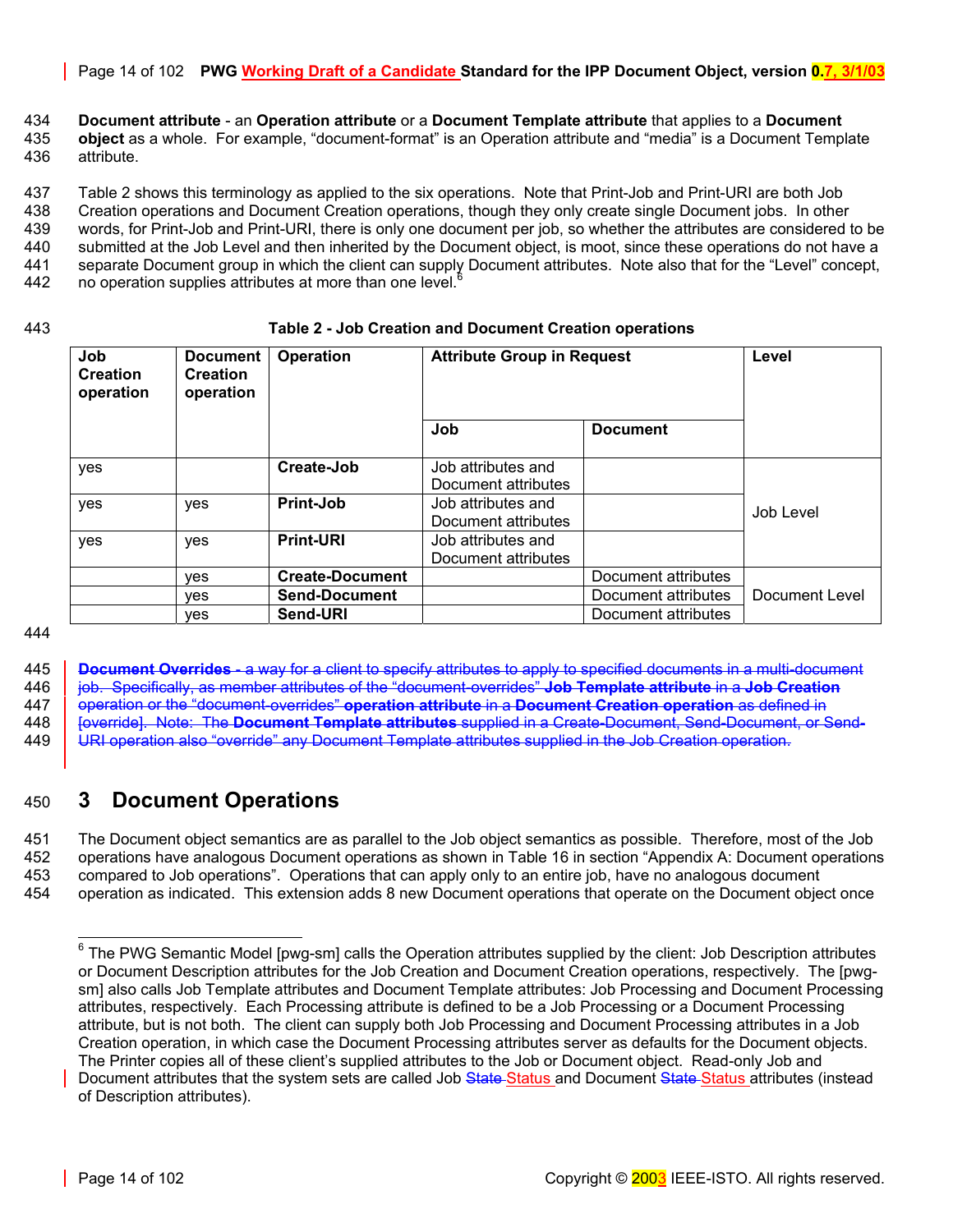- 455 it is created by the new Create-Document operation or either of the existing two operations: Send-Document and 456 Send-URI operations.
- 457 Note: By Document object we mean the object once it become a contained part of a Job object, not before or after. 458 So in this specification a Document object does not represent data in a repository.
- 459 The signatures of the operation requests that create and/or validate Document objects are very similar as shown in 460 [Table 3](#page-14-1) and defined in section [3.1 t](#page-14-0)hrough section [3.4.](#page-21-1) The entries in the table show what a client MUST, MAY, or 461 MUST, NAY, or
- MUST NOT supply in the indicated operation requests.

#### 462 **Table 3 - Client-supplied Document Creation and Validation Request Signatures**

<span id="page-14-1"></span>

|                                 | Create-Document | Send-<br>Document-Data | Send-Document   | Send-URI        |
|---------------------------------|-----------------|------------------------|-----------------|-----------------|
| Target job                      | <b>MUST</b>     | MUST                   | MUST            | <b>MUST</b>     |
| "document-uri"                  | <b>MUST NOT</b> | <b>MUST NOT</b>        | <b>MUST NOT</b> | <b>MUST</b>     |
| Document Template<br>attributes | MAY             | <b>MUST NOT</b>        | MAY             | MAY             |
| Data                            | <b>MUST NOT</b> | <b>MUST</b>            | <b>MUST</b>     | <b>MUST NOT</b> |

463

464 The entries in [Table 4](#page-14-2) show what a Printer MUST, MAY, or MUST not support and return in the indicated operations 465 responses.

#### 466 **Table 4 - Printer-returned Document Creation and Validation Response Signatures**

<span id="page-14-2"></span>

|                               | Create-Document | Send-        | Send-Document | Send-URI     |
|-------------------------------|-----------------|--------------|---------------|--------------|
|                               |                 | Document-    |               |              |
|                               |                 |              |               |              |
|                               |                 | Data         |               |              |
|                               |                 |              |               |              |
| Status code/message           | <b>MUST</b>     | <b>MUST</b>  | <b>MUST</b>   | <b>MUST</b>  |
| <b>Unsupported Attributes</b> | MUST, if any    | MUST, if any | MUST, if any  | MUST, if any |
| Job status attributes         | <b>MUST</b>     | <b>MUST</b>  | <b>MUST</b>   | <b>MUST</b>  |
| Document status attributes:   |                 |              |               |              |
| "document-number"             | <b>MUST</b>     | <b>MUST</b>  | <b>MUST</b>   | <b>MUST</b>  |
| "document-id-uri"             | <b>MUST</b>     | <b>MUST</b>  | <b>MUST</b>   | <b>MUST</b>  |
| "document-state"              | <b>MUST</b>     | <b>MUST</b>  | <b>MUST</b>   | <b>MUST</b>  |
| "document-state-reasons       | <b>MUST</b>     | <b>MUST</b>  | <b>MUST</b>   | <b>MUST</b>  |
| "document-state-message       | <b>MAY</b>      | <b>MAY</b>   | <b>MAY</b>    | <b>MAY</b>   |

467

# <span id="page-14-0"></span>468 **3.1 Create-Document Operation**

469 This REQUIRED operation allows a client to create a Document object, supply Document attributes, and have the 470 Printer validate those attributes without sending any document content data. If the Printer rejects the request, the 471 client won't have sent the possibly time-consuming data. The client MUST perform the operations in the following 472 order: (1) Create-Job to create the Job object, (2) Create-Document to create the Document object, (3) Send-473 Document-Data (see section [3.2\)](#page-19-1) to send the content data for the Document object.

474 The client can supply multiple documents for a single Job using pairs of Create-Document and Send-Document-Data 475 operations. The order of the corresponding Send-Document-Data operations is not important, so that the client can

476 send pairs of Create-Document and Send-Document-Data operations or can send a number of Create-Document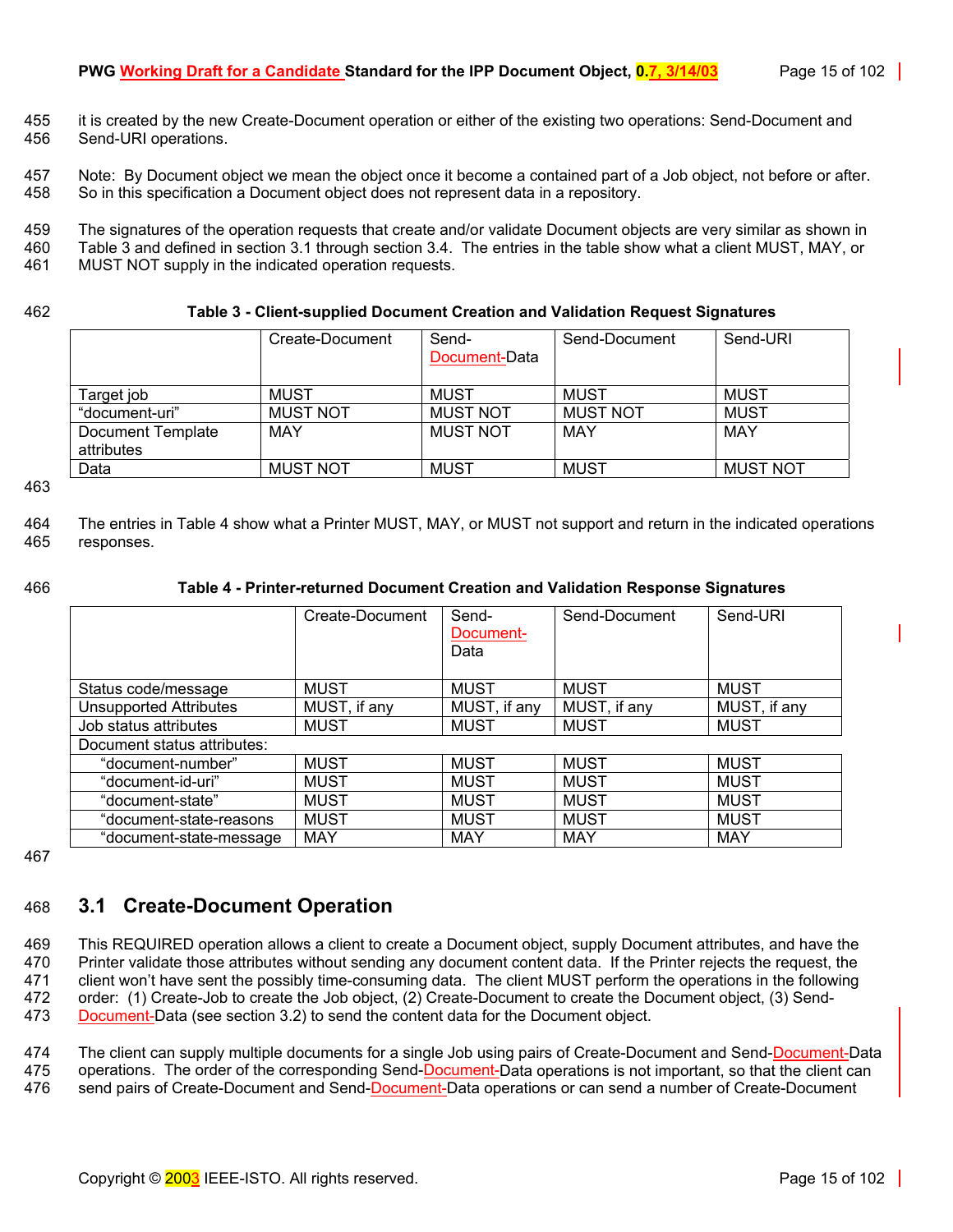### Page 16 of 102 **PWG Working Draft of a Candidate Standard for the IPP Document Object, version 0.7, 3/1/03**

- 477 operations followed by the corresponding Send-Document-Data operations. The latter approach is useful if the client 478 wants to make sure that all Documents will be accepted by the Printer before sending any of the Document data to 479 the Printer.
- 480 If a Printer supports the Document object, the Printer:
- 481 1. MUST also support the Create-Document and Send-Document-Data operations
- 482 2. MUST support the "multiple-operation-time-out" Printer Description attribute (see [rfc2911] section 4.4.31).
- 483 3. MUST support the "multiple-document-jobs-supported" Printer Description attribute (see [rfc2911] section 484 4.4.16) with a 'true' value, that is the Printer MUST support multiple document jobs.
- 485 4. MUST support the "multiple-document-handling" Job Template job attribute with at least one value (see 486 [rfc2911] section 4.2.4) and the associated "multiple-document-handling-default" and "multiple-document-487 handling-supported" Job Template Printer attributes (see [rfc2911] section 4.2).
- 488 5. MUST support the Attribute Precedence semantics specified in section [5 f](#page-36-6)or the levels that the Printer 489 supports.
- 490 The Printer sets the value of the Document's "document-state" Document Description attribute to 'pending', if the 491 Printer accepts the Create-Document request. A Printer MAY set the 'job-data-insufficient' value of the Document's 492 "document-state-reason" Document Description attribute to indicate that processing cannot begin until sufficient data 493 has arrived and set the "document-state" to 'pending'. A non-spooling printer that doesn't implement the 'pending' 494 document state may even set the "document-state" to 'processing', even though there is not yet any data to process. 495 See sections [8.2.25](#page-63-2) and [8.2.27.](#page-68-1)
- 496 *Access Rights:* The authenticated user (see [rfc2911] section 8.3) performing this operation must either be the job 497 owner (as determined in the Create-Job operation) or an operator or administrator of the Printer object (see [rfc2911] 498 sections 1 and 8.5). Otherwise, the Printer MUST reject the operation and return: 'client-error-forbidden', 'client-error-499 not-authenticated', or 'client-error-not-authorized' as appropriate.

# <span id="page-15-0"></span>500 **3.1.1 Create-Document Request**

501 The client supplies the following groups as part of the Create-Document Request:

#### 502 **Group 1: Operation Attributes**

#### 503 **Natural Language and Character Set:**

504 First, the client MUST supply the "attributes-charset" and "attributes-natural-language" Operation attributes 505 as described in [rfc2911] section 3.1.4.1. The Printer object MUST copy these values to the corresponding 506 Job Description attributes described in [rfc2911] sections 4.3.19 and 4.3.20.

#### 507 **Target:**

508 Next, the client MUST supply either (1) the "printer-uri" (uri) plus "job-id" (integer(1:MAX)) or (2) the "job-uri" 509 (uri) operation attribute(s) which define the target Job object for this operation as described in [rfc2911] 510 section 3.1.5. The client MAY supply the remaining Operation attributes in any order following:

#### 511 **Requesting User Name:**

512 The "requesting-user-name" (name(MAX)) attribute SHOULD be supplied by the client as described in 513 [rfc2911] section 8.3.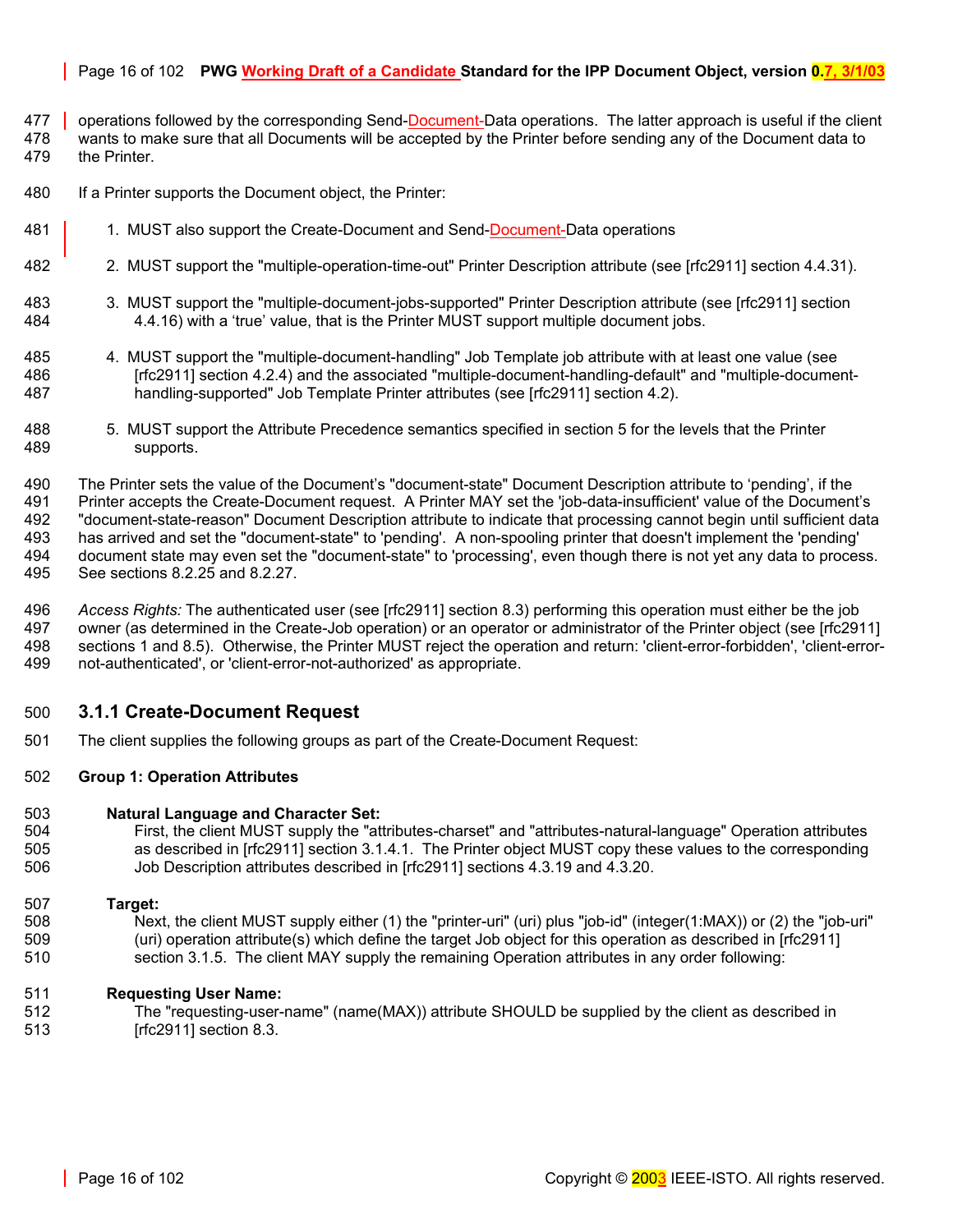# <span id="page-16-0"></span>514 **3.1.1.1 input-document-number (integer(1:MAX)) DEPRECATED**

515 **ISSUE 00: Or should we just delete "input-document-number" when we republish pwg5100.4 without** 516 "document-overrides?

517 The "input-document-number" operation attribute ([overridepwg5100.4] section 9.2.1) is DEPRECATED. A 518 client MUST NOT supply the "input-document-number" operation attribute. Clients that want to submit 519 multiple (large) document data in parallel MUST create each Document object separately in the order 520 desired. Then the client MAY send the data in parallel with separate Send-Document operations (see 521 section [3.2\)](#page-19-1). If the client does supply the DEPRECATED "input-document-number" operation attribute, the 522 Printer MUST ignore the value and assign the "document-number" Document Description attribute 523 monotonically increasing starting with 1 for each job (see below).

#### <span id="page-16-1"></span>524 **3.1.1.2 last-document (boolean)**

525 The client MUST supply this attribute (as in the Send-Document and Send-URI operation requests). The 526 Printer object MUST support this attribute. This attribute is a boolean flag that the client supplies with a 'true' 527 value if this is the last document for the Job, 'false' otherwise. Note: The client MAY indicate the last 528 document using the Close-Job operation (see section ).

#### <span id="page-16-2"></span>529 **3.1.1.3 document-message (text(MAX))**

530 The client MAY supply this operation attribute. If the Printer supports this attribute, the Printer MUST also 531 support the corresponding "document-message" (text(MAX)) Document Description attribute (see section 532 [8.2.21\)](#page-62-4) and copy this value to the "document-message" Document Description attribute. The end user can 533 use this Document Description attribute as a message to the operator and the operator can use it as a 534 message to the user. The Printer MAY print this message on a document start sheet for this document, if 535 any.

#### <span id="page-16-3"></span>536 **3.1.1.4 Additional Operation attributes:**

537 Any of the other Operation attributes indicated in the "Level Supplied" column labeled with a "y" in the "Doc" 538 column in [Table 6,](#page-39-2) such as "document-name" and "document-format". These operation attributes are said to 539 be supplied at the Document Level and apply to the Document object, overriding any operation attributes 540 supplied at the Job Level. For example, if "document-format" = 'application/postscript' at the Job Level and 541 "document-format" = 'text/plain' in this Create-Document request, this Document will be 'text/plain'. If the 542 next Create-Document request for this Job omits the "document-format" operation attribute, that Document 543 will be 'application/postscript'.

#### <span id="page-16-4"></span>544 **3.1.1.5 Ignoring unsupported or improper operation attributes:**

545 The Printer MUST ignore any operation attributes which are unsupported or are not defined for use with the 546 Create-Document operation, such as "ipp-attribute-fidelity" (see section [4.4.1\)](#page-34-0) and "job-mandatory-attributes" 547 (see section [4.4.2\)](#page-34-1) which are defined for use in Job Creation operations only.

#### 548 **Group 2: Document Template Attributes**

#### 549 **Any Document Template attributes in any order:**

550 The client OPTIONALLY supplies a set of Document Template attributes, that is any attributes indicated in 551 [Table 8](#page-43-0) in the "Defined for use" column labeled with a "y" in the "D" column. These Document Template 552 attributes are said to be supplied at the Document Level and apply to the Document object, overriding any 553 Document Template attributes supplied at the Job Level. For example, if "media" = 'na-letter-white' at the 554 Job Level and "media" = 'na-letter-transparency' in this Create-Document request, this Document will be 'na-555 letter-transparency'. If the next Create-Document operation for this Job omits the "media" operation attribute, 556 that Document will be 'na-letter-white' which it inherits from the Job.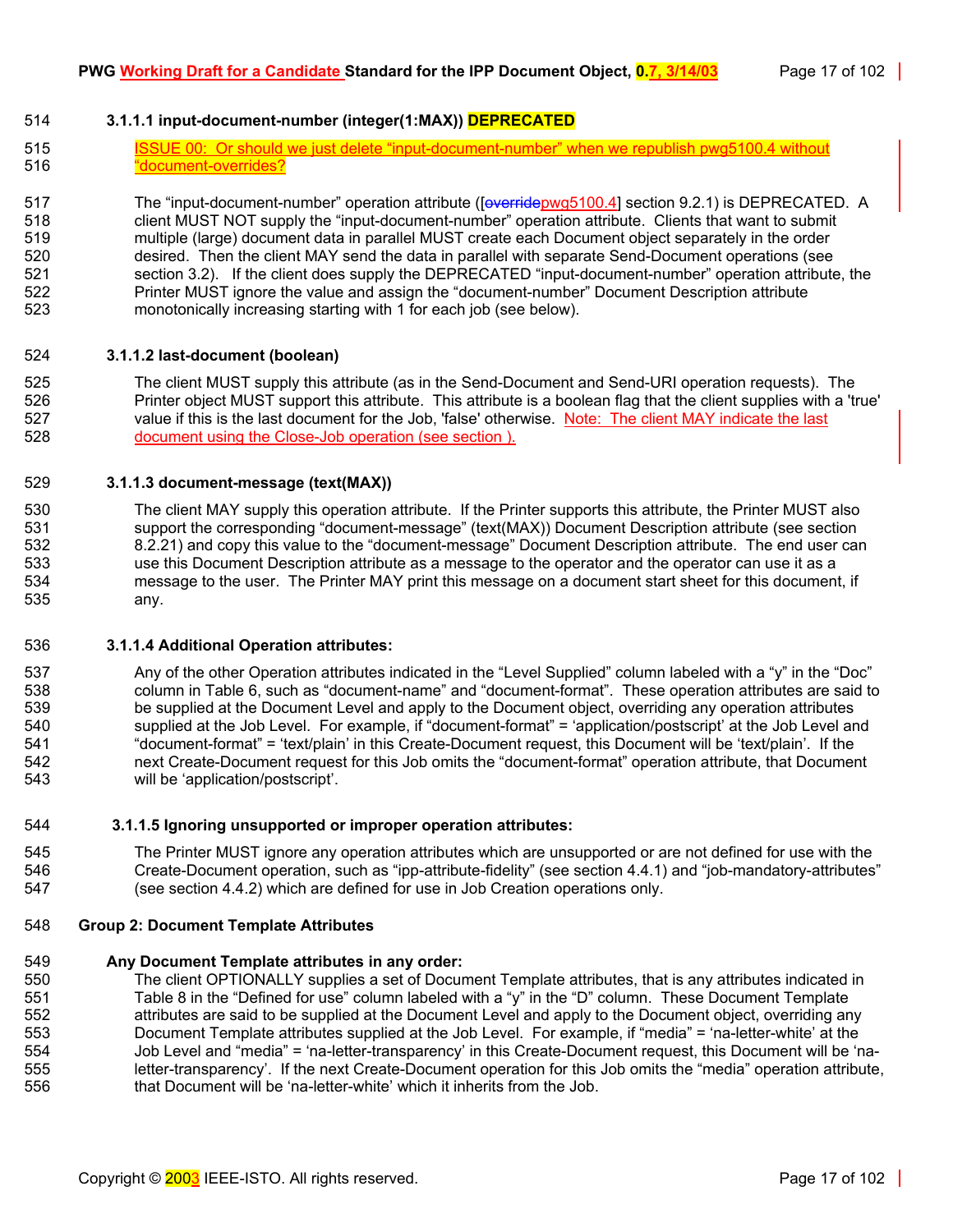#### Page 18 of 102 **PWG Working Draft of a Candidate Standard for the IPP Document Object, version 0.7, 3/1/03**

- 557 If the client is not supplying any Document Template attributes in the request, the client SHOULD omit Group 558 2 rather than sending an empty group. However, a Printer object MUST be able to accept an empty group.
- 559 The client MUST NOT supply the document data in this operation request. See Send-Document-Data 560 operation (section [3.2\)](#page-19-1).

#### 561 **Group 3: Subscription Attributes (see [ntfy] section 11.1.3.1):** *MUST NOT be present. Notification is only at*  562 *the Job Level.*

563 In addition to the MANDATORY parameters required for every operation request (see [rfc2911]), the simplest Create-564 Document request consists of just the "attributes-charset" and "attributes-natural-language" operation attributes; 565 either (1) the "printer-uri" target operation attribute and the "job-id" or (2) the "job-uri" and nothing else. In this simple 566 case, the Printer object:

- 567 creates a new Document object and adds it to the specified Job object,
- 568 sasigns the lowest document number not yet used by this Job, starting a 1. Copy the document number 569 assigned to the Document object's "document-number" Document Description attribute.
- 570 stores a generated Document name in the "document-name" Document Description attribute in the natural 571 language and charset requested (see [rfc2911] section 3.1.4.1) (if those are supported, otherwise using the 572 Printer object's default natural language and charset), and
- 573 at job processing time, uses its corresponding default value attributes for the supported Document Template 574 attributes that were (1) not supplied by the client as IPP attributes and (2) not embedded instructions in the 575 document data.

#### <span id="page-17-0"></span>576 **3.1.2 Create-Document Response**

577 The Printer object MUST return the following sets of attributes to the client as part of the Create-Document response:

#### 578 **Group 1: Operation Attributes**

#### 579 **Status Message:**

- 580 In addition to the REQUIRED status code returned in every response, the response OPTIONALLY includes a 581 "status-message" (text(255)) and/or a "detailed-status-message" (text(MAX)) operation attribute as described 582 in [rfc2911] sections 13 and 3.1.6.
- 583 The Printer MUST reject the operation if the client had supplied in the original Job Creation operation, either:
- 584 the "ipp-attribute-fidelity" operation attribute (see section [4.4.1\)](#page-34-0) with a 'true' value and the client 585 supplies any unsupported and/or conflicting Job Template or Document Template attributes in this 586 Document Creation request OR
- 587 the "ipp-attribute-fidelity" operation attribute (section [4.4.1\)](#page-34-0) with a 'false' value or had omitted it and 588 had supplied keyword values of the "job-mandatory-attributes" operation attribute (in the original Job 589 Creation operation) that identify attributes supplied in this request that are unsupported and/or 590 conflicting.
- 591 Otherwise, the Printer MUST accept the operation and ignore or substitute unsupported and/or conflicting 592 attribute values supplied by the client. See the Implementer's Guide [rfc3196] for a complete description of 593 the suggested steps for processing the attributes in a create request.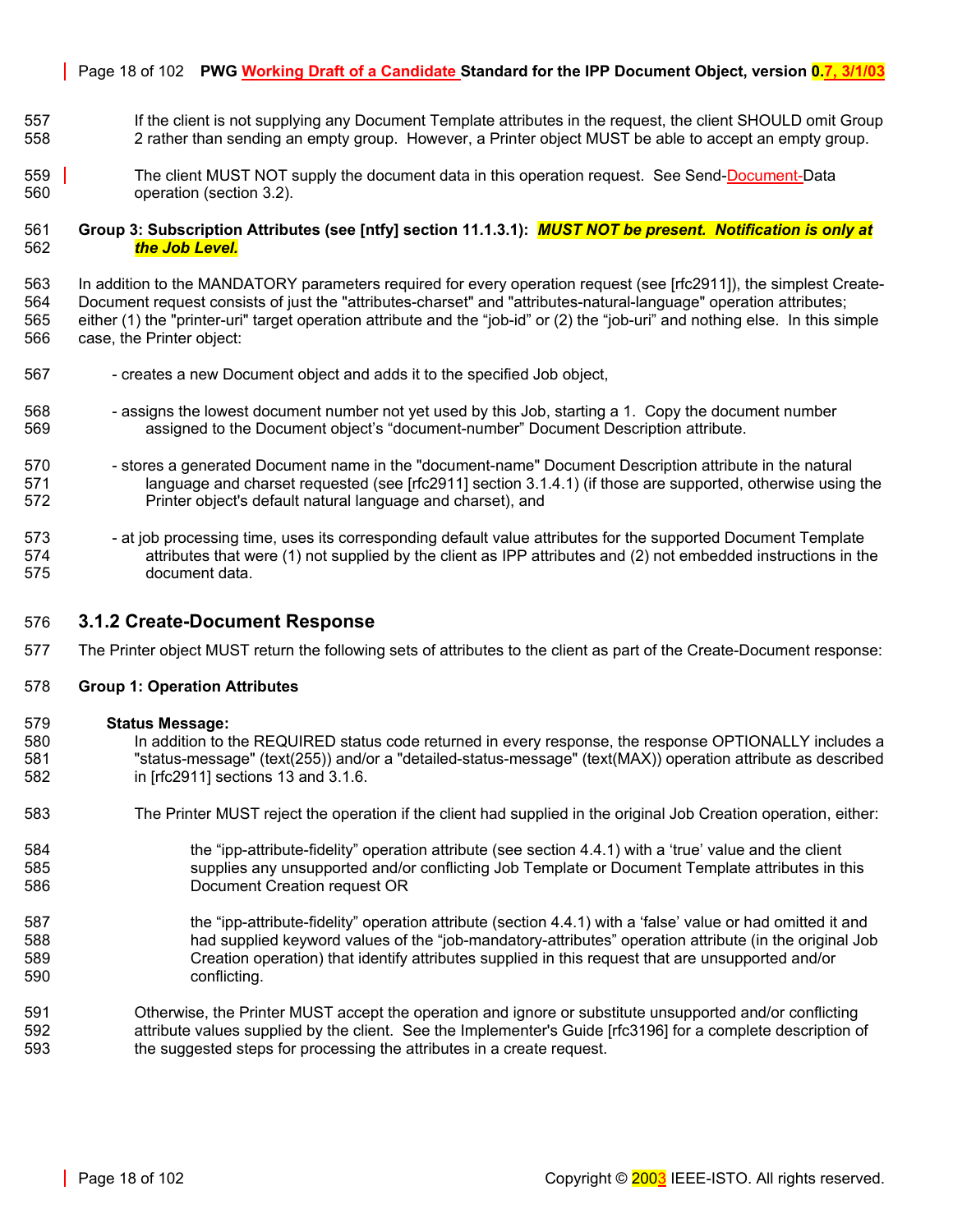#### 594 **Natural Language and Character Set:**

595 The "attributes-charset" and "attributes-natural-language" attributes as described in [rfc2911] section 3.1.4.2.

#### 596 **Group 2: Unsupported Attributes**

597 See [rfc2911] section 3.1.7 for details on returning Unsupported Attributes.

598 The value of the "ipp-attribute-fidelity" and the "job-mandatory-attributes" operation attributes supplied by the 599 client in the original Job Creation request does not affect what attributes the Printer object returns in this 600 group. The value of these two operation attributes in the original Job Creation request only affects whether 601 the Create-Document operation is accepted or rejected. If the request is accepted, the client may query the 602 Document object using the Get-Document-Attributes operation (see section [3.5\)](#page-22-0) requesting the unsupported 603 attributes that were returned in the create response to see which attributes were ignored (not stored on the 604 Document object) and which attributes were stored with other (substituted) values.

#### 605 **Group 3: Job Object Attributes**

- 606 In addition, the Printer MUST return the same Job status attributes that [rfc2911] REQUIRES for the Send-607 Document and Send-URI operation responses (which are the same as for the Print-Job response - [rfc2911] 608 section 3.2.1.2):
- 609 "job-uri" (uri) see [rfc2911] section 4.3.1 610 "job-id" (integer(1:MAX)) - see [rfc2911] section 4.3.2 611 "job-state" (type1 enum) - see [rfc2911] section 4.3.7 612 "job-state-reasons" (1setOf type2 keyword) - see [rfc2911] section 4.3.8
- 614 The Printer MAY return:

613

617

615 "job-state-message" (text(MAX)) - see [rfc2911] section 4.3.9 616 "number-of-intervening-jobs" (integer(0:MAX)) - see [rfc2911] section 4.3.15

#### 618 **Group 4: Document Object Attributes**

#### <span id="page-18-0"></span>619 **3.1.2.1 document-number (integer(1:MAX))**

620 The Printer MUST return the document number of this Document object that was either assigned by the 621 Printer (see section [3.1.1\)](#page-15-0) or supplied by the client (see section [3.1.1.1\)](#page-16-0).

#### <span id="page-18-1"></span>622 **3.1.2.2 document-id-uri (uri)**

623 The Printer MUST return the document id of this Document object as a URI as assigned by the Printer (see 624 section [8.2.17\)](#page-62-0).

#### <span id="page-18-2"></span>625 **3.1.2.3 document-state (type1 enum)**

626 The Printer MUST return the state of this Document object (see section [8.2.25\).](#page-63-2)

# <span id="page-18-3"></span>627 **3.1.2.4 document-state-reasons (1setOf type2 keyword)**

628 The Printer MUST return the associated state reasons for this Document (see section [8.2.27\).](#page-68-1)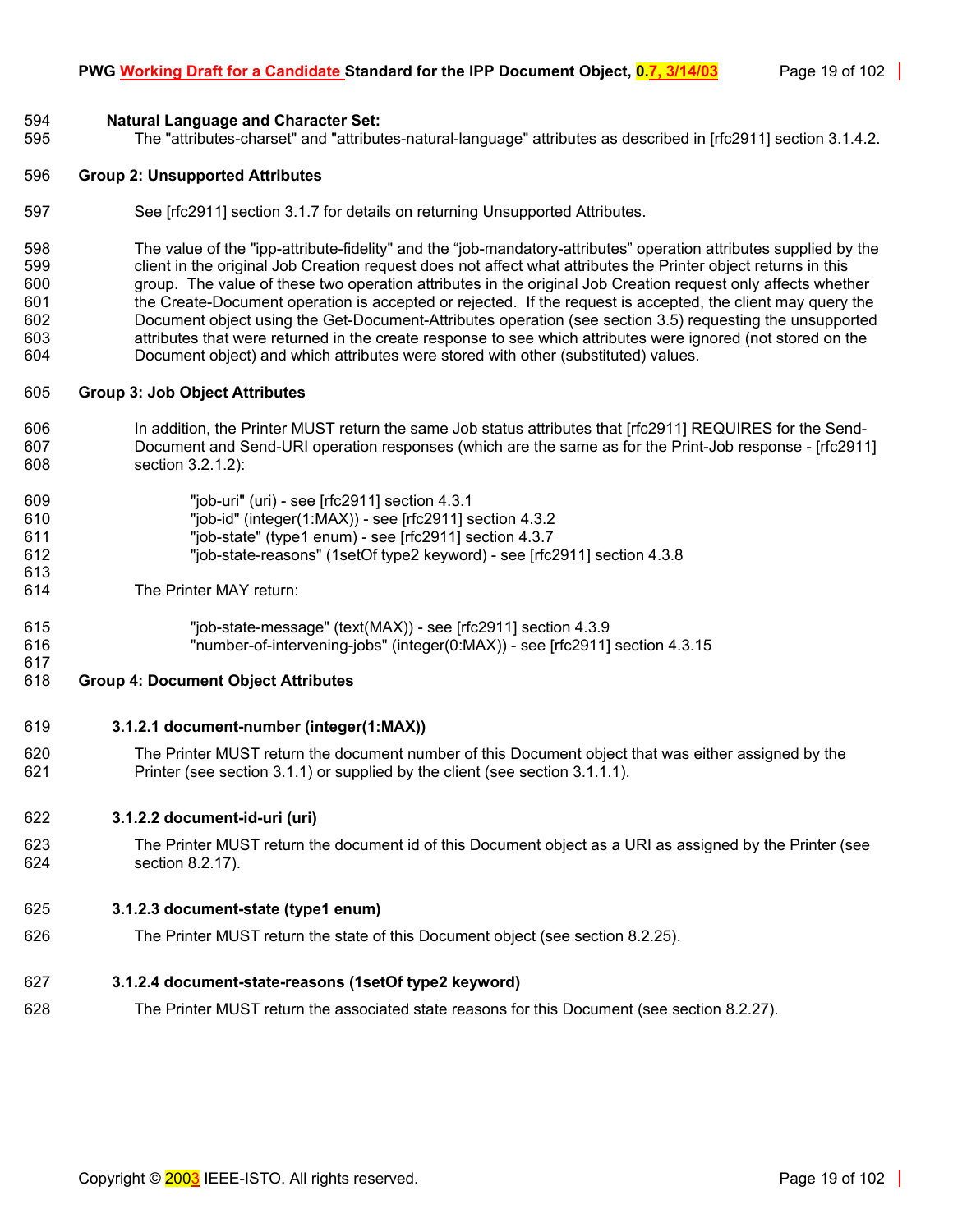#### <span id="page-19-0"></span>629 **3.1.2.5 document-state-message (text(MAX))**

630 The Printer MAY return the localized description of the "document-state" and "document-state-reasons" 631 values for this Document (see section [8.2.26\)](#page-68-0).

# <span id="page-19-1"></span>632 **3.2 Send-Document-Data Operation**

633 | ISSUE 01: OK: OK to rename Send-Data to Send-Document-Data to reflect the object on which it operates?

634 This REQUIRED operation allows the client to create a Document object using the Create-Document operation (see 635 section [3.1\)](#page-14-0) that the Printer validates before the client sends any document content data. Then the client can skip 636 sending the data to the Printer, if the Printer rejects the Document Creation operation.

637 Since the Create-Document and the Send-Document-Data operation that follows could occur over an arbitrarily long 638 period of time for a particular Document, a client MUST send the Send-Document-Data operation within an IPP 639 Printer defined minimum time interval after the receipt of the previous request for the job. If a Printer object supports 640 the Document object, the Printer object MUST support the "multiple-operation-time-out" attribute (see [rfc2911] 641 section 4.4.31). This attribute indicates the minimum number of seconds the Printer object will wait for the next send 642 operation before taking some recovery action. See the description under Send-Document in [rfc2911] section 3.3.1, 643 for the possible Printer actions, if the client does not supply a Send-Document-Data request in time.

644 *Access Rights:* The authenticated user (see [rfc2911] section 8.3) performing this operation must either be the job 645 owner (as determined in the Create-Job operation) or an operator or administrator of the Printer object (see [rfc2911] 646 sections 1 and 8.5). Otherwise, the Printer MUST reject the operation and return: 'client-error-forbidden', 'client-error-647 not-authenticated', or 'client-error-not-authorized' as appropriate.

#### <span id="page-19-2"></span>648 **3.2.1 Send-Document-Data request**

649 The following attribute sets are part of the Send-Document-Data Request:

#### 650 **Group 1: Operation Attributes**

#### 651 **Natural Language and Character Set:**

652 The "attributes-charset" and "attributes-natural-language" attributes as described in section [rfc2911] 3.1.4.1.

#### 653 **Target:**

654 The "document-number" (integer(1:MAX)) operation attribute MUST be supplied immediately after either (1) 655 the "printer-uri" (uri) plus "job-id" (integer(1:MAX)) or (2) the "job-uri" (uri) and "operation attribute(s) which 656 define the target Document object for this operation as described in section [rfc2911] 3.1.5. If the client omits 657 the "document-number" operation attribute, the Printer MUST reject the request and return the 'client-error-658 bad-request' status code.

#### 659 **Requesting User Name:**

660 The "requesting-user-name" (name(MAX)) attribute SHOULD be supplied by the client as described in 661 [rfc2911] section 8.3.

#### 662 **Group 2: Document Content**

663 The client MUST supply the document data in-line to be processed for this Document, just like supplying 664 data in the Send-Document and Print-Job requests.

# <span id="page-19-3"></span>665 **3.2.2 Send-Document-Data Response**

666 The following sets of attributes are part of the Send-Document-Data Response: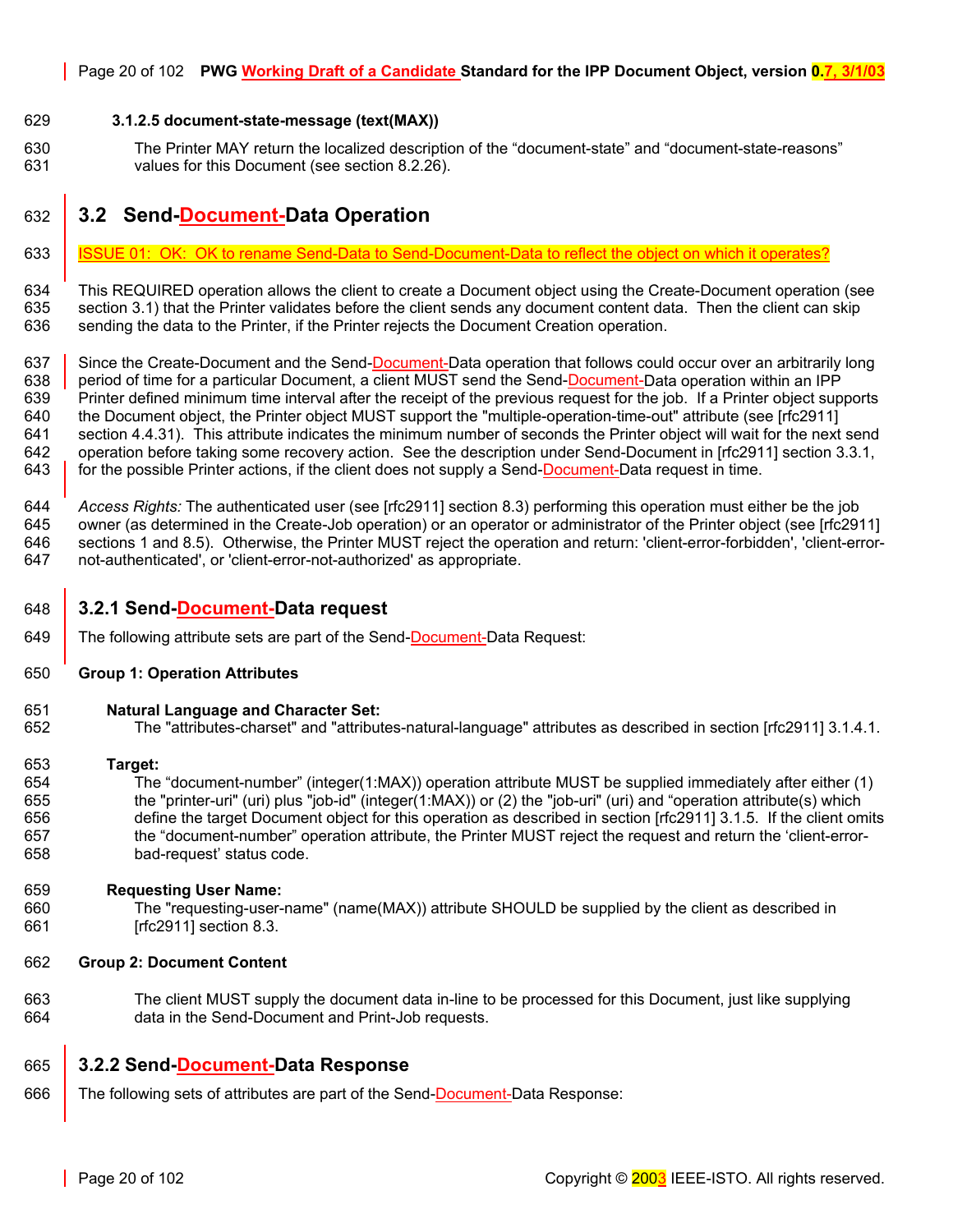#### 667 **Group 1: Operation Attributes**

#### 668 **Status Message:**

669 In addition to the REQUIRED status code returned in every response, the response OPTIONALLY includes a 670 "status-message" (text(255)) and/or a "detailed-status-message" (text(MAX)) operation attribute as described 671 in [rfc2911] sections 13 and 3.1.6.

#### 672 **Natural Language and Character Set:**

673 The "attributes-charset" and "attributes-natural-language" attributes as described in [rfc2911] section 3.1.4.2.

#### 674 **Group 2: Unsupported Attributes**

675 See [rfc2911] section 3.1.7 for details on returning Unsupported Attributes.

#### 676 **Group 3: Job Object Attributes**

677 The Printer MUST return the same set of Job status attributes as for the Print-Job, Send-Document, and 678 Create-Document responses (see section [3.1.2\)](#page-17-0).

#### 679 **Group 4: Document Object Attributes**

680 The Printer MUST return the same set of Document status attributes as for the Create-Document operation 681 response (see section [3.1.2\)](#page-17-0)

# <span id="page-20-0"></span>682 **3.3 Send-Document Operation**

683 This REQUIRED<sup>7</sup> operation allows a client to submit multiple documents in a single Job by making a Send-Document 684 request for each Document. In this specification, the Send-Document creates a Document object ([rfc2911] did not 685 have a Document object). A Printer MUST support this operation with the semantics specified in [rfc2911] and with 686 the extension defined in this specification, since this specification REQUIRES the Printer to support multiple 687 document jobs.

688 See [rfc2911] section 3.3.1 for the semantics of the Send-Document operation not reproduced here.

689 *Access Rights:* The authenticated user (see [rfc2911] section 8.3) performing this operation must either be the job 690 owner (as determined in the Create-Job operation) or an operator or administrator of the Printer object (see [rfc2911] 691 sections 1 and 8.5). Otherwise, the Printer MUST reject the operation and return: 'client-error-forbidden', 'client-error-692 not-authenticated', or 'client-error-not-authorized' as appropriate.

# <span id="page-20-1"></span>693 **3.3.1 Send-Document Request**

l

694 The following attribute sets are part of the Send-Document Request:

#### 695 **Group 1: Operation Attributes (as in [rfc2911])**

696 As specified in [rfc2911] section 3.3.1 Send-Document request, plus any extensions indicated in [Table 6.](#page-39-2)  697 For example, "compression", "document-format", and "document-name". So this group is the same as for 698 Create-Document (see section [3.1.1\)](#page-15-0).

<span id="page-20-2"></span><sup>&</sup>lt;sup>7</sup> The Send-Document operation is REQUIRED in this specification while it was OPTIONAL in [rfc2911]. This difference is because this specification REQUIRES Printer support of multiple document jobs, while [rfc2911] did not.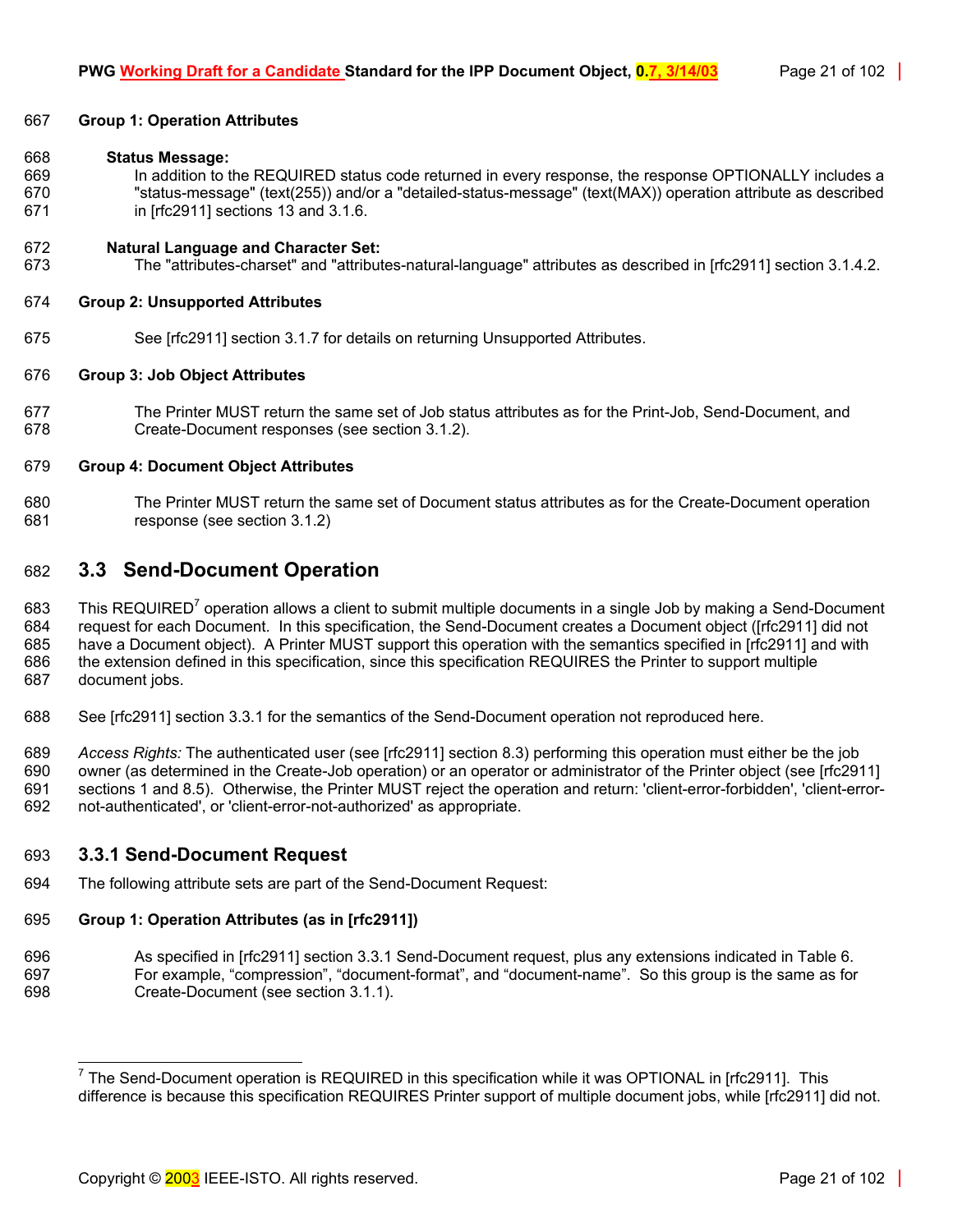# 699 **Group 2: Document Attributes (new - not in [rfc2911])**

700 The client OPTIONALLY supplies a set of Document Template attributes as listed in [Table 8.](#page-43-0) For example, 701 "media" and "number-up". If the client is not supplying any Document Template attributes in the request, the 702 client SHOULD omit Group 2 rather than sending an empty group. However, a Printer object MUST be able 703 to accept an empty group.

#### 704 **Group 3: Document Content (as in [rfc2911] Group 2)**

705 The client MUST supply the document data in-line to be processed for this Document if the "last-document" 706 flag is set to 'false'. However, since a client might not know that the previous Document object created with a 707 Create-Job, Send-Document, or Send-URI operation was the last document (i.e., the "last-document" 708 attribute was set to 'false'), it is legal to send a Send-Document request with no document data where the 709 "last-document" flag is set to 'true'. For this case, the Printer MUST NOT increment the value of the Job 710 object's "number-of-documents" attribute, since no Document object was added to the job. In addition, it is 711 not an error for a client to submit a job with no actual document data, i.e., only a single Create-Job and 712 Send-Document request with a "last-document" operation attribute set to 'true' with no document data; it is 713 only an empty job which is scheduled and processed normally.

# <span id="page-21-0"></span>714 **3.3.2 Send-Document Response**

715 The following sets of attributes are part of the Send-Document Response:

# 716 **Group 1: Operation Attributes (as in [rfc2911] Group 1)**

#### 717 **Status Message:**

718 In addition to the REQUIRED status code returned in every response, the response OPTIONALLY includes a 719 "status-message" (text(255)) and/or a "detailed-status-message" (text(MAX)) operation attribute as described 720 in [rfc2911] sections 13 and 3.1.6.

#### 721 **Natural Language and Character Set:**

722 The "attributes-charset" and "attributes-natural-language" attributes as described in [rfc2911] section 3.1.4.2.

# 723 **Group 2: Unsupported Attributes (as in [rfc2911] Group 2)**

724 See [rfc2911] section 3.1.7 for details on returning Unsupported Attributes.

# 725 **Group 3: Job Object Attributes (as in [rfc2911] Group 3)**

726 The Printer MUST return the same set of Job status attributes as for the Print-Job, Send-Document, and 727 Create-Document responses (see section [3.1.2\)](#page-17-0).

#### 728 **Group 4: Document Object Attributes (new - as in Create-Document Group 3 - see section [3.1.2\)](#page-17-0)**

729 The Printer MUST return the same set of Document status attributes as for the Create-Document operation 730 response (see section [3.1.2\)](#page-17-0).

# <span id="page-21-1"></span>731 **3.4 Send-URI Operation**

732 This OPTIONAL operation has the same request and response semantics as the Send-Document operation (see

section [3.3\)](#page-20-0) except that a client MUST supply a URI reference ("document-uri" operation attribute) rather than the

734 document data itself. If a Printer object supports this operation, clients can use both Send-URI or Send-Document 735 operations to add new documents to an existing multi-document Job object. However, if a client needs to indicate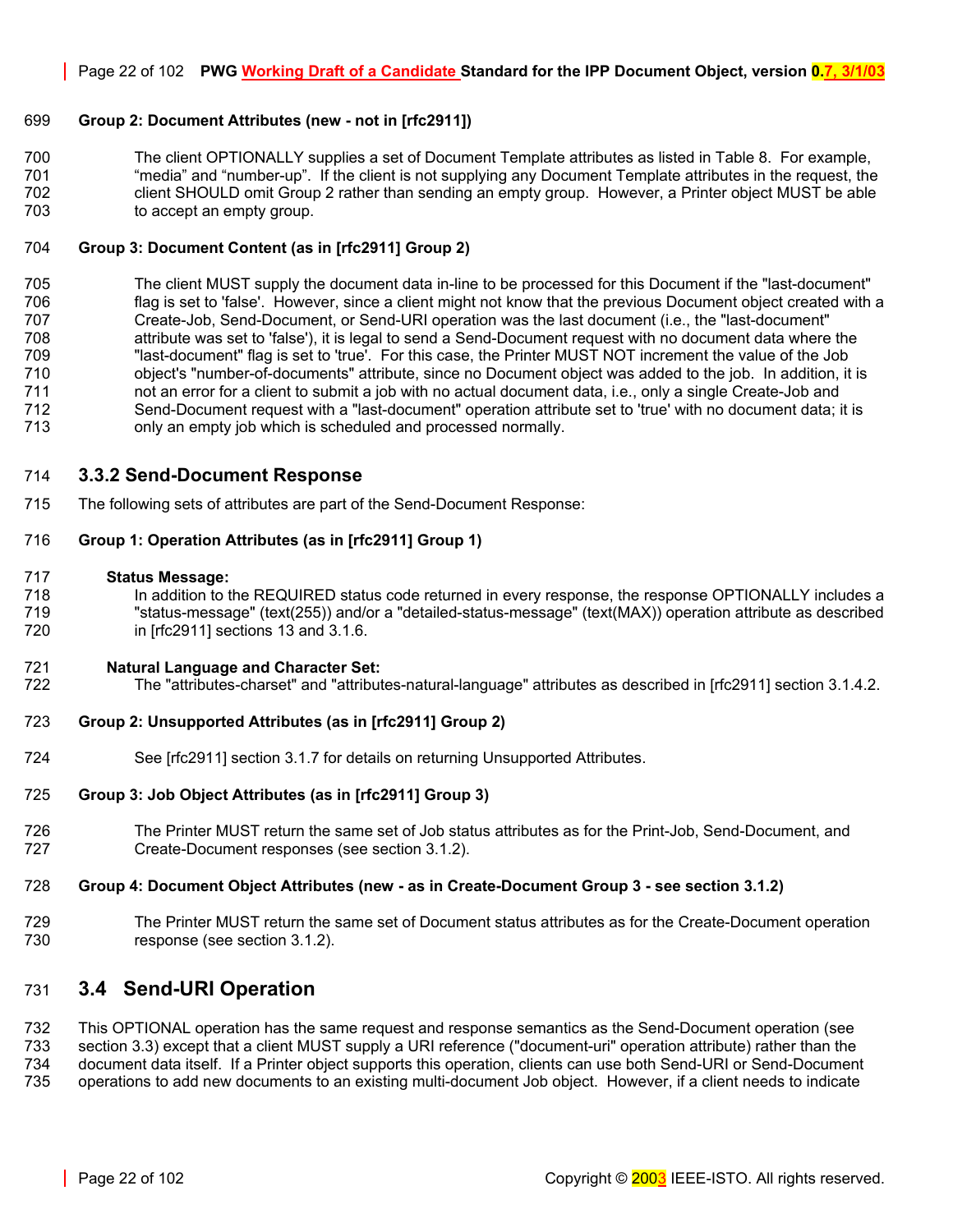#### **PWG Working Draft for a Candidate Standard for the IPP Document Object, 0.7, 3/14/03** Page 23 of 102

736 that the previous Send-URI or Send-Document was the last document, the client MUST use the Send-Document 737 operation with no document data and the "last-document" flag set to 'true' (rather than using a Send-URI operation

738 with no "document-uri" operation attribute).

739 If a Printer object supports this operation, it MUST also support the Print-URI operation (see [rfc2911] section 3.2.2).

740 The Printer object MUST validate the syntax and URI scheme of the supplied URI before returning a response, just<br>741 as in the Print-URI operation. The IPP Printer MAY validate the accessibility of the document as part 741 as in the Print-URI operation. The IPP Printer MAY validate the accessibility of the document as part of the operation 742 or subsequently (see Infc29111 section 3.2.2). or subsequently (see [rfc2911] section 3.2.2).

# <span id="page-22-0"></span>743 **3.5 Get-Document-Attributes Operation**

744 This REQUIRED operation allows a client to request the values of selected attributes of a Document object. This 745 operation is almost identical to the Get-Job-Attributes operation (see [rfc2911] section 3.3.4). The only differences 746 are that the operation is directed at a Document object rather than a Job object and the returned attribute group is a 747 set of Document object attributes rather than a set of Job object attributes.

748 The Printer MUST return the attributes that a client supplied in the Create-Document, Send-Document, or Send-URI operations, plus any Document Description attributes that the Printer has generated. The Printer MUST NOT return 750 any Job Level attributes that the Document object inherits, including "document-overrides" (1setOf collection) 751 member attributes (see [override]), and MUST NOT factor out common Document object attributes and return them 752 as Job object attributes. Thus the Get-Document-Attributes returns to clients the attributes that clients submitted with 753 the Job object and with the Document object.

754 The client MAY display to the user any Document attributes inherited from the Job object. However, such a client 755 MUST query both the Job object using Get-Job-Attributes and the Document object using Get-Document-Attributes 756 in order to be able to merge the inherited attributes with the explicitly-supplied Document attributes. Furthermore, the 757 client MAY factor out common explicitly-supplied Document object attributes and display them once as Job object 758 attributes, instead of with each Document object. However, any such regularization of the display for users is the 759 policy of the client and is outside the scope of this client-Printer protocol specification. Note: specify any such 760 regularization or canonicalization policy in the Printer response would have been impossible to agree to.

- 761 For Document objects, the possible names of attribute groups are:
- 762 'document-template': the subset of the Document Template attributes that apply to a Document object (the "D" 763 column in [Table 8\)](#page-43-0) that the implementation supports for Document objects.
- 764 'document-description': the subset of the Document Description attributes specified in the "Doc" column of 765 [Table 9](#page-54-0) that the implementation supports for Document objects.
- 766 'all': the special group 'all' that includes all attributes that the implementation supports for Document objects.

767 Since a client MAY request specific attributes or named groups, there is a potential that there is some overlap. For 768 example, if a client requests, 'document-name' and 'document-description', the client is actually requesting the 769 "document-name" attribute once by naming it explicitly, and once by inclusion in the 'document-description' group. In 770 such cases, the Printer object NEED NOT return the attribute only once in the response even if it is requested 771 multiple times. The client SHOULD NOT request the same attribute in multiple ways.

772 It is NOT REQUIRED that a Document object to support all attributes belonging to a group (since some attributes are<br>773 OPTIONAL). However, it is REQUIRED that the Printer support all these group names for the Document 773 OPTIONAL). However, it is REQUIRED that the Printer support all these group names for the Document object.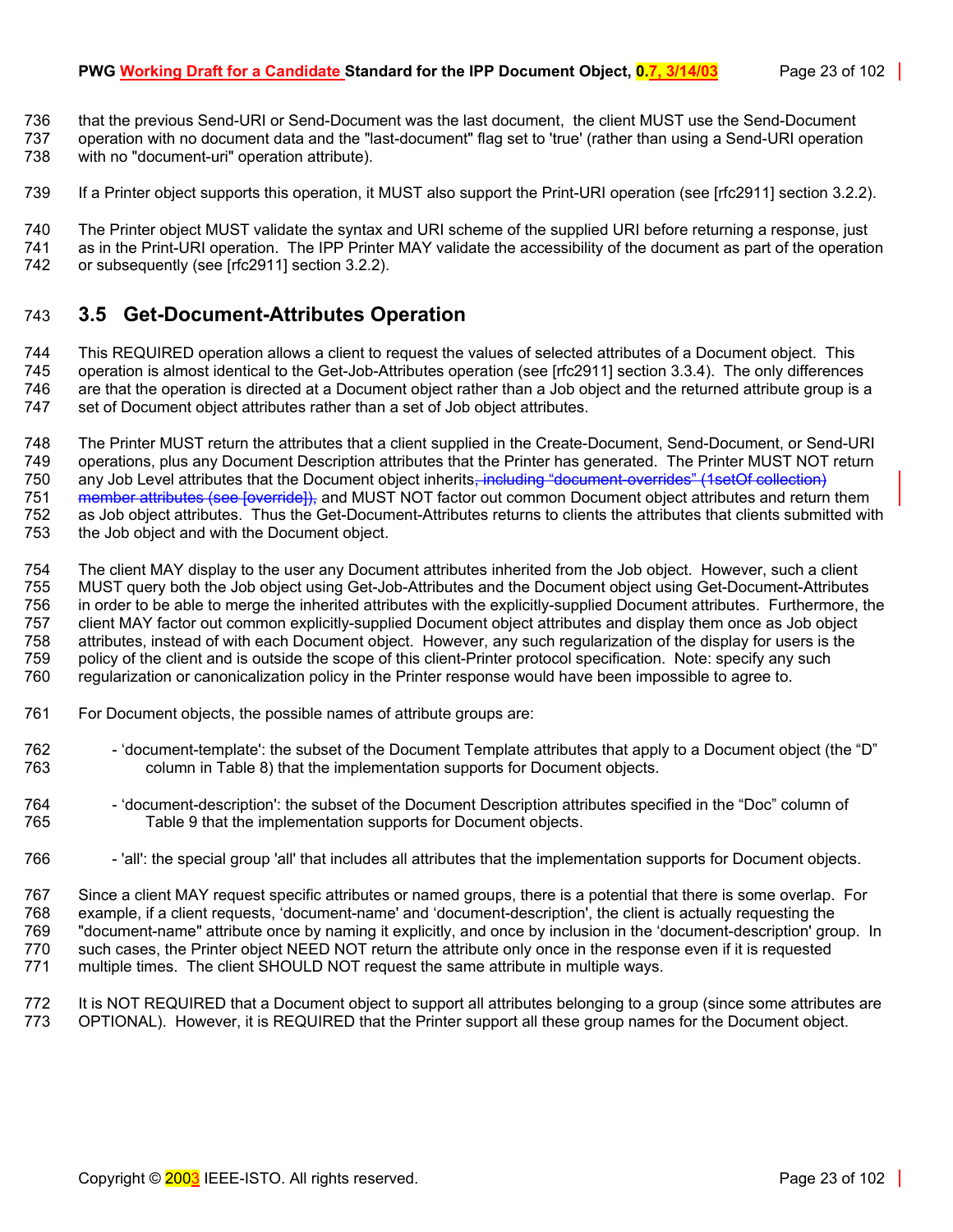# <span id="page-23-0"></span>774 **3.5.1 Get-Document-Attributes Request**

775 The following groups of attributes are part of the Get-Document-Attributes Request when the request is directed at a 776 Document object:

#### 777 **Group 1: Operation Attributes**

#### 778 **Natural Language and Character Set:**

779 The "attributes-charset" and "attributes-natural-language" attributes as described in [rfc2911] section 3.1.4.1.

#### 780 **Target:**

781 The "document-number" (integer(1:MAX)) operation attribute MUST be supplied immediately after either (1) 782 the "printer-uri" (uri) plus "job-id" (integer(1:MAX)) or (2) the "job-uri" (uri) operation attribute(s) which define 783 the target Document object for this operation as described in [rfc2911] section 3.1.5. If the client omits the 784 "document-number" operation attribute, the Printer MUST reject the request and return the 'client-error-bad-785 request' status code.

#### 786 **Requesting User Name:**

787 The "requesting-user-name" (name(MAX)) attribute SHOULD be supplied by the client as described in 788 [rfc2911] section 8.3.

#### <span id="page-23-1"></span>789 **3.5.1.1 "requested-attributes" (1setOf keyword):**

790 The client OPTIONALLY supplies this attribute. The Printer MUST support this attribute. It is a set of 791 attribute names and/or attribute group names in whose values the requester is interested. If the client omits 792 this attribute, the Printer MUST respond as if this attribute had been supplied with a value of 'all'.

#### <span id="page-23-2"></span>793 **3.5.2 Get-Document-Attributes Response**

794 The Printer object returns the following sets of attributes as part of the Get-Document-Attributes Response:

#### 795 **Group 1: Operation Attributes**

#### 796 **Status Message:**

797 In addition to the REQUIRED status code returned in every response, the response OPTIONALLY includes a 798 "status-message" (text(255)) and/or a "detailed-status-message" (text(MAX)) operation attribute as described 799 in [rfc2911] sections 13 and 3.1.6.

#### 800 **Natural Language and Character Set:**

801 The "attributes-charset" and "attributes-natural-language" attributes as described in [rfc2911] section 3.1.4.2. 802 The "attributes-natural-language" MAY be the natural language of the Document object, rather than the one 803 requested.

#### 804 **Group 2: Unsupported Attributes**

- 805 See [rfc2911] section 3.1.7 for details on returning Unsupported Attributes.
- 806 The response NEED NOT contain the "requested-attributes" operation attribute with any supplied values
- 807 (attribute keywords) that were requested by the client but are not supported by the Printer. If the Printer 808 object does return unsupported attributes referenced in the "requested-attributes" operation attribute and that 809 attribute included group names, such as 'all', the unsupported attributes MUST NOT include attributes
- 810 described in the standard but not supported by the implementation.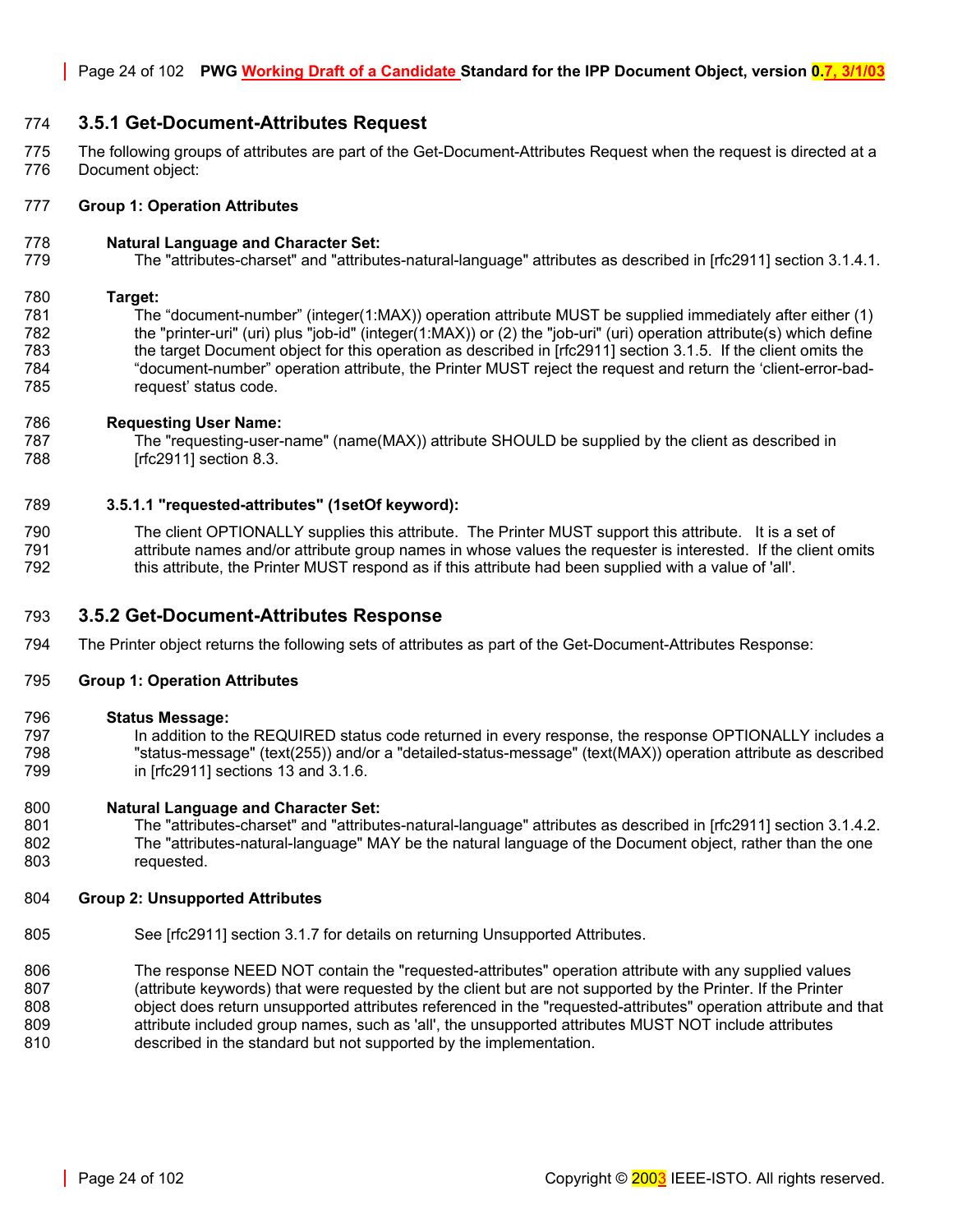#### 811 **Group 3: Document Object Attributes**

812 This is the set of requested attributes and their current values. The Printer ignores (does not respond with) 813 any requested attribute or value which is not supported. Furthermore, the Printer MUST NOT return 814 Document Template attributes that were not supplied by a client in a Create-Document, Send-Document, or 815 Send-URI request or set by a Set-Document-Attributes request. So the response reflects what was 816 submitted. The Printer MAY omit returning attributes that are restricted by the Printer's security policy in 817 force, including whether the requesting user is the user that submitted the job (job originating user) or not 818 (see [rfc2911] section 8). However, the Printer MUST respond with the 'unknown' value for any supported 819 attribute (including all REQUIRED attributes) for which the Printer does not know the value, unless it would 820 violate the security policy. See the description of the "out-of-band" values in the beginning of [rfc2911] 821 Section 4.1.

# <span id="page-24-0"></span>822 **3.6 Get-Documents Operation**

823 This REQUIRED operation allows a client to retrieve the list of Document objects belonging to the target Job object. 824 The client MAY also supply a list of Document attribute names and/or attribute group names. A group of Document 825 object attributes will be returned for each Document object in the Job.

826 This operation is similar to the Get-Document-Attributes operation (see section [3.5\)](#page-22-0), except that this Get-Documents 827 operation returns attributes from all Document objects contained in the Job object, instead of from a single selected 828 Document object in the Job object. As with the Get-Document-Attributes operation the Printer MUST only return<br>829 attributes that were submitted by a client when the Document object was created by the Create-Document. attributes that were submitted by a client when the Document object was created by the Create-Document, Send-830 Document, or Send-URI operations and possibly modified by the Set-Document-Attributes operation (see section 831 [3.7\)](#page-26-0).

# <span id="page-24-1"></span>832 **3.6.1 Get-Documents Request**

833 The client submits the Get-Documents request to a Printer object. The Get-Documents is similar to the Get-Jobs 834 operations (see [rfc2911] section 3.2.6) except that there are no equivalents to the "which-jobs" and "my-jobs" 835 operation attributes.

836 The following groups of attributes are part of the Get-Documents Request:

#### 837 **Group 1: Operation Attributes**

#### 838 **Natural Language and Character Set:**

839 The "attributes-charset" and "attributes-natural-language" attributes as described in [rfc2911] section 3.1.4.1.

#### 840 **Target:**

841 Either (1) the "printer-uri" (uri) plus "job-id" (integer(1:MAX)) or (2) the "job-uri" (uri) operation attribute(s) 842 which define the target Job object for this operation as described in [rfc2911] section 3.1.5.

#### 843 **Requesting User Name:**

844 The "requesting-user-name" (name(MAX)) attribute SHOULD be supplied by the client as described in 845 [rfc2911] section 8.3.

#### <span id="page-24-2"></span>846 **3.6.1.1 "limit" (integer(1:MAX)):**

847 The client OPTIONALLY supplies this attribute. The Printer object MUST support this attribute. It is an 848 integer value that determines the maximum number of Documents that a client will receive from the Printer. 849 The limit is a "stateless limit" in that if the value supplied by the client is 'N', then only the first 'N' Documents 850 are returned in the Get-Documents Response. There is no mechanism to allow for the next 'M' Documents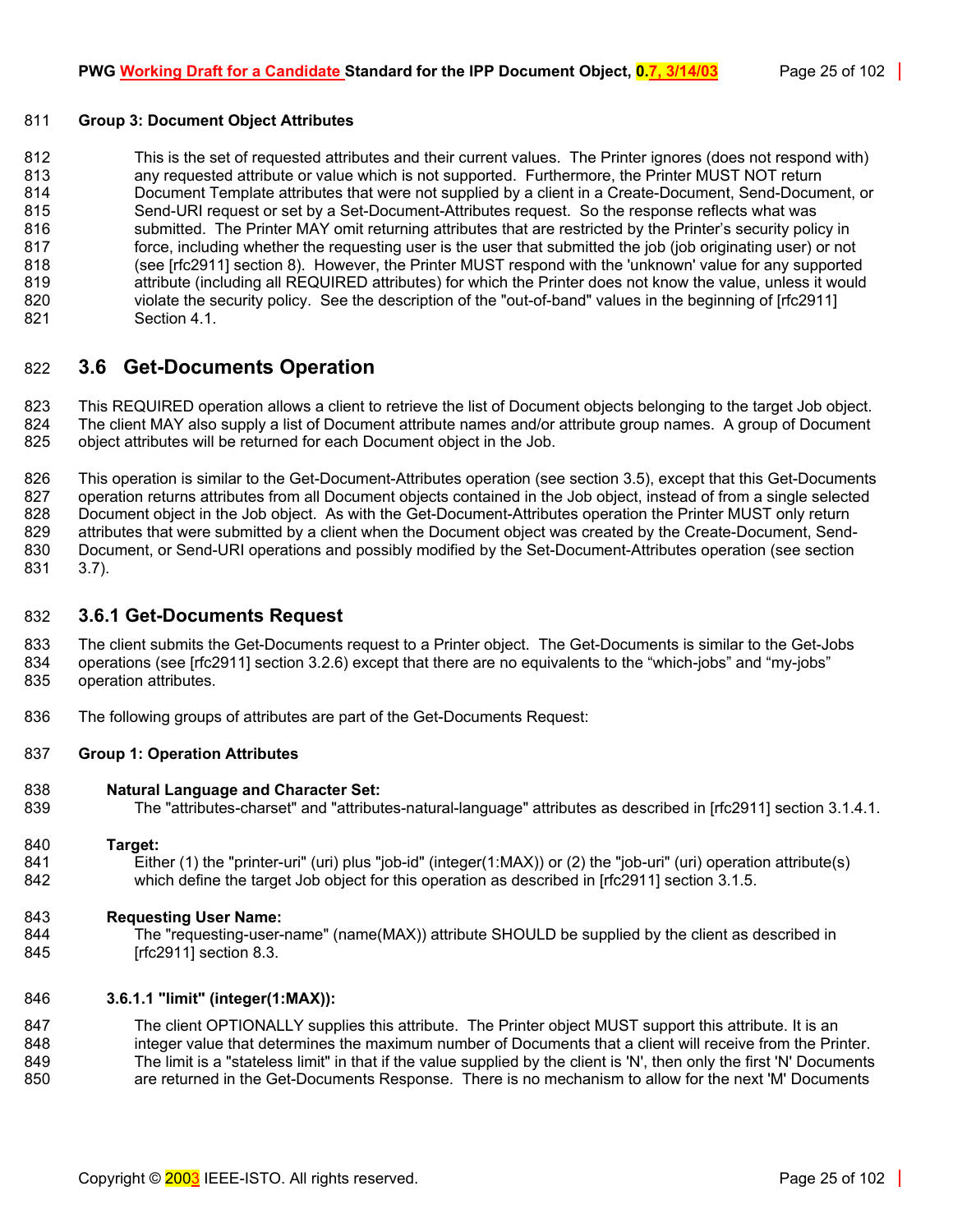#### Page 26 of 102 **PWG Working Draft of a Candidate Standard for the IPP Document Object, version 0.7, 3/1/03**

851 after the first 'N' Documents. If the client does not supply this attribute, the Printer object responds with all 852 Documents.

#### <span id="page-25-0"></span>853 **3.6.1.2 "requested-attributes" (1setOf type2 keyword):**

- 854 The client OPTIONALLY supplies this attribute. The Printer object MUST support this attribute. It is a set of 855 Document attribute names and/or attribute groups names in whose values the requester is interested. This 856 set of attributes is returned for each Document object that is returned. The allowed attribute group names 857 are the same as those defined in the Get-Document-Attributes operation in section [3.5.1.](#page-23-0)
- 858 If the client does not supply this attribute, the Printer MUST respond as if the client had supplied this attribute 859 with the two values:
- 860 'document-number' (see section [8.2.24\)](#page-63-1)
- 861 'document-id-uri' (see section [8.2.17\)](#page-62-0).

# <span id="page-25-1"></span>863 **3.6.2 Get-Documents Response**

864 The Printer object returns all of the Document objects up to the number specified by the "limit" attribute that match 865 the criteria as defined by the attribute values supplied by the client in the request. If the client requests any 866 Document attributes at all, there is a set of Document Object Attributes returned for each Document object.

867 It is not an error for the Printer to return 0 Documents. If the response returns 0 Documents because there are no<br>868 Documents in the Job, then the status code for 0 Documents MUST be 'successful-ok'. 868 Documents in the Job, then the status code for 0 Documents MUST be 'successful-ok'.

#### 869 **Group 1: Operation Attributes**

#### 870 **Status Message:**

862

871 In addition to the REQUIRED status code returned in every response, the response OPTIONALLY includes a 872 "status-message" (text(255)) and/or a "detailed-status-message" (text(MAX)) operation attribute as described 873 in [rfc2911] sections 13 and 3.1.6.

#### 874 **Natural Language and Character Set:**

875 The "attributes-charset" and "attributes-natural-language" attributes as described in [rfc2911] section 3.1.4.2.

#### 876 **Group 2: Unsupported Attributes**

877 See [rfc2911] section 3.1.7 for details on returning Unsupported Attributes.

878 The response NEED NOT contain the "requested-attributes" operation attribute with any supplied values 879 (attribute keywords) that were requested by the client but are not supported by the Printer. If the Printer 880 object does return unsupported attributes referenced in the "requested-attributes" operation attribute and that 881 attribute included group names, such as 'all', the unsupported attributes MUST NOT include attributes 882 described in the standard but not supported by the implementation.

#### 883 **Groups 3 to N: Document Object Attributes**

884 The Printer object responds with one set of Document Object Attributes for each returned Document object. 885 The Printer object ignores (does not respond with) any requested attribute or value which is not supported or 886 which is restricted by the security policy in force, including whether the requesting user is the user that 887 submitted the job (job originating user) or not (see [rfc2911] section 8). However, the Printer object MUST 888 respond with the 'unknown' value for any supported attribute (including all REQUIRED attributes) for which 889 the Printer object does not know the value, unless it would violate the security policy. See the description of 890 the "out-of-band" values in the beginning of [rfc2911] section 4.1.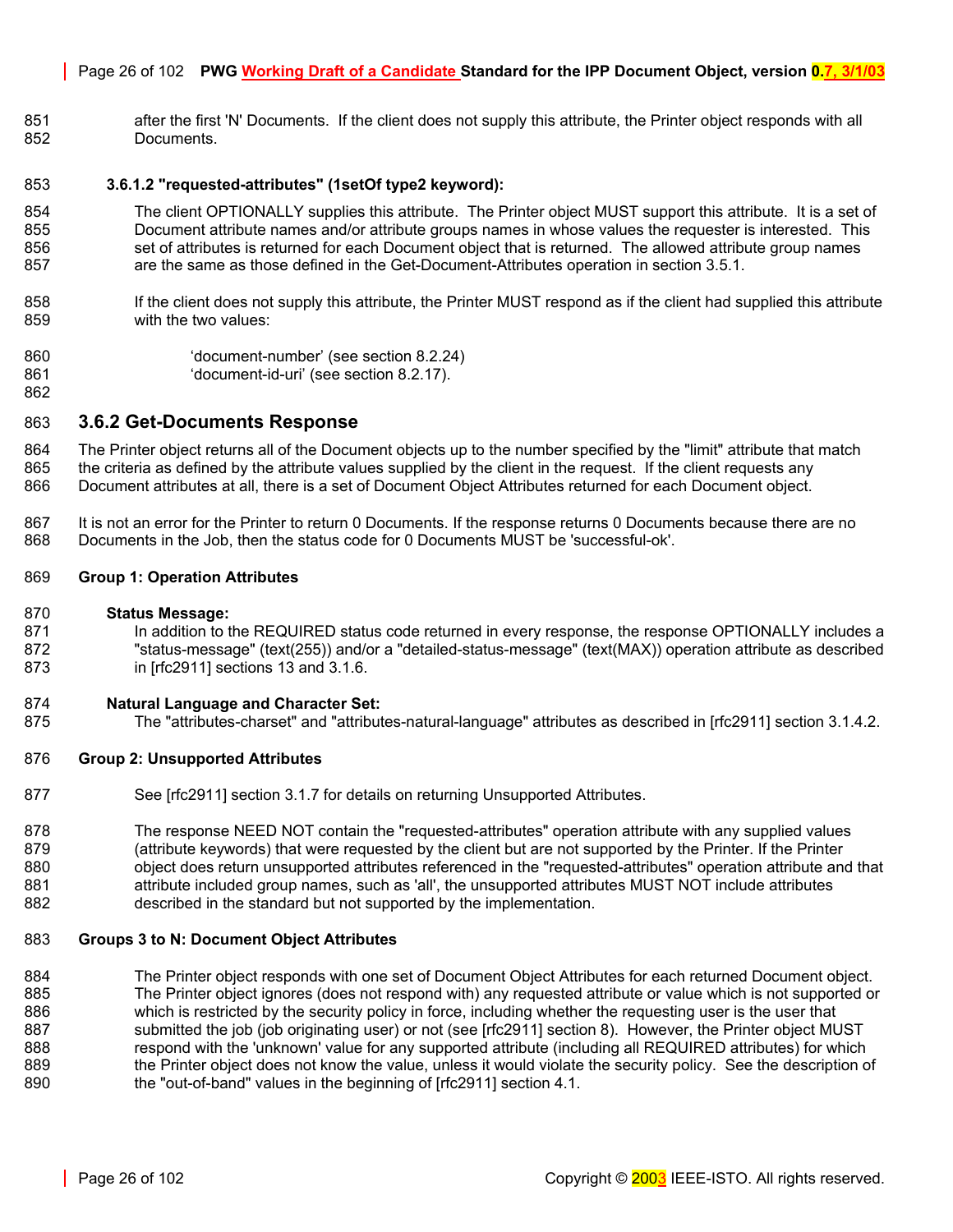891 The Printer MUST return the Groups for the requested Job in order of increasing "document-number" 892 Document Description attribute value.

# <span id="page-26-0"></span>893 **3.7 Set-Document-Attributes Operation**

894 This OPTIONAL operation allows a client to set the values of the attributes of a Document object after the Document 895 object was submitted to the Printer. In the request, the client supplies the set of Document keyword attribute names 896 and values that are to be set. In the response, the Printer returns success or rejects the entire request with 897 indications of which attribute or attributes could not be set.

898 This operation is almost identical to the Set-Job-Attributes operation and follows the same rules for validation (see 899 [set-opsrfc3380] section 4.2). The only differences are that the Set-Document-Attributes operation is directed at a<br>900 Document object rather than a Job object. As with the Set-Job-Attributes operation. The Set-Docume Document object rather than a Job object. As with the Set-Job-Attributes operation. The Set-Document-Attributes 901 operation can add an attribute to the Target object, accepts the 'delete-attributes' out-of-band value to remove an 902 attribute from the Target object. In addition the validation is the same as the Create-Document, Send-Document, 903 and Send-URI operations that create Document objects, i.e., the Printer validation depends on the "xxx-supported" 904 Printer Description attributes (see [rfc2911] section 3.1).

905 If a client supplies a document attribute in a Set-Document-Attributes request that the Printer supports, and the<br>906 document was originally submitted without supplying that attribute, the Printer adds the attribute t document was originally submitted without supplying that attribute, the Printer adds the attribute to the Document 907 object.

908 If the client supplies a document attribute with the "out-of-band" value 'delete-attribute' (see [set-opsrfc3380] section 909 8.2), then the Printer MUST remove the attribute and all of its values from the Document object, if present. The 910 semantic effect of the client supplying the 'delete-attribute' value in a Set-Document-Attributes operation MUST be 911 the same as if the attribute had not been supplied with the Document object in the Document Creation operation, i.e., 912 the Printer applies its default attribute or behavior with lower precedence that the PDL (see the beginning of [rfc2911] 913 section 4.2 and [rfc2911] 3.2.1.1). Any subsequent query of the Document object using Get-Document-Attributes or 914 Get-Documents MUST NOT return any attribute that has been deleted using the 'delete-attribute' out-of-band value. 915 However, a client can re-establish such a deleted Document attribute with any supported value(s) using a 916 subsequent Set-Document-Attributes operation.

917 If the client supplies an attribute in a Set-Document-Attributes request with the 'delete-attribute' value and that

918 attribute is not present on the Document object, the Printer ignores that supplied attribute in the request, does not 919 return the attribute in the Unsupported Attributes group, and returns the 'successful-ok' status code, if there are no 920 other problems with the request.

921 The validation of the Set-Document-Attributes request is performed by the Printer as if the document had been<br>922 submitted originally with the new attribute values (and the deleted attributes removed) and with "ipp-at submitted originally with the new attribute values (and the deleted attributes removed) and with "ipp-attribute-fidelity" 923 set to 'true', i.e., all modified attributes Document attributes and values MUST be supported in combination with the<br>924 Document attributes not modified. If such a Document Creation operation would have been accepted Document attributes not modified. If such a Document Creation operation would have been accepted, then the Set-925 Document-Attributes MUST be accepted. If such a Document Creation operation would have been rejected, then the 926 Set-Document-Attributes MUST be rejected and the Document MUST be unchanged. In addition, if any of the 927<br>927 Supplied attributes are not supported, are not settable, or the values are not supported, the Printer obje supplied attributes are not supported, are not settable, or the values are not supported, the Printer object MUST 928 reject the entire operation; the Printer object MUST NOT partially set some of the supplied attributes. In other words, 929 after the operation, all the supplied attributes MUST be set or none of them MUST be set, thus making the Set-930 Document-Attributes an atomic operation.

931 The Printer MUST accept or reject this operations when the Document's READ-ONLY "document-state" attribute has 932 the values shown in [Table 5.](#page-27-2) The document's current state MUST affect whether the Printer accepts or rejects the<br>933 request. However, the Set-Document-Attributes operation MUST NOT change the state of the Document obj request. However, the Set-Document-Attributes operation MUST NOT change the state of the Document object 934 (since the Document is a passive object and the Document state is a subset of the Job State). For example, in the 935 case where the operation creates a request for unavailable resources, the Job (but not the Document) transitions to a 936 new state. [Table 5 s](#page-27-2)hows the allowed behaviors in each document state.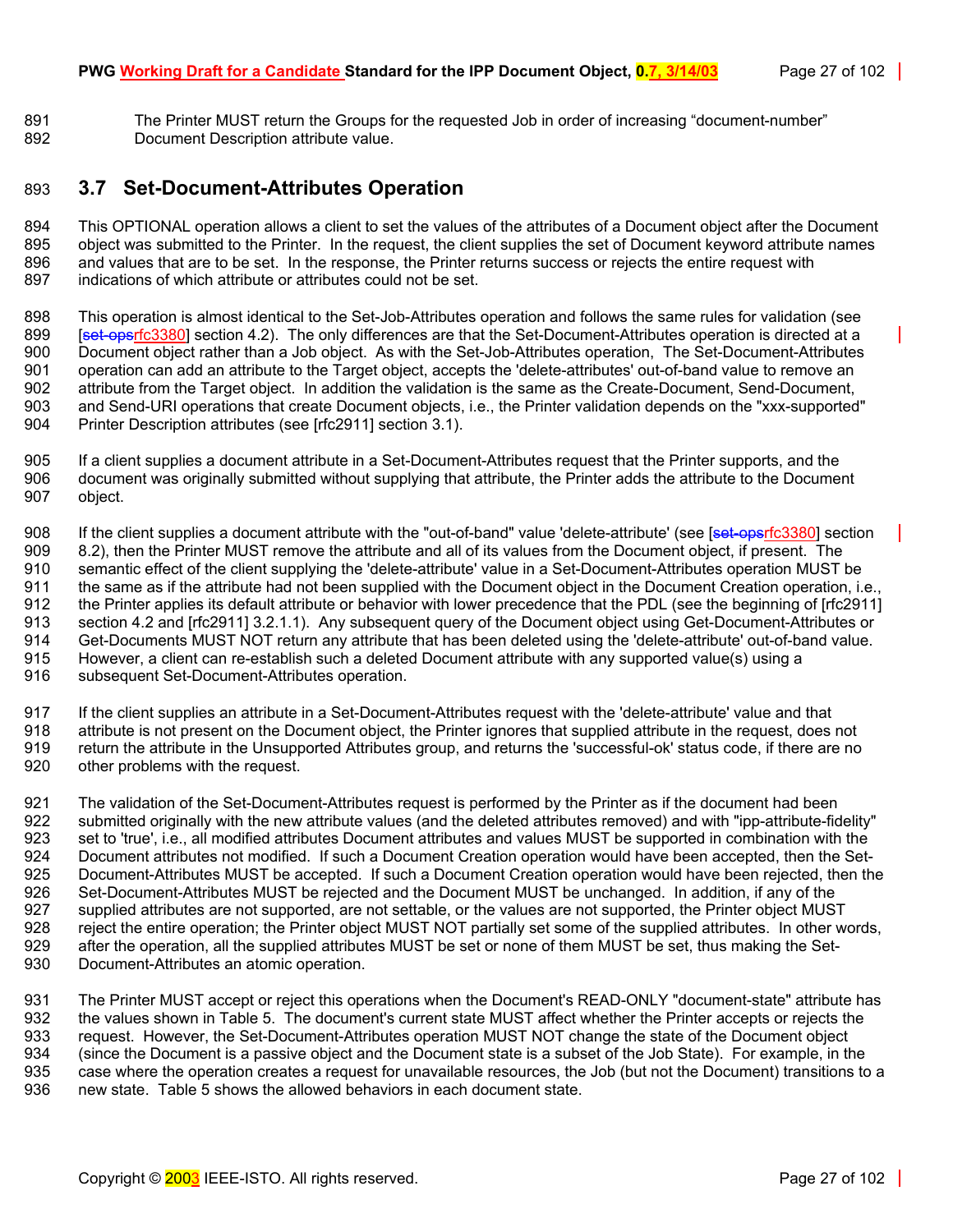<span id="page-27-2"></span>

| Current<br>"document-state" | <b>New</b><br>"document-state"<br>(no change) | Printer's response status code<br>and "action":                                                                                                                            |
|-----------------------------|-----------------------------------------------|----------------------------------------------------------------------------------------------------------------------------------------------------------------------------|
| 'pending'                   | 'pending'                                     | 'successful-ok'                                                                                                                                                            |
| 'pending'                   | 'pending'                                     | 'successful-ok' - needed resources are not ready (the Job MAY<br>change state, but the Document MUST NOT).                                                                 |
| 'processing'                | 'processing'                                  | 'successful-ok' or 'client-error-not-possible' depending on<br>implementation, including the attributes being set, whether the<br>document has started marking media, etc. |
| 'completed'                 | 'completed'                                   | 'client-error-not-possible'                                                                                                                                                |
| 'canceled'                  | 'canceled'                                    | 'client-error-not-possible'                                                                                                                                                |
| 'aborted'                   | 'aborted'                                     | 'client-error-not-possible'                                                                                                                                                |

#### 937 **Table 5 - Document State Table for the Set-Document-Attributes operation**

938

939 This operation MUST NOT change the value of attributes not specified in the operation unless the definition of the

- 940 attribute explicitly specifies such side-effects. In general, Document attribute definitions that are settable will not
- 941 define side-effects on other attributes that are settable, only side effects on READ-ONLY attributes, if any.

# <span id="page-27-0"></span>942 **3.7.1 Settable and READ-ONLY Document Description attributes**

- 943 If the Printer supports the Set-Document-Attributes operation, then it SHOULD support setting of:
- 944 all Document Template document ("xxx") attributes
- 945 that the implementation supports (see the column labeled "D" in [Table 8\)](#page-43-0).

946 Almost all Document Description attributes (see [rfc2911] section 4.3) MUST NOT be settable, i.e., they are defined

947 to be READ-ONLY. Only Document Description attributes marked with "(r/w) in [Table 8 M](#page-43-0)AY be settable using Set-948 Document-Attributes. The Printer MUST reject a Set-Document-Attributes request that attempts to set any attributes 949 in [Table 8](#page-43-0) that is not marked "(r/w).

950 Note: From now on, all extensions that define new object attributes will indicate whether or not the attributes are 951 READ-ONLY, by including the "READ-ONLY" adjective in their descriptions and/or explicitly stating whether they 952 MAY be settable.

953 *Access Rights:* The authenticated user (see [rfc2911] section 8.3) performing this operation must either be the job 954 owner (as determined in the Job Creation operation) or an operator or administrator of the Printer object (see

955 [rfc2911] Sections 1 and 8.5).

# <span id="page-27-1"></span>956 **3.7.2 Set-Document-Attributes Request**

957 The following sets of attributes are part of the Set-Document-Attributes Request:

#### 958 **Group 1: Operation Attributes**

#### 959 **Natural Language and Character Set:**

960 The "attributes-charset" and "attributes-natural-language" attributes as described in [rfc2911] section 3.1.4.1.

#### 961 **Target:**

- 962 The client MUST supply the "document-number" (integer(1:MAX)) operation attribute immediately after either
- 963 (1) the "printer-uri" (uri) plus "job-id" (integer(1:MAX)) or (2) the "job-uri" (uri) operation attribute(s) which
- 964 define the target Document object for this operation as described in [rfc2911] section 3.1.5. If the client omits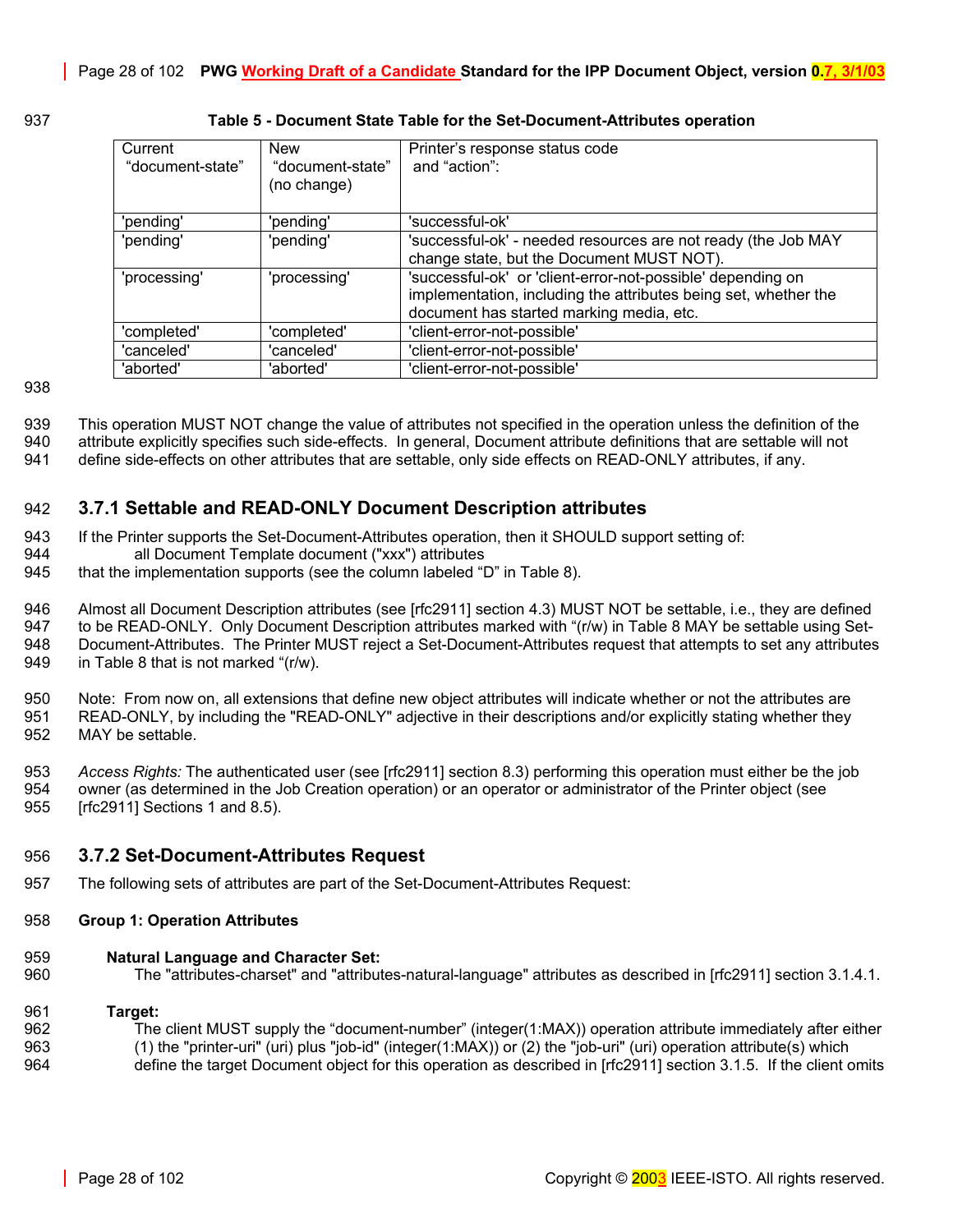965 the "document-number" operation attribute, the Printer MUST reject the request and return the 'client-error-966 bad-request' status code.

967 Note: There is no way in a single operation for the client to set all of a Job's Document objects to the same 968 attribute value. Either (1) the client sets the corresponding attribute in each Document object in the Job with 969 separate Set-Document-Attributes requests, or (2) the client sets the corresponding attribute at the Job Level 970 using the Set-Job-Attributes operation. Setting the corresponding attribute at the Job Level (or supplying that 971 **attribute initially in the Job Creation operation**) causes each Document object to inherit the Job Level 972 attribute value, if the Document object doesn't have a corresponding explicit attribute supplied at the 973 Document Level. In other words, supplying an attribute at the Job Levels will affect all the Job's Document 974 objects that don't have that attribute also explicitly supplied at the Document Level.

# 975 **Requesting User Name:**

976 The "requesting-user-name" (name(MAX)) attribute SHOULD be supplied by the client as described in 977  $[rfc2911]$  section 8.3.

#### 978 **Group 2: Document Attributes**

- 979 The client MUST supply a set of Document Template attributes with one or more values (including explicitly 980 allowed out-of-band values) as listed in column labeled "D" in [Table 8 - Job Template and Document](#page-43-0)  981 [Template attributes a](#page-43-0)nd Document Description attributes flagged with "(r/w)" and listed in the column labeled 982 "Doc" in [Table 9 - Job and Document Description attributes,](#page-54-0) and any attribute extensions supported by the 983 Printer. The value(s) of each Document attribute supplied in Group 2 replaces the value(s) of the 984 corresponding Document attribute on the target Document object. For attributes that can have multiple 985 values (1setOf), all values supplied by the client replace all values of the corresponding Document object 986 attribute.
- 987 In order to set the Document's "document-message" Document Description attribute (see section [8.2.21\)](#page-62-4), the 988 client MUST supply the attribute in Group 2, rather than supplying a "document-message" operation attribute 989 in Group 1.
- 990 If the client supplies an "xxx" attribute with the 'delete-attribute' out-of-band value (see [set-opsrfc3380] 991 section 8.2), the Printer MUST remove the "xxx" attribute from the Document object, if present.

# <span id="page-28-0"></span>992 **3.7.3 Set-Document-Attributes Response**

993 The Printer returns the following sets of attributes as part of the Set-Document-Attributes Response:

#### 994 **Group 1: Operation Attributes**

#### 995 **Status Message:**

- 996 In addition to the REQUIRED status code returned in every response, the response OPTIONALLY includes a 997 "status-message" (text(255)) and/or a "detailed-status-message" (text(MAX)) operation attribute as described 998 in [rfc2911] sections 13 and 3.1.6.
- 999 **Natural Language and Character Set:**
- 1000 The "attributes-charset" and "attributes-natural-language" attributes as described in [rfc2911] section 3.1.4.2.
- 1001 **Group 2: Unsupported Attributes**
- 1002 See [rfc2911] section 3.1.7 for details on returning Unsupported Attributes.
- 1003 If some of the attributes in the operation fail to validate, the Printer MUST reject the operation, MUST NOT 1004 change any Document attributes, and MUST return the indicated status code below. In this group, the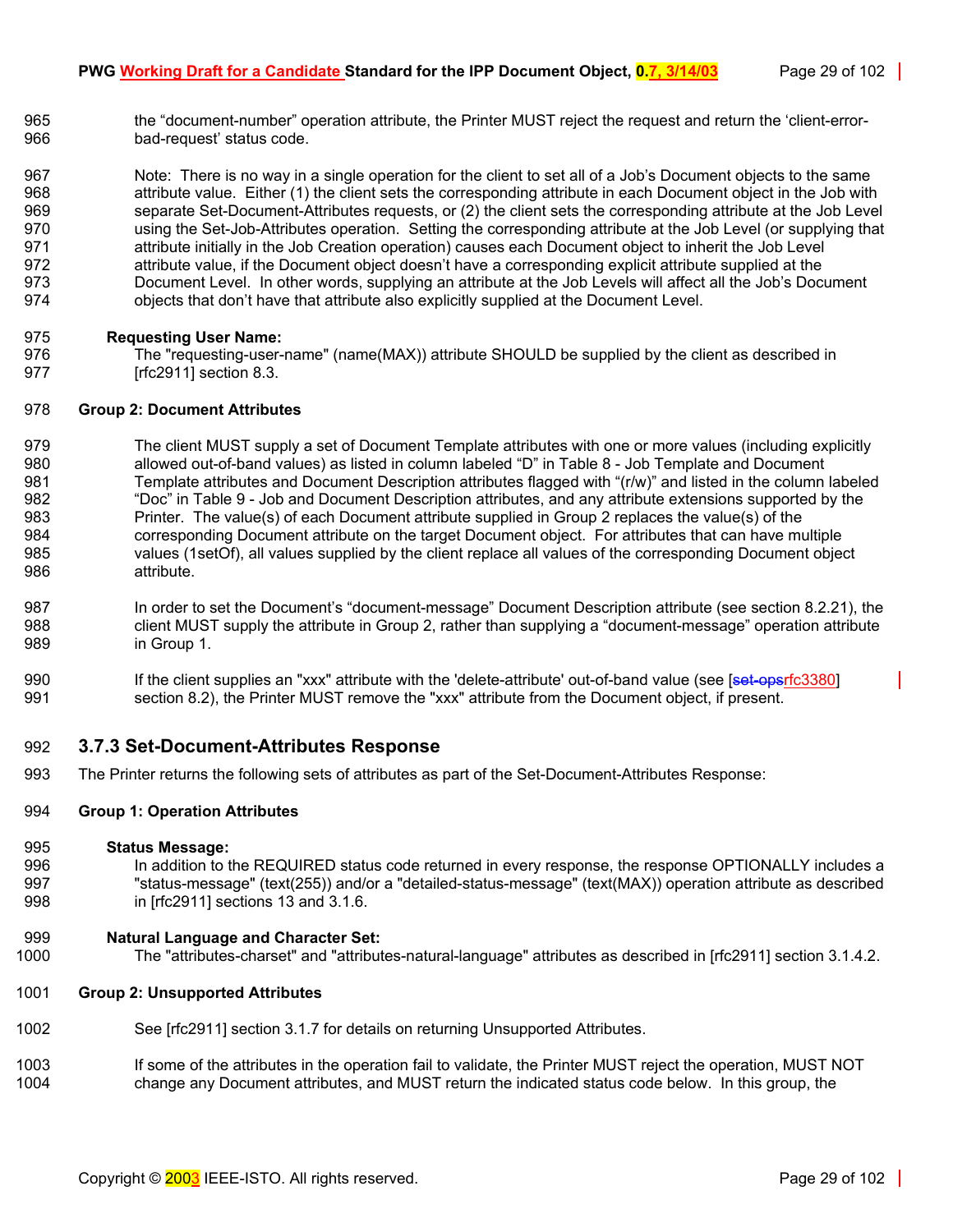#### Page 30 of 102 **PWG Working Draft of a Candidate Standard for the IPP Document Object, version 0.7, 3/1/03**

1005 Printer MUST also return all attributes that fail to validate. The following are the reasons that an attribute 1006 fails to validate and the value returned for the attribute, along with the indicated status code and order of 1007 detection:

- 1008 1. The number of attributes supplied by the client exceeds the maximum number that the Printer 1009 supports in a Set-Printer-Attributes request: return the 'client-error-request-entity-too-large' (see 1010 [rfc2911] section 13.1.4.9).
- 1011 2. The Printer doesn't support the attribute: return the attribute with the 'unsupported' out-of-band 1012 attribute value (see [rfc2911] section 3.1.7 and [rfc2910]) and the 'client-error-attributes-or-values-1013 not-supported (see [rfc2911] section 13.1.4.12).
- 1014 3. The attribute is READ-ONLY (in its definition) or is not-settable in this implementation: return the 1015 **attribute with the 'not-settable' out-of-band attribute value (see [set-opsrfc3380] section 8.1) and** 1016 **the 'client-error-attributes-not-settable' status code (see [set-opsrfc3380] section 7.1).**
- 1017 4. The Printer doesn't support the value: if the attribute in the operation has a single value return it. 1018 If the attribute in the operation is multi-valued, return only those values in a 1setOf that are not 1019 supported. Return the 'client-error-attributes-or-values-not-supported' status code (see [rfc2911] 1020 section 13.1.4.12).
- 1021 5. The values of some of the supplied attributes conflict with one another and/or other Document 1022 **attribute values not being set:** if the conflicting attribute in the operation has a single value return 1023 the attribute and the value. If the attribute in the operation is multi-valued, return only the attribute 1024 and those values in a 1setOf that are conflicting with other attributes. Return the 'client-error-1025 conflicting-attributes' status code (see [rfc2911] section 13.1.4.15).

# <span id="page-29-0"></span>1026 **3.8 Cancel-Document Operation**

1027 This REQUIRED operation allows a client to cancel a specified Document in a specified Print Job from the time the 1028 Document is created up to, but not including, the time it is completed, canceled, or aborted. Since a Document might 1029 already be printing by the time a Cancel-Document is received, some media sheet pages might be printed before the 1030 document processing is actually terminated.

1031 The Cancel-Document operation does not remove the Document from the Job and Printer, but only sets the specified 1032 Document's "document-state" Document Description attribute to 'canceled' and the Document's "document-state-1033 reasons" Document Description attribute to 'canceled-by-user' or 'cancel-by-operator'. If the Job object is printed 1034 again using operations such as the Reprocess-Job operation (see [adm-ops] section 4.1) or the Restart-Job 1035 operation (see [rfc2911] section 3.3.7), any canceled Documents are also printed again. Thus Cancel-Document has 1036 the same semantics as Cancel-Job (see [rfc2911] section 3.3.3), which only cancels the processing of the job, and 1037 doesn't delete the Job object itself. See the Delete-Document operation (section [3.9\)](#page-31-1) to remove the Document object 1038 itself immediately from the Job and Printer.

1039 The Cancel-Document operation does not affect the states of any of the other Document objects in the job. If the Job 1040 was processing and there are more Documents to be processed, the Printer does so. If there are no further 1041 Documents to process, the Job moves to the 'completed' state as usual whenever there is no more processing to be 1042 done.

1043 The Printer MUST accept or reject the request based on the document's current state and transition the document to 1044 the indicated new state as follows: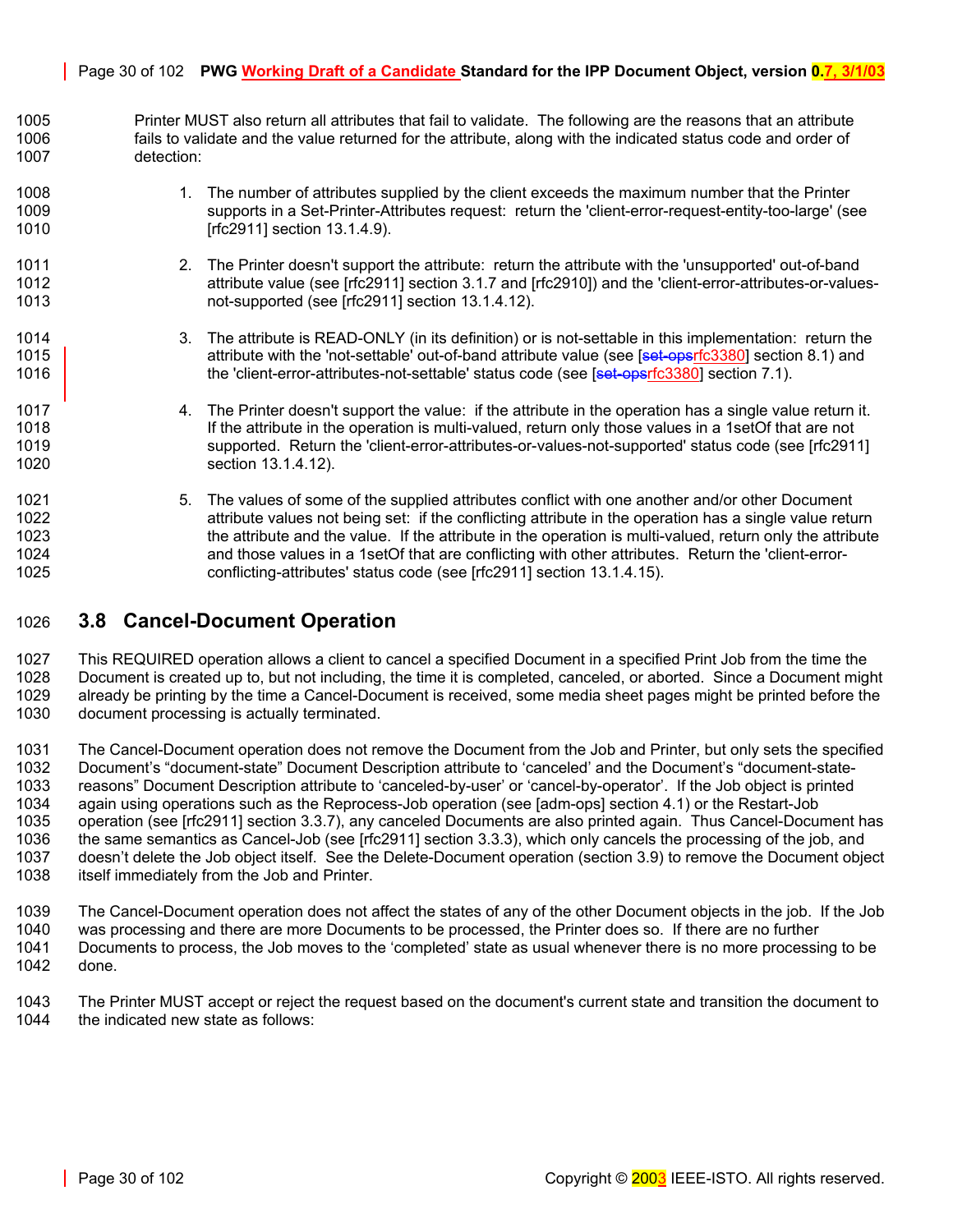| Current "document-<br>state" | New "document-<br>state" | Printer object's response status code and action: |
|------------------------------|--------------------------|---------------------------------------------------|
| 'pending'                    | 'canceled'               | 'successful-ok'                                   |
| 'processing'                 | 'canceled'               | 'successful-ok'                                   |
| 'processing'                 | 'processing'             | 'successful-ok' See Rule 1                        |
| 'processing'                 | 'processing'             | 'client-error-not-possible'<br>See Rule 2         |
| 'completed'                  | 'completed'              | 'client-error-not-possible'                       |
| 'canceled'                   | 'canceled'               | 'client-error-not-possible'                       |
| 'aborted'                    | 'aborted'                | 'client-error-not-possible'                       |

1045 Rule 1: If the implementation requires some measurable time to cancel the document in the 'processing' document 1046 states, the Printer object MUST add the 'processing-to-stop-point' value to the document's "document-state-reasons" 1047 attribute and then transition the document to the 'canceled' state when the processing ceases (see [rfc2911] section 1048 4.3.8).

1049 Rule 2: If the Document object already has the 'processing-to-stop-point' value in its "document-state-reasons" 1050 attribute, then the Printer object MUST reject a Cancel-Document operation.

1051 *Access Rights:* The authenticated user (see [rfc2911] section 8.3) performing this operation must either be the job 1052 owner or an operator or administrator of the Printer object (see [rfc2911] sections 1 and 8.5). Otherwise, the Printer 1053 MUST reject the operation and return: 'client-error-forbidden', 'client-error-not-authenticated', or 'client-error-not-1054 authorized' as appropriate.

# <span id="page-30-0"></span>1055 **3.8.1 Cancel-Document Request**

1056 The following groups of attributes are part of the Cancel-Document Request:

# 1057 **Group 1: Operation Attributes**

1058 **Natural Language and Character Set:** 

1059 The "attributes-charset" and "attributes-natural-language" attributes as described in [rfc2911] section 3.1.4.1.

1060 **Target:** 

1061 The client MUST supply the "document-number" (integer(1:MAX)) operation attribute immediately after either 1062 (1) the "printer-uri" (uri) plus "job-id" (integer(1:MAX)) or (2) the "job-uri" (uri) operation attribute(s) which 1063 define the target Document object for this operation as described in section [rfc2911] 3.1.5. If the client omits 1064 the "document-number" operation attribute, the Printer MUST reject the request and return the 'client-error-1065 bad-request' status code.

#### 1066 **Requesting User Name:**

1067 The "requesting-user-name" (name(MAX)) attribute SHOULD be supplied by the client as described in 1068 [rfc2911] section 8.3.

#### <span id="page-30-1"></span>1069 **3.8.1.1 document-message (text(MAX)) operation attribute**

1070 The client MAY supply this operation attribute. If the Printer supports this attribute, the Printer MUST also 1071 support the corresponding "document-message" (text(MAX)) Document Description attribute (see section 1072 [8.2.21\)](#page-62-4) and copy this value to the "document-message" Document Description attribute. The end user can 1073 use this Document Description attribute as a message to the operator and the operator can use it as a 1074 message to the user. The Printer MAY print this message on a document start sheet for this document, if 1075 any.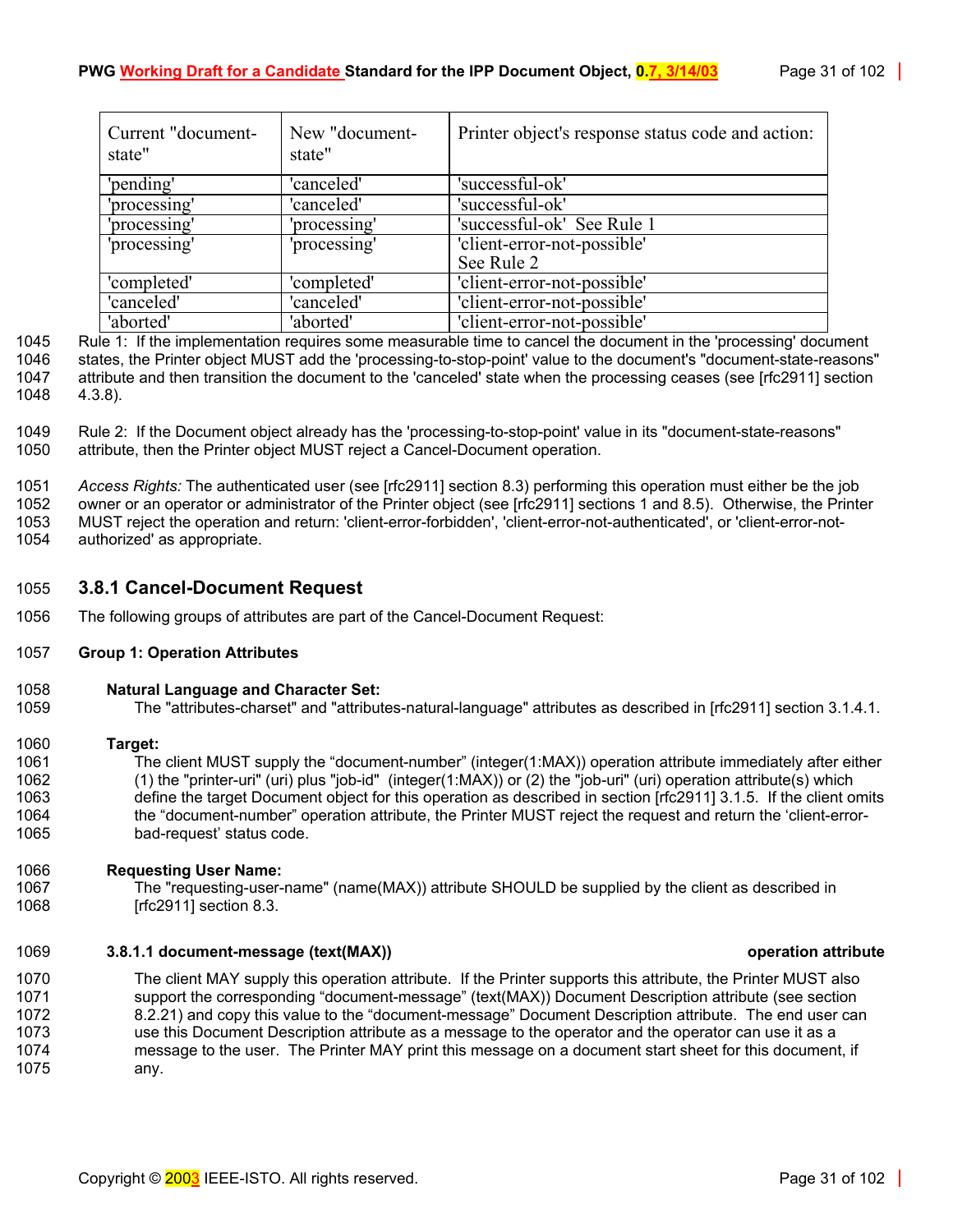#### Page 32 of 102 **PWG Working Draft of a Candidate Standard for the IPP Document Object, version 0.7, 3/1/03**

1076 The Printer MUST ignore the new "job-message-from-operator" operation attribute (see [adm-ops] section 6) 1077 for this operation, since that is a job only attribute and Cancel-Document is a Document operation.

# <span id="page-31-0"></span>1078 **3.8.2 Cancel-Document Response**

1079 The following sets of attributes are part of the Cancel-Document Response:

#### 1080 **Group 1: Operation Attributes**

#### 1081 **Status Message:**

1082 In addition to the REQUIRED status code returned in every response, the response OPTIONALLY includes a 1083 "status-message" (text(255)) and/or a "detailed-status-message" (text(MAX)) operation attribute as described 1084 in [rfc2911] sections 13 and 3.1.6.

#### 1085 **Natural Language and Character Set:**

1086 The "attributes-charset" and "attributes-natural-language" attributes as described in [rfc2911] section 3.1.4.2.

# 1087 **Group 2: Unsupported Attributes**

1088 See [rfc2911] section 3.1.7 for details on returning Unsupported Attributes.

1089 Once a successful response has been sent, the implementation guarantees that the Document will eventually end up<br>1090 in the 'canceled' state. Between the time of the Cancel-Document operation is accepted and when the in the 'canceled' state. Between the time of the Cancel-Document operation is accepted and when the document 1091 enters the 'canceled' document-state (see section [8.2.25\)](#page-63-2), the "document-state-reasons" attribute (see section 1092 [8.2.27\)](#page-68-1) SHOULD contain the 'processing-to-stop-point' value which indicates to later queries that although the 1093 Document might still be 'processing', it will eventually end up in the 'canceled' state, not the 'completed' state.

# <span id="page-31-1"></span>1094 **3.9 Delete-Document Operation**

1095 This OPTIONAL operation removes the specified Document object and its data immediately from the specified Job. 1096 The Printer MUST reject the request if the Document is in any state, but 'pending" (there is no 'pending-held' state for 1097 Documents). The Printer does not reassign the "document-number" Document Description attribute values of the 1098 remaining Document objects in the Job, so that the deleted Document object leaves a gap in the document 1099 numbering space for the Job. The Printer MUST return a 'client-error-not-found' status code, in a subsequent Get-1100 Document-Attributes operation for this Document object specifying its former "document-number". This operation is 1101 similar to the Purge-Jobs operation which immediately deletes all jobs from the Printer. However, the Delete-

- 1102 Document operation only deletes a single Document from the specified Job.
- 1103 *Access Rights:* The authenticated user (see [rfc2911] section 8.3) performing this operation MUST be an operator or 1104 administrator of the Printer object (see [rfc2911] sections 1 and 8.5). Otherwise, the Printer MUST reject the 1105 operation and return: 'client-error-forbidden', 'client-error-not-authenticated', or 'client-error-not-authorized' as<br>1106 appropriate. This operation requires operator/administrator privileges, otherwise a roque clie appropriate. This operation requires operator/administrator privileges, otherwise a roque client could submit, then 1107 delete, at will using up valuable spooling space. Instead of using this operation, unprivileged users use Cancel-1108 Document which goes through the normal accounting, if any.
- 1109 The Delete-Document request and Delete-Document response have the same attribute groups and attributes as the 1110 Cancel-Document operation (see section [3.8\)](#page-29-0).

# <span id="page-31-2"></span>1111 **4 Semantic extensions to Job operations**

- 1112 This section defines the new Close-Job operation and the effects that Job operations have on the Document object.
- 1113 Printer and Subscription object (Event Notification [ntfy]) operations MUST have no effect on the Document object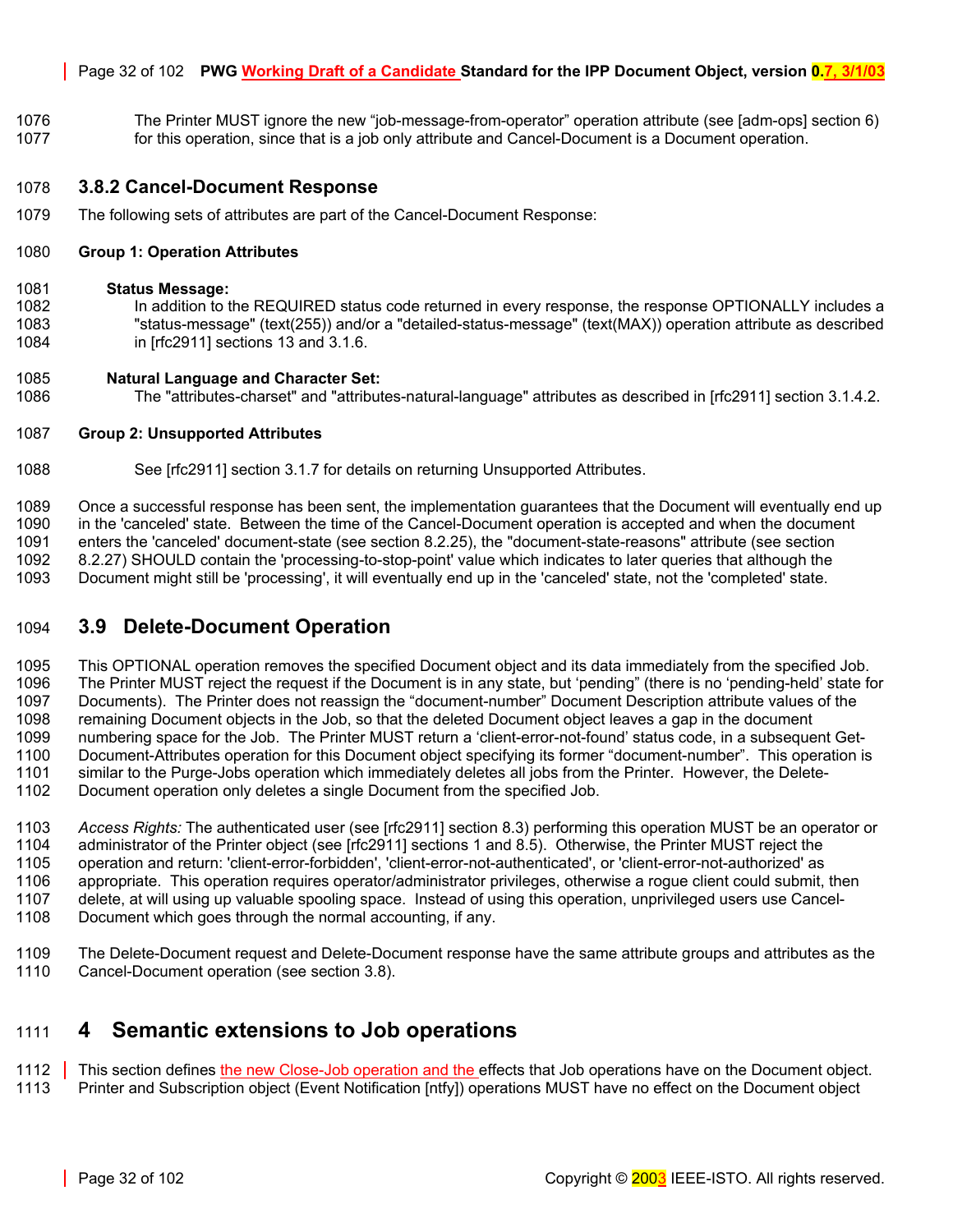# **PWG Working Draft for a Candidate Standard for the IPP Document Object, 0.7, 3/14/03** Page 33 of 102

1114 and the Document object has no effect on the semantics of the Printer and Subscription operations. The Job

1115 operations that MUST NOT have any effect on the Document object because they are defined to affect the Job object as a whole are: **Get-Job-Attributes**<sup>8</sup> ([rfc2911] section 3.3.4)**, Get-Jobs**<sup>9</sup> ([rfc2911] section 3.2.6), **Hold-Job** 

1117 ([rfc2911] section 3.3.5), **Promote-Job** ([adm-ops] section 4.4.1), **Release-Held-New-Jobs** ([adm-ops] section

1118 3.3.2)**, Resume-Job** ([adm-ops] section 4.3.2)**, Schedule-Job-After** ([adm-ops] section 4.4.2)**, Set-Job-Attributes**

1119 ([set-opsrfc3380] section 4.2), and **Validate-Job** ([rfc2911] section 3.2.3).

1120 The Job operations that affect Document objects or that Document objects affect the semantics of the Job operations 1121 are, in alphabetical order:

# <span id="page-32-0"></span>1122 **4.1 Cancel-Current-Job** ([adm-ops] section 4.2)

1123 The Printer sets the "document-state" Document Description attribute to 'canceled' and the "document-state-reasons"

1124 Document Description attribute to 'canceled-by-xxx' for any documents in the current Job that have not yet reached a 1125 terminal state ('completed', 'canceled', or 'aborted'), where "xxx" is 'user' or 'operator'. See [adm-ops] section 4.2.

# <span id="page-32-1"></span>1126 **4.2 Cancel-Job** ([rfc2911] section 3.3.3)

1127 The Printer sets "document-state" Document Description attribute to 'canceled' and the "document-state-reasons"

1128 Document Description attribute to 'canceled-by-user' or 'canceled-by-operator' for *all* Document objects in the

1129 identified Job that have not yet reached a terminal state ('completed', 'canceled', or 'aborted').

# <span id="page-32-2"></span>1130 **4.3 Close-Job (new)**

- 1131 ISSUE 02: OK to add Close-Job and to REQUIRE a Printer to support it, since PSI is using it?
- 1132 This REQUIRED operation closes the Job. The Printer MUST support this operation. The client MAY issue this
- 1133 operation to close the job, instead of supplying the "last-document" operation attribute (see section [3.1.1.2\)](#page-16-1) with a
- 1134 'true' value in a Document Creation operation (or a Send-Document operation see [RFC2911] section 3.3.1).
- 1135 *Access Rights:* The authenticated user (see [rfc2911] section 8.3) performing this operation must either be the job

1136 owner (as determined in the Create-Job operation) or an operator or administrator of the Printer object (see [rfc2911]

1137 sections 1 and 8.5). Otherwise, the Printer MUST reject the operation and return: 'client-error-forbidden', 'client-error-<br>1138 not-authenticated', or 'client-error-not-authorized' as appropriate.

not-authenticated', or 'client-error-not-authorized' as appropriate.

# <span id="page-32-3"></span>1139 **4.3.1 Close-Job Request**

1140 The client supplies the following groups as part of the Close-Job Request:

# 1141 **Group 1: Operation Attributes**

# 1142 **Natural Language and Character Set:**

1143 First, the client MUST supply the "attributes-charset" and "attributes-natural-language" Operation attributes 1144 as described in [rfc2911] section 3.1.4.1. The Printer object MUST copy these values to the corresponding 1145 Job Description attributes described in [rfc2911] sections 4.3.19 and 4.3.20.

<span id="page-32-5"></span> The Printer MUST NOT copy up to the Job object any Document attributes supplied at the Document Level in Create-Document, Send-Document, or Send-URI to the Job object as observable by the client in any Get-Job-Attributes operation responses.

<span id="page-32-4"></span> $\overline{a}$ <sup>8</sup> The Printer MUST NOT copy up to the Job object any Document attributes supplied at the Document Level in Create-Document, Send-Document, or Send-URI to the Job object as observable by the client in any Get-Job-Attributes operation responses.<br><sup>9</sup> The Printer MUST NOT copy u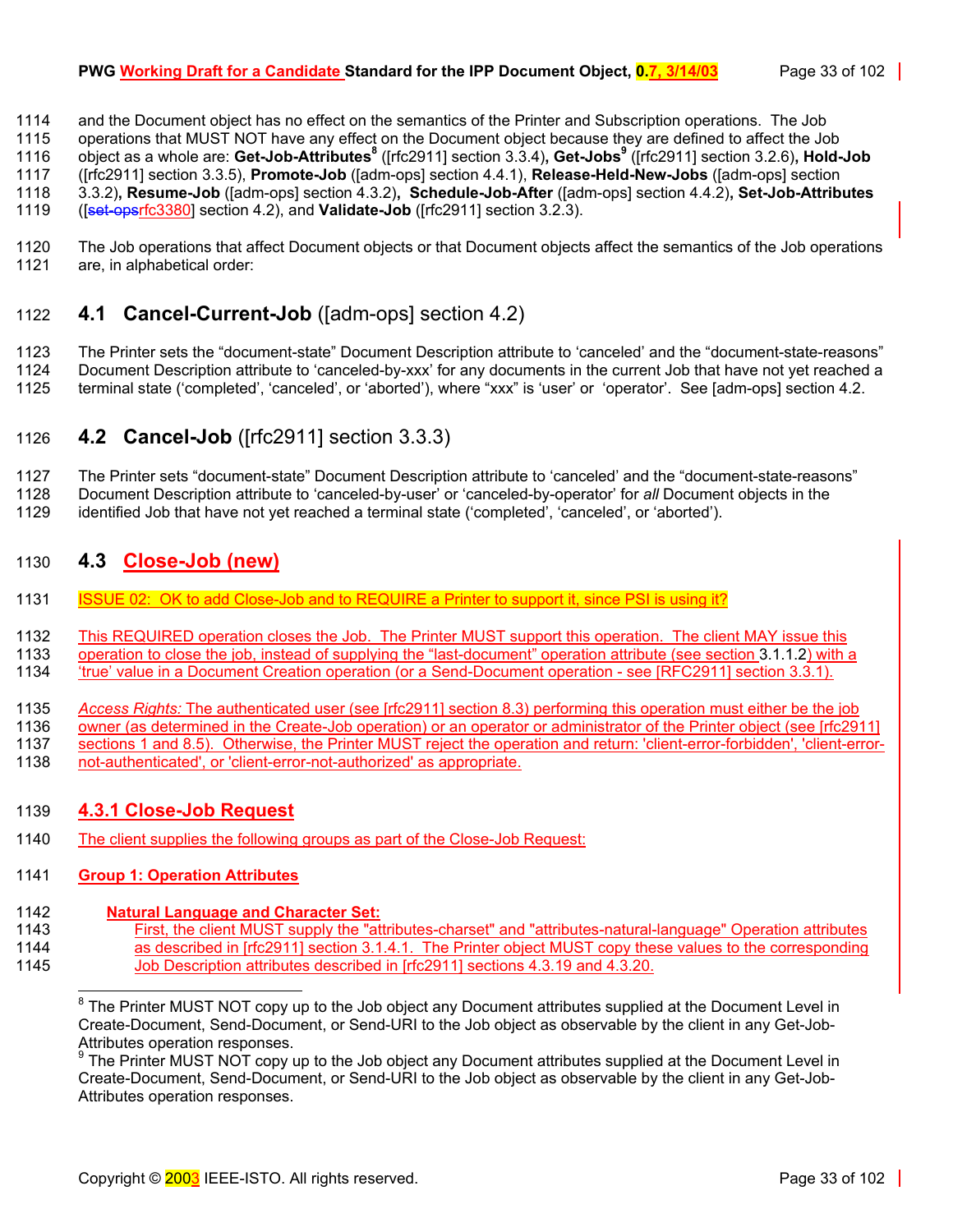<span id="page-33-0"></span>

| 1146<br>1147<br>1148<br>1149         | Target:<br>Next, the client MUST supply either (1) the "printer-uri" (uri) plus "job-id" (integer(1:MAX)) or (2) the "job-uri"<br>(uri) operation attribute(s) which define the target Job object for this operation as described in [rfc2911]<br>section 3.1.5. The client MAY supply the remaining Operation attributes in any order following: |
|--------------------------------------|---------------------------------------------------------------------------------------------------------------------------------------------------------------------------------------------------------------------------------------------------------------------------------------------------------------------------------------------------|
| 1150<br>1151<br>1152                 | <b>Requesting User Name:</b><br>The "requesting-user-name" (name(MAX)) attribute SHOULD be supplied by the client as described in<br>[rfc2911] section 8.3.                                                                                                                                                                                       |
| 1153                                 | Group 2: Document Template Attributes: MUST NOT be present.                                                                                                                                                                                                                                                                                       |
| 1154                                 | Group 3: Subscription Attributes (see [ntfy] section 11.1.3.1): MUST NOT be present.                                                                                                                                                                                                                                                              |
| 1155                                 | <b>4.3.2 Close-Job Response</b>                                                                                                                                                                                                                                                                                                                   |
| 1156                                 | The Printer object MUST return the following sets of attributes to the client as part of the Close-Job response:                                                                                                                                                                                                                                  |
| 1157                                 | <b>Group 1: Operation Attributes</b>                                                                                                                                                                                                                                                                                                              |
| 1158<br>1159<br>1160<br>1161         | <b>Status Message:</b><br>In addition to the REQUIRED status code returned in every response, the response OPTIONALLY includes a<br>"status-message" (text(255)) and/or a "detailed-status-message" (text(MAX)) operation attribute as described<br>in [rfc2911] sections 13 and 3.1.6.                                                           |
| 1162<br>1163                         | <b>Natural Language and Character Set:</b><br>The "attributes-charset" and "attributes-natural-language" attributes as described in [rfc2911] section 3.1.4.2.                                                                                                                                                                                    |
| 1164                                 | <b>Group 2: Unsupported Attributes</b>                                                                                                                                                                                                                                                                                                            |
| 1165                                 | See [rfc2911] section 3.1.7 for details on returning Unsupported Attributes.                                                                                                                                                                                                                                                                      |
| 1166                                 | <b>Group 3: Job Object Attributes</b>                                                                                                                                                                                                                                                                                                             |
| 1167<br>1168<br>1169                 | In addition, the Printer MUST return the same Job status attributes that [rfc2911] REQUIRES for the Send-<br>Document and Send-URI operation responses (which are the same as for the Print-Job response - [rfc2911]<br>section 3.2.1.2):                                                                                                         |
| 1170<br>1171<br>1172<br>1173<br>1174 | "job-uri" (uri) - see [rfc2911] section 4.3.1<br>"job-id" (integer(1:MAX)) - see [rfc2911] section 4.3.2<br>"job-state" (type1 enum) - see [rfc2911] section 4.3.7<br>"job-state-reasons" (1setOf type2 keyword) - see [rfc2911] section 4.3.8                                                                                                    |
| 1175                                 | <b>The Printer MAY return:</b>                                                                                                                                                                                                                                                                                                                    |
| 1176<br>1177<br>1178                 | "job-state-message" (text(MAX)) - see [rfc2911] section 4.3.9<br>"number-of-intervening-jobs" (integer(0:MAX)) - see [rfc2911] section 4.3.15                                                                                                                                                                                                     |
| 1179                                 | <b>Job Creation operations</b><br>4.4                                                                                                                                                                                                                                                                                                             |
| 1180                                 | This section defines the extensions to Job Creation operations.                                                                                                                                                                                                                                                                                   |

<span id="page-33-1"></span>1181 The following operation attribute extensions are defined for use in all the Job Creation operations and Validate-Job: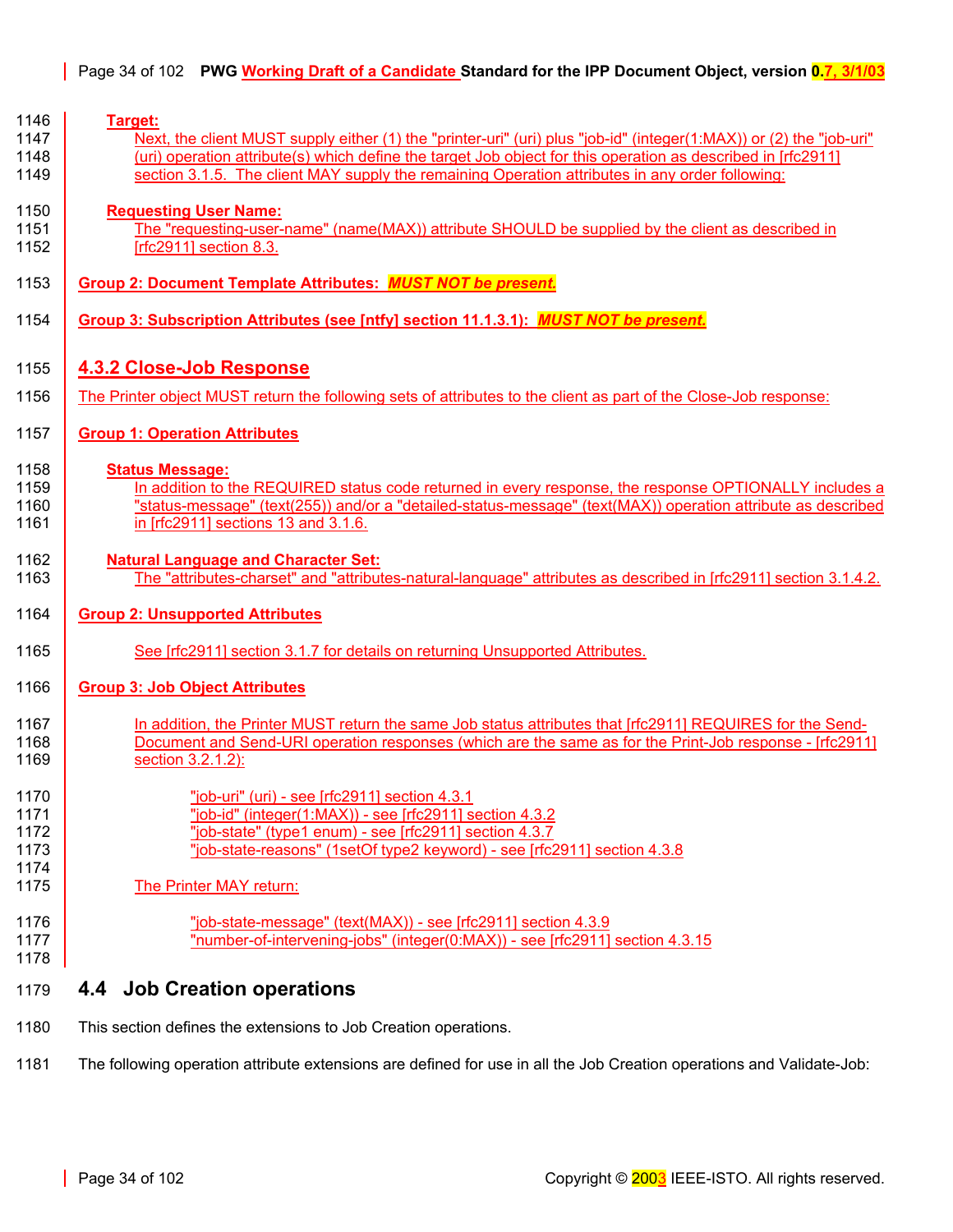# <span id="page-34-0"></span>1182 **4.4.1 ipp-attribute-fidelity (boolean) ([rfc2911] section 3.2.1 and 15)**

1183 This REQUIRED operation attribute specifies the policy for the Printer to use (see [rfc2911] §3.2.1.1) when the client 1184 supplies an unsupported attribute or value in a Job Creation operation or a subsequent Document Creation operation 1185 for this job. The value 'true' indicates that total fidelity to client supplied Job Template and Document Template 1186 attributes and values is required for this Job Creation operation and all subsequent Document Creation operations for 1187 this job. If the client supplies the value 'false' or omits the attribute, then the Printer MUST accept the Job Creation<br>1188 operation and all subsequent Document Creation operations even if the client supplies unsup operation and all subsequent Document Creation operations even if the client supplies unsupported attributes or 1189 values in them.

- 1190 The Printer MUST copy this attribute to the corresponding (new) Job Description attribute (see section [8.1.1\)](#page-57-1) and use 1191 its value for validating subsequent Document Creation operations for this job.
- 1192 Note: The inheritance of the effect of the "ipp-attribute-fidelity" operation attribute by subsequent Document Creation<br>1193 operations is like the inheritance of other operation attributes. operations is like the inheritance of other operation attributes.

# <span id="page-34-1"></span>1194 **4.4.2 job-mandatory-attributes (1setOf type2 keyword) operation attribute**

1195 ISSUE 03: Should we make "job-mandatory-attributes" a REQUIRED attribute for a Printer to support (if it supports<br>1196 the Document object)? Otherwise, clients won't support it and will be stuck with the "ipp-attribut the Document object)? Otherwise, clients won't support it and will be stuck with the "ipp-attribute-fidelity" attribute?

1197 This **OPTIONAL** operation attribute identifies which Job Template and Document Template attributes the Printer 1198 MUST honor in this Job Creation request and all subsequent Document Creation requests for this job. The Printer 1199 MUST reject this Job Creation operation or any subsequent Document Creation operations for this job, if the client 1200 supplies an unsupported Job Template or Document Template attribute or value in the request that is also identified 1201 in this list. The client MAY supply this attribute in a Job Creation operation. If the Printer supports this operation 1202 attribute, the Printer MUST support this attribute in Job Creation operations and Validate-Job with any values and 1203 MUST NOT support this attribute in any other operations.

1204 The values of the "job-mandatory-attributes" attribute are the keyword attribute names that identify Job Template 1205 and/or Document Template attributes, for example, 'job-hold-until', 'job-finishings' (see section [7.1.4\)](#page-52-4), 'copies' and 1206 'media'. In order to identify a member attribute of a collection attribute, the keyword names of both the collection 1207 attribute and the member attribute are given separated by a period (.) character. For example, to make the "media" 1208 attribute of the "cover-front" collection attribute mandatory, supply the keyword value: 'cover-front.media'.

1209 The Printer MUST ignore this attribute if the client supplies the "ipp-attribute-fidelity" operation attribute (see section 1210 [4.4.1\)](#page-34-0) with a 'true' value in this operation, since a 'true' value indicates that the Printer MUST honor all supplied Job<br>1211 Template and Document Template attributes. Template and Document Template attributes.

1212 The Printer MUST copy this attribute to the corresponding "job-mandatory-attributes" Job Description attribute (see 1213 section [4.4.2\)](#page-34-1) for auditing and trouble shooting purposes and use its value for validating subsequent Document 1214 Creation operations for this job.

1215 If a client supplies this operation attribute in a Document Creation operation, the Printer MUST ignore it; only the Job 1216 level attribute MUST have effect. Note: The inheritance of the effect of "job-mandatory-attributes" operation attribute 1217 supplied at the Job Level by subsequent Document Creation operations is like the inheritance of other operation and 1218 Job Template attributes.

# <span id="page-34-2"></span>1219 **4.4.3 Create-Job ([rfc2911] section 3.2.4)**

1220 The Printer creates the Job object with all of the mixture of Job and Document attributes supplied in the Create-Job 1221 operation. The Document objects that are subsequently created for the specified Job inherit the Document attributes 1222 from the Job object. However, the Printer MUST NOT copy down any Job Level attributes. Including from the Job object. However, the Printer MUST NOT copy down any Job Level attributes, including "document-

1223 overrides" (foverride) to the Document object as observable by a client in any Get-Documents or Get-Document-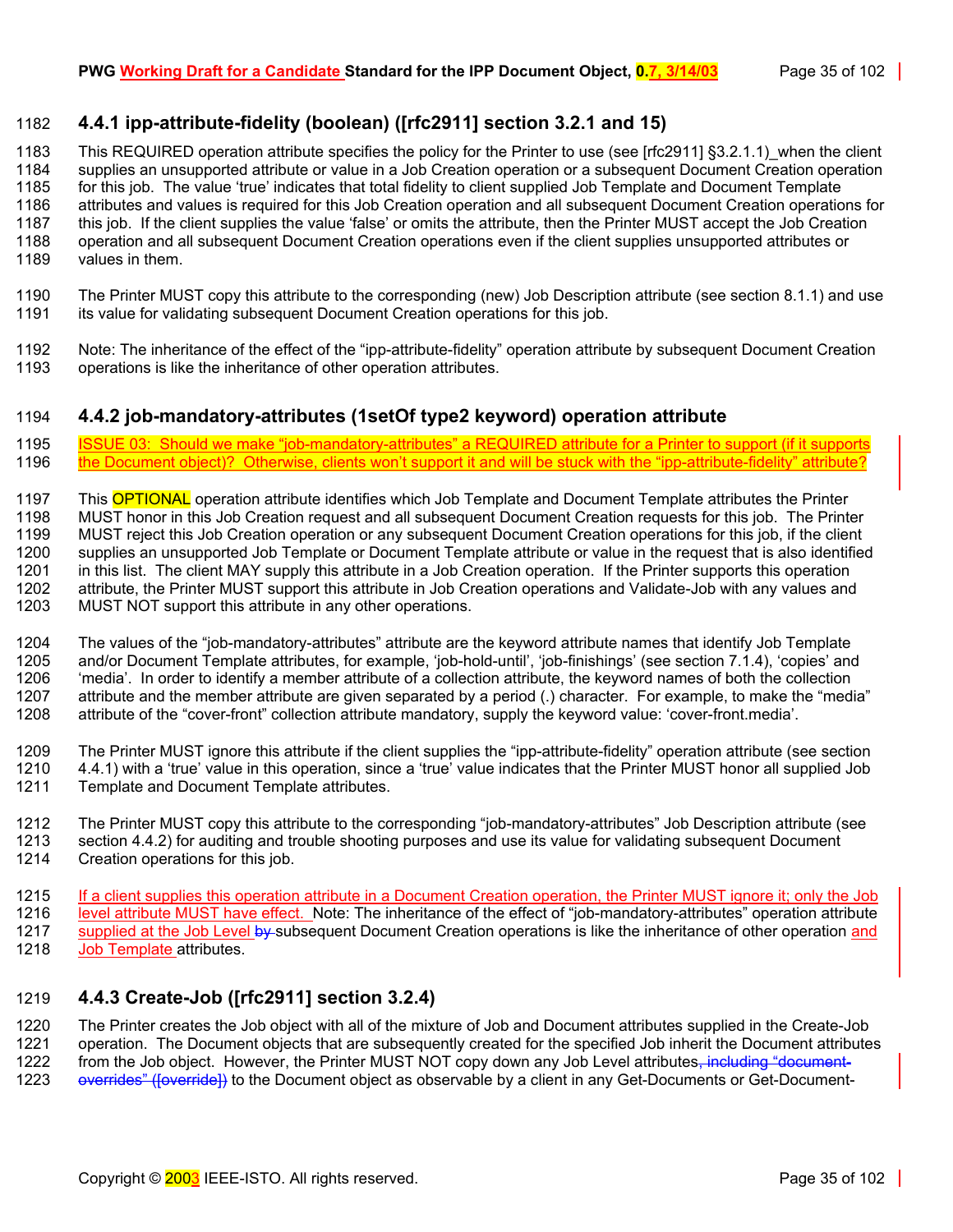# Page 36 of 102 **PWG Working Draft of a Candidate Standard for the IPP Document Object, version 0.7, 3/1/03**

1224 Attributes operation responses. The only exceptions to this no copy down rule are the four "compression",

1225 | "document-format", "document-name", and "document-natural-language" operation attributes which do not have any 1226 corresponding Job Description attributes to hold them. Therefore, the Printer MUST copy down these attributes to 1227 the Document object which does have Document Description attributes defined (see section [8.2\)](#page-57-3).

1228 ISSUE 01: It is the [override] specification the allowed these four "compression", "document-format", "document-<br>1229 I name", and "document-natural-language" operation attributes to be supplied in the Create-Job requ name", and "document-natural-language" operation attributes to be supplied in the Create-Job request. There needs 1230 **to be a way for a client to query to see what was submitted. Possible solutions:** 

1231 a. OK to have the exception to the no copy down rule for these four which do not have any corresponding Job 1232 Bescription attributes to hold them? Otherwise, there would be no queriable record of what the client had supplied 1233 when the client only supplies them in the Create-Job operation.

1234 b. Or would it be better, simpler, and more consistent to define the four corresponding Job Description attributes and 1235 | have the Printer just copy the operation attributes to them, like most other operation attributes?

1236 c. Or should we forget the [override] extension and go back to the RFC2911 Create-Job definition (see Infc29111 1237 section 3.2.4) which does not allow these four operation attributes to be submitted in the Create-Job, but requires<br>1238 that the client supply them each time in each Send-Document and Sent-URI operation. if the clien that the client supply them each time in each Send-Document and Sent-URI operation, if the client wants to submit 1239 **h** them at all. Then the Printer just copies them to the corresponding Document Description attributes and there is no 1240 inheritance problem between the Job and Document level for these four attributes.

1241 A Printer that supports the Document object MUST support the Create-Job operation<sup>10</sup> since the Create-Job 1242 operation is the only operation that creates a Job object and allows so that subsequent Document objects to be can 1243 be created in the Job object.

# <span id="page-35-0"></span>1244 **4.4.4 Print-Job ([rfc2911] section 3.2.1)**

1245 The Printer creates one Document object as a side effect of the Print-Job operation. All of the attributes supplied by 1246 the client MUST remain at the Job Level as part of the Job object. Any Document attributes supplied have affect on<br>1247 the Document object because the Document object inherits them from the Job object. The Printer MU 1247 the Document object because the Document object inherits them from the Job object. The Printer MUST populate 1248 the single Document object's "document-state". "document-state-reasons", and "document-number" Document the single Document object's "document-state", "document-state-reasons", and "document-number" Document 1249 Description attributes with appropriate values. Thus a Get-Documents or Get-Document-Attributes for a Job created 1250 by Print-Job will return no attributes supplied by the client, but will return the populated Document Description<br>1251 attributes. attributes.

# <span id="page-35-1"></span>1252 **4.4.5 Print-URI ([rfc2911] section 3.2.2)**

1253 The Printer creates one Document object as a side effect of the Print-URI operation. All of the attributes supplied by<br>1254 the client MUST remain at the Job Level as part of the Job object. Any Document attributes su the client MUST remain at the Job Level as part of the Job object. Any Document attributes supplied have affect on 1255 the Document object because the Document object inherits them from the Job object. The Printer MUST populate 1256 the Document object's "document-state", "document-state-reasons", and "document-number" Document Description 1257 attributes with appropriate values. Thus a Get-Documents or Get-Document-Attributes for a Job created by Print-Job 1258 will return no attributes supplied by the client, but will return the populated Document Description attributes.

# <span id="page-35-2"></span>1259 **4.5 Purge-Jobs ([rfc2911] section 3.2.9)**

1260 The Printer removes all Job and all of their contained Document objects.

<span id="page-35-3"></span>l  $10$  In [rfc2911] the Create-Job operation is OPTIONAL for a Printer to support.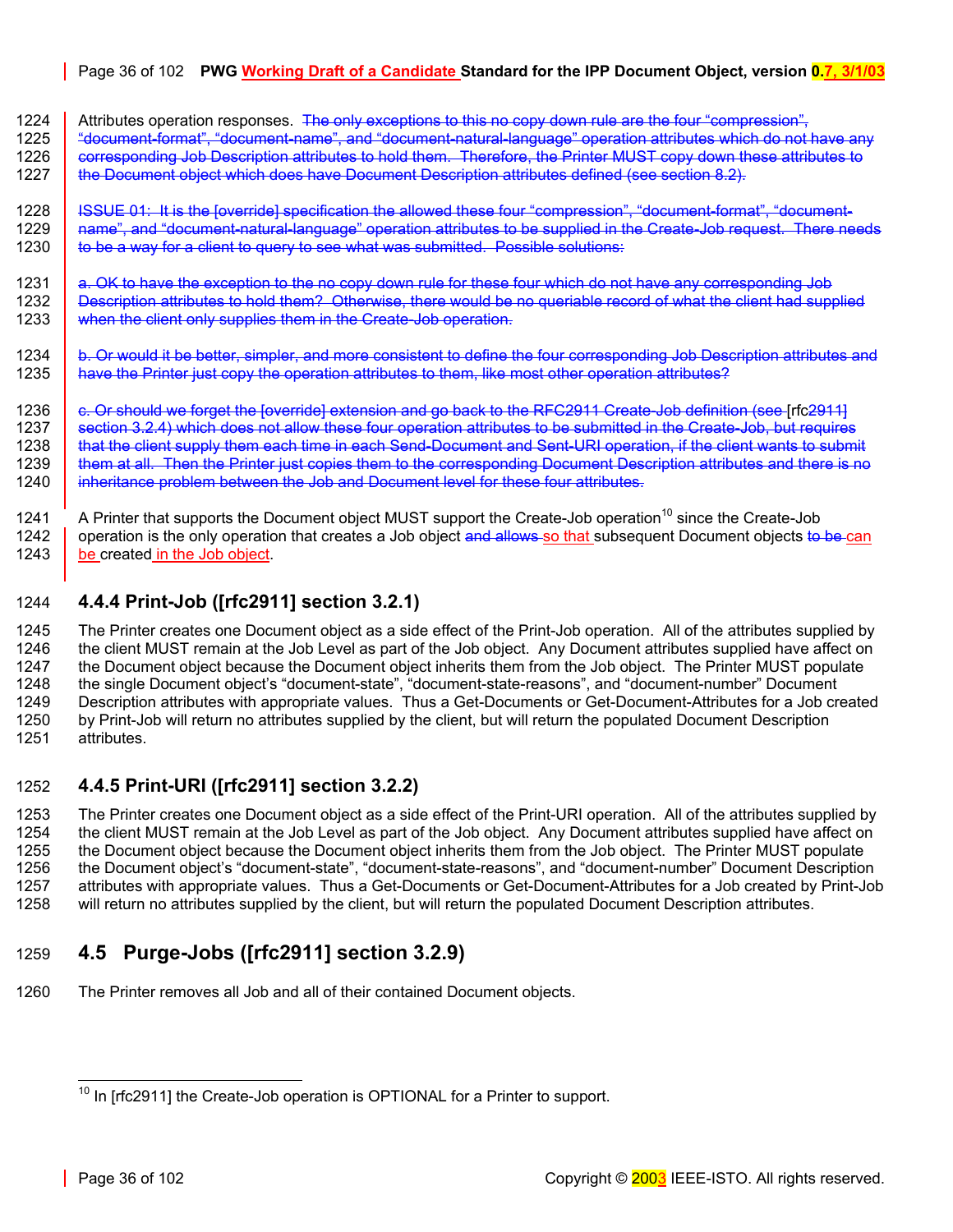# 1261 **4.6 Release-Job ([rfc2911] section 3.3.6)**

1262 The Printer moves the job to the 'pending' state, if there are no other "job-state-reasons" to hold the job. The values 1263 of the "document-state-reasons" attributes MUST NOT affect job scheduling (see [Table 13\)](#page-69-0), only the Job's "job-state-1264 reasons" values.

# 1265 **4.7 Reprocess-Job** ([adm-ops] section 4.1)

1266 The Printer processes the Job again by processing *all* Documents in the Job, including ones that have been 1267 canceled by a previous Cancel-Document operation. Therefore, the Printer removes any 'canceled-by-xxx' values 1268 from any of the "document-state-reasons" attributes and the Job's "job-state-reasons" attributes.

# 1269 **4.8 Restart-Job** ([rfc2911] section 3.3.7)

1270 The Printer starts the Job over again by processing *all* Documents in the Job, including ones that have been 1271 canceled by a previous Cancel-Document operation. Therefore, the Printer removes any 'canceled-by-xxx' values 1272 from any of the "document-state-reasons" attributes and the Job's "job-state-reasons" attributes and

# 1273 **4.9 Send-Document ([rfc2911] section 3.3.1)**

1274 The Printer accepts a new Document Attributes group (Group 4) that the client can supply Document Template 1275 attribute and creates a Document object (see section [3.3\)](#page-20-0).

# 1276 **4.10 Send-URI ([rfc2911] section 3.3.2)**

1277 The Printer accepts a new Document Attributes group (Group 4) that the client can supply Document Template 1278 attribute and creates a Document object (see section [3.4\)](#page-21-0).

# 1279 **4.11 Suspend-Current-Job ([adm-ops] section 4.3.1)**

1280 The Printer suspends the current job and sets the Job's "job-state" Job Description attribute to 'processing-stopped' 1281 and "job-state-reasons" to 'job-suspended-by-xxx', where 'xxx' is 'user' or 'operator'. The Documents' "document-1282 state" and "document-state-reasons" Document Description attributes are unaffected (but the Documents are not 1283 processed any further, since the Job is stopped).

# <span id="page-36-0"></span>1284 **5 Attribute Precedence during job processing**

1285 This section defines the Attribute Precedence rules that the Printer MUST follow when processing jobs, including 1286 instructions in the PDL data. These rules cover Queue Override attributes, Page Override attributes, Document 1287 Object attributes, Document Override attributes, Job Object attributes, PDL instructions, PDL Interpreter initialization<br>1288 files, and Printer object defaults. Since each attribute can be specified for all of these files, and Printer object defaults. Since each attribute can be specified for all of these levels, it is important to define 1289 which level takes precedence when the same attribute occurs at different levels with differing values.

- 1290 The attribute precedence model has the following features:
- 1291 1) In principle, each defined attribute can occur at each of the precedence levels.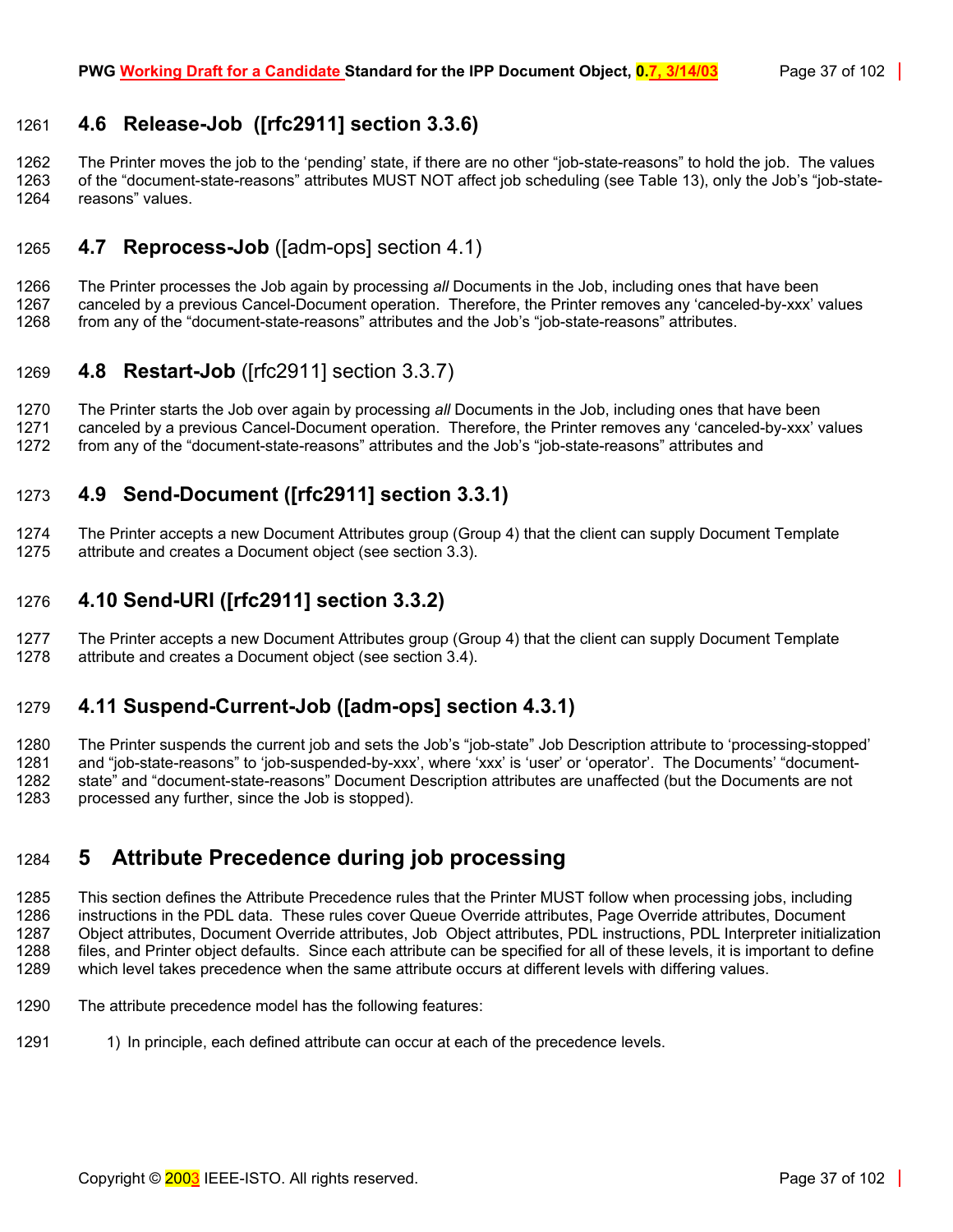#### Page 38 of 102 **PWG Working Draft of a Candidate Standard for the IPP Document Object, version 0.7, 3/1/03**

- 1292 2) Attributes can be introduced and modified at different points in the job workflow, e.g., in the application, print 1293 driver, submission client, protocol, and Printer:
- 1294 Attributes are supplied by different agents in the system: application, user, print driver, administrator, 1295 operator, Printer object, and the output device hardware.
- 1296 Attributes are supplied at different points in time: PDL generation, job submission, job acceptance, job 1297 pending, job processing.
- 1298 3) Attributes can be introduced and modified at different points in the job workflow, e.g., in the application, print 1299 driver, submission client, protocol, and Printer.
- 1300 4) The later that an attribute is introduced into the work flow or the closer the specified scope of the attribute is to 1301 the affected object, the higher the precedence is assigned to that attribute, since precedence is intended to 1302 reflect the user's wishes.
- 1303 The following levels of Attribute Precedence are defined in order of decreasing priority:
- 1304 1. **queue override** The value that the Printer enforces for any job submitted to it (see [prod-print2ippsave] 1305 section 3.1). Set by the administrator when configuring the Printer by setting an "xxx-supported" Printer 1306 attribute to contain a single value, i.e., the override value. Example: the administrator sets the Printer's 1307 "sides" = 'two-sided-long' so that all jobs submitted to that (logical) Printer are printed two-sided flipped 1308 along the long edge.
- 1309 Note: The **queue override** level is only available for Printers that support the 'guaranteed' value for 1310 **its "pdl-override-supported" attribute (see [prod-print2ippsave] section 8.1).** All other levels are 1311 available for all Printers independent of the "pdl-override-supported" value.
- 1312 **2. Document Level page override programming** The special "page-overrides" collection Document 1313 Template attribute (see [overridepwg5100.4]) supplied at the Document Level, that is, in a Create-1314 Document, Send-Document, or Send-URI operation, that contains the attributes that are to have the 1315 page override status for the specified ranges of pages in the Input-Document or the Output-Document. 1316 Supplied by the client when submitting a Document object, or set by the user or operator after the 1317 Document has been accepted either using the Set-Document-Attributes operation, or by the operator 1318 using means local to the Printer. Example: "page-overrides" = {"input-documents" = '1:1'; "pages" = 1319 '1:1'; "media" = 'letterhead'}
- 1320 3. **Job Level page override programming** The special "page-overrides" collection Job Template 1321 attribute (see [overridepwg5100.4]) supplied at the Job Level, that is, in a Job Creation operation, that 1322 contains the attributes that are to have the page override status for the specified ranges of pages in the 1323 Input-Document or the Output-Document. Supplied by the client when submitting a job either in the 1324 protocol, or set by the user or operator after the job has been accepted either using the Set-Job-1325 Attributes operation, or by the operator using means local to the Printer. Example: "page-overrides" = 1326 {"input-documents" = '1:1'; "pages" = '1:1'; "media" = 'letterhead'}
- 1327 **4. Document Level Document object attributes** The Document attributes supplied at the Document 1328 Level, that is, in a Create-Document, Send-Document, or Send-URI operation to apply to the Input 1329 Document. Supplied by the client when submitting a Document object, or set by the user or operator 1330 after the Document has been accepted either using the Set-Job-Attributes operation, or by the operator 1331 using means local to the Printer. Examples: "media" = 'na-letter' and "copies" = '2'.
- 1332 5. **Document Level document override programming** The special "document-overrides" collection 1333 operation attribute (see [overridepwg5100.4]) supplied by the client in the Send-Document or Send-URI 1334 request. The collection contains the member attributes that are to override attributes specified at lower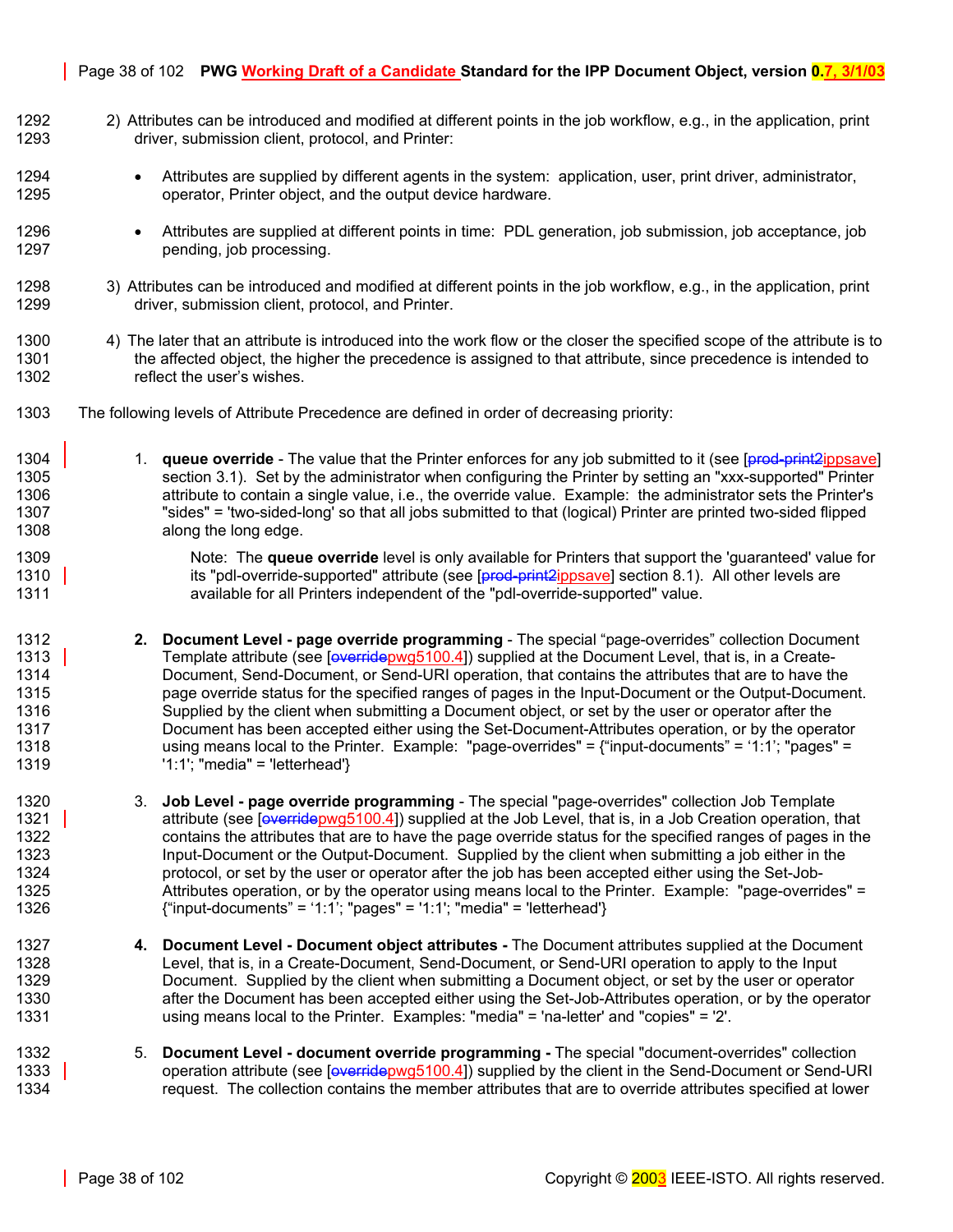1335 precedence for the specified range of documents, including the current Document and subsequently 1336 created Documents. Clients that support the Document object SHOULD supply the attributes as 1337 Document Template attributes directly when creating the Document, instead of using the operation 1338 attribute mechanism. Example: "document-overrides" = {"input-documents" = '5:5'; "media" = 1339 'transparency'}

- 1340 6. **Job Level document override programming** The special "document-overrides" collection Job 1341 Template attribute (see [overridepwg5100.4]) that contains the attributes that are to have the document 1342 override status for the specified Input-Documents or Output-Documents. Supplied by the client when 1343 submitting a job either in the protocol, or set by the user or operator after the job has been accepted 1344 either using the Set-Job-Attributes operation, or by the operator using means local to the Printer. 1345 Example: "document-overrides" = {"input-documents" = '5:5'; "media" = 'transparency'}
- 1346 7. **Job Level Job object and Document object attributes** The Job attributes and Document attributes 1347 supplied at the Job Level, i.e., with a Create-Job, Print-Job, or Print-URI operation. Supplied by the 1348 client when submitting a Job in the protocol, or set by the user or operator after the job has been 1349 accepted either using the Set-Job-Attributes operation, or by the operator using means local to the 1350 Printer. Examples: "media" = 'na-letter' and "copies" = '2'.
- 1351 8. **PDL document data**  an instruction in the PDL document data. Supplied by the application or print 1352 driver that created the PDL. Example: PostScript setPageDevice specifying na-letter media. Whether 1353 PDL document data is actually lower precedence than the preceding levels depends on the 1354 implementation as expressed in the "pdl-override-supported" Printer Description attribute (see [rfc2911] 1355 section 4.4.28 and [**prod-print2ippsave**] section 8.1). 1356

1357 Job Template and Document Template attributes of the form "xxx-requested", such as "orientation-1358 requested" (see [rfc2911] section 4.2.10) have a lower priority than the PDL. If the PDL contains a 1359 corresponding instruction, that PDL instruction will be used instead of the supplied "xxx-requested" 1360 attribute. For example, PostScript PDL data always has a well-defined orientation, so that "orientation-1361 requested" never affects the result. On the other hand, PDLs such as text/plain never has orientation 1362 and PCL NEED NOT have orientation, in which case, "orientation-requested" takes affect.

- 1363 9. **PDL Init File data**  a file that the Printer uses to initialize the PDL Interpreter before it starts interpreting 1364 each document in a Job. See description of "pdl-init-file" Job Template attribute in [prod-print2ippsave] 1365 Section 5.8. It is immaterial how this file is specified, whether it be by a queue override, job object 1366 attribute or printer default – the precedence of the contents of this file is at this level.
- 1367 10. **printer default**  a Printer "xxx-default" attribute that is applied by the Printer provided that none of the 1368 higher levels have supplied a value. The Printer implementation MUST supply values for all of the 1369 Printer's "xxx-default" attributes that reflect the out-of-the-box action by the output device. For example, 1370 if the output device will use media from the large-capacity input tray if not directed otherwise, the 1371 implementation MUST supply the Printer's "media-default" attribute with the 'large-capacity' keyword 1372 value without requiring the administrator to configure that value. The implementation MUST allow the 1373 administrator to configure the Printer's "xxx-default" attributes to other values, if other value are 1374 supported by the implementation. Example: The administrator changes the Printer's "media-default" 1375 from 'large-capacity' to 'na-letter'.
- 1376 Note: Because of the requirement that the implementation supply pre-configured values for the 1377 Printer's "xxx-default" attributes, there is no need for a lower "hardware default" precedence 1378 level.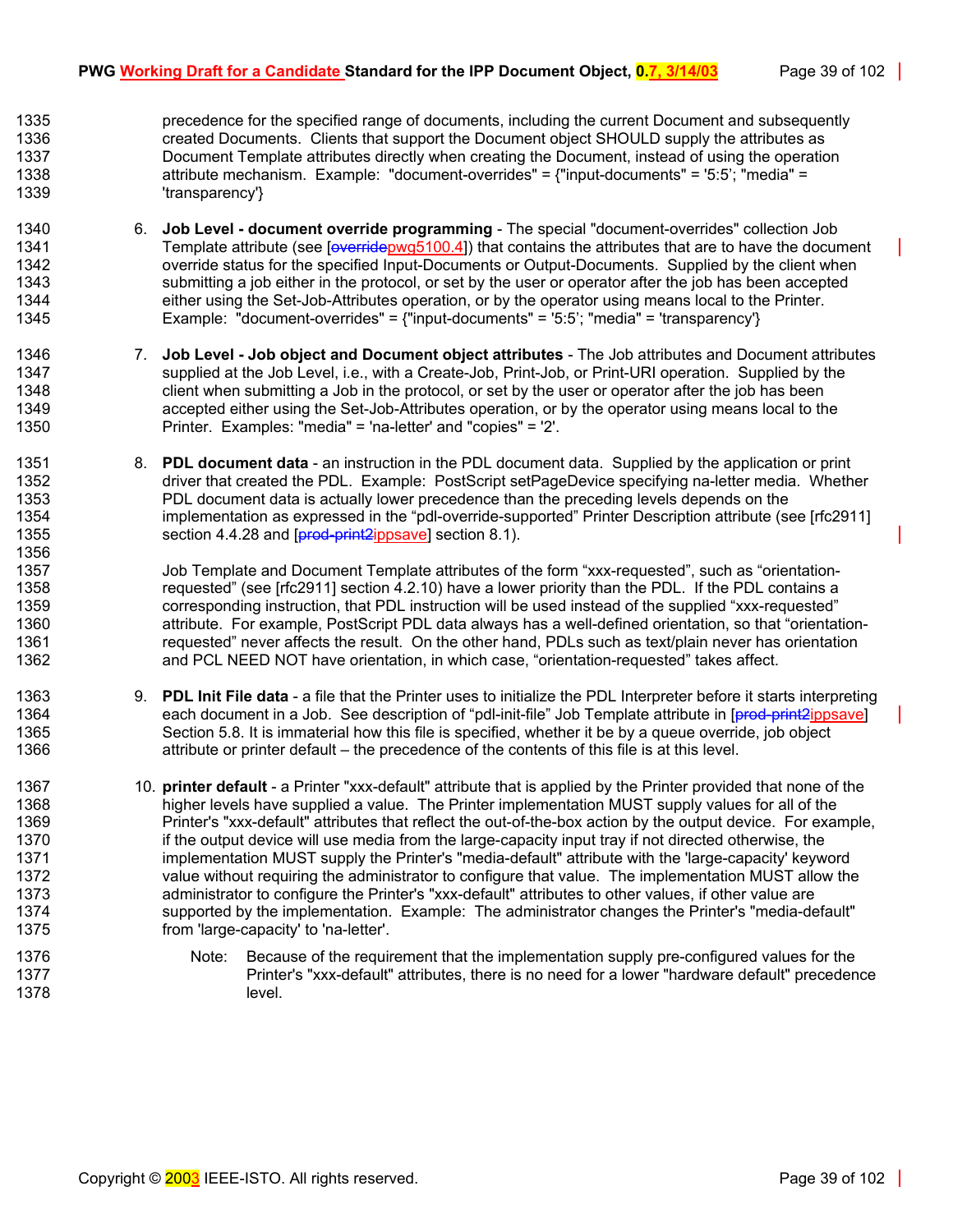# 1379 **6 Operation Attributes for the Job and Document Creation operations**

1380 This section lists *all* the Operation attributes that have been defined in other IPP specifications that are used in Job

1381 Creation operations and extends their use to the Document Creation operations defined in the IPP specification.

1382 Operation attributes relate to the operation and do not depend on the printing capabilities of the Printer.

# 1383 **6.1 Operation Attributes supplied at the Job and Document Levels for Creation**

1384 [Table 6](#page-39-0) lists the Operation attributes that clients supply at the Job Level and/or the Document Level.

1385 The "Level Supplied" column indicates whether the Operation attribute can be supplied at the Job Level (Print-Job,

1386 Print-URI, and Create-Job) and at the Document Level (Create-Document, Send-Document, and Send-URI) . The 1387 Conformance column indicates the conformance requirements for what the client supplies in a request and the 1388 Printer supports in a request. The Reference and Section columns list the IETF or IEEE-ISTO specification which

1389 defines the semantics of the attribute.

1390 Legend:

- 1391 **[job-]** indicates an attribute that shouldn't have had a "job-" prefix in its name in [rfc2911], so that the same attribute 1392 name could also be used for the Document object as a Document Description attribute. Note: For the PWG 1393 Semantic Model, the "job-" prefix is dropped.<br>
1394 | "-" indicates that the Job or Document operation
- 1394 "-" indicates that the Job or Document operation attribute is *not* defined.
- 1395 \* For most of these operation attributes the Printer MUST copy these operation attributes to the corresponding 1396 Job Description or Document Description attributes. The \* in the Job and Doc column indicate that there is 1397 *no* corresponding Job Description or Document Description attribute, respectively. See [Table 9 f](#page-54-0)or the 1398 **Corresponding Job and Document Description attributes.**
- 1399 \*\* these operation attributes are defined for *all* operations, not just Job Creation and Document Creation 1400 operations
- 

#### 1401 **Table 6 - Operation Attributes supplied at the Job and Document Levels in Creation Requests**

<span id="page-39-0"></span>

| Operation attribute name for<br><b>Job and Document Creation</b> | <b>Attribute Syntax</b> | Level<br>Supplied |            | Conformance      |                    | Reference          |
|------------------------------------------------------------------|-------------------------|-------------------|------------|------------------|--------------------|--------------------|
| requests                                                         |                         | Job               | <b>Doc</b> | Client<br>supply | Printer<br>support |                    |
| attributes-charset **                                            | charset                 | v                 |            | <b>MUST</b>      | <b>MUST</b>        | [rfc2911] §3.1.4   |
| attributes-natural-language                                      | naturalLanguage         | ٧                 | v          | MUST             | <b>MUST</b>        | [rfc2911] §3.1.4   |
| compression                                                      | type3 keyword           | $V^*$             |            | MAY              | <b>MUST</b>        | [rfc2911] §3.2.1.1 |
| document-container-<br>summary*                                  | 1setOf collection       |                   | ۷          | <b>MAY</b>       | MAY <sup>11</sup>  | \$8.2.8            |
| document-creator-<br>application-name*                           | name(MAX)               | Ė                 | y          | <b>MAY</b>       | <b>MAY</b>         | \$8.2.9            |
| document-creator-<br>application-version*                        | text(127)               | Ξ                 | y          | <b>MAY</b>       | <b>MAY</b>         | \$8.2.10           |
| document-creator-os-<br>name*                                    | name(40)                | Ē                 | y          | <b>MAY</b>       | <b>MAY</b>         | §8.2.11            |
| document-creator-os-<br>version*                                 | text(40)                | Ξ                 | y          | <b>MAY</b>       | <b>MAY</b>         | \$8.2.12           |
| document-format                                                  | mimeMediaType           | $V^*$             |            | <b>MAY</b>       | <b>MUST</b>        | [rfc2911] §3.2.1.1 |
| document-format-device-id*                                       | text(127)               |                   |            | <b>MAY</b>       | <b>MAY</b>         | \$8.2.15           |

<span id="page-39-1"></span>l The "document-container-summary" Document Description attribute MUST be supported by a Printer that supports a container MIME type document format, such as 'application/zip' or 'multipart/related'.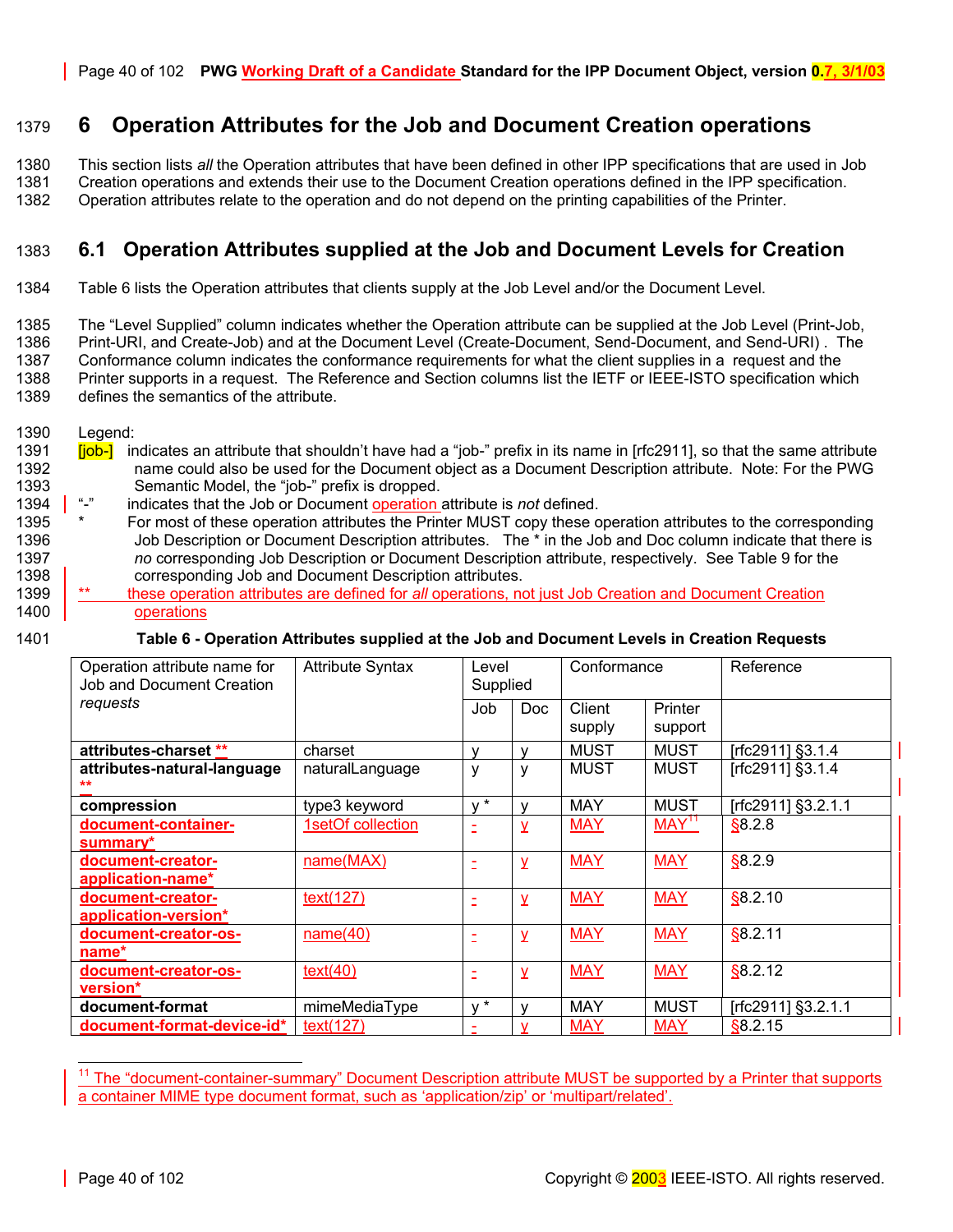| Operation attribute name for                                                    | <b>Attribute Syntax</b>      | Level                      |                      | Conformance         |                     | Reference                                         |
|---------------------------------------------------------------------------------|------------------------------|----------------------------|----------------------|---------------------|---------------------|---------------------------------------------------|
| Job and Document Creation                                                       |                              | Supplied                   |                      |                     |                     |                                                   |
| requests                                                                        |                              | Job                        | <b>Doc</b>           | Client              | Printer             |                                                   |
|                                                                                 |                              |                            |                      | supply              | support             |                                                   |
| document-format-version*                                                        | text(127)                    | $\omega$                   | $\mathbf v$          | <b>SHOULD</b>       | <b>MUST</b>         | \$8.2.16                                          |
| document-message **                                                             | text(MAX)                    | $\blacksquare$             | y                    | <b>MAY</b>          | <b>MAY</b>          | \$8.2.21                                          |
| document-name                                                                   | name(MAX)                    | $\sqrt{\frac{1}{x}}$       | $\mathsf{V}$         | <b>MAY</b>          | <b>MUST</b>         | [rfc2911] §3.2.1.1                                |
| document-natural-language                                                       | naturalLanguage              | $V^*$                      | y                    | <b>MAY</b>          | <b>MAY</b>          | [rfc2911] §3.2.1.1                                |
| document-overrides <sup>12</sup>                                                | 1setOf collection            | $\blacksquare$             | $y^{-13}$            | <b>MAY</b>          | <b>MAY</b>          | [overidepwg5100.4]<br>§5.1, §9.2.2                |
| See "document-overrides" in Table 8 for the list of member<br><i>attributes</i> |                              |                            |                      |                     |                     |                                                   |
| document-uri                                                                    | uri                          | $\overline{v^*}$           | $\mathsf{V}$         | CMUST <sup>14</sup> | <b>MAY</b>          | [rfc2911] §3.2.2                                  |
| input-document-number<br><b>DEPRECATED</b>                                      | integer(1:MAX)               |                            | y                    | <b>MAY</b>          | <b>MAY</b>          | $\sqrt{$3.1.1.1}$ ,<br>[overidepwg5100.4]<br>§9.2 |
| ipp-attribute-fidelity                                                          | boolean                      | y                          | $\bar{\phantom{a}}$  | <b>MAY</b>          | <b>MUST</b>         | §4.4.1, [rfc2911]<br>§3.2.1.1                     |
| [job-]impressions                                                               | integer(0:MAX)               | $\mathsf{V}$               | $\mathsf{V}$         | <b>MAY</b>          | <b>MAY</b>          | [rfc2911] §3.2.1.1                                |
| [job-]k-octets                                                                  | integer(0:MAX)               | $\mathsf{v}$               | y                    | <b>MAY</b>          | <b>MAY</b>          | [rfc2911] §3.2.1.1                                |
| job-mandatory-attributes                                                        | 1setOf type2 keyword         | $\mathsf{v}$               | $\overline{a}$       | <b>MAY</b>          | $MAY$ <sup>15</sup> | §4.4.2                                            |
| [job-]media-sheets                                                              | integer(0:MAX)               | $\mathsf{v}$               | $\mathsf{v}$         | <b>MAY</b>          | <b>MAY</b>          | [rfc2911] §3.2.1.1                                |
| job-name                                                                        | name(MAX)                    | $\mathsf{V}$               | $\blacksquare$       | <b>MAY</b>          | <b>MUST</b>         | [rfc2911] §4.3.5                                  |
| job-password                                                                    | octetString(255)             | y                          | $\blacksquare$       | <b>MAY</b>          | <b>MAY</b>          | prod-print2ippsave<br>§4.1                        |
| job-password-encryption                                                         | type3 keyword  <br>name(MAX) | y                          | $\blacksquare$       | <b>MAY</b>          | <b>MAY</b>          | prod-print2ippsave<br>§4.2                        |
| last-document                                                                   | boolean                      | $\blacksquare$             | $\mathsf{v}$         | <b>MUST</b>         | <b>MUST</b>         | [rfc2911] §3.3.1.1                                |
| operation-id**                                                                  | integer(1:0x8FFF)            | $\sqrt{*}$                 | $\sqrt{\frac{1}{x}}$ | <b>MUST</b>         | <b>MUST</b>         | [rfc2911] §3.1.2                                  |
| original-requesting-user-<br>name                                               | name(MAX)                    | y                          | y                    | <b>MAY</b>          | <b>MAY</b>          | [adm-ops] §11.7.2.2                               |
| page-overrides                                                                  | 1setOf collection            | $\Box$                     | y- <sup>16</sup>     | <b>MAY</b>          | <b>MAY</b>          | [everridepwg5100.4]<br>§5.2, §9.2.3               |
| See "page-overrides" in Table 8 for the list of member<br>attributes            |                              |                            |                      |                     |                     |                                                   |
| printer-uri **                                                                  | uri                          | $\star$ 17<br>$\mathsf{v}$ | $v^*$                | <b>MUST</b>         | <b>MUST</b>         | [rfc2911] §3.1.5                                  |
| request-id **                                                                   | integer(1:MAX)               | $V^*$                      | $v^*$                | <b>MUST</b>         | <b>MUST</b>         | [rfc2911] §3.1.2                                  |
| requesting-user-name **                                                         | name(MAX)                    | $v^*$                      |                      | <b>SHOULD</b>       | <b>MUST</b>         | [rfc2911] §3.2.1.1                                |
| version-number **                                                               | X.Y                          | $y^{\frac{1}{*}}$          | $V^*$                | <b>MUST</b>         | <b>MUST</b>         | [rfc2911] §3.1.8                                  |

<span id="page-40-0"></span> $12$  The "document-overrides" operation attribute is proposed to be removed from the next version of the PWG 5100.4 Candidate Standard in Send-Document and Send-URI operations.<br><sup>13</sup> See section 6.2 for an ISSUE about DEPRECATING "document-overrides" as an operation attribute in Send-

<span id="page-40-1"></span>Document and Send-URI.

<span id="page-40-2"></span><sup>14</sup> The "document-uri" operation attribute MUST be supplied in the Print-URI Job Creation operation and the Send-URI Document Creation operation, and MUST NOT be supplied in other operations.

<span id="page-40-3"></span>15 ISSUE 03 (repeat): Should we make "job-mandatory-attributes" a REQUIRED attribute for a Printer to support (if it supports the Document object)? Otherwise, clients won't support it and will be stuck with the "ipp-attribute-fidelity" attribute?

<span id="page-40-4"></span><sup>16</sup> See section 6.2 for an ISSUE about DEPRECATING "page overrides" as an operation attribute.

<span id="page-40-5"></span><sup>17</sup> The Printer copies the "printer-uri" operation attribute to the Job's "job-printer-uri" Job Description attribute and Document's "job-printer-uri" Document Description attribute.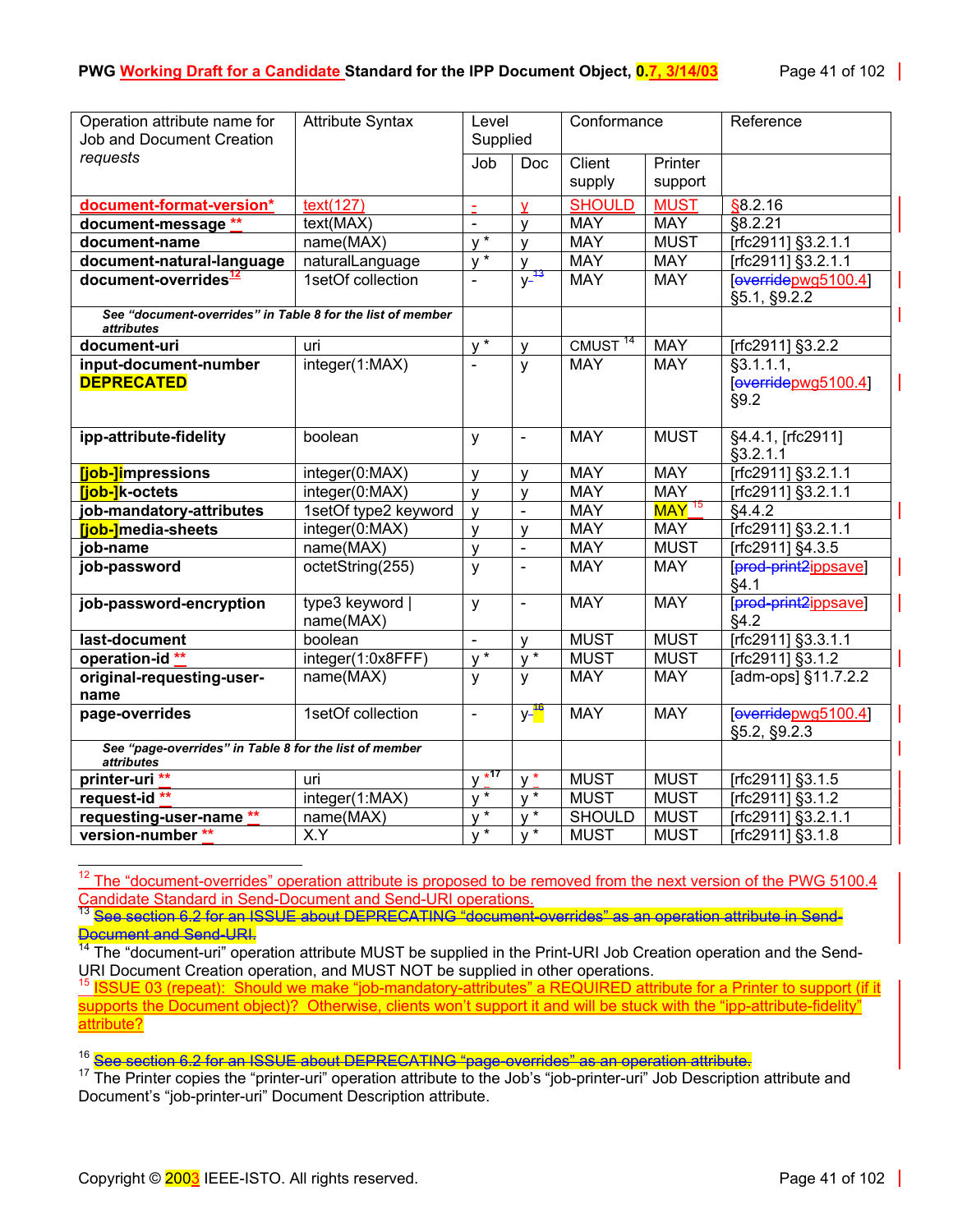1402  $\frac{1}{2}$  \* and  $\frac{1}{2}$ . See Legend at the beginning of the Table.

# 1403 **6.2 Override operation attributes in Send-Document and Send-URI**

1404 With the introduction of the Document Object, there is no longer a need for the "document-overrides" (1setOf<br>1405 collection) attribute [pwq5100.4] as an operation attribute or a Document Template attribute. Also we a collection) attribute [pwg5100.4] as an operation attribute or a Document Template attribute. Also we are unaware of 1406 | any implementations of the "document-overrides" attribute. Therefore, the intent is to republish the Overrides 1407 document with only the "page-overrides" attribute. According to [override], the "document-overrides" (collection) 1408 attribute MAY be supplied by the client in a Send-Document or Send-URI request as an Operation attribute to apply 1409 document overrides to this and/or subsequent documents in the job. See the "document-overrides" Job Template 1410 attribute in [Table 8](#page-43-0) for the listing of the member attributes. However, with the introduction of the Document object, 1411 | the "document-overrides" (collection) attribute SHOULD NOT be used (either as a Job Template attribute or an 1412 **Operation attribute). Instead With the introduction of the Document object**, the client simply supplies the Document 1413 Template attributes (see [Table 8\)](#page-43-0) for each Document Creation request (in a new Document Template attribute group)<br>1414 vithout needing a collection (and the "document-overrides" attribute). A Printer MAY support "docu without needing a collection (and the "document-overrides" attribute). A Printer MAY support "document-overrides" 1415 as specified in [override] for backward compatibility with clients that don't support the Document object.

1416 | <del>ISSUE 02: Should we DEPRECATE the use of the "document-overrides" operation attribute in Send-Document and</del> 1417 Send-URI when supporting this specification? Or forbid?

1418 The "document-overrides" attribute is also useful in combination with the "pages-per-subset" attribute (see 1419 | **[overridepwg5100.4s]) which divides up the Input Page stream concatenated across the Input Documents into** 1420 separate Output Documents. For example, making every 10 Input Pages be a separate Output Document but the<br>1421 Lolient only wants to staple the first Output Document. ISSUE 04: But what about Subset Finishing? Can we client only wants to staple the first Output Document. ISSUE 04: But what about Subset Finishing? Can we it be 1422 **done without "document-overrides"?** 

1423 Similarly, according to [overridepwg5100.4], the "page-overrides" (collection) attribute MAY be supplied by the client 1424 in a Send-Document or Send-URI request as an Operation attribute to apply page overrides to this and/or 1425 subsequent documents in the job. See the "page-overrides" Job Template attribute in [Table 8](#page-43-0) for the listing of the 1426 member attributes. However, with the introduction of the Document object, the "page-overrides" (collection) attribute 1427 SHOULD be more simply supplied as one of the Document Template attributes for the document being created only. 1428 However, a Printer MAY MUST also support the "page-overrides" attribute as an operation attribute for backward 1429 compatibility with clients that do not support the Document object.

1430 | ISSUE 0503: OK that when a Printer supports Page Overrides, that we REQUIRE the Printer to continue to support 1431 | the "page-overrides" as an operation attribute in Send-Document and Send-URI as well as a Document Template 1432 attribute?Should we DEPRECATE the use of the "pages-overrides" operation attribute in Send-Document and Send-1433 | URI when supporting this specification? Or forbid?

# 1434 **6.3 Operation Attributes returned in Job and Document Creation responses**

1435 [Table 7](#page-41-0) lists the Operation attributes that Printers return in Job Creation operation *responses*: Print-Job, Print-URI, 1436 and Create-Job and in Document Creation operation *responses*: Send-Document and Send-URI. The column 1437 labeled "Conformance" indicates the conformance for what the Printer returns and what the Printer supports. The 1438 Reference and Section columns list the IETF or IEEE-ISTO specification which defines the semantics of the attribute.

#### 1439 **Table 7 - Operation attributes returned in Job and Document Creation operation** *responses*

<span id="page-41-0"></span>

| Operation attribute name | <b>Attribute Syntax</b> | Conformance           | References             |                  |
|--------------------------|-------------------------|-----------------------|------------------------|------------------|
|                          | Values                  | <b>Printer return</b> | <b>Printer support</b> |                  |
|                          |                         |                       |                        |                  |
| attributes-charset *     | charset                 | <b>MUST</b>           | <b>MUST</b>            | [rfc2911] §3.1.4 |
|                          | 'utf-8'                 | MAY                   | <b>MUST</b>            | [rfc2911] §4.1.7 |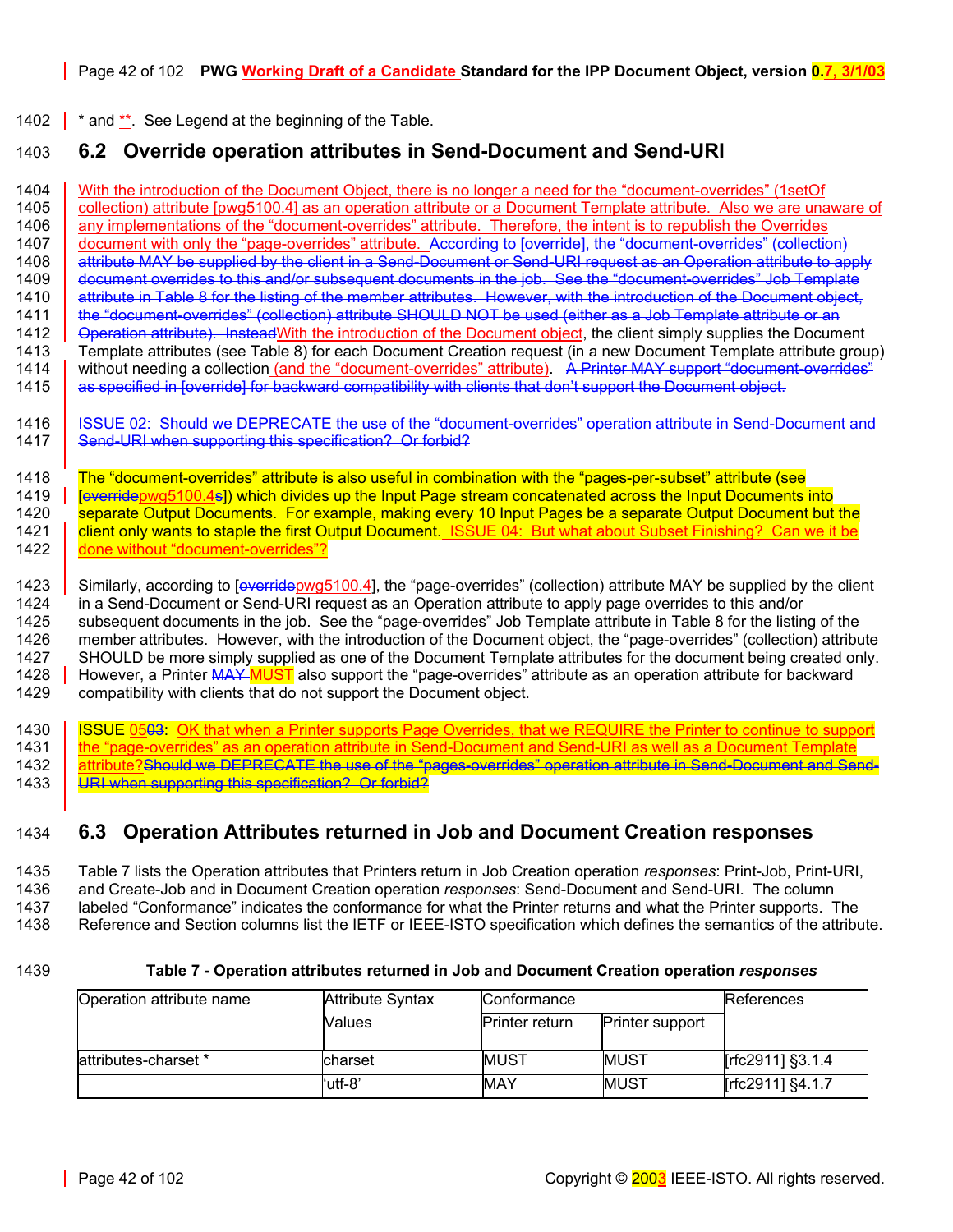| Operation attribute name         | <b>Attribute Syntax</b>           | Conformance           |                 | References         |  |
|----------------------------------|-----------------------------------|-----------------------|-----------------|--------------------|--|
|                                  | Values                            | <b>Printer return</b> | Printer support |                    |  |
|                                  | ʻus-ascii'                        | <b>MAY</b>            | <b>MAY</b>      | [rfc2911] §4.1.7   |  |
|                                  | 'iso-8859-1'                      | <b>MAY</b>            | <b>MAY</b>      | [rfc2911] §4.1.7   |  |
|                                  | 'iso-10646-ucs-2'                 | <b>MAY</b>            | <b>MAY</b>      | [rfc2911] §4.1.7   |  |
| attributes-natural-language *    | naturalLanguage                   | <b>MUST</b>           | <b>MUST</b>     | [rfc2911] §3.1.4   |  |
|                                  | 'en-US'                           | <b>MAY</b>            | <b>MAY</b>      | Trfc2911] §4.1.8   |  |
| detailed-status-message *        | text                              | <b>MAY</b>            | <b>MAY</b>      | [rfc2911] §3.1.6.3 |  |
| document-access-error            | text                              | <b>MAY</b>            | MAY             | [rfc2911] §3.1.6.4 |  |
| document-id-uri                  | uri                               | <b>MUST</b>           | <b>MUST</b>     | §8.2.17            |  |
| document-number                  | integer(1:MAX)                    | <b>MUST</b>           | <b>MUST</b>     | §8.2.24            |  |
| job-id                           | integer(1:MAX)                    | <b>MUST</b>           | MUST            | [rfc2911] §4.3.2   |  |
| job-uri                          | uri                               | <b>MUST</b>           | <b>MUST</b>     | [rfc2911] §4.3.1   |  |
| redirect-uri (uri) <sup>18</sup> | uri                               | <b>MAY</b>            | MAY             | [not-srv] $§5.2$   |  |
| request-id *                     | integer(1:32767)                  | <b>MUST</b>           | <b>MUST</b>     | [rfc2911] §3.1.2   |  |
| status-code *                    | integer(0:32767)                  | <b>MUST</b>           | <b>MUST</b>     | [rfc2911] §3.1.6.1 |  |
| status-message *                 | text $(255)$                      | MAY                   | MAY             | [rfc2911] §3.1.6.2 |  |
| version-number*                  | integer(1:255),<br>integer(0:255) | <b>MUST</b>           | <b>MUST</b>     | [rfc2911] §3.1.8   |  |

1440 \* - indicates attributes that are defined for *all* operations, not just Job Creation operations

1441

# 1442 **7 Job Template and Document Template attributes**

1443 [Table 8](#page-43-0) lists *all* of the Job Template attributes defined in other IPP specifications and lists their corresponding 1444 Document Template attributes defined in this IPP specification. The Job Template attributes can be supplied in the 1445 Job Creation operations: Print-Job, Print-URI, and Create-Job operations.

1446 A subset of these Job Template attributes (e.g., "document-format" and "media", but not "job-priority") are also defined to apply to Documents and are called Document Template attributes when supplied at the Document Level. 1448 Document Template attribute can be supplied in the Create-Document, Send-Document, and Send-URI operations.

1449 These Document Template attributes can also be supplied as Document Overrides using the "document-overrides" 1450 Job Template attribute (see [overridepwg5100.4s]).

1451 A subset of the Document Template attributes that apply to pages (e.g., "media", but not "document-format" or "job-1452 priority") can also be supplied as Page Overrides using the "page-overrides" Job Template collection attribute (see 1453 [overridepwg5100.4]) or as a Document Template attribute.

1454 "\*\*" - Most Job Template and Document Template attributes correspond to the PWG Semantic Model Job Processing 1455 and Document Processing attributes, respectively. However, a few 4 of the IPP Job Template attributes are 1456 represented in the PWG Semantic Model as Job Description attributes, instead of Job Processing attributes. 1457 These are indicated in the first column with "\*\*"(JD).

<span id="page-42-0"></span>l <sup>18</sup> The Printer or Notification Server returns the "redirect-uri" operation attribute in order to redirect the Get-Notification operation to a Notification Server or back to the original Printer.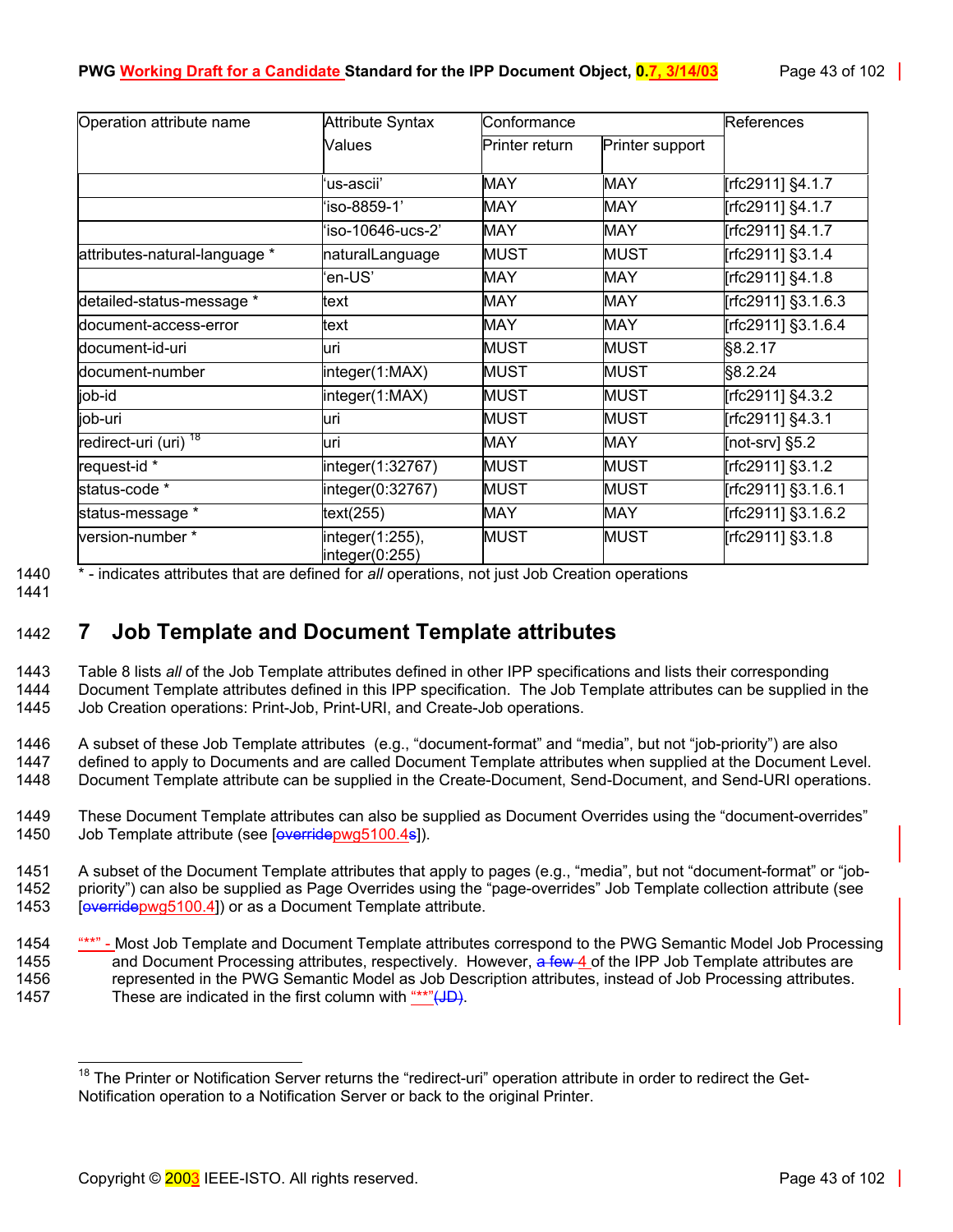1458 The "Defined for use" column indicates whether the client MAY supply and the Printer support the attribute at the 1459 Job, Document, or Page Level with the following semantics:

| Supplied | Description                                                                                          |
|----------|------------------------------------------------------------------------------------------------------|
|          |                                                                                                      |
|          |                                                                                                      |
| $J=y$ :  | Job Level: The attributes MAY be supplied as Job Template attributes at the Job Level in a           |
|          |                                                                                                      |
|          | Job Creation request (Print-Job, Print-URI, Create-Job) in which case each Document inherits         |
|          | the Job Template attribute as a default which is used unless an attribute at the document level      |
|          | is also supplied. Note: The "multiple-document-handling" attribute controls whether extensive        |
|          |                                                                                                      |
|          | attributes, such as "finishing", "copies", affect the entire job as a whole ('single-xxx' values) or |
|          | affect each document separately ('separate-xxx' values).                                             |
|          |                                                                                                      |
| $D=v$ :  | Document Level: The attribute MAY be supplied at the Document Level as Document                      |
|          | Template attributes in a Document Creation operation (Send-Document, Send-URI), in which             |
|          | case the supplied Document Templates override any Job Template attributes supplied at the            |
|          | Job Level and any "document-overrides" supplied at the Job or Document level.                        |
|          |                                                                                                      |
| $P=y$ :  | Page Level: The attribute MAY be supplied as a member of the (1) "page-ranges" Job                   |
|          | Template attribute at the Job Level in a Job Creation operation or (2) "page-ranges" Document        |
|          | Template attribute at the Document Level to affect the specified range of pages.                     |

1460

1461 Job Template and Document Template attributes are OPTIONAL for a Printer to support and for a client to supply in 1462 a Job Creation or Document Creation request or a Document Overrides or Page Overrides. If a Printer supports a 1463 Job Template or Document Template attribute, then it MUST copy the supplied attribute to the Job or Document 1464 object, respectively so that a client MAY query the attributes in subsequent Get-Job-Attributes/Get-Jobs and Get-1465 Document-Attributes/Get-Documents operations, respectively. The effect of Job Template Attributes supplied in Job 1466 Creation requests are inherited by the Document objects, unless the Document Creation operation supplies the 1467 attribute with a different value. attribute with a different value.

1468 If a Job Template collection attribute is supported (see [coll]), then there are conformance requirements for which 1469 member attributes MUST be supported and which member attributes a client MUST supply as indicated in the 1470 Conformance column for each collection member attribute in [Table 8.](#page-43-0)

1471 **Table 8 - Job Template and Document Template attributes** 

<span id="page-43-0"></span>

| Job Template /<br><b>Document Template</b> | <b>Attribute Syntax</b> |     | Defined for use |   | Conformance      |                    | Reference        |
|--------------------------------------------|-------------------------|-----|-----------------|---|------------------|--------------------|------------------|
| attribute name                             |                         |     |                 | P | Client<br>supply | Printer<br>support |                  |
| copies                                     | interder(1:MAX)         | -19 |                 |   | MAY              | MAY                | [rfc2911] §4.2.5 |

<span id="page-43-1"></span><sup>19</sup> The IPP "copies" attribute is an *extensive* attribute, so its effect when supplied at the job level is not always inherited by the documents in a multi-document job. Instead, its effect depends on the value of the "multipledocument-handling" Job Template attribute. The 'single-document' and 'single-document-new-sheet' values produce copies of the job as a whole with the multiple input documents concatenated into a single output document for each job copy. The 'separate-document-uncollated-copies' value produce N copies of the first input document followed by N copies of the second input document, etc. The 'separate-document-collated-copies' produce N successive job copies, each job copy consisting of 1 copy of the first document followed by 1 copy of the second document, etc.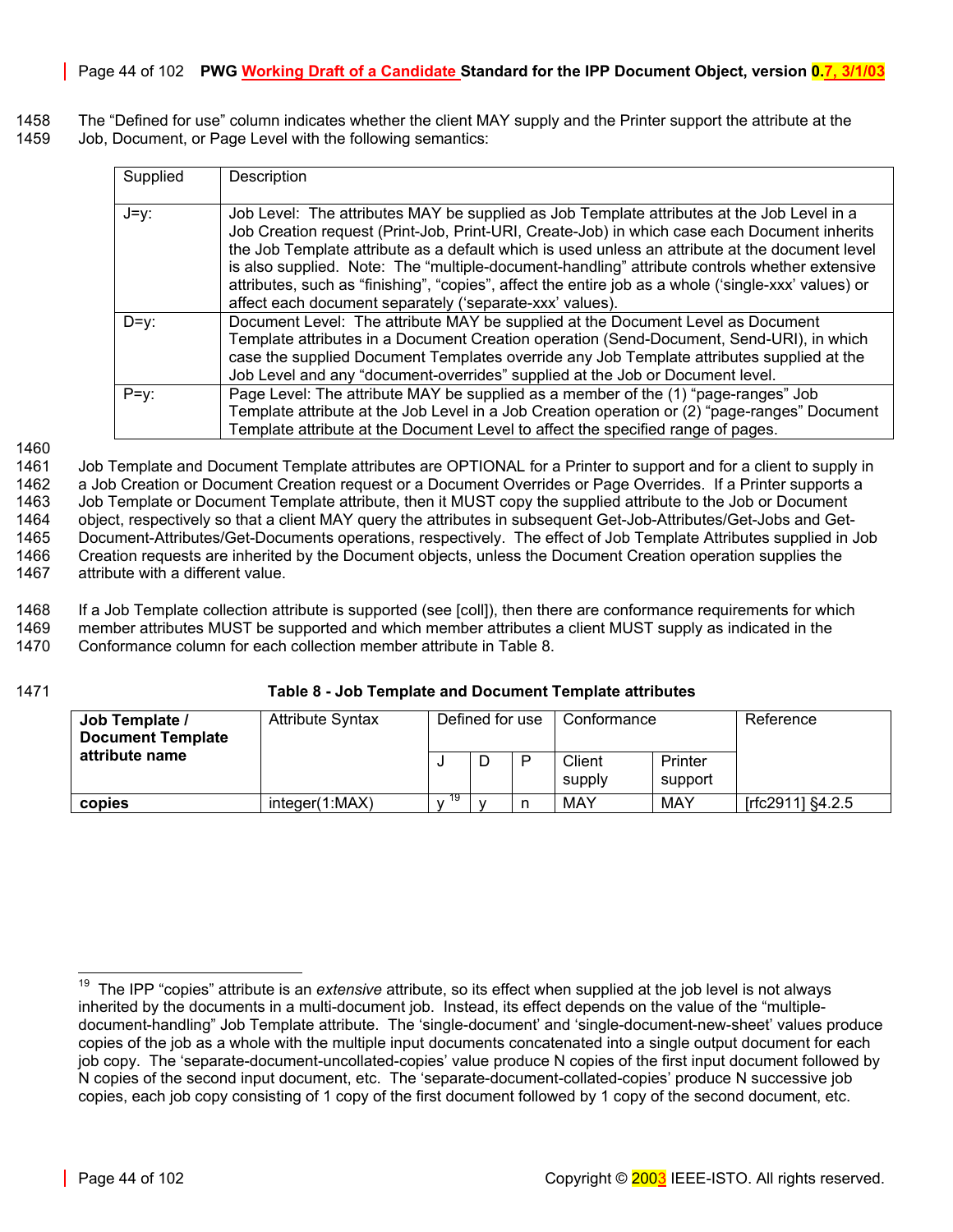| Job Template /<br><b>Document Template</b>                                                 | <b>Attribute Syntax</b>          |                         | Defined for use              |                | Conformance                  |                    | Reference                                     |
|--------------------------------------------------------------------------------------------|----------------------------------|-------------------------|------------------------------|----------------|------------------------------|--------------------|-----------------------------------------------|
| attribute name                                                                             |                                  | J                       | $\overline{D}$               | $\overline{P}$ | Client<br>supply             | Printer<br>support |                                               |
| cover-back                                                                                 | collection                       | y                       | y                            | n.             | <b>MAY</b>                   | <b>MAY</b>         | <b>Fered-</b><br>printpvq5100.3<br>§3.1       |
| cover-type                                                                                 | type2 keyword                    |                         |                              |                | <b>MUST</b>                  | <b>MUST</b>        | [prod-printpwg5100.3]<br>$\overline{\$3.1.2}$ |
| media                                                                                      | type3 keyword  <br>name(MAX)     |                         |                              |                | MAY be<br>neither or one     | <b>MUST</b>        | [prod-printpwg5100.3]<br>\$3.1.1              |
| media-col                                                                                  | collection                       |                         |                              |                | of. but NOT<br>both          | <b>MAY</b>         | [prod-printpwg5100.3]<br>§3.1.1               |
| cover-front                                                                                | collection                       | y                       | y                            | n              | <b>MAY</b>                   | <b>MAY</b>         | <b>Forod</b><br>printpwg5100.3<br>§3.1        |
| cover-type                                                                                 | type2 keyword                    |                         |                              |                | <b>MUST</b>                  | <b>MUST</b>        | prod-printpwg5100.3<br>\$3.12                 |
| media                                                                                      | type3 keyword  <br>name(MAX)     |                         |                              |                | MAY be<br>neither or one     | <b>MUST</b>        | [prod-printpwg5100.3]<br>83.1.1               |
| media-col                                                                                  | collection                       |                         |                              |                | of, but NOT<br>both          | <b>MAY</b>         | [prod-printpwg5100.3]<br>\$3.1.1              |
| document-overrides<br>To be removed from<br>the next version of<br>[pwg5100.4]             | collection                       | $\overline{\mathsf{y}}$ | <mark>y-<sup>20</sup></mark> | 'n             | <b>MAY</b>                   | <b>MAY</b>         | leverridepwg5100.4<br>$1$ §5.1                |
| input-documents <sup>21</sup>                                                              | 1setOf<br>rangeOfInteger(MAX)    |                         |                              |                | MUST be one<br>or the other, | <b>MUST</b>        | [everridepwg5100.4]<br>\$5.1.1                |
| output-documents                                                                           | 1setOf<br>rangeOfInteger(MAX)    |                         |                              |                | but NOT both                 | <b>MUST</b>        | [everridepwg5100.4]<br>\$5.1.2                |
| document-copies                                                                            | 1setOf<br>rangeOfInteger(MAX)    |                         |                              |                | <b>MAY</b>                   | <b>MAY</b>         | everridepwg5100.4<br>\$5.1.3                  |
| document-format                                                                            | mimeMediaType                    |                         |                              |                | <b>MAY</b>                   | <b>MUST</b>        | everridepwg5100.4<br>\$5.1.4                  |
| document-name                                                                              | name (MAX)                       |                         |                              |                | <b>MAY</b>                   | <b>MUST</b>        | [everridepwg5100.4]<br>\$5.1.5                |
| compression                                                                                | type3 keyword                    |                         |                              |                | <b>MAY</b>                   | <b>MUST</b>        | everridepwg5100.4]<br>\$5.16                  |
| document-natural-<br>language                                                              | naturalLanguage                  |                         |                              |                | <b>MAY</b>                   | <b>MAY</b>         | everridepwg5100.4]<br>\$5.1.7                 |
| page-ranges                                                                                | 1setOf rangeOfInteger<br>(1:MAX) |                         |                              |                | <b>MAY</b>                   | <b>MAY</b>         | everridepwg5100.4]<br>\$5.18                  |
| any other Job Template attributes that affect<br>documents, such as "media" or "media-col" |                                  |                         |                              |                | <b>MAY</b>                   | <b>MAY</b>         |                                               |
| feed-orientation                                                                           | type3 keyword                    | y                       | y                            | n              | <b>MAY</b>                   | <b>MAY</b>         | [prod-<br>print <sub>2</sub> ippsave] §5.1    |

l

<span id="page-44-1"></span><span id="page-44-0"></span><sup>20</sup> <mark>See section 6.2 for an ISSUE about DEPRECATING "document-overrides" as an operation attribute.</mark><br><sup>21</sup> The Printer MUST support "document-format", "document-name", "compression", "document-natural-language", and "page-ranges" with the "input-documents" member attribute, but not with the "output-documents" member attribute.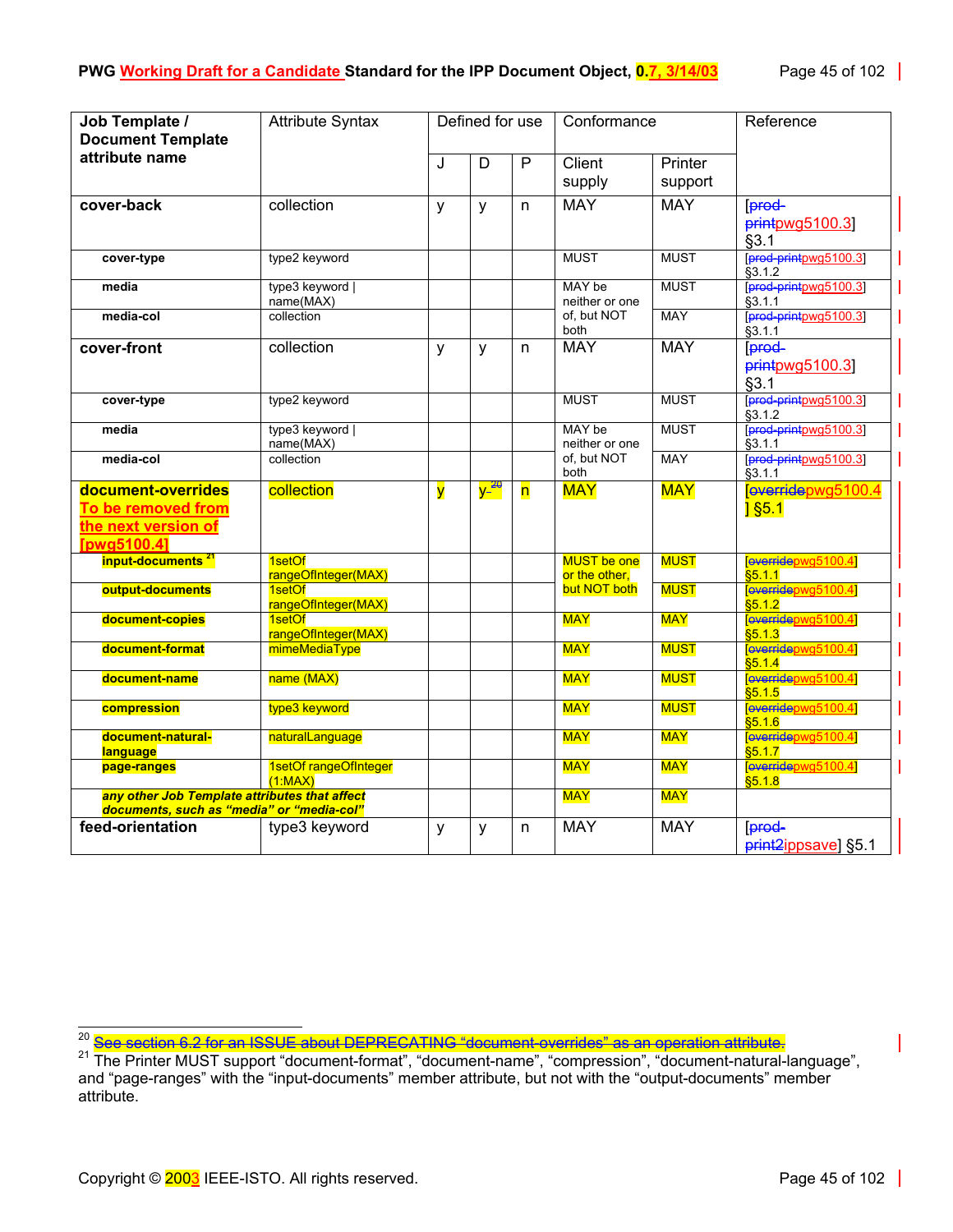| Job Template /                             | <b>Attribute Syntax</b>      |                     | Defined for use |   | Conformance                                     |                                                               | Reference                                        |
|--------------------------------------------|------------------------------|---------------------|-----------------|---|-------------------------------------------------|---------------------------------------------------------------|--------------------------------------------------|
| <b>Document Template</b><br>attribute name |                              | J                   | D               | P | Client                                          | Printer                                                       |                                                  |
|                                            |                              |                     |                 |   | supply                                          | support                                                       |                                                  |
| finishings                                 | 1setOf type2 enum            | $y^{22}$            | y               | y | MAY be<br>neither or one<br>of. but NOT<br>both | MAY,<br><b>MUST if</b><br>"finishing-<br>col" is<br>supported | [rfc2911] §4.2.6<br>$[pwq5100.1$ finish<br>$\S2$ |
| finishings-col                             | collection                   | $y^{\overline{23}}$ | y               | y |                                                 | <b>MAY</b>                                                    | lprod-<br>printpwg5100.3]<br>§3.2                |
| finishing-template                         | name(MAX)                    |                     |                 |   | <b>MAY</b>                                      | <b>MAY</b>                                                    | prod-printpwg5100.3<br>§3.2.1                    |
| stitching                                  | collection                   |                     |                 |   | <b>MAY</b>                                      | <b>MAY</b>                                                    | [prod-printpwg5100.3]<br>\$3.2.2                 |
| stitching-reference-<br>edge               | type2 keyword                |                     |                 |   | <b>MUST</b>                                     | <b>MUST</b>                                                   | [prod-printpwg5100.3]<br>§3.2.2.1                |
| stitching-offset                           | integer (0:MAX)              |                     |                 |   | <b>MUST</b>                                     | <b>MUST</b>                                                   | [prod-printpwg5100.3]<br>§3.2.2.2                |
| stitching-locations                        | 1setOf integer(0:MAX)        |                     |                 |   | <b>MUST</b>                                     | <b>MUST</b>                                                   | prod-printpwg5100.3<br>§3.2.2.3                  |
| font-name-requested                        | name(MAX)                    | y                   | y               | y | <b>MAY</b>                                      | <b>MAY</b>                                                    | [prod-<br>print <sub>2</sub> ippsave] §5.2       |
| font-size-requested                        | integer (1:MAX)              | y                   | y               | y | <b>MAY</b>                                      | <b>MAY</b>                                                    | Fered-<br>print <sub>2</sub> ippsave] §5.3       |
| force-front-side                           | 1setOf<br>integer(1:MAX)     | $y^{24}$            | y               | y | <b>MAY</b>                                      | <b>MAY</b>                                                    | lprod-<br>$p$ rint $p$ wg5100.3<br>§3.3          |
| imposition-template                        | type2 keyword  <br>name(MAX) | y                   | y               | y | <b>MAY</b>                                      | <b>MAY</b>                                                    | [prod-<br>$p$ rintpwg5100.3]<br>§3.4             |

 $\overline{a}$ 

<span id="page-45-0"></span><sup>22</sup> The IPP "finishings" and "finishings-col" attributes are *extensive* attributes, so their effect when supplied at the Job Level is not always inherited by the documents in a multi-document job. Instead, their effect depends on the value of the "multiple-document-handling" Job Template attribute. The 'single-document' and 'single-document-new-sheet' cause the finishing to be applied to each job copy as a whole. The 'separate-documents-collated-copies' and 'separate-document-uncollated-copies' values cause the finishing to be applied to each document.

<span id="page-45-2"></span><span id="page-45-1"></span><sup>&</sup>lt;sup>23</sup> See the footnote on the "finishings" attribute.<br><sup>24</sup> The effect of the IPP "force-front-side" and "insert-sheet" attributes when supplied at the job level of a multidocument job depends on the value of the "multiple-document-handling" Job Template attribute. For the 'singledocument' and 'single-document-new-sheet' values, the pages are numbered as a single set from 1 to n for the job as a whole. For the 'separate-documents-collated-copies' and 'separate-document-uncollated-copies' values, the pages are numbered from 1 to n for each document separately.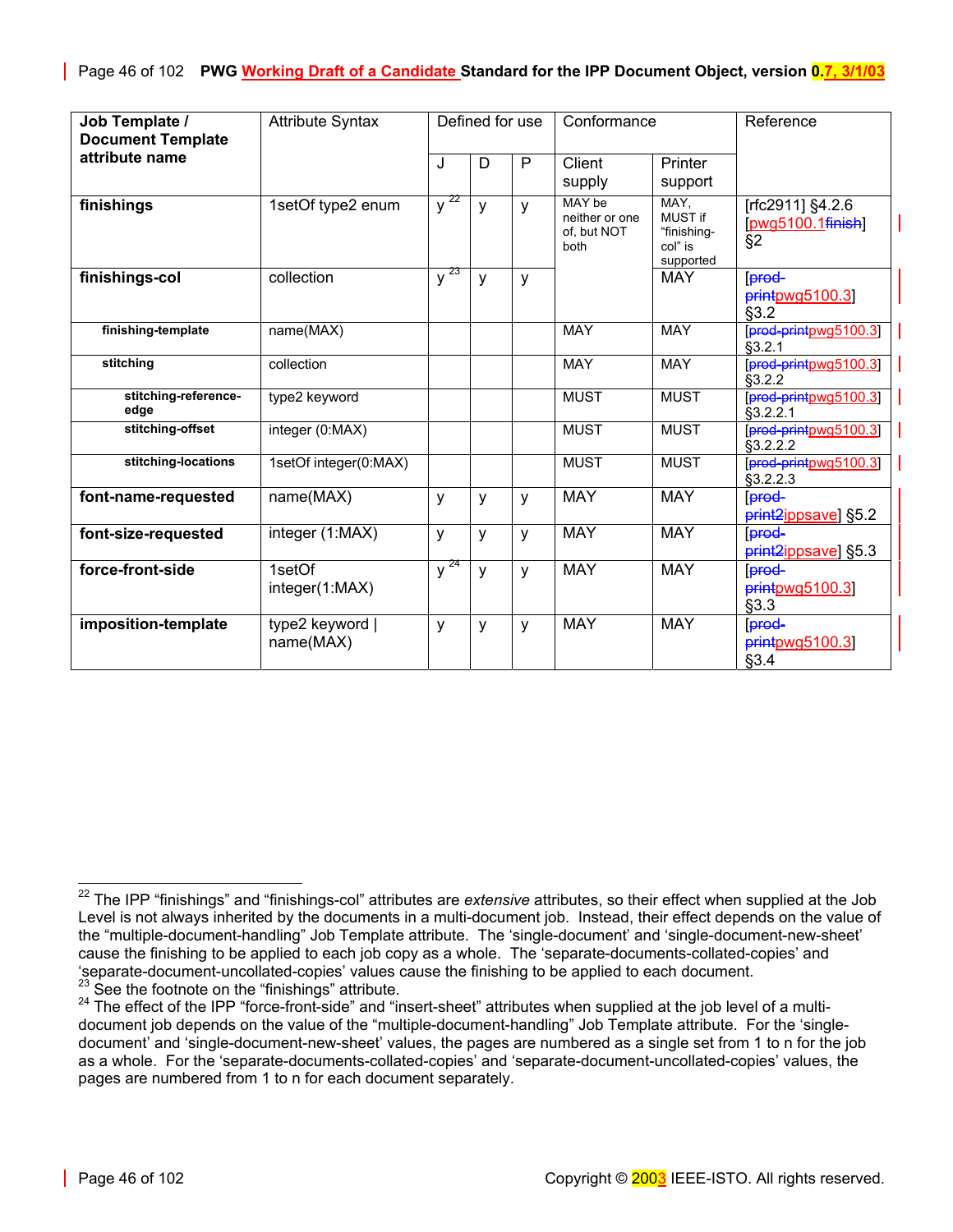| Job Template /                             | <b>Attribute Syntax</b>      | Defined for use |          | Conformance |                               | Reference   |                                 |
|--------------------------------------------|------------------------------|-----------------|----------|-------------|-------------------------------|-------------|---------------------------------|
| <b>Document Template</b><br>attribute name |                              |                 |          |             |                               |             |                                 |
|                                            |                              | J               | D        | P           | Client                        | Printer     |                                 |
|                                            |                              |                 |          |             | supply                        | support     |                                 |
| insert-sheet                               | 1setOf collection            | $y^{25}$        | y        | y           | <b>MAY</b>                    | <b>MAY</b>  | [prod-                          |
|                                            |                              |                 |          |             |                               |             | $printpwg5100.3$                |
|                                            |                              |                 |          |             |                               |             | §3.5                            |
| insert-after-page-number                   | integer(0:MAX)               |                 |          |             | <b>MUST</b>                   | <b>MUST</b> | prod-printpwg5100.3<br>\$3.5.1  |
| insert-count                               | integer(0:MAX)               |                 |          |             | <b>MAY</b>                    | <b>MUST</b> | [prod-printpwg5100.3]<br>§3.5.2 |
| media                                      | type3 keyword                |                 |          |             | MUST be one                   | <b>MUST</b> | [prod-printpwg5100.3]           |
| media-col                                  | name(MAX)<br>collection      |                 |          |             | or the other,<br>but NOT both | <b>MAY</b>  | \$3.5.3<br>prod-printpwg5100.3  |
|                                            |                              |                 |          |             |                               |             | \$3.5.3                         |
| job-account-id **(JD)                      | name(MAX)                    | y               | n        | n           | <b>MAY</b>                    | <b>MAY</b>  | [prod-                          |
|                                            |                              |                 |          |             |                               |             | printpwg5100.3]                 |
|                                            |                              |                 |          |             |                               |             | §3.6                            |
| job-accounting-sheets                      | collection                   | У               | n        | n           | <b>MAY</b>                    | <b>MAY</b>  | [prod-                          |
|                                            |                              |                 |          |             |                               |             | printpwg5100.3]                 |
|                                            |                              |                 |          |             |                               |             | §3.8                            |
| job-accounting-sheets-type                 | type3 keyword  <br>name(MAX) |                 |          |             | <b>MUST</b>                   | <b>MUST</b> | prod-printpwg5100.3]<br>§3.8.1  |
| media                                      | type3 keyword                |                 |          |             | MAY be                        | <b>MUST</b> | [prod-printpwg5100.3]           |
|                                            | name(MAX)                    |                 |          |             | neither or one                |             | §3.8.2                          |
| media-col                                  | collection                   |                 |          |             | of, but NOT<br>both           | <b>MAY</b>  | [prod-printpwg5100.3]<br>§3.8.2 |
| job-accounting-output-bin                  | type3 keyword                |                 |          |             | <b>MAY</b>                    | <b>MAY</b>  | [prod-printpwg5100.3]           |
|                                            | name(MAX)                    |                 |          |             |                               |             | §3.8.3                          |
| job-accounting-user-                       | name(MAX)                    | y               | n        | n           | <b>MAY</b>                    | <b>MAY</b>  | prod-                           |
| id** <del>(JD)</del>                       |                              |                 |          |             |                               |             | $p$ rintpwg5100.3               |
|                                            |                              |                 |          |             |                               |             | §3.7                            |
| job-copies                                 | integer(1:MAX)               | v               | $n^{26}$ | n           | <b>MAY</b>                    | <b>MAY</b>  | §7.1.1                          |

<span id="page-46-0"></span>l  $25$  See the footnote on "force-front-side".

<span id="page-46-1"></span><sup>&</sup>lt;sup>26</sup> The "job-copies" Job Template attribute makes copies of the entire job and MUST NOT be supplied at the Document or Page Level. The "job-copies" Job Template attribute was introduced for use in clients or Printers that don't support is equivalent to "copies" with "multiple-document-handling" = 'single-document' or 'single-documentnew-sheet'.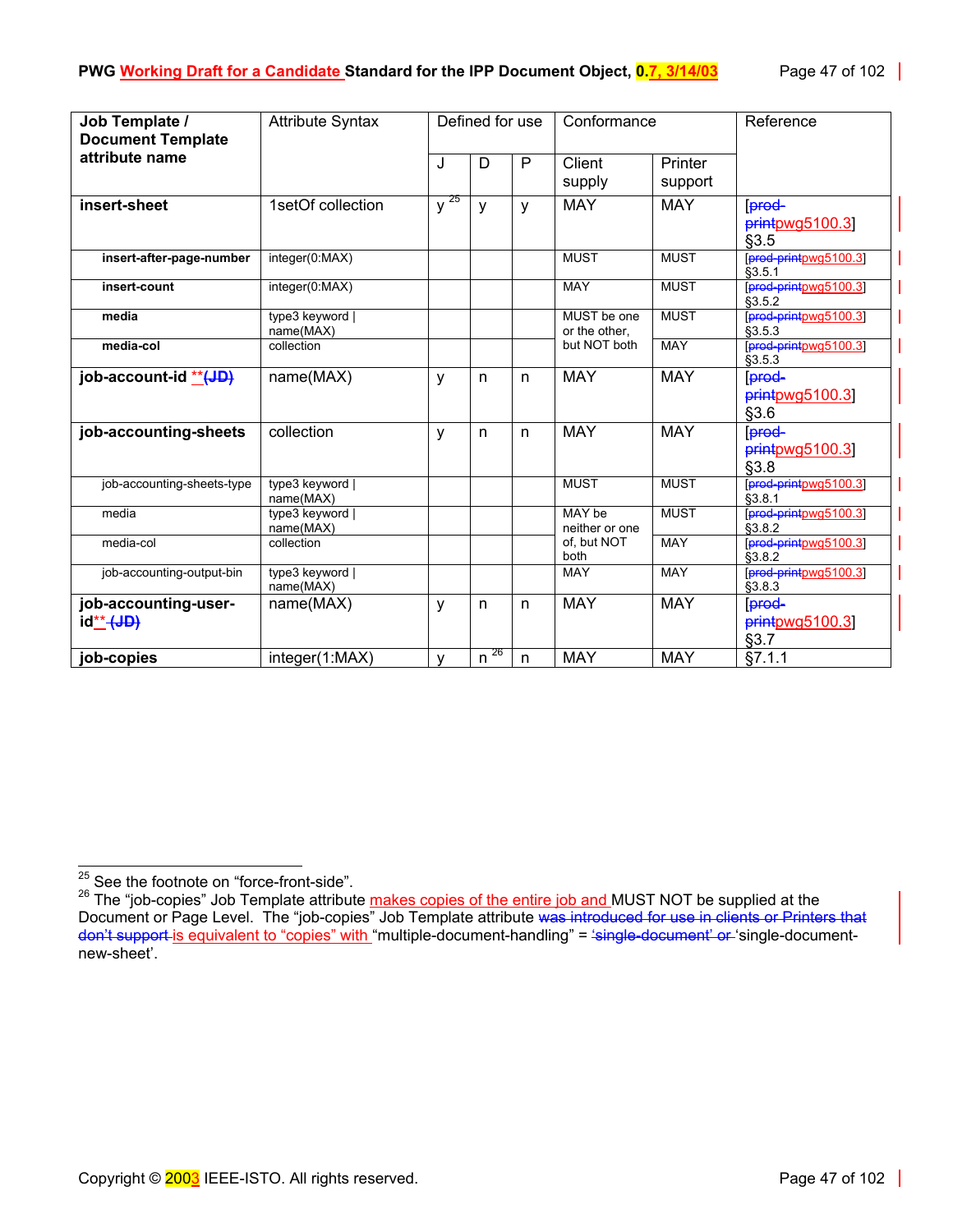| Job Template /           | <b>Attribute Syntax</b>      | Defined for use |          | Conformance |                          | Reference   |                                 |
|--------------------------|------------------------------|-----------------|----------|-------------|--------------------------|-------------|---------------------------------|
| <b>Document Template</b> |                              |                 |          |             |                          |             |                                 |
| attribute name           |                              | J               | D        | P           | Client                   | Printer     |                                 |
|                          |                              |                 |          |             | supply                   | support     |                                 |
| job-cover-back           | collection                   | v               | $n^{27}$ | n           | <b>MAY</b>               | <b>MAY</b>  | §7.1.2                          |
| same as cover-back       | see cover-back               |                 |          |             |                          |             |                                 |
| job-cover-front          | collection                   | ٧               | $n^{28}$ | n           | <b>MAY</b>               | <b>MAY</b>  | §7.1.3                          |
| same as cover-front      | see cover-front              |                 |          |             |                          |             |                                 |
| job-error-sheet          | collection                   | у               | n        | n           | <b>MAY</b>               | <b>MAY</b>  | prod-                           |
|                          |                              |                 |          |             |                          |             | printpvq5100.3<br>§3.9          |
| job-error-sheet-type     | type3 keyword  <br>name(MAX) |                 |          |             | <b>MUST</b>              | <b>MUST</b> | prod-printpwg5100.3<br>§3.9.1   |
| job-error-sheet-when     | type2 keyword                |                 |          |             | MAY                      | <b>MAY</b>  | [prod-printpwg5100.3]<br>§3.9.2 |
| media                    | type3 keyword  <br>name(MAX) |                 |          |             | MAY be<br>neither or one | <b>MUST</b> | prod-printpwg5100.3<br>§3.9.3   |
| media-col                | collection                   |                 |          |             | of, but NOT<br>both      | <b>MAY</b>  | [prod-printpwg5100.3]<br>§3.9.3 |
| job-finishings           | 1setOf type2 enum            | v               | $n^{29}$ | n           | <b>MAY</b>               | <b>MAY</b>  | §7.1.4                          |
| job-finishings-col       | collection                   | v               | $n^{30}$ | n           | <b>MAY</b>               | <b>MAY</b>  | §7.1.5                          |
| same as finishings-col   | see finishings-col           |                 |          |             |                          |             |                                 |
| job-hold-until           | type3 keyword  <br>name(MAX) | y               | n        | n           | <b>MAY</b>               | <b>MAY</b>  | [rfc2911] §4.2.2                |
| job-hold-until-time      | dateTime                     | y               | n        | n           | <b>MAY</b>               | <b>MAY</b>  | lprod-<br>print2ippsave] §5.4   |
| job-message-to-          | text(MAX)                    | y               | $n^{31}$ | n           | <b>MAY</b>               | <b>MAY</b>  | prod-                           |
| operator                 |                              |                 |          |             |                          |             | printpwg5100.3]<br>§3.10        |
| job-phone-number         | text(127)                    | y               | n        | n           | <b>MAY</b>               | <b>MAY</b>  | prod-<br>print2ippsave] §5.5    |
| job-priority             | integer(1:100                | v               | n        | n           | <b>MAY</b>               | <b>MAY</b>  | [rfc2911] §4.2.1                |
| job-recipient-name       | name(MAX)                    | y               | n        | n           | <b>MAY</b>               | <b>MAY</b>  | [prod-                          |
| <u>**</u> (JD)           |                              |                 |          |             |                          |             | print2ippsave] §5.6             |

<span id="page-47-0"></span><sup>&</sup>lt;sup>27</sup> The "job-cover-back" Job Template attribute makes a single back cover for each job copy and MUST NOT be supplied at the Document or Page Level. The "job-cover-back" Job Template attribute was introduced for use in clients or Printers that don't support-is equivalent to "cover-back" with "multiple-document-handling" = 'single-<br>document' or 'single-document-new-sheet'.<br><sup>28</sup> The "iob-cover-front" Joh Template attribute makes a single f

<span id="page-47-1"></span>The "job-cover-front" Job Template attribute makes a single front cover for each job copy and MUST NOT be supplied at the Document or Page Level. The "job-cover-front" Job Template attribute is equivalent to "cover-front" with was introduced for use with clients or Printers that don't support "multiple-document-handling" = 'single-

<span id="page-47-2"></span><sup>&</sup>lt;del>document' or </del>'single-document-new-sheet'.<br><sup>29</sup> The "job-finishing" Job Template attribute <u>finishes each job copy as a whole and </u>MUST NOT be supplied at the Document or Page Level. The "job-finishings" Job Template attribute is equivalent to "finishings" with was introduced for use with clients or Printers that don't support "multiple-document-handling" = 'single-document' or 'singledocument-new-sheet'.

<span id="page-47-3"></span><sup>&</sup>lt;sup>30</sup> The "job-finishing-col" Job Template attribute <u>finishes each job copy as a whole and </u>MUST NOT be supplied at the Document or Page Level. The "job-finishings-col" Job Template attribute is equivalent to "finishings-col" with was introduced for use with clients or Printers that don't support "multiple-document-handling" = 'single-document' or 'single-document-new-sheet'.<br><sup>31</sup> The "ich-message to costa

<span id="page-47-4"></span>The "job-message-to-operator" Job Template attribute has no corresponding Document Template attribute. Instead, the user and operator communicate with each other using the same "document-message" operation attribute which the Printer copies to the "document-message" Document Description attribute.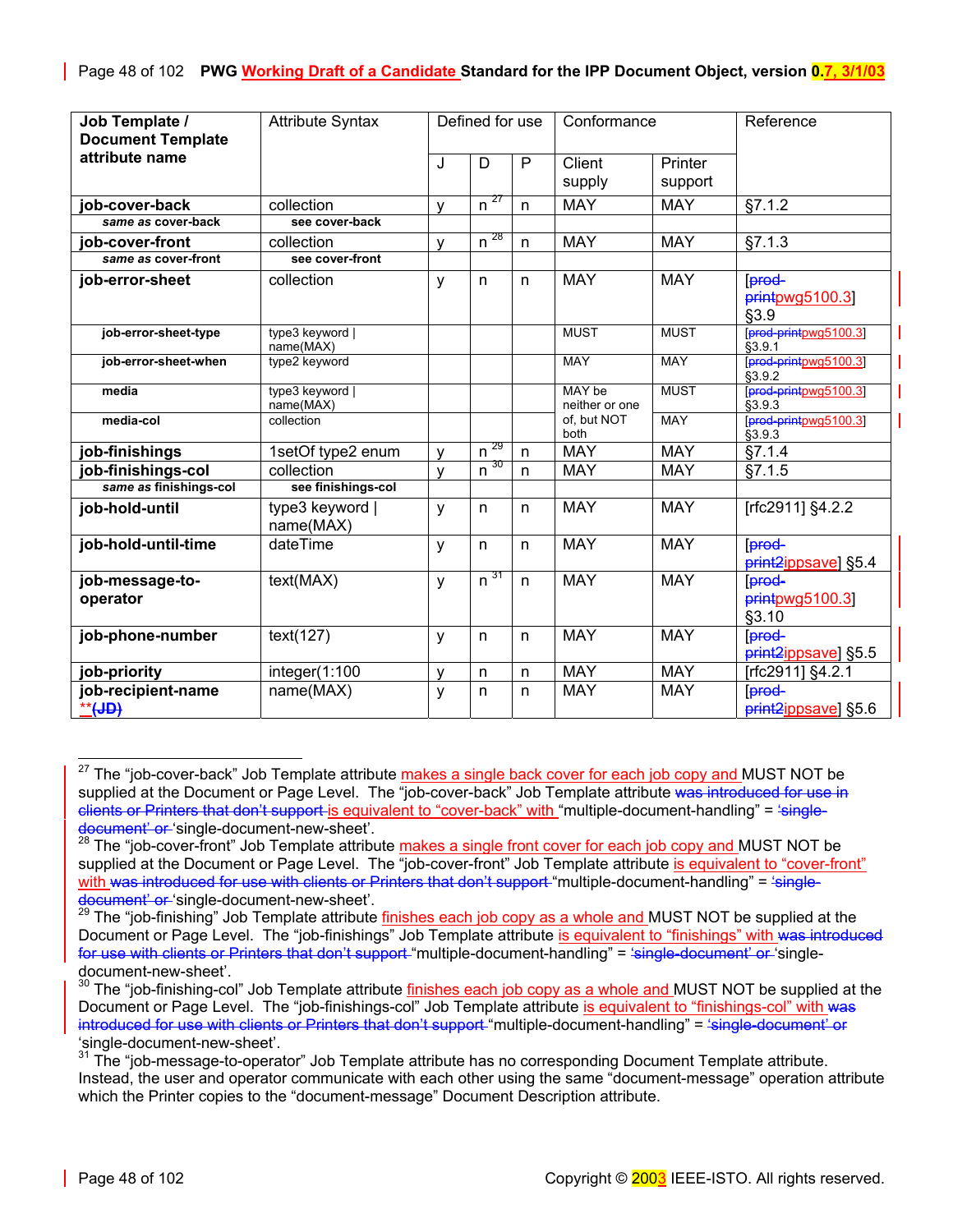| Job Template /<br><b>Document Template</b> | <b>Attribute Syntax</b> | Defined for use |   | Conformance |                  | Reference          |                                                          |
|--------------------------------------------|-------------------------|-----------------|---|-------------|------------------|--------------------|----------------------------------------------------------|
| attribute name                             |                         | J               | D | P           | Client<br>supply | Printer<br>support |                                                          |
| job-save-disposition                       | collection              | у               | n | n           | MAY              | MAY                | prod-<br>print <sub>2ippsave</sub> ] §5.7                |
| save-disposition                           | type3 keyword           | y               | n | n           | <b>MAY</b>       | <b>MAY</b>         | [prod-print2ippsave]<br>§5.7.1.1                         |
| save-info                                  | 1setOf collection       | ٧               | n | n           | <b>MAY</b>       | MAY                | [prod-print2ippsave]<br>\$5.7.1.2                        |
| save-location                              | uri                     | y               | n | n           | <b>MAY</b>       | <b>MAY</b>         | [prod-print2ippsave]<br>\$5.7.1.2.3.1                    |
| save-name                                  | name(MAX)               | y               | n | n           | <b>MAY</b>       | <b>MAY</b>         | [prod-print2ippsave]<br>\$5.7.1.2.3.2                    |
| save-document-<br>format                   | mimeMediaType           | ٧               | n | n           | <b>MAY</b>       | MAY                | [prod-print2jppsave]<br>\$5.7.1.2.3.3                    |
| job-sheet-message                          | text(MAX)               | у               | n | n           | <b>MAY</b>       | <b>MAY</b>         | <b>prod</b><br>$p$ <sub>rint</sub> $p$ wg5100.3<br>§3.12 |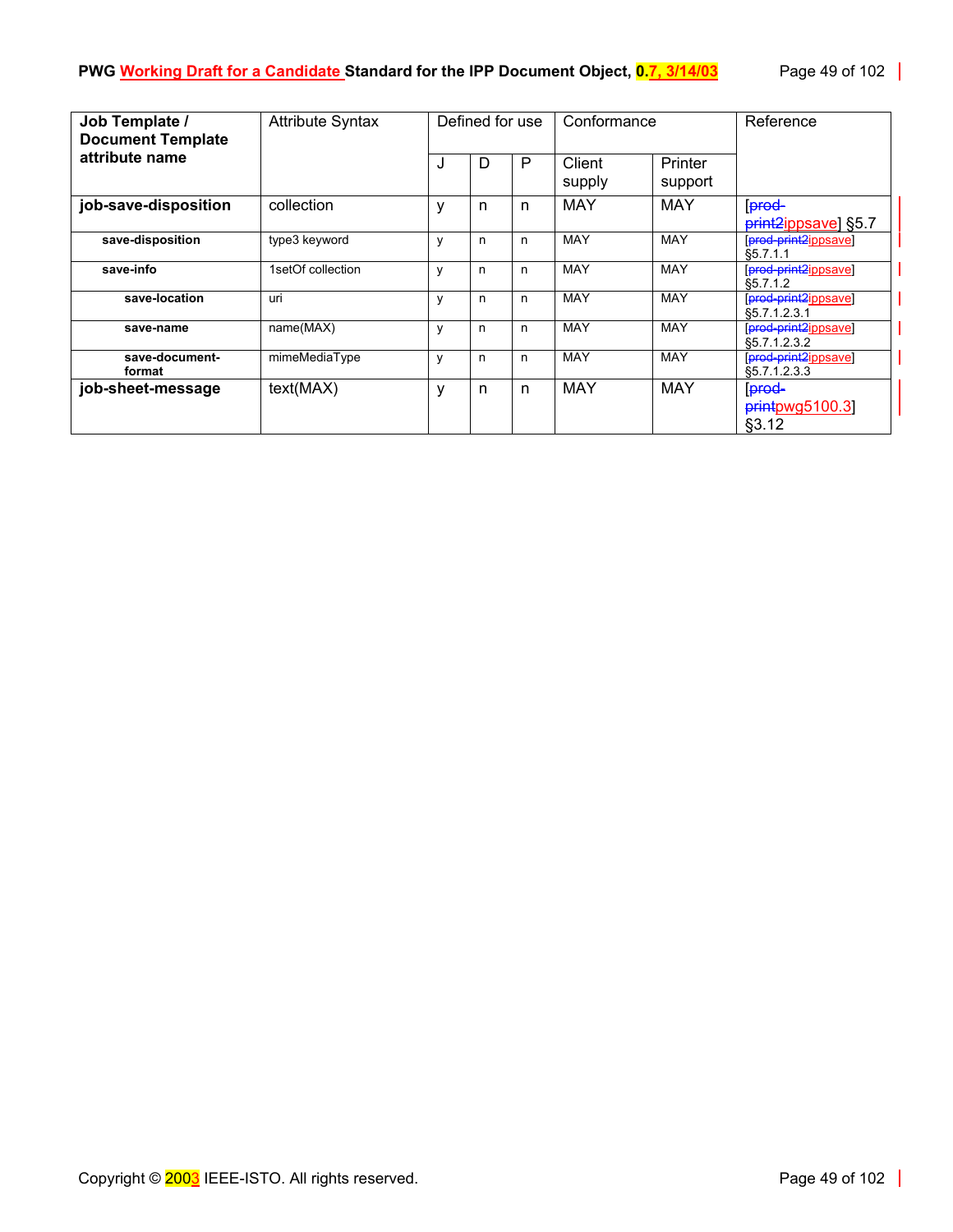| Job Template /<br><b>Document Template</b> | <b>Attribute Syntax</b>      |   | Defined for use |   | Conformance                                     |                                                      | Reference                             |
|--------------------------------------------|------------------------------|---|-----------------|---|-------------------------------------------------|------------------------------------------------------|---------------------------------------|
| attribute name                             |                              | J | D               | P | Client<br>supply                                | Printer<br>support                                   |                                       |
| job-sheets                                 | type3 keyword  <br>name(MAX) | y | n               | n | MAY be<br>neither or one<br>of, but NOT<br>both | MAY,<br>MUST if<br>"job-sheets-<br>col"<br>supported | [rfc2911] §4.2.3                      |
| job-sheets-col                             | collection                   | у | n               | n |                                                 | <b>MAY</b>                                           | prod-<br>printpvq5100.3<br>§3.11      |
| job-sheets                                 | type3 keyword  <br>name(MAX) |   |                 |   | <b>MUST</b>                                     | <b>MUST</b>                                          | [prod-printpwg5100.3]<br>§3.11.1      |
| media                                      | type3 keyword  <br>name(MAX) |   |                 |   | MUST be one<br>or the other,                    | <b>MUST</b>                                          | [prod-printpwg5100.3]<br>\$3.11.2     |
| media-col                                  | collection                   |   |                 |   | but NOT both                                    | <b>MAY</b>                                           | [prod-printpwg5100.3]<br>§3.11.2      |
| media                                      | type3 keyword  <br>name(MAX) | y | у               | y | MAY be<br>neither or one<br>of, but NOT<br>both | MAY,<br>MUST if<br>"media-col"<br>supported          | [rfc2911] §4.2.11                     |
| media-col                                  | collection                   | y | y               | y |                                                 | <b>MAY</b>                                           | prod-<br>printpwg5100.3]<br>§3.13     |
| media-back-coating                         | type3 keyword  <br>name(MAX) |   |                 |   | <b>MAY</b>                                      | <b>MAY</b>                                           | prod-printpwg5100.3<br>§3.13.10       |
| media-color                                | type3 keyword  <br>name(MAX) |   |                 |   | <b>MAY</b>                                      | <b>MAY</b>                                           | [prod-printpwg5100.3]<br>\$3.13.4     |
| media-front-coating                        | type3 keyword  <br>name(MAX) |   |                 |   | <b>MAY</b>                                      | <b>MAY</b>                                           | [prod-printpwg5100.3]<br>§3.13.10     |
| media-grain                                | type3 keyword  <br>name(MAX) |   |                 |   | <b>MAY</b>                                      | <b>MAY</b>                                           | [prod-print2jppsave]<br>\$8.4.2       |
| media-hole-count                           | integer(0:MAX)               |   |                 |   | <b>MAY</b>                                      | <b>MAY</b>                                           | [prod-printpwg5100.3]<br>§3.13.6      |
| media-info                                 | text(255)                    |   |                 |   | <b>MAY</b>                                      | <b>MAY</b>                                           | [prod-printpwg5100.3]<br>§3.13.3      |
| media-key                                  | type3 keyword  <br>name(MAX) |   |                 |   | <b>MAY</b>                                      | <b>MAY</b>                                           | [prod-printpwg5100.3]<br>§3.13.1      |
| media-material                             | type3 keyword  <br>name(MAX) |   |                 |   | <b>MAY</b>                                      | <b>MAY</b>                                           | [prod-print2ippsave]<br>§8.4.3        |
| media-order-count                          | integer(1:MAX)               |   |                 |   | <b>MAY</b>                                      | <b>MAY</b>                                           | [prod-printpwg5100.3]<br>§3.13.7      |
| media-preprinted                           | type3 keyword  <br>name(MAX) |   |                 |   | <b>MAY</b>                                      | <b>MAY</b>                                           | [prod-printpwg5100.3]<br>§3.13.5      |
| media-recycled                             | type3 keyword  <br>name(MAX) |   |                 |   | MAY                                             | MAY                                                  | prod-printpwg5100.3<br>\$3.13.11      |
| media-size                                 | collection                   |   |                 |   | MAY                                             | <b>MUST</b>                                          | [prod-printpwg5100.3]<br>\$3.13.8     |
| x-dimension                                | integer(0:MAX)               |   |                 |   | <b>MUST</b>                                     | <b>MUST</b>                                          | [prod-printpwg5100.3]<br>§3.13.8.1    |
| y-dimension                                | integer(0:MAX)               |   |                 |   | <b>MUST</b>                                     | <b>MUST</b>                                          | [prod-printpwg5100.3]<br>§3.13.8.2    |
| media-size-name                            | type3 keyword  <br>name(MAX) |   |                 |   | MAY                                             | <b>MAY</b>                                           | §7.1.6                                |
| media-thickness                            | integer(1:MAX)               |   |                 |   | MAY                                             | <b>MAY</b>                                           | [prod-print2ippsave]<br><b>88.4.4</b> |
| media-tooth                                | type3 keyword  <br>name(MAX) |   |                 |   | MAY                                             | MAY                                                  | [prod-print2ippsave]<br>\$8.4.1       |
| media-type                                 | type3 keyword  <br>name(MAX) |   |                 |   | <b>MAY</b>                                      | <b>MAY</b>                                           | [prod-printpwg5100.3]<br>§3.13.2      |
| media-weight-metric                        | integer(0:MAX)               |   |                 |   | MAY                                             | <b>MAY</b>                                           | [prod-printpwg5100.3]<br>§3.13.9      |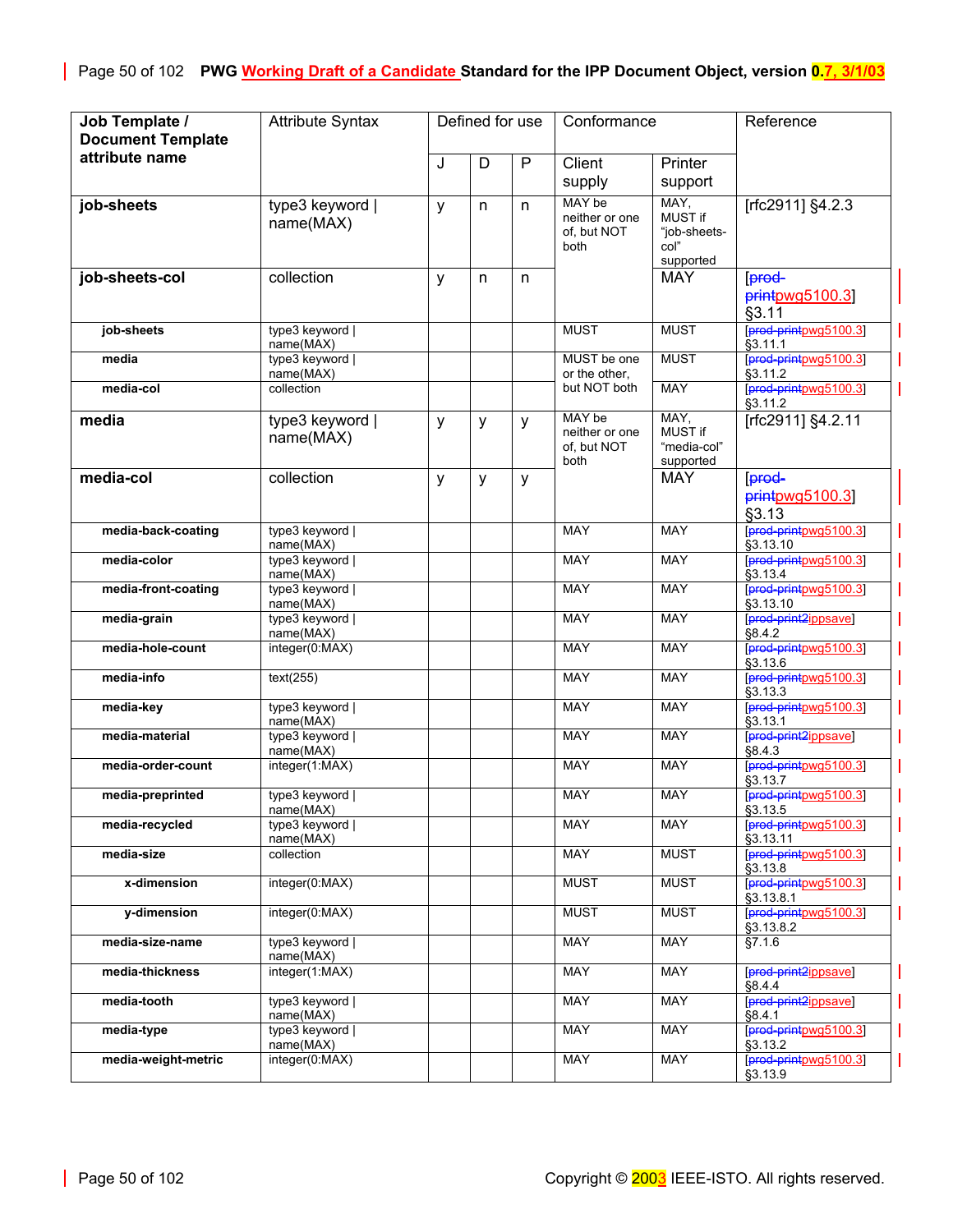| Job Template /<br><b>Document Template</b>                                             | <b>Attribute Syntax</b>             |                     | Defined for use |                | Conformance                  |                                                             | Reference                                    |
|----------------------------------------------------------------------------------------|-------------------------------------|---------------------|-----------------|----------------|------------------------------|-------------------------------------------------------------|----------------------------------------------|
| attribute name                                                                         |                                     | J                   | D               | $\overline{P}$ | Client<br>supply             | Printer<br>support                                          |                                              |
| media-input-tray-check                                                                 | type3 keyword  <br>name(MAX)        | y                   | y               | y              | <b>MAY</b>                   | <b>MAY</b>                                                  | [prod-<br>printpwg5100.3<br>§3.14            |
| media-size-name $32$                                                                   | type3 keyword  <br>name(MAX)        | y                   | y               | y              | <b>MAY</b>                   | <b>MAY</b>                                                  | $\S7.1.6$ , [upnp]                           |
| media-type <sup>33</sup>                                                               | type3 keyword  <br>name(MAX)        | y                   | y               | y              | <b>MAY</b>                   | <b>MAY</b>                                                  | [upnp], [prod-<br>printpwg5100.3]<br>§3.13.2 |
| multiple-document-<br>handling                                                         | type2 keyword                       | y                   | n               | n.             | <b>MAY</b>                   | <b>MUST if</b><br>multiple<br>document<br>jobs<br>supported | [rfc2911] §4.2.4                             |
| number-up                                                                              | integer(1:MAX)                      | $\mathsf{v}$        | $\mathsf{V}$    | $\mathsf{v}$   | <b>MAY</b>                   | <b>MAY</b>                                                  | [rfc2911] §4.2.9                             |
| orientation-requested                                                                  | type2 enum                          | $\mathsf{V}$        | $\mathsf{V}$    | $\mathsf{v}$   | <b>MAY</b>                   | <b>MAY</b>                                                  | [rfc2911] §4.2.10                            |
| output-bin                                                                             | type2 keyword  <br>name(MAX)        | y                   | n.              | n.             | <b>MAY</b>                   | <b>MAY</b>                                                  | eutput-<br>binpwg5100.2] §2.1                |
| page-delivery                                                                          | type2 keyword                       | $\mathsf{V}$        | y               | n.             | <b>MAY</b>                   | <b>MAY</b>                                                  | [prod-<br>printpwg5100.3]<br>§3.15           |
| page-order-received**<br>$\left(\text{JD}\right)$                                      | type2 keyword                       | $\mathsf{V}$        | y               | n.             | <b>MAY</b>                   | <b>MAY</b>                                                  | <b>Forod</b><br>$p$ rintpwg5100.3]<br>§3.16  |
| page-overrides                                                                         | 1setOf collection                   | $y^{34}$            | $\mathsf{y}$    | n.             | <b>MAY</b>                   | <b>MAY</b>                                                  | everridepwg5100.4<br>1 § 5.2                 |
| input-documents                                                                        | 1setOf<br>rangeOfInteger(1:MAX)     |                     |                 |                | MUST be one<br>or the other. | <b>MUST</b>                                                 | [everridepwg5100.4]<br>\$5.2.1               |
| output-documents                                                                       | 1setOf<br>rangeOfInteger(1:MAX)     |                     |                 |                | but NOT both                 | <b>MUST</b>                                                 | everridepwg5100.4]<br>\$5.2.2                |
| document-copies                                                                        | 1setOf<br>rangeOfInteger(1:MAX)     |                     |                 |                | <b>MAY</b>                   | <b>MAY</b>                                                  | everridepwg5100.4]<br>§5.2.3                 |
| pages                                                                                  | 1setOf<br>rangeOfInteger(1:MAX)     |                     |                 |                | <b>MUST</b>                  | <b>MUST</b>                                                 | [everridepwg5100.4]<br>§5.2.4                |
| any other Job Template attributes that affect pages,<br>such as "media" or "media-col" |                                     |                     |                 |                | <b>MAY</b>                   | MAY                                                         |                                              |
| page-ranges                                                                            | 1setOf<br>rangeOfInteger(1:MA<br>X) | $y$ $\frac{35}{36}$ | y               | n              | <b>MAY</b>                   | <b>MAY</b>                                                  | [rfc2911] §4.2.7                             |

<span id="page-50-1"></span><span id="page-50-0"></span>l <sup>32</sup> UPnPv1 and UPnPv2 define a separate MediaSizeName Job Template attribute with values from PWG 5101.1.<br><sup>33</sup> UPnPv1 and UPnPv2 define a separate MediaType Job Template attribute with the same values as the "mediatype" member attribute of "media-col".

<span id="page-50-2"></span>The effect of the IPP "page-overrides" Job Template attribute when supplied at the job level of a multi-document job depends on the value of the "multiple-document-handling" Job Template attribute. For the 'single-document' and 'single-document-new-sheet' values, the pages are numbered as a single set from 1 to n for the job as a whole. For the 'separate-documents-collated-copies' and 'separate-document-uncollated-copies' values, the pages are numbered from 1 to n for each document separately. <del>ISSUE 06: This is a change from [override], OK?</del><br><sup>35</sup> The effect of the IPP "page-ranges" Job Template attribute when supplied at the job level of a multi-document job

<span id="page-50-3"></span>depends on the value of the "multiple-document-handling" Job Template attribute. For the 'single-document' and 'single-document-new-sheet' values, the pages are numbered as a single set from 1 to n for the job as a whole. For the 'separate-documents-collated-copies' and 'separate-document-uncollated-copies' values, the pages are numbered from 1 to n for each document separately. ISSUE 07: This is a change from [override], OK?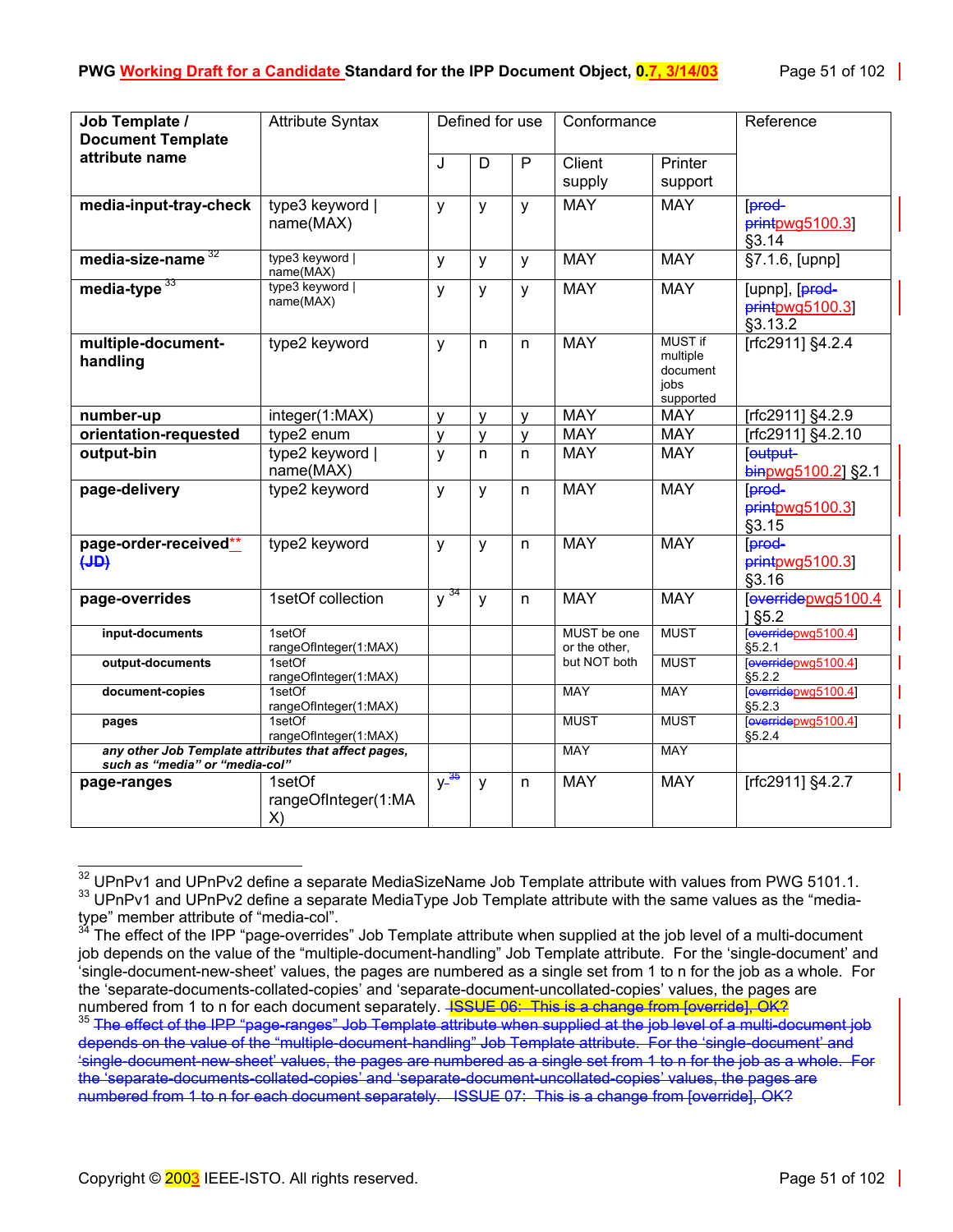| Job Template /<br><b>Document Template</b> | <b>Attribute Syntax</b>      |              | Defined for use |              | Conformance              |                    | Reference                                            |
|--------------------------------------------|------------------------------|--------------|-----------------|--------------|--------------------------|--------------------|------------------------------------------------------|
| attribute name                             |                              | J            | D               | $\mathsf{P}$ | Client<br>supply         | Printer<br>support |                                                      |
| pages-per-subset                           | 1setOf<br>integer(1:MAX)     | $y^{36}$     | n               | n            | <b>MAY</b>               | <b>MAY</b>         | [prod-<br>printpwg5100.3<br>§5.3                     |
| pdl-init-file                              | 1setOf collection            | у            | у               | n            | <b>MAY</b>               | <b>MAY</b>         | [prod-<br>print <sub>2ippsave</sub> ] §5.8           |
| pdl-init-file-location                     | uri                          |              |                 |              | <b>MAY</b>               | <b>MAY</b>         | [prod-print2ippsave]<br>\$5.8.1.1                    |
| pdl-init-file-name                         | name(MAX)                    |              |                 |              | <b>MAY</b>               | <b>MAY</b>         | [prod-print2ippsave]<br>\$5.8.1.2                    |
| pdl-init-file-entry                        | name(MAX)                    |              |                 |              | <b>MAY</b>               | MAY                | [prod-print2ippsave]<br>\$5.8.1.3                    |
| presentation-direction-<br>number-up       | type2 keyword                | y            | y               | y            | <b>MAY</b>               | <b>MAY</b>         | [prod-<br>printpwg5100.3]<br>§3.17                   |
| print-quality                              | type2 enum                   | V            | $\mathsf{V}$    | v            | <b>MAY</b>               | <b>MAY</b>         | [rfc2911] §4.2.13                                    |
| printer-resolution                         | resolution                   | V            | V               | $\mathsf{V}$ | <b>MAY</b>               | <b>MAY</b>         | [rfc2911] §4.2.12                                    |
| proof-print                                | collection                   | y            | n               | n            | <b>MAY</b>               | <b>MAY</b>         | prod-<br>print2jppsave] §5.9                         |
| proof-print-copies                         | integer (0:MAX)              | y            | n               | n.           | <b>MAY</b>               | <b>MAY</b>         | [prod-print2ippsave]<br>§5.9.1.1                     |
| media                                      | type3 keyword  <br>name(MAX) |              |                 |              | MAY be<br>neither or one | <b>MUST</b>        | [prod-print2ippsave]<br>\$5.8.1.2                    |
| media-col                                  | collection                   |              |                 |              | of, but NOT<br>both      | <b>MAY</b>         | [prod-print2ippsave]<br>\$5.8.1.2                    |
| separator-sheets                           | collection                   | y            | y               | n            | <b>MAY</b>               | <b>MAY</b>         | [prod-<br>printpwg5100.3]<br>§3.18                   |
| separator-sheets-type                      | type3 keyword  <br>name(MAX) |              |                 |              | <b>MUST</b>              | <b>MUST</b>        | [prod-printpwg5100.3]<br>\$3.18.1                    |
| media                                      | type3 keyword  <br>name(MAX) |              |                 |              | MAY be<br>neither or one | <b>MUST</b>        | [prod-printpwg5100.3]<br>§3.18.2                     |
| media-col                                  | collection                   |              |                 |              | of, but NOT<br>both      | <b>MAY</b>         | [prod-printpwg5100.3]<br>§3.18.2                     |
| sheet-collate                              | type2 keyword                | $\mathsf{v}$ | v               | n            | <b>MAY</b>               | <b>MAY</b>         | [rfc3381] §3.1                                       |
| sides                                      | type2 keyword                | ٧            | v               | v            | <b>MAY</b>               | <b>MAY</b>         | [rfc2911] §4.2.8                                     |
| x-image-position                           | type2 keyword                | y            | y               | y            | <b>MAY</b>               | <b>MAY</b>         | [prod-<br>printpwg5100.3<br>§3.19.2                  |
| x-image-shift                              | integer(MIN:MAX)             | y            | y               | y            | <b>MAY</b>               | <b>MAY</b>         | prod-<br>$p$ <sub>rint</sub> $p$ wg5100.3<br>§3.19.3 |
| x-side1-image-shift                        | integer(MIN:MAX)             | y            | y               | y            | <b>MAY</b>               | <b>MAY</b>         | [prod-<br>$p$ rintpwg5100.3]<br>§3.19.4              |
| x-side2-image-shift                        | integer(MIN:MAX)             | y            | y               | y            | <b>MAY</b>               | <b>MAY</b>         | [prod-<br>$p$ rintpwg5100.3]<br>§3.19.5              |

<span id="page-51-0"></span> $36$  The IPP "pages-per-subset" Job Template attribute MUST be supplied at the Job Level and can only be used when the "multiple-document-handling" Job Template attribute is 'separate-documents-collated-copies' or 'separatedocuments-uncollated-copes', since the purpose of the "pages-per-subset" attribute is to produce separate output documents for each subset. Otherwise, the Printer MUST ignore the "pages-per-subset" attribute.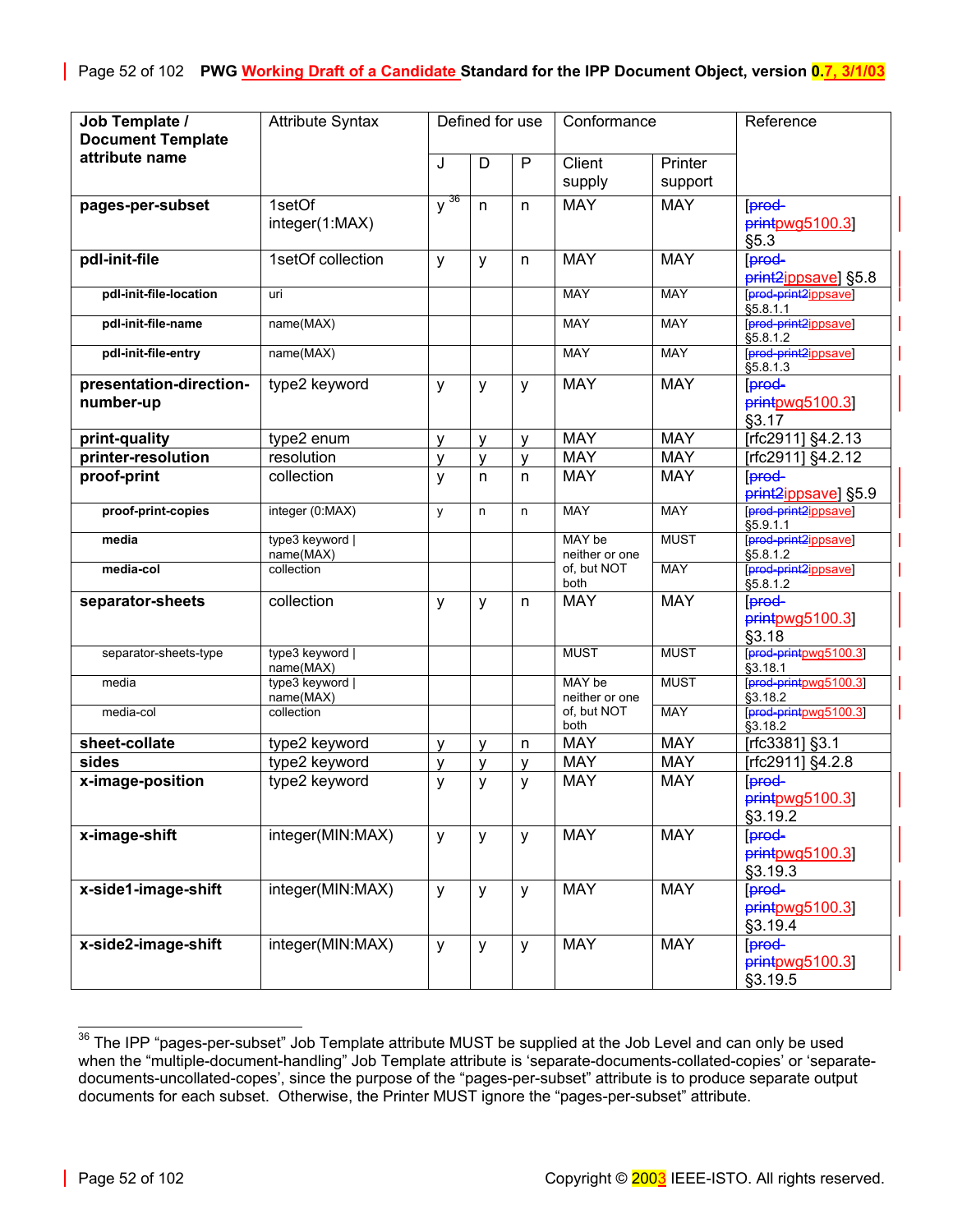| Job Template /<br><b>Document Template</b> | <b>Attribute Syntax</b>                                    |   | Defined for use |   | Conformance      |                    | Reference                                               |
|--------------------------------------------|------------------------------------------------------------|---|-----------------|---|------------------|--------------------|---------------------------------------------------------|
| attribute name                             |                                                            | J | D               | P | Client<br>supply | Printer<br>support |                                                         |
| y-image-position                           | type2 keyword                                              | у | ٧               | v | <b>MAY</b>       | <b>MAY</b>         | [prod-<br>$printpwg5100.3$<br>§3.19.6                   |
| y-image-shift                              | integer(MIN:MAX)                                           | у | ٧               | ۷ | <b>MAY</b>       | <b>MAY</b>         | prod-<br>printpwg5100.3]<br>§3.19.7                     |
| y-side1-image-shift                        | integer(MIN:MAX)                                           | у | ٧               | v | <b>MAY</b>       | <b>MAY</b>         | <b>prod</b><br>printpwg5100.3]<br>\$3.19.8              |
| y-side2-image-shift                        | integer(MIN:MAX)<br>THE PRIMARY RIES PRIMARY CHARGE PARTIE | у | ٧               | v | <b>MAY</b>       | <b>MAY</b>         | <b>prod-</b><br>$p$ <sub>rintpwg5100.3</sub><br>§3.19.9 |

1472 "\*\*" - These 4 attributes are Job Description attributes, not Job Processing attributes in the PWG Semantic Model - 1473 see Legend before the Table.

# 1474 **7.1 Job Template attributes defined for use with multi-document jobs**

1475 This section defines additional Job Template attributes for use with the Document object.

# <span id="page-52-0"></span>1476 **7.1.1 job-copies (integer(1:MAX))**

1477 This attribute specifies the number of job copies, i.e., with all of the Document objects taken together. Its

1478 interpretation is independent of the value of the "multiple-document-handling" Job Template attribute. See the 1479 "copies" Job Template attribute defined in [rfc2911] section 4.2.5 which switches between job copies and document

1480 copies depending on the value of the "multiple-document-handling" Job Template attribute.

# <span id="page-52-1"></span>1481 **7.1.2 job-cover-back (collection)**

1482 This attribute specifies the cover for the back of the job, i.e., with all of the Document objects taken together and is 1483 independent of the value of the "multiple-document-handling" Job Template attribute. The member attributes are the 1484 same as "cover-back" (see [prod-printpwg5100.3] section 3.1). However, the "cover-back" Job Template attribute 1485 switches between a job back cover and a document back cover depending on the value of the "multiple-document-1486 handling" Job Template attribute.

# <span id="page-52-2"></span>1487 **7.1.3 job-cover-front (collection)**

1488 This attribute specifies the cover for the front of the job, i.e., with all of the Document objects taken together and is 1489 independent of the value of the "multiple-document-handling" Job Template attribute. The member attributes are the 1490 same as the "cover-front" Job Template attribute (see [prod-printpwg5100.3] section 3.2). However, the "cover-front" 1491 Job Template attribute switches between a job front cover and a document front cover depending on the value of the 1492 "multiple-document-handling" Job Template attribute.

# <span id="page-52-3"></span>1493 **7.1.4 job-finishings (1setOf type2 enum)**

1494 This attribute specifies the job finishings, i.e., with all of the Document objects taken together. Its interpretation is 1495 independent of the value of the "multiple-document-handling" Job Template attribute. See the "finishings" Job

1496 Template attribute defined in [rfc2911] section 4.2.6 which switches between job finishings and document finishings

1497 depending on the value of the "multiple-document-handling" Job Template attribute.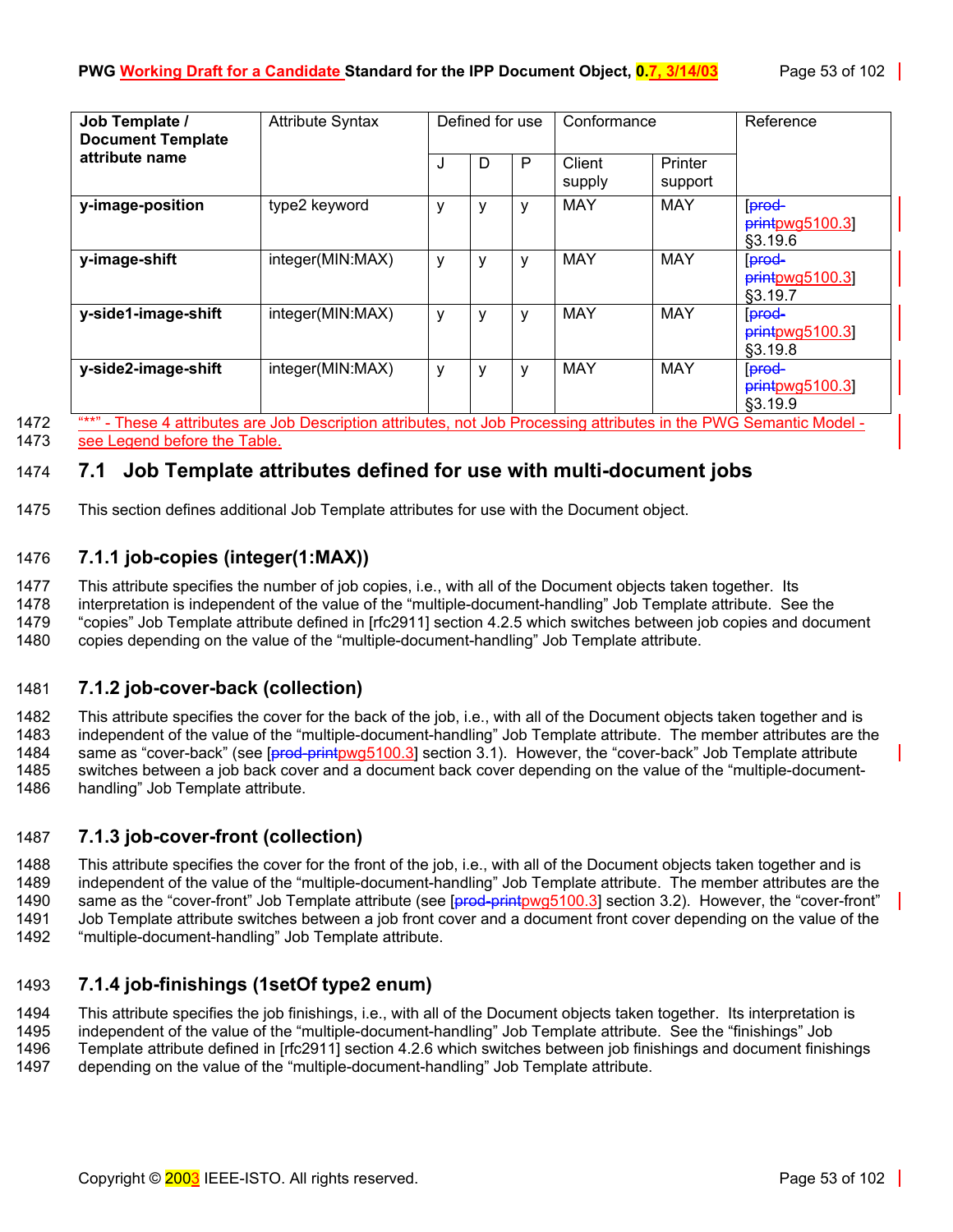## <span id="page-53-0"></span>1498 **7.1.5 job-finishings-col (1setOf collection)**

1499 This attribute specifies the job finishings collection, i.e., with all of the Document objects taken together. Its 1500 interpretation is independent of the value of the "multiple-document-handling" Job Template attribute. See the 1501 "finishings" Job Template attribute defined in [rfc2911] section 4.2.6 which switches between job finishings collection 1502 and document finishings collection depending on the value of the "multiple-document-handling" Job Template 1503 attribute.

#### <span id="page-53-1"></span>1504 **7.1.6 media-size-name (type3 keyword | name(MAX))**

1505 This Job Template and Document Template attribute specifies the name of a size of media. The values are defined 1506 in [pwg5101.1]. The attribute is used in [upnp] as a Job Template attribute.

1507 The "media-size-name" attribute is also defined as a member attribute of the "media-col" Job Template (see 1508 [pwg5100.3] section 3.13) and Document Template attribute. Examples:

1509 **'na\_letter\_8.5x11in' -** The letter size (8.5 inches by 11 inches) used in North America. 1510 **'iso\_a4\_210x297mm' -** The iso A4 size (210 mm by 297 mm) used in metric countries.

#### 1511 **7.1.7 media-type (type3 keyword | name(MAX))**

1512 This Job Template and Document Template attribute specifies the type of media. The values are defined in 1513 [pwg5101.1] and [pwg5100.3] section 3.13.2. The attribute is used in [upnp] as a Job Template attribute.

1514 The "media-type" attribute is also defined as a member attribute of the "media-col" Job Template (see [pwg5100.3] 1515 **Section 3.13.2) and Document Template attribute. Examples:** 

1516 **'stationery' -** Separately cut sheets of an opaque material. 1517 **'transparency' -** Separately cut sheets of a transparent material

# 1519 **7.2 Document Template attributes**

1518

1520 Most Job Template attributes can be used as Document Template attributes for use in Document Creation 1521 operations to apply to the Document object. However, the Job Template attributes that have the "job-" prefix MUST 1522 NOT be used as Document Template attributes, since they are defined to apply to the job as a whole. [Table 8](#page-43-0) shows 1523 lists all of the Document Template attributes for use with the Document Creation operations and the Document 1524 object. All of the definitions of the Document Template attributes are done by reference to the corresponding Job 1525 Template attributes in other specifications. However, the semantics of each Document Template attribute only<br>1526 applies to the Document object with which the attribute is associated either by being supplied by the c applies to the Document object with which the attribute is associated either by being supplied by the client in the 1527 Document Creation operation or supplied by the Printer as a default because the client did not (and the PDL did not 1528 have any corresponding instruction). See section [5 f](#page-36-0)or defaulting semantics.

# 1529 **8 Job Description and Document Description attributes**

1530 [Table 9](#page-54-0) lists all the Job Description defined in other IPP specifications and the corresponding Document Description 1531 attributes defined in this IPP specification. Job Description and Document Description attributes are Job object and 1532 Document object attributes, respectively, that are filled in by the Printer. Some Job/Document Description attribute values are supplied by the client in the Job/Document Creation operation using corresponding Operation attributes 1534 as flagged with "". Unless specified otherwise herein, the Printer MUST NOT support modification of Job Description 1535 and Document Descriptions attributes.

1536 The column labeled "attribute syntax" indicates the attribute syntax (see [rfc2911] section 4.1). The Printer 1537 conformance is indicated along with the reference to the specification in which the attribute is defined. The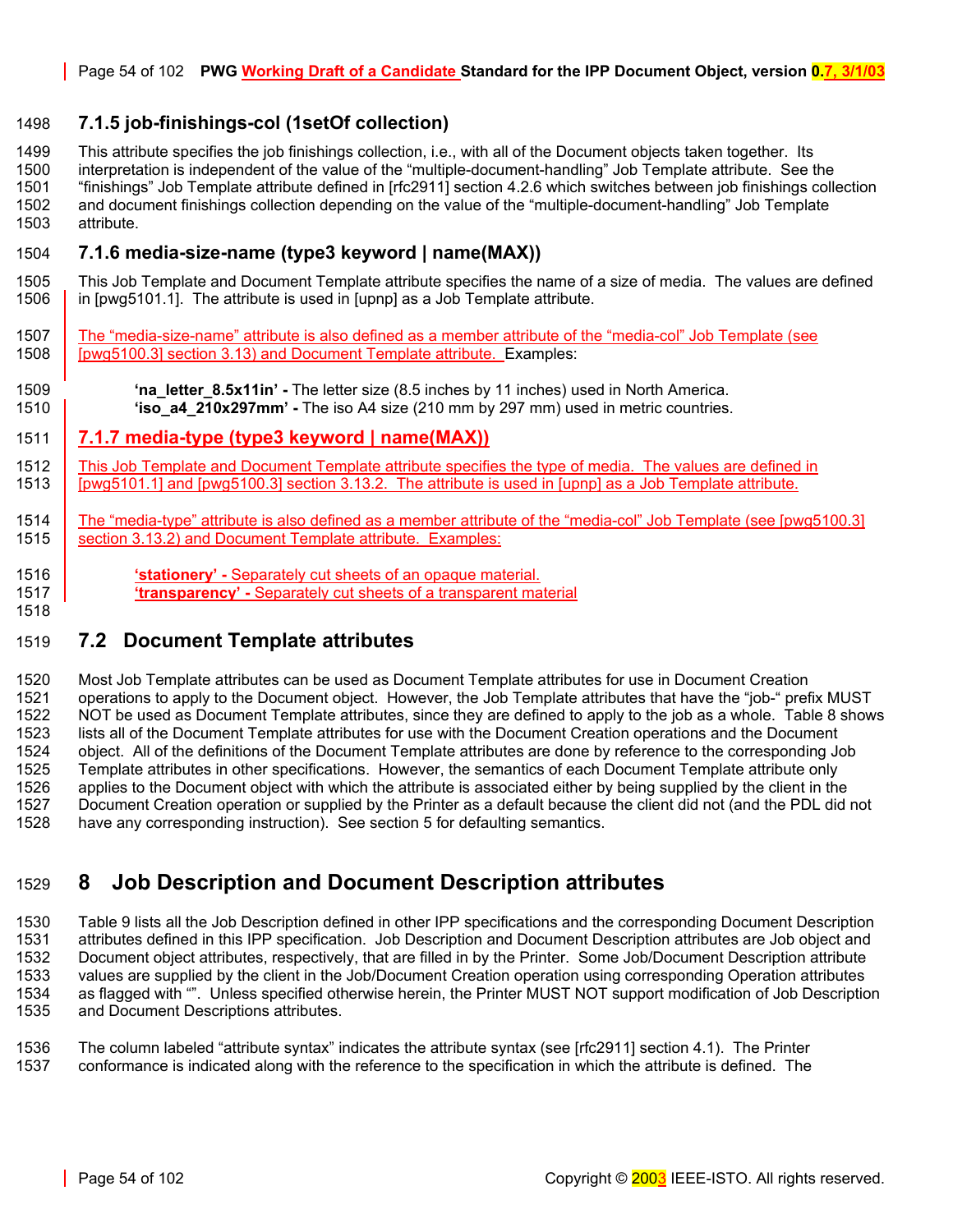1538 conformance for Document Description attributes (if the Printer supports the Document object) is the same as the 1539 corresponding Job Description attributes.

1540 Each of the Document Description attributes have a sub-section in section [8.2.](#page-57-0) The column labeled References

1541 column contains references to the sub-section in this document if there is significant information there. Those

1542 subsections that are only references to other specifications contain only that reference in the Reference column. 1543 Those attributes that are only Job Description attributes with no subsection in this specification have a "n/a" in the 1544 "Doc Desc" column.

1545 Note: There are no corresponding Page Range (or Page Override) Description attributes. The Page Range is not an 1546 object with a state and it cannot be queried.

#### 1547 Legend:

- 1548 **[job-]** indicates an attribute that shouldn't have had a "job-" prefix in its name in [rfc2911], so that the same attribute 1549 name could also be used for the Document object as a Document Description attribute. Note: For the PWG 1550 Semantic Model, the "job-" prefix is dropped.<br>1551 "-" indicates that the Job or Document attribute is
- 1551 "-" indicates that the Job or Document attribute is *not* defined.
- 1552 "\*" indicates a Job and/or Document Description attribute that the client MAY supply the values for in a 1553 corresponding Operation attribute<sup>37</sup> in a Job or Document Creation operation. See [Table 6](#page-39-0) for the 1554 corresponding operation attribute.
- 1555 (r/w) indicates that the Job Description or Document Description attribute is read/write, so that the client can 1556 changes its value using the Set-Job-Attributes or Set-Document-Attributes operation (see section [3.7\)](#page-26-0).

| × |  |
|---|--|
|---|--|

<span id="page-54-0"></span>1557 **Table 9 - Job and Document Description attributes** 

| <b>IPP Job Description /</b>  | <b>IPP Attribute Syntax</b> | Job                          | <b>Doc</b>   | Printer           | Reference                   |                 |
|-------------------------------|-----------------------------|------------------------------|--------------|-------------------|-----------------------------|-----------------|
| <b>Document Description</b>   |                             |                              |              | conform-          |                             | Doc.            |
| attribute name                |                             |                              |              | ance              | <b>Job Description Attr</b> | Desc.           |
|                               |                             |                              |              |                   |                             |                 |
| attributes-charset *          | charset                     | ٧                            | v            | <b>MUST</b>       | [rfc2911] §4.3.19           | §8.2.1          |
| attributes-natural-language * | naturalLanguage             | v                            | v            | <b>MUST</b>       | [rfc2911] §4.3.20           | §8.2.2          |
| compression *                 | type3 keyword               | $\blacksquare$               | v            | <b>MUST</b>       | [rfc2911] §3.2.1.1          | §8.2.3          |
| current-page-order            | type2 keyword               | ٧                            | y            | <b>MAY</b>        | prod-                       | §8.2.4          |
|                               |                             |                              |              |                   | printpwg5100.3] §4.1        |                 |
| date-time-at-completed        | dateTime                    | v                            | $\mathsf{v}$ | <b>MAY</b>        | [rfc2911] §4.3.14.7         | §8.2.5          |
| date-time-at-creation         | dateTime                    | v                            | $\mathsf{v}$ | <b>MAY</b>        | [rfc2911] §4.3.14.5         | §8.2.6          |
| date-time-at-processing       | dateTime                    | v                            | $\mathsf{V}$ | <b>MAY</b>        | [rfc2911] §4.3.14.6         | §8.2.7          |
| document-container-summary    | 1setOf collection           |                              | y            | MAY <sup>38</sup> | (new)                       | §8.2.8          |
|                               |                             |                              |              |                   |                             |                 |
| document-creator-application- | name(MAX)                   |                              | <b>V</b>     | <b>MAY</b>        | (new)                       | \$8.2.9         |
| name *                        |                             |                              |              |                   |                             |                 |
| document-creator-application- | text(127)                   |                              | y            | <b>MAY</b>        | (new)                       | \$8.2.10        |
| version *                     |                             |                              |              |                   |                             |                 |
| document-creator-os-name *    | name(40)                    |                              | $\mathbf v$  | <b>MAY</b>        | (new)                       | \$8.2.11        |
| document-creator-os-version * | text(40)                    | ۰                            | v            | <b>MAY</b>        | (new)                       | \$8.2.12        |
| document-format *             | mimeMediaType               | $\qquad \qquad \blacksquare$ | v            | <b>MUST</b>       | [rfc2911] §3.2.1.1          | §8.2.13         |
| document-format-detail        | collection                  | $\blacksquare$               | ¥            | <b>MAY</b>        |                             | $\frac{60}{30}$ |
| document-format-detected      | mimeMediaType               |                              | $\mathsf{v}$ | <b>MAY</b>        | (new)                       | §8.2.14         |

<span id="page-54-1"></span> $37\,$ Document Description attributes that the client can supply in a Job or Document operation as operation attributes (indicated with \*\*) comprise *all* of the Document Description attributes in the PWG Semantic Model ([pwgsm]). Those Document Description attributes that clients cannot supply values correspond to Document Status attributes in the PWG Semantic Model.

<span id="page-54-2"></span><sup>38</sup> The "document-container-summary" Document Description attribute MUST be supported by a Printer that supports a container MIME type document format, such as 'application/zip' or 'multipart/related'.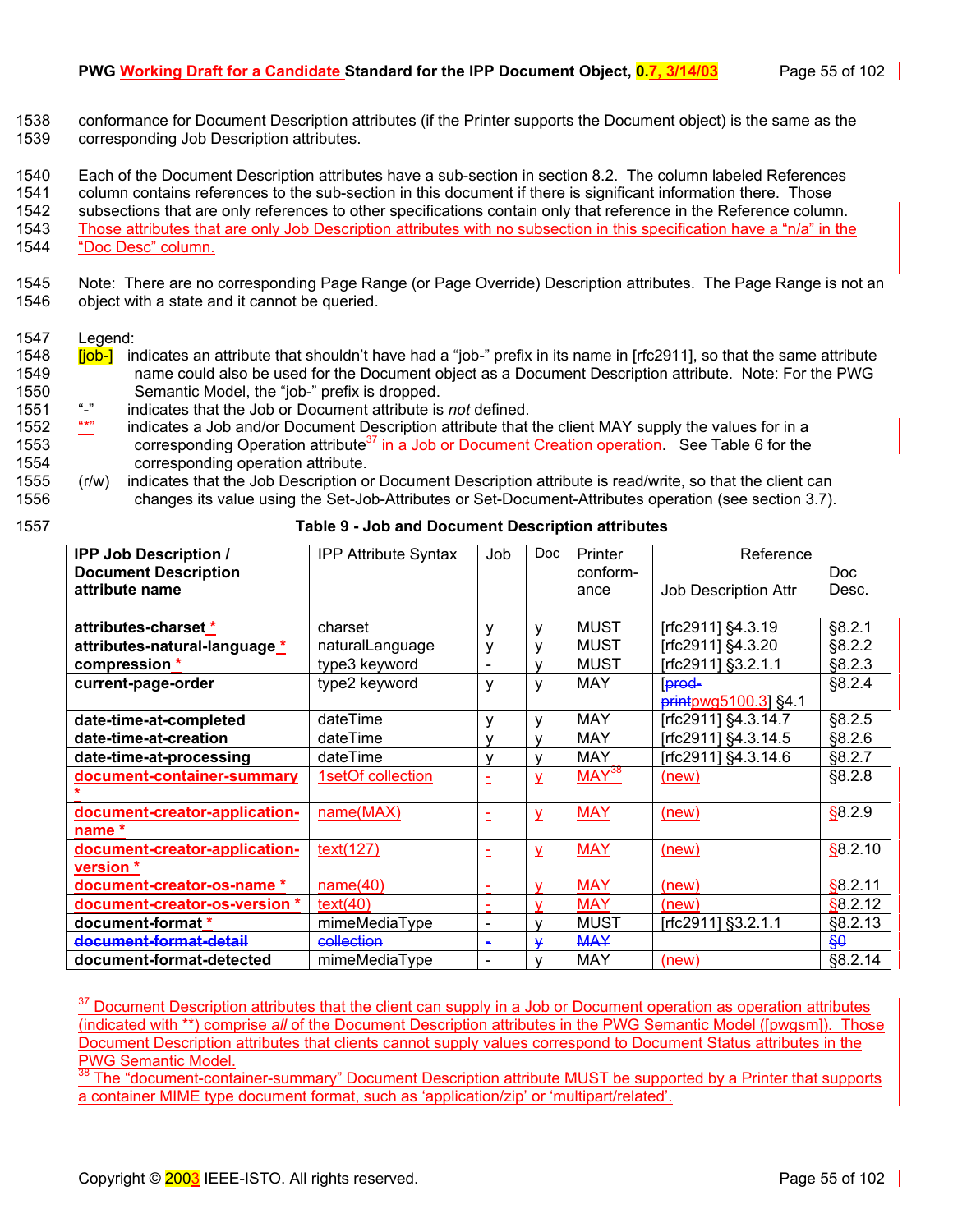| <b>IPP Job Description /</b>          | <b>IPP Attribute Syntax</b> | Job                | Doc.                         | Printer                        | Reference                   |            |
|---------------------------------------|-----------------------------|--------------------|------------------------------|--------------------------------|-----------------------------|------------|
| <b>Document Description</b>           |                             |                    |                              | conform-                       |                             | <b>Doc</b> |
| attribute name                        |                             |                    |                              | ance                           | <b>Job Description Attr</b> | Desc.      |
|                                       |                             |                    |                              |                                |                             |            |
| document-format-device-id*            | text(127)                   | $\blacksquare$     | V                            | <b>MUST</b>                    | (new)                       | §8.2.15    |
| document-format-version *             | text(127)                   | ä,                 | $\overline{\mathsf{v}}$      | <b>MAY</b>                     | (new)                       | \$8.2.16   |
| document-id-uri                       | uri                         | $\sim$             | $\mathsf{V}$                 | <b>MUST</b>                    | (new)                       | §8.2.17    |
| document-job-id                       | integer(1:MAX)              | ÷.                 | $\overline{\mathsf{v}}$      | <b>MUST</b>                    | (new)                       | \$8.2.18   |
| document-job-printer-uri              | uri                         | ÷.                 | v                            | <b>MUST</b>                    | (new)                       | \$8.2.19   |
| document-job-uri                      | uri                         | ÷                  | $\overline{\mathsf{v}}$      | <b>MUST</b>                    | (new)                       | \$8.2.20   |
| document-message *(r/w)               | text(MAX)                   | $\frac{1}{2}$      | $\mathsf{V}$                 | <b>MAY</b>                     | (new)                       | §8.2.21    |
| document-name *(r/w)                  | name(MAX)                   | $\blacksquare$     | $\mathsf{V}$                 | <b>MUST</b>                    | [rfc2911] §3.2.1.1          | §8.2.22    |
| document-natural-language *           | naturalLanguage             | $\Box$             | $\mathsf{v}$                 | <b>MAY</b>                     | [rfc2911] §3.2.1.1          | §8.2.23    |
| document-number                       | integer(0:MAX)              | $\mathbf{r}$       | $\mathsf{v}$                 | <b>MUST</b>                    | (new)                       | §8.2.24    |
| document-state                        | type1 enum                  | $\mathbf{r}$       | $\mathsf{v}$                 | <b>MUST</b>                    | (new)                       | §8.2.25    |
| document-state-message                | text(MAX)                   | $\mathbf{r}$       | v                            | <b>MAY</b>                     | (new)                       | §8.2.26    |
| document-state-reasons                | 1setOf type2 keyword        | $\blacksquare$     | $\mathsf{V}$                 | <b>MUST</b>                    | (new)                       | §8.2.27    |
| document-uri*                         | uri                         | $\blacksquare$     | V                            | <b>MAY</b>                     | (new)                       | §8.2.28    |
| impressions-completed-                | integer(0:MAX)              | y                  | y                            | <b>MAY</b>                     | [rfc3381] §4.4              | §8.2.29    |
| current-copy                          |                             |                    |                              |                                |                             |            |
| ipp-attribute-fidelity *              | boolean                     | $\mathsf{v}$       | $\blacksquare$               | <b>MUST</b>                    | [rfc2911] §3.2.1.1          | §8.1.1     |
| job-collation-type                    | type2 enum                  | $\mathsf{V}$       | $\blacksquare$               | <b>MAY</b>                     | [rfc3381] §4.1              | n/a        |
| [job-]detailed-status-message         | 1setOf text (MAX)           | $\mathsf{V}$       | $\mathsf{v}$                 | <b>MAY</b>                     | [rfc2911] §4.3.10           | §8.2.30    |
| [job-]document-access-errors          | 1setOf text(MAX)            | $\mathsf{V}$       | $\mathsf{V}$                 | <b>MAY</b>                     | [rfc2911] §4.3.11           | §8.2.31    |
| job-id                                | integer(1:MAX)              | $\mathbf{\hat{y}}$ | $\mathbf{\mathbf{y}}$        | <b>MUST</b>                    | Frfc2911 §4.3.2             | §8.2.29    |
| [job-]impressions *                   | integer(0:MAX)              | $\mathsf{V}$       | $\mathsf{V}$                 | <b>MAY</b>                     | [rfc2911] §4.3.17.2         | §8.2.32    |
| <b>[job-]</b> impressions-completed   | integer(0:MAX)              | $\mathsf{V}$       | V                            | <b>MAY</b>                     | [rfc2911] §4.3.18.2         | §8.2.33    |
| [job-]k-octets *                      | integer(0:MAX)              | y                  | V                            | <b>MAY</b>                     | [rfc2911] §4.3.17.1         | §8.2.34    |
| [job-]k-octets-processed              | integer(0:MAX)              | V                  | y                            | <b>MAY</b>                     | [rfc2911] §4.3.18.1         | §8.2.35    |
| job-mandatory-attributes <sup>*</sup> | 1setOf type2 keyword        | $\mathsf{V}$       | $\qquad \qquad \blacksquare$ | $\overline{\mathsf{MAY}}^{40}$ | (new)                       | §8.1.2     |
| [job-]media-sheets *                  | integer(0:MAX)              | V                  | V                            | <b>MAY</b>                     | Trfc2911] §4.3.17.3         | §8.2.36    |
| [job-]media-sheets-completed          | integer(0:MAX)              | y                  | V<br>41                      | <b>MAY</b>                     | [rfc2911] §4.3.18.3         | §8.2.37    |
| job-message-from-operator             | text(127)                   | $\mathsf{V}$       |                              | <b>MAY</b>                     | [rfc2911] §4.3.16           | n/a        |
| <b>Tiob-1</b> more-info               | uri                         | y                  | v                            | <b>MAY</b>                     | [rfc2911] §4.3.4            | §8.2.38    |
| job-name *(r/w)                       | name(MAX)                   | $\mathsf{V}$       | 42                           | <b>MUST</b>                    | [rfc2911] §4.3.5            | n/a        |
| job-originating-user-name             | name (MAX)                  | $\mathsf{V}$       | $\blacksquare$               | <b>MUST</b>                    | [rfc2911] §4.3.6            | n/a        |
| job-password*                         | octetString(255)            | $y^{-43}$          | $\overline{\phantom{0}}$     | <b>MAY</b>                     | [prod-print2ippsave]        | n/a        |
|                                       |                             |                    |                              |                                | §4.1                        |            |

<span id="page-55-4"></span><span id="page-55-0"></span>l  $^{39}$  The "document-message" (text(127)) Document Description attribute has a corresponding "job-message-fromoperator" (text(127)) Job Description attribute (see [rfc2911] section 4.3.16) which handles operator to user communication only and a "job-message-to-operator (text(MAX)) Job Template attribute (see [prod-printpwg5100.3] section 3.10) for user to operator communication.

<span id="page-55-1"></span><sup>40</sup> ISSUE 03 (repeat): Should we make "job-mandatory-attributes" a REQUIRED attribute for a Printer to support (if it supports the Document object)? Otherwise, clients won't support it and will be stuck with the "ipp-attribute-fidelity attribute?

<span id="page-55-2"></span><sup>41</sup> The "job-message-from-operator" Job Description attribute has no corresponding "document-message-fromoperator" (text(127)) Document Description attribute. Instead, both the user and the operator use the "documentmessage" (text(127)) operation/Document Description attribute (see section 8.2.218.10) to communicate with each other.

<span id="page-55-3"></span> $42$  The Document Description attribute that corresponds to the "job-name" Job Description attribute is the (existing) "document-name" attribute defined in [rfc2911].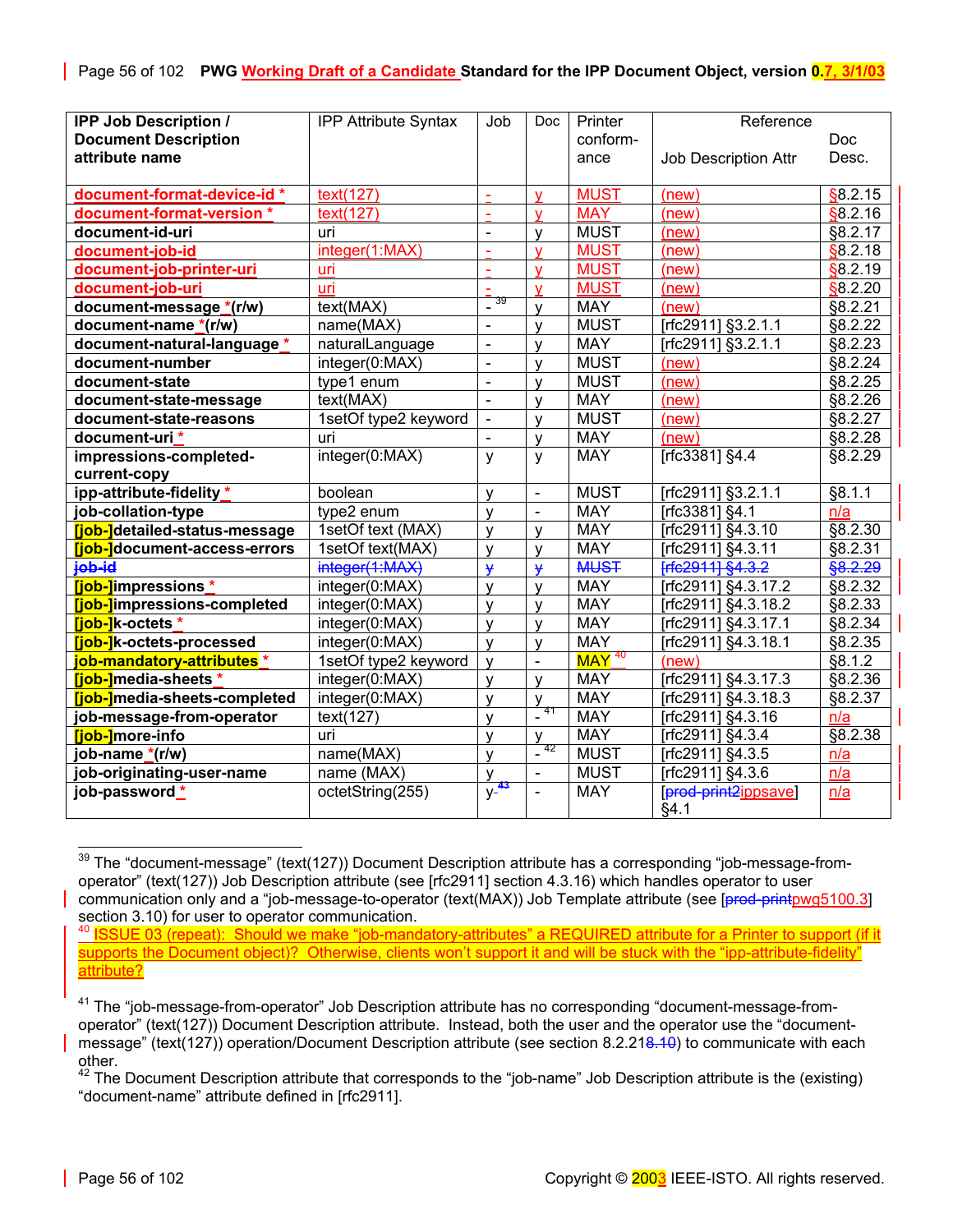| <b>IPP Job Description /</b> | <b>IPP Attribute Syntax</b> | Job             | <b>Doc</b>                   | Printer      | Reference            |                 |
|------------------------------|-----------------------------|-----------------|------------------------------|--------------|----------------------|-----------------|
| <b>Document Description</b>  |                             |                 |                              | conform-     |                      | Doc.            |
| attribute name               |                             |                 |                              | ance         | Job Description Attr | Desc.           |
|                              |                             |                 |                              |              |                      |                 |
| job-password-encryption *    | type3 keyword               | $y^{-44}$       | $\qquad \qquad \blacksquare$ | <b>MAY</b>   | [prod-print2ippsave] | n/a             |
|                              | name(MAX)                   |                 |                              |              | §4.2                 |                 |
| job-printer-make-and-model   | text(127)                   | y               | $\overline{\phantom{0}}$     | <b>CMUST</b> | [rfc2911] §4.3.14.4  | n/a             |
|                              |                             |                 |                              | 45           |                      |                 |
| [job-]printer-up-time        | integer (1:MAX)             | v               | v                            | <b>MUST</b>  | [rfc2911] §4.3.14.4  | §8.2.39         |
| job-printer-uri              | ₩Ĥ                          | $\mathbf \star$ | ₩                            | <b>MUST</b>  | Frfe29111 §4.3.3     | $\frac{60}{30}$ |
| iob-state                    | type1 enum                  | $\mathsf{v}$    | 46                           | <b>MUST</b>  | [rfc2911] §4.3.7     | §8.2.25         |
| job-state-message            | text(MAX)                   | $\mathsf{v}$    | -47                          | <b>MAY</b>   | [rfc2911] §4.3.9     | §8.2.26         |
| job-state-reasons            | 1setOf type2 keyword        | v               | -48<br>$\blacksquare$        | <b>MUST</b>  | [rfc2911] §4.3.8     | §8.2.27         |
| job-uri                      | ₩Ĥ                          | ¥               | $y^{49}$                     | <b>MUST</b>  | Frfc2911] §4.3.1     | §8.2.39         |
| [job-]warnings-count         | integer(0:MAX)              | y               | ٧                            | <b>MAY</b>   | [overidepwg5100.4]   | §8.2.40         |
|                              |                             |                 |                              |              | §6.1                 |                 |
| last-document *              | boolean                     | $\blacksquare$  | v                            | <b>MAY</b>   | [rfc2911] §4.3.12    | §8.2.41         |
| number-of-documents          | integer(0:MAX)              | v               | $\overline{\phantom{0}}$     | <b>MAY</b>   | [rfc2911] §4.3.15    | n/a             |
| number-of-intervening-jobs   | integer(0:MAX)              | v               | $\overline{\phantom{0}}$     | <b>MAY</b>   | [rfc2911] §4.3.13    | n/a             |
| output-device-assigned       | name(127)                   | $\mathsf{v}$    | v                            | <b>MAY</b>   | [rfc2911] §4.3.7.2   | §8.2.42         |
| sheet-completed-copy-        | integer(0:MAX)              | y               | у                            | <b>MAY</b>   | [rfc3381] §4.2       | §8.2.43         |
| number                       |                             |                 |                              |              |                      |                 |
| sheet-completed-document-    | integer(0:MAX)              | y               | $\overline{\phantom{0}}$     | <b>MAY</b>   | [rfc3381] §4.3       | n/a             |
| number                       |                             |                 |                              |              |                      |                 |
| time-at-completed            | integer (MIN:MAX)           | v               | v                            | <b>MUST</b>  | [rfc2911] §4.3.14.3  | §8.2.44         |
| time-at-creation             | integer (MIN:MAX)           | v               | v                            | <b>MUST</b>  | [rfc2911] §4.3.14.1  | §8.2.45         |
| time-at-processing           | integer (MIN:MAX)           | $\mathsf{v}$    | v                            | <b>MUST</b>  | [rfc2911] §4.3.14.2  | §8.2.46         |

1559

1558 "" See the description in the Legend before the table.

1560 Most of the existing "job-state" and "job-state-reasons" Job Description attribute values apply equally well to 1561 individual documents in a multi-document job (with removal of the 'job-' prefix for those that apply to both Job and 1562 Document). Furthermore, the job states are completely service-type neutral, so they can apply to scanning. faxing, 1563 formatting processes as well. The job state reasons have a number of reasons that are print service specific, but 1564 most can apply to other types of service as well. The reason for separating state from reasons, is so that the states 1565 can be the fundamental states that most implementations have, while the state reasons can vary depending on the 1566 sophistication of the system. The states are the ones that clients are most likely to base actions upon, and the state 1567 reasons are more information, both for programs and people.

 43 ISSUE 08: Need to add "job-password" to [prod-print2ippsave] as a Job Description attribute to go along with the Operation attribute with suitable security in Get-Job-Attributes response in order to align with the PWG Semantic Model, OK?

<span id="page-56-0"></span><sup>44</sup> ISSUE 09: Need to add "job-password-encryption" to [prod-print2<u>ippsave] as a Job Description attribute to g</u>o along with the Operation attribute with suitable security in Get Job Attributes response in order to align with the PWG Semantic Model, OK?

<span id="page-56-1"></span><sup>45</sup> The "job-printer-make-and-model" Job Description attribute MUST be supported if the "job-save-disposition" Job Template attribute is supported.

<span id="page-56-2"></span> $46$  The Document Description attribute that corresponds to the "job-state" Job Description attribute is the (new) "document-state" attribute.

<span id="page-56-3"></span>The Document Description attribute that corresponds to the "job-state-message" Job Description attribute is the (new) "document-state-message" attribute.

<span id="page-56-4"></span><sup>48</sup> The Document Description attribute that corresponds to the "job-state-reasons" Job Description attribute is the (new) "document-state-reasons" attribute.<br><sup>49</sup> The "iob-uri" Document 51<sup>49</sup>

<span id="page-56-5"></span>49 The "job-uri" Document Description attribute is a copy of the "job-uri" Job Description attribute of the job that contains this Document.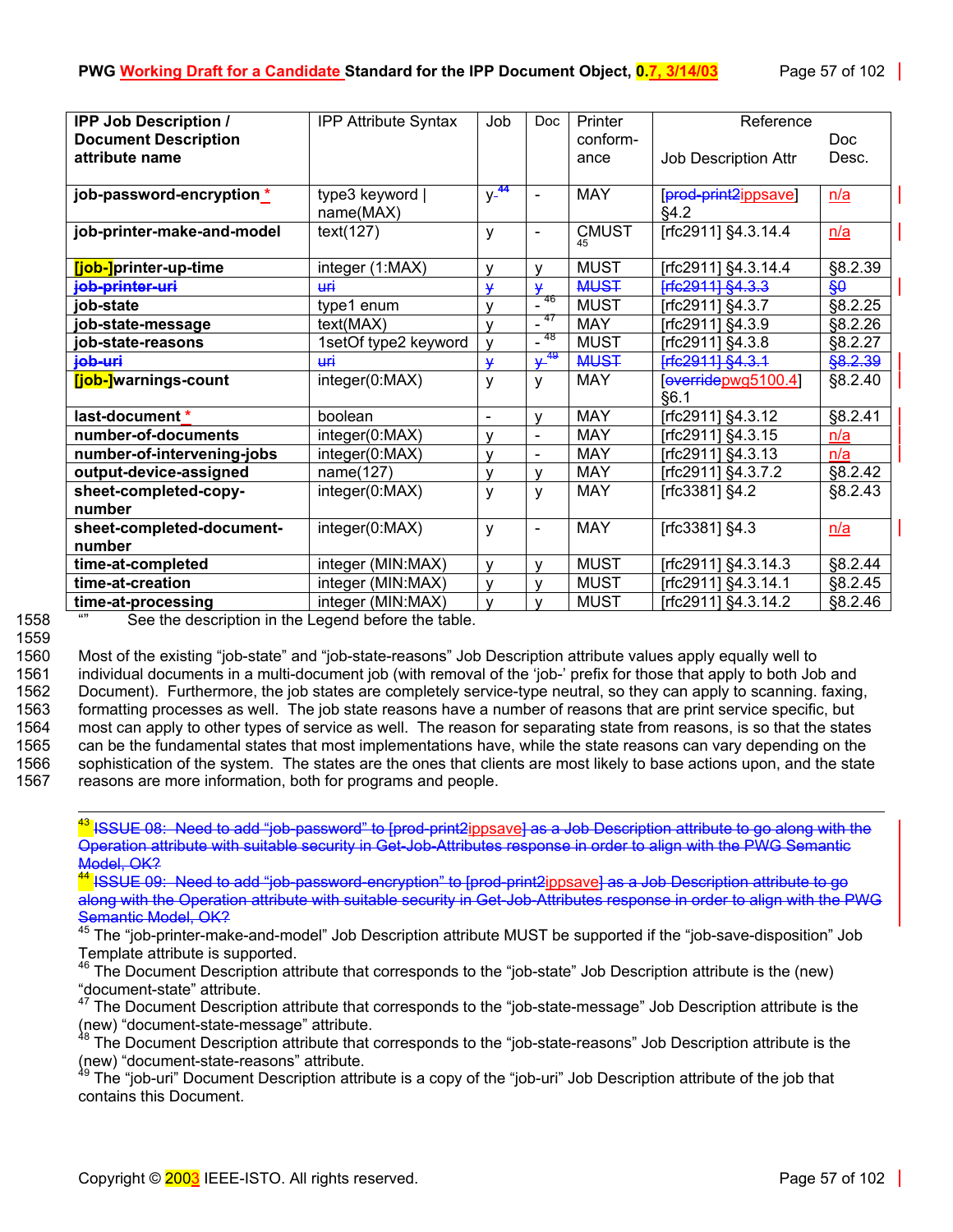#### Page 58 of 102 **PWG Working Draft of a Candidate Standard for the IPP Document Object, version 0.7, 3/1/03**

1568 The descriptions of the new "document-state" and "document-state-reasons" attributes are merged in with the

1569 existing "job-state" and "job-state-reasons". Such merging shows the parallelism in the description to aid

1570 understanding and implementation and so that future maintenance will continue this strong parallelism. The "/" 1571 character separates the words: Job from Document so that the same description can serve for both Job and

1572 Document objects.

# 1573 **8.1 Job Description attributes**

1574 This section contains *only* the Job Description attributes that are defined in this specification and are not defined in 1575 any other specification.

#### <span id="page-57-2"></span>1576 **8.1.1 ipp-attribute-fidelity (boolean)**

1577 This REQUIRED Job Description attribute indicates the value of the corresponding "ipp-attribute-fidelity" operation 1578  $\parallel$  attribute ([rfc2911] section 3.2.1.1)<sup>50</sup> that the client supplied in the Job Creation operation. This Job Description 1579 attribute has no effect on the processing of the job once the Job Creation and Document Creation operations have 1580 been accepted. However, this attribute does provide an audit capability to the user and service desk for comparing 1581 unexpected printed results with what was submitted.

## <span id="page-57-3"></span>1582 **8.1.2 job-mandatory-attributes (1setOf type2 keyword)**

1583 STER ISSUE 03 repeat: Should we make "job-mandatory-attributes" a REQUIRED attribute for a Printer to support (if it<br>1584 Supports the Document object)? Otherwise, clients won't support it and will be stuck with the " supports the Document object)? Otherwise, clients won't support it and will be stuck with the "ipp-attribute-fidelity" 1585 attribute?

1586 This **OPTIONAL** Job Description attribute indicates which Job Template and Document Template attributes the client 1587 required that the Printer honor in order to accept the Job Creation and subsequent Document Creation requests. 1588 The Printer populates this attribute with the value of the corresponding "job-mandatory-attributes" operation attribute 1589 (see section [4.4.2\)](#page-34-1) supplied by the client in the Job Creation operation. This Job Description attribute has no effect 1590 on the processing of the job once the Job Creation and Document Creation operations have been accepted. 1591 However, this attribute does provide an audit capability to the user and service desk for comparing unexpected 1592 printed results with what was submitted.

# <span id="page-57-0"></span>1593 **8.2 Document Description attributes**

1594 This section contains *all* of the Document Description attributes for use with the Document object. Most of these 1595 definitions refer to the corresponding Job Template attribute semantics in other specifications. However, the 1596 semantics of each Document Description attribute only applies to the Document object containing the Document 1597 Description attribute.

> <span id="page-57-1"></span>*Important Implementer's note: The brief descriptions in this section are not a substitute for the detailed specification in the referenced specifications. You need to read the referenced specifications when implementing!*

#### 1598 **8.2.1 attributes-charset (charset)**

1599 This REQUIRED Document Description attribute has the same semantics as the corresponding Job Description 1600 attribute (see [rfc2911] §4.3.19) applied to the Document object. The Printer sets this Document Description

<span id="page-57-4"></span> $50$  The "ipp-attribute-fidelity" attribute is defined as an operation attribute only in [RFC2911]. This specification is defining it as a Document Description attribute which the Printer MUST support.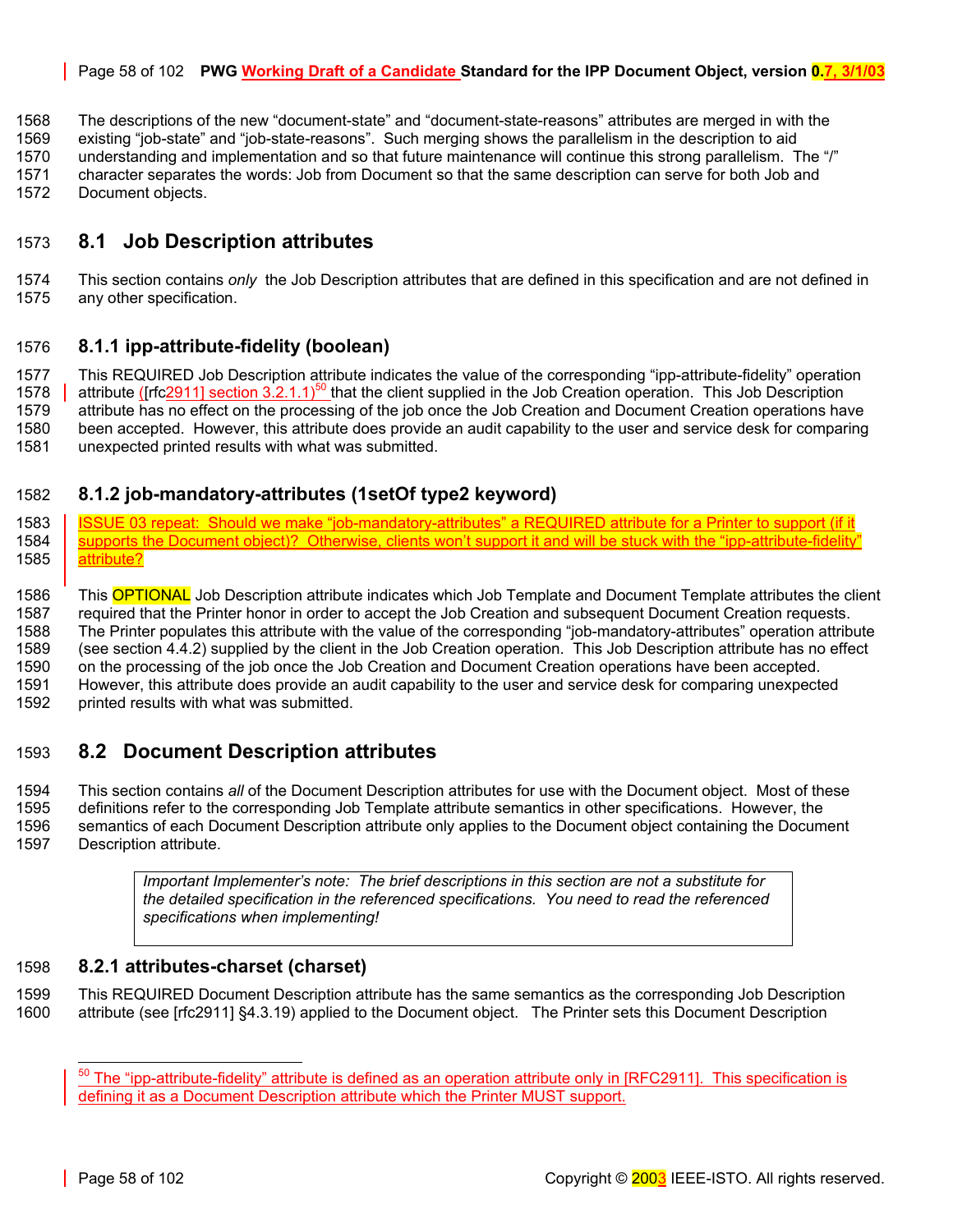1601 attribute from the corresponding operation attribute supplied by the client in the Document Creation operation (see 1602 section [3.1\)](#page-14-0).

#### <span id="page-58-1"></span>1603 **8.2.2 attributes-natural-language (naturalLanguage)**

1604 This REQUIRED Document Description attribute has the same semantics as the corresponding Job Description 1605 attribute (see [rfc2911] §4.3.20) applied to the Document object. The Printer sets this Document Description 1606 attribute from the corresponding operation attribute supplied by the client in the Document Creation operation (see 1607 section [3.1\)](#page-14-0).

#### <span id="page-58-2"></span>1608 **8.2.3 compression (type3 keyword)**

1609 This REQUIRED Document Description attribute specifies the compression used to represent this document (see 1610 [rfc2911] §3.2.1.1). The Printer sets this Document Description attribute from the corresponding operation attribute 1611 supplied by the client in the Document Creation operation (see section [3.1\)](#page-14-0).

#### <span id="page-58-3"></span>1612 **8.2.4 current-page-order (type2 keyword)**

1613 This OPTIONAL Document Description attribute has the same semantics as the corresponding Job Description 1614 attribute (see [prod-printpwg5100.3] §4.1) applied to the Document object.

#### <span id="page-58-4"></span>1615 **8.2.5 date-time-at-completed (dateTime)**

1616 This OPTIONAL Document Description attribute has the same semantics as the corresponding Job Description 1617 attribute (see [rfc2911] §4.3.14.7) applied to the Document object.

#### <span id="page-58-5"></span>1618 **8.2.6 date-time-at-creation (dateTime)**

1619 This OPTIONAL Document Description attribute has the same semantics as the corresponding Job Description 1620 attribute (see [rfc2911] §4.3.14.5) applied to the Document object.

#### <span id="page-58-6"></span>1621 **8.2.7 date-time-at-processing (dateTime)**

1622 This OPTIONAL Document Description attribute has the same semantics as the corresponding Job Description 1623 attribute (see [rfc2911] §4.3.14.6) applied to the Document object.

#### <span id="page-58-0"></span>1624 **8.2.8 document-container-summaryformat-details (1setOf collection)**

1625 ISSUE: Is there a better name that "document-format-details" since this attribute now only works with container

1626 document formats, such as 'multipart/related' and 'application/zip'.

1627 This OPTIONAL Document Description attribute identifies summarizes the document format details content of the

1628 body parts, if the top leveldocument's document format is a container types, such as 'multipart/related' or

'application/zip'. If a Printer supports such a container MIME type, Tthe Printer MUST support this member

1630 "document-container-summary" Document Description attribute if it supports a container MIME type and all the

1631 member attributes in [Table 10](#page-59-0) that the Printer supports as top level Document Description attributes. The purpose of 1632 the "document-container-summary" attribute is to allow a receiving Printer to determine whether or not it supports all

- 1633 of the document formats in the supplied instance of the container. However, the "document-container-summary"
- 1634 attribute does not provide means to associate each collection value with particular document in the archive file, so it
- 1635 does not provide a "manifest" of the container.

1636 The member attributes defined for this collection are listed in [Table 10](#page-59-0) and are the same as those defined for 1637 "Homent-format-detail" the corresponding Document Description attributes themselvesitself, i.e., a recursive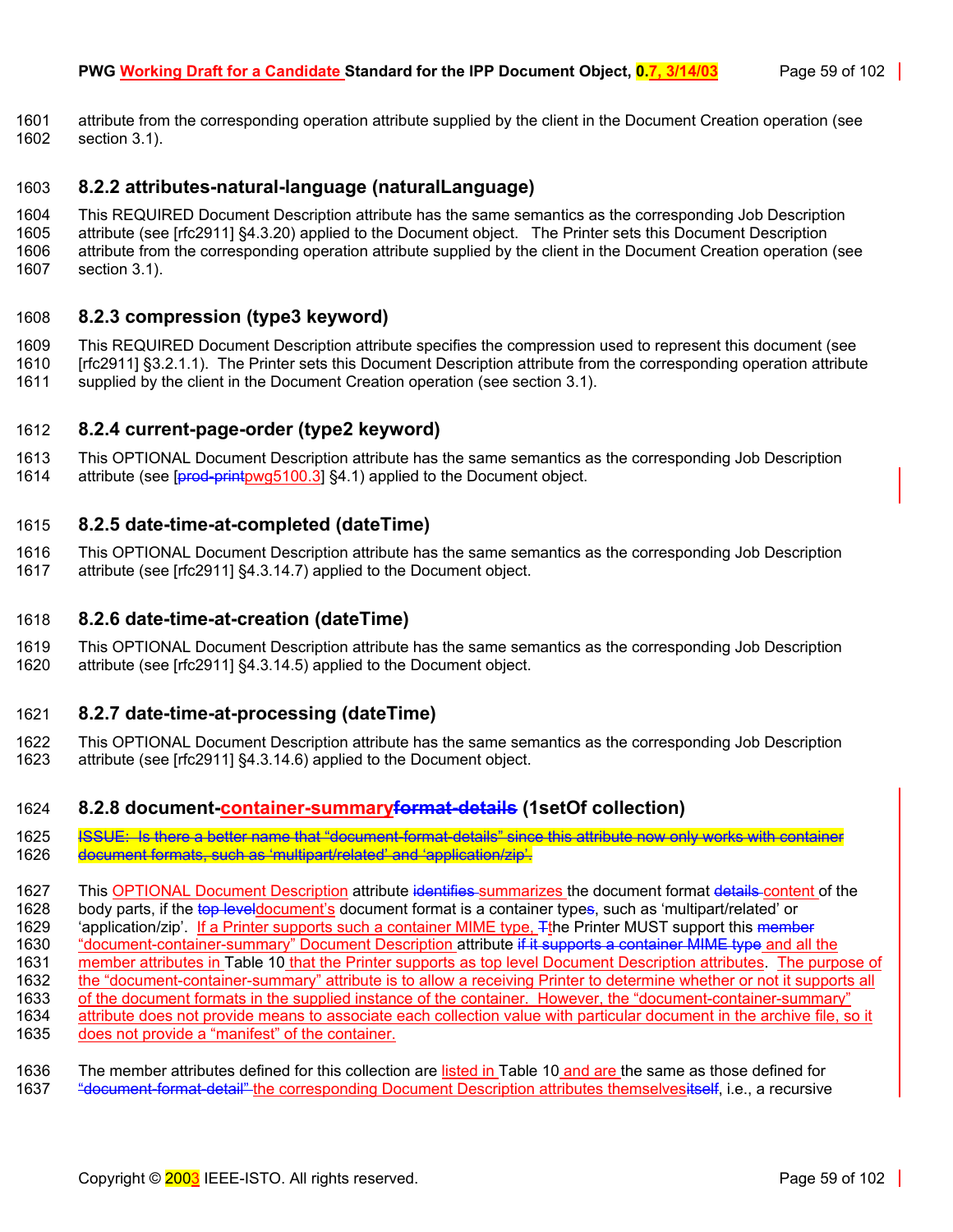#### Page 60 of 102 **PWG Working Draft of a Candidate Standard for the IPP Document Object, version 0.7, 3/1/03**

1638 definition. But there MUST NOT be any duplicate collection values at the same level, that is no collection values with 1639 all the same member attribute values; its a set, not a sequence. So 100 PostScript files with the same details in a 1640 and the same details in a 1640 and the same details in a 1640 and the same details in a 1640 and 1640 zip file would have 'application/zip' as the top level-MIME type for the top level "document-format" Document<br>1641 Bescription attribute for the Document object with its details and a "document-container-summary" Docu Description attribute for the Document object with its details and a "document-container-summary" Document 1642 Description collection attribute with only one collection value containing a "document-format" member attribute with 1643 the 'application/postscript' MIME type value.of the "document-format-details" member attribute with PostScript 1644  $\overline{$  details.

1645 If a file in a container file is itself a container file, the single "document-container-summary" (1setOf collection)<br>1646 Document Description attribute SHOULD contain the flattened distinct collection values for all 1646 Document Description attribute SHOULD contain the flattened distinct collection values for all files at all nested<br>1647 levels. The "document-container-summary" attribute is not recursively defined to contain "documen levels. The "document-container-summary" attribute is not recursively defined to contain "document-format-details". 1648 | **ISSUE 06: OK that "document-container-summary"** is only one level deep?

1649 ISSUE 07: Is the description of "document-container-summary" attribute OK?

1650 | <del>ISSUE: Instead of "document-format-details", elevate the new member attributes to Job Level operation attributes,</del>

1651 k.<del>e., make "document-format-version" (text(127)), "operating-system-name" (type3 keyword | name(MAX)), and<br>1652 keep to the format-device-id" (text(127)) to operation attributes in Print-Job. Print-URI. Send-Document</del>

1652 "document-format-device-id" (text(127)) to operation attributes in Print-Job, Print-URI, Send-Document, Send-URI,

and Create-Document operations and make them be corresponding Job and Document Description attributes.

# 1654 **Table 10 - "document-container-summaryformat-detail" member attributes**

<span id="page-59-0"></span>

| <b>Member Attribute Name</b>                       | <b>Attribute Syntax</b>        | <b>Present</b>              | <b>Printer Support</b>                                                                | <b>Section</b> |
|----------------------------------------------------|--------------------------------|-----------------------------|---------------------------------------------------------------------------------------|----------------|
| document-creator-application-<br>name              | name(MAX)                      | <b>MAY</b>                  | <b>MAY</b>                                                                            | 8.2.11         |
| document-creator-application-<br>version           | text(127)                      | <b>MAY</b>                  | <b>MAY</b>                                                                            |                |
| document-creator-os-nameplatform                   | type3 keyword  <br>name(MAX40) | MAY                         | <b>MUSTMAY</b>                                                                        | 8.2.11         |
| document-creator-os-version                        | text $(40)$                    | <b>MAY</b>                  | <b>MAY</b>                                                                            |                |
| document-format                                    | mimeMediaType                  | MUST                        | <b>MUST</b>                                                                           | 8.2.13         |
| document-format-device-id                          | text( <b>127</b> )             | MAY                         | <b>MUSTMAY</b>                                                                        | 8.2.15         |
| document-format-version                            | text( <b>127</b> )             | <b>MAYSHO</b><br><b>ULD</b> | <b>MUST</b>                                                                           | 8.2.16         |
| document- <del>format</del> -natural-<br>languages | <b>1setOf-naturalLanguage</b>  | MAY                         | <b>MUSTMAY</b>                                                                        | 8.2.23         |
| document format details                            | <b>1setOf collection</b>       | <b>MAY</b>                  | MUST-If the<br>Printer support a<br>format that<br>contains other<br>document formats |                |

1655 | ISSUE 08: Are the conformance requirements for the "document-container-summary" attributes OK?

1656 | <u>ISSUE: 09: How can a Printer indicate which combinations of document-creator-application-name (name(MAX)),</u><br>1657 | document-creator-application-version (text(127)), document-creator-os-name (name(40)), document-cre 1657 document-creator-application-version (text(127)), document-creator-os-name (name(40)), document-creator-os-<br>1658 version (text(40)), document-format-device-id (text(127)), document-format-version (text(127), document-1658 version (text(40)), document-format-device-id (text(127)), document-format-version (text(127), document-format

1659 (mimeMediaType) and "document-natural-language (naturalLanguage) are supported?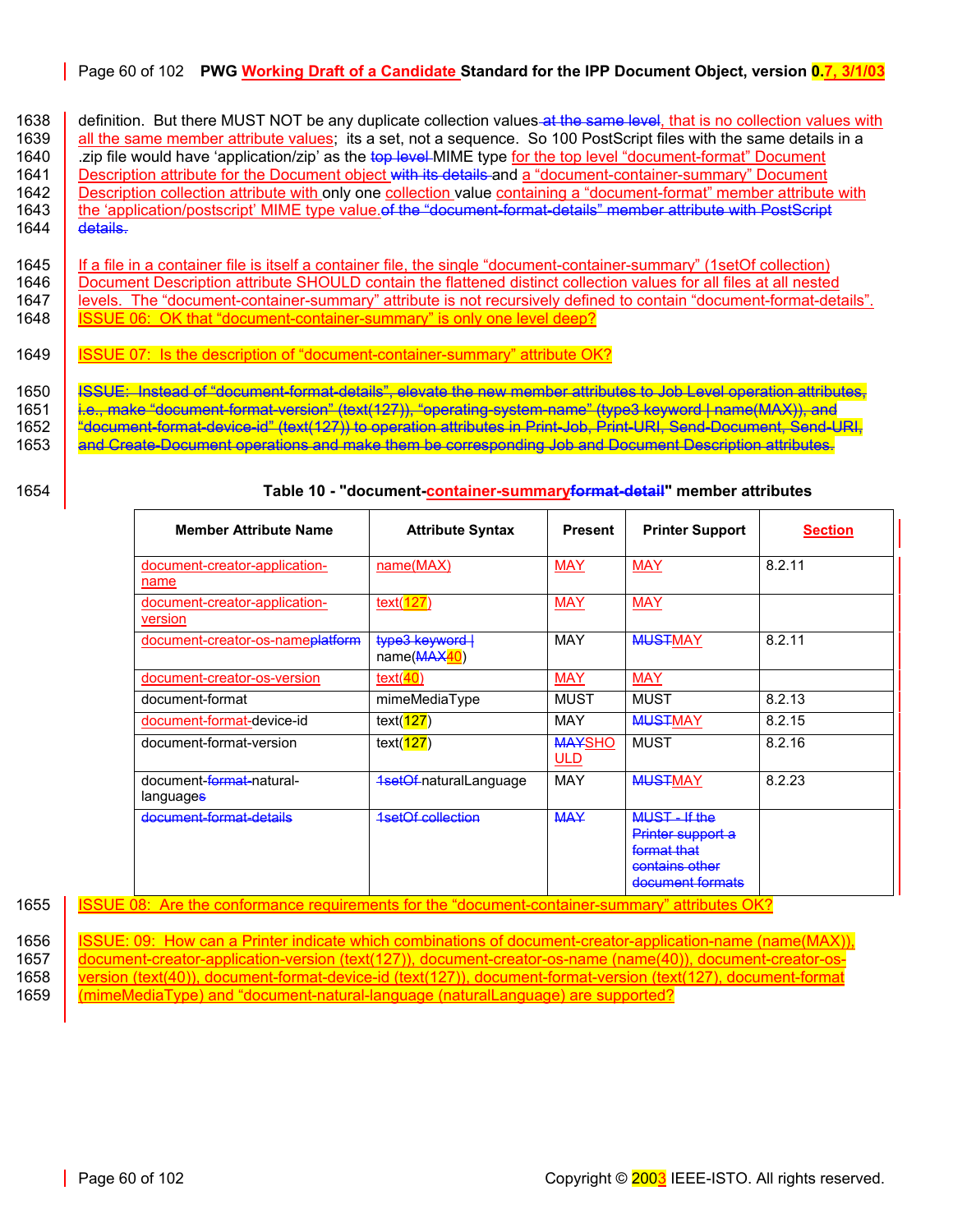#### <span id="page-60-0"></span>1660 **8.2.9 document-creator-application-name (name(MAX))**

1661 This OPTIONAL Document Description identifies the application that created the document. The version number

1662 MUST NOT be included (see the "document-creator-application-version" attribute). Examples: "Photoshop", 1663 "Microsoft Word".

### <span id="page-60-1"></span>1664 **8.2.10 document-creator-application-version (text(127))**

1665 The OPTIONAL Document Description attribute identifies the version number of the application that created the<br>1666 document. The version number MUST NOT include the application name. See "document-creator-application-

document. The version number MUST NOT include the application name. See "document-creator-application-1667 name" attribute. Examples: 'V3.0.', 'V6.0'

- <span id="page-60-2"></span>1668 **8.2.11 document-creator-os-name platform (type3 keyword | name(MAX40))**  1669 ISSUE 05: Should we call this member attribute "os-type", instead of "platform", in order to agree with the PWG
- 1670 Printer Installation Extension (see draft ietf-ipp-install-04.txt)?
- 1671 This REQUIRED member OPTIONAL Document Description attribute identifies the name of the operating system

1672 type the of platform on which the document was generated. Valid values are the operating system names defined in

1673 the IANA document Operating System name registry [os-names] and the special keyword value: 'unknown'. with the

1674 version number portion removed (see the "document-creator-os-version" attribute). IANA Operating System Names 1675 are consist of up to 40 *uppercase* US-ASCII letters, hyphen ("-"), period ("."), and slash ("/") characters. The zero

- 1676 length string represents unknown (rather than the UNKNOWN value in the IANA OS Registry, since clients are not
- 1677 expected to localize names).
- 1678 Although the IANA registry requires that the names be all upper-case, the values MUST be all lower case in this field 1679 since they are IPP keywords (plus hyphen-minus (-), period (.), and slash (/)). Example IANA OS Registry values:
- 1680 'AIX, 'DOS', 'LINUX', 'MACOS', 'MSDOS', 'MVS', 'NETWARE', 'OS/2', 'SUN', 'SUN-OS', 'UNIX', 'VMS',
- 1681 'WINDOWS'.linux', 'linux-2.2', 'os/2', 'mac', 'mac-x', 'sun-os-4.0', 'unix', 'unix-bsd', 'win32', 'windows-95', 'windows-
- 1682 98', 'windows-ce', 'windows-nt', 'windows-nt-4', 'windows-nt-5', 'windows-2000', and 'unknown'.

# <span id="page-60-3"></span>1683 **8.2.12 document-creator-os-version (text(40))**

- 1684 This OPTIONAL Document Description attribute identifies the version of the operating system on which the 1685 document was generated. Valid values include the version portion of any of the operating system names defined in
- 1686 the IANA Registry [os-names]. The value MUST NOT include the name portion of the registered OS name (see
- 1687 "document-creator-os-name" attribute). The zero length string represents unknown (rather than the UNKNOWN<br>1688 value in the IANA OS Registry, since clients are not expected to localize names).
- value in the IANA OS Registry, since clients are not expected to localize names).
- 1689 Example values for the indicated "document-creator-os-name" value:
- 1690 For 'AIX': '370', 'PS/2'<br>1691 For 'LINUX': '1.0', '1.2
- 1691 For 'LINUX': '1.0', '1.2', '2,0', '2.2', '2.4'
- 1692 For 'MVS': 'SP'
- 1693 For 'NETWARE': '3', '3.11', '4.0', '4.1', '5.0'
- 1694 For 'SUN-OS': '3.5', '4.0'
- 1695 For 'UNIX': 'BSD', 'V', 'V.1', 'V.2', 'V.3', 'PC'
- 1696 For 'WINDOWS': '95', '98', 'CE', 'NT', 'NT-2', 'NT-3', 'NT-3.5', 'NT-3.51', 'NT-4', 'NT-5', '2000', 'XP' [not 1697 **registered vet**

# <span id="page-60-4"></span>1698 **8.2.13 document-format (mimeMediaType)**

- 1699 This REQUIRED Document Description attribute specifies the document format (see [rfc2911] §3.2.1.1) for the
- 1700 Document object. The standard values for this attribute are Internet Media types (sometimes called MIME types).
- 1701 For further details see the description of the 'mimeMediaType' attribute syntax in [rfc2911] section 4.1.9. If it is a
- 1702 MIME Media Type, such as 'multipart/related' or 'application/zip', that is a container format that contains document
- 1703 parts, the "document-container-summary" attribute summarizes the content (see section [8.2.8\)](#page-58-0). The Printer sets this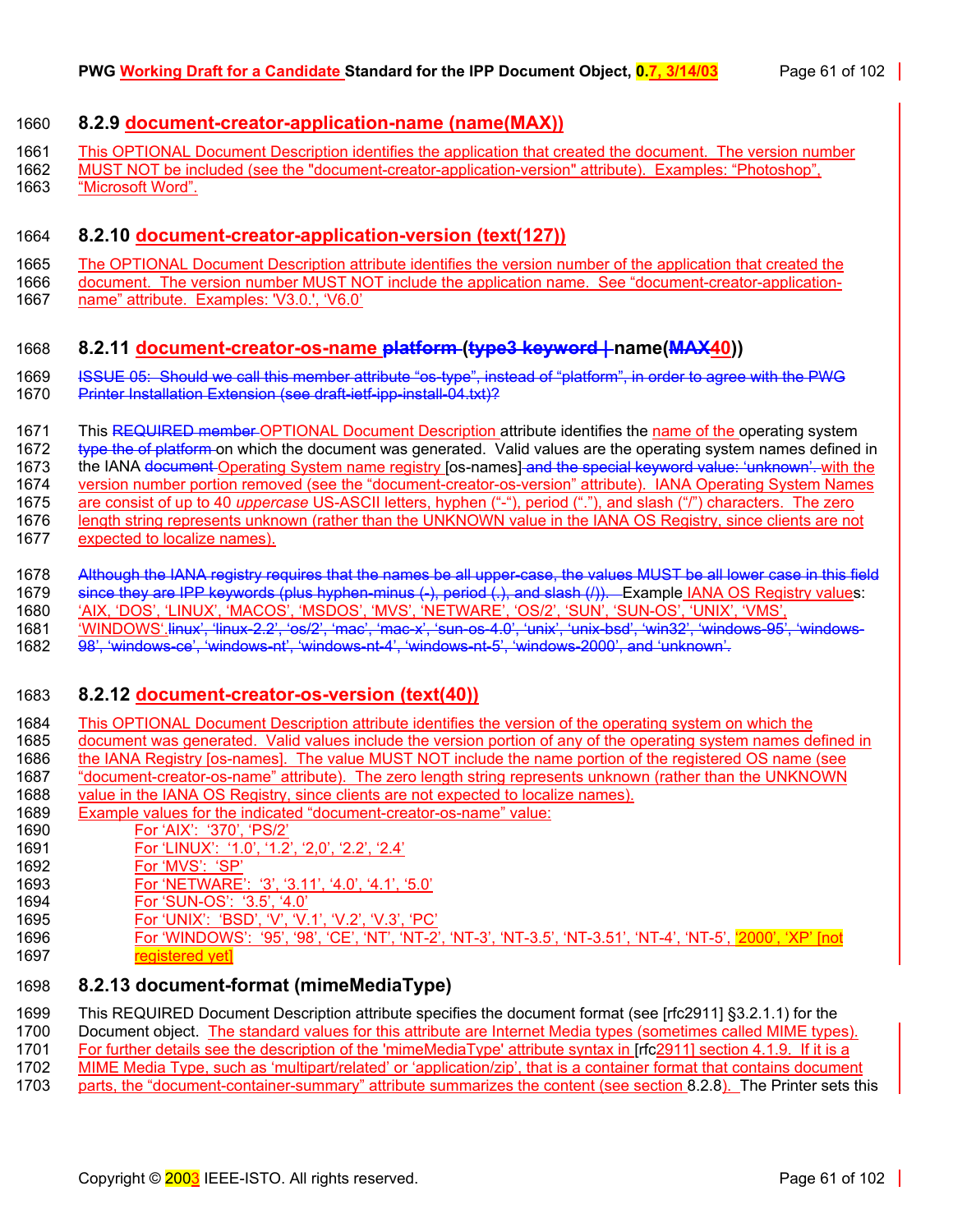#### Page 62 of 102 **PWG Working Draft of a Candidate Standard for the IPP Document Object, version 0.7, 3/1/03**

- 1704 Document Description attribute from the corresponding operation attribute supplied by the client in the Document 1705 Creation operation (see section [3.1\)](#page-14-0).
- <span id="page-61-2"></span>1706 document-format-detail (collection)
- 1707 **I**SSUE 04: Is the definition of "document-format-detail" OK?
- 1708 This OPTIONAL Document Description attribute provides additional information about the document format or 1709 document formats in the Document object. The member attributes of the "document-format-detail" attribute are:
- 

| 1710<br><u>TUMO TV – UOVUINOIN IVINUU VOIUN TIIVIIIIVO UNIIMAIVO</u> |
|----------------------------------------------------------------------|
|----------------------------------------------------------------------|

|                                   |                               |                | <b>Printer Support</b>                                                                   |
|-----------------------------------|-------------------------------|----------------|------------------------------------------------------------------------------------------|
| <b>Member Attribute Name</b>      | <b>Attribute Syntax</b>       | <b>Present</b> |                                                                                          |
| document format                   | mimeMediaType                 | <b>MUST</b>    | <b>MUST</b>                                                                              |
| document format version           | text(127)                     | <b>MAY</b>     | <b>MUST</b>                                                                              |
| document-format-natural-languages | <b>1setOf naturalLanguage</b> | <b>MAY</b>     | <b>MUST</b>                                                                              |
| <b>platform</b>                   | type3 keyword   name(MAX)     | <b>MAY</b>     | <b>MUST</b>                                                                              |
| device-id                         | text( <mark>127)</mark>       | <b>MAY</b>     | <b>MUST</b>                                                                              |
| document-format-details           | <b>1setOf collection</b>      | <b>MAY</b>     | <b>MUST - If the Printer support</b><br>a format that contains other<br>document formats |

1711

# <span id="page-61-3"></span>1712 **8.2.14 document-format-detected (mimeMediaType)**

1713 This OPTIONAL Document Description attribute is generated by the Printer to indicate the actual document format of 1714 the Document object. This value will differ from the value submitted by the client or defaulted by the Printer, if the 1715 Printer automatically senses the document format by examining the document content, such as when the "document-1716 format" attribute has the value: 'application/octet-stream' (see [rfc2911] section 4.1.9.1). Before the document format

1717 is known, the Printer populates this attribute with a zero length string.

# <span id="page-61-0"></span>1718 **8.2.15 document-format-device-id (text(127))**

1719 This REQUIRED OPTIONAL member Document Description attribute identifies the type of device for which the 1720 document was formatted, including manufacturer and model. This attribute is intended to identify document formats 1721 | that are not portable, e.g., PDLs that are device dependent. The value of this variable MUST exactly match the IEEE 1722 1284-2000 Device ID string (see [IEEE1284] clause 6), except the length field MUST not be specified. See the 1723 Microsoft Universal Plug and Play [upnp] section 2.2.6 DeviceId parameter for details and examples. Here is an 1724 **example showing only the required fields for a PostScript document:** 

1725 MANUFACTURER: ACME Co.; COMMAND SET: PS; MODEL: LaserBeam 9;

# <span id="page-61-1"></span>1726 **8.2.16 document-format-version (text(127))**

- 1727 This REQUIRED Document Description REQUIRED member attribute contains the level or version of the document 1728 | format. Possible values are the same as the Printer MIB [rfc1759] prtInterpreterLangLevel (not
- 1729 prtInterpreterLangVersion). For example, the value for PostScript level 3 would be: "3" and for PCL 5e would be<br>1730 See For those document formats that are defined in standards, the "document-format-version" may cont
- 1730 '5e'.For those document formats that are defined in standards, the "document-format-version" may contain the official 1731 **designation of that standard.**
- 1732 I ISSUE 10: OK that "document-format-version" is REQUIRED for a Printer to support?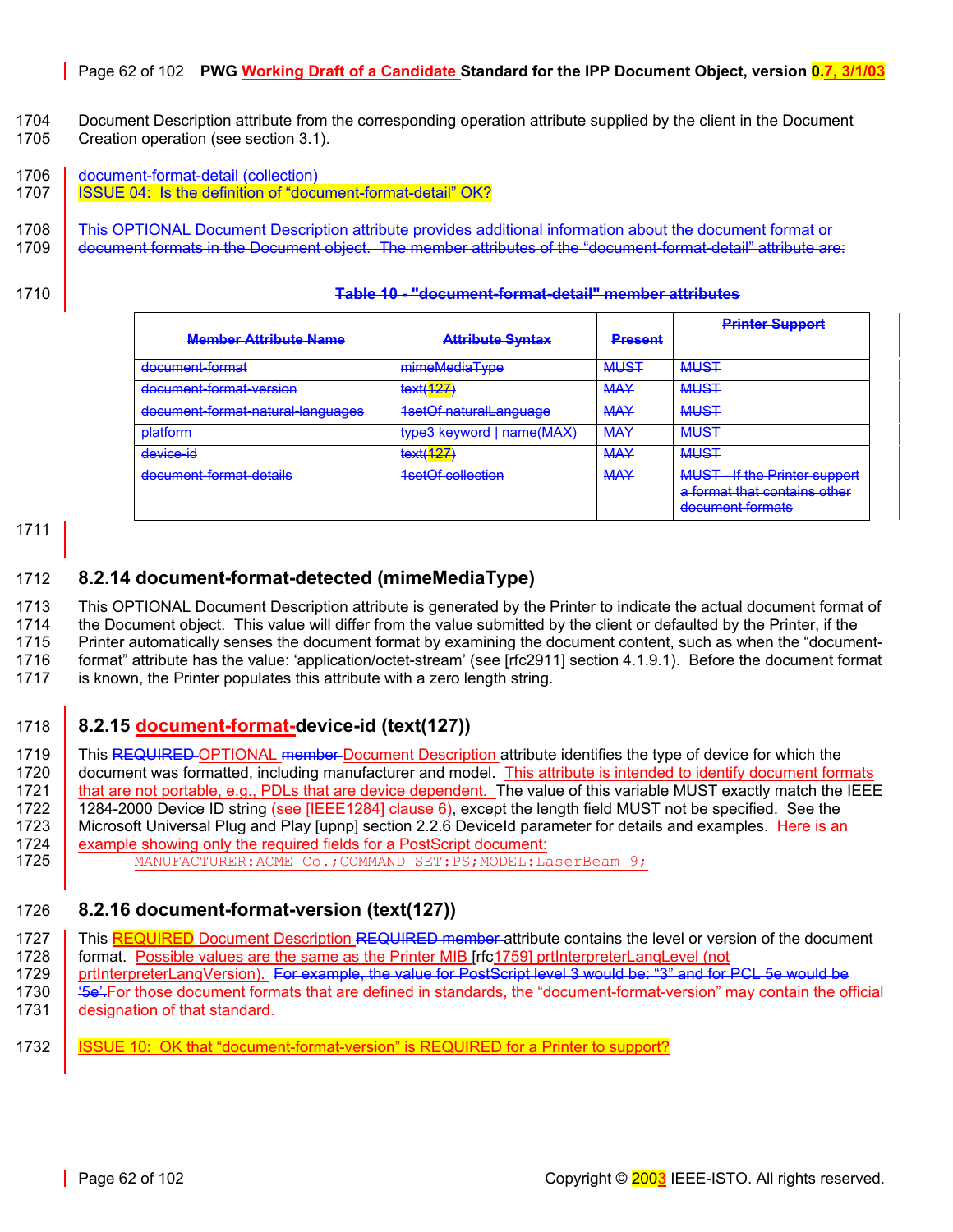- 1733 ISSUE: 11: The problem with separating "document-format" and "document-format-version" is how can a Printer
- 1734 describe what versions are supported, since the versions have to be associated with the document format.

#### 1735 Standard text values are:

- 1736 '3': For Postscript level 3 [rfc1759].
- 1737 '5e': For PCL 5e [rfc1759].
- 1738 '**PDF**/**X**-1:2001': From the ISO standard that specifies PDF/X. ISSUE 12: Or should the official ISO standard
- 1739 **number, part number and date, be used instead, e.g., "ISO nnnnn.n-2001"?**
- 1740 'ISO 12639-1:1996': From the ISO standard that specified TIFF/IT Profile 1.

## <span id="page-62-1"></span>1741 **8.2.17 document-id-uri (uri)**

1742 This REQUIRED Document Description attribute is generated by the Printer as a unique URI to identify a Document

1743 object, in the same way that the "job-uri" (uri) Job Description attribute uniquely identifies a Job object. Unlike the

1744 "job-uri" (uri) (see [rfc2911] section 4.3.1) attribute and "document-job-uri" (uri) (see §[8.2.20\)](#page-62-4), the client cannot supply<br>1745 this attribute as a target of any operation. Example: ipp://www.company.com/printers/my this attribute as a target of any operation. Example: ipp://www.company.com/printers/myprinter/jobs/22/doc3.

# <span id="page-62-2"></span>1746 **8.2.18 document-job-id (integer(1:MAX))**

- 1747 This REQUIRED Document Description attribute is a *copy* of the Job's "job-id" Job Description attribute (see
- [rfc2911] §4.3.2), i.e., the "job-id" of the Job containing this Document.

## <span id="page-62-3"></span>1749 **8.2.19 document-job-printer-uri (uri)**

- 1750 This REQUIRED Document Description attribute is a *copy* of the Job's "job-printer-uri" Job Description attribute (see
- 1751 [rfc2911] §4.3.3), i.e., the URI of the Printer containing the Job which contains this Document. Example:
- 1752 ipp://www.company.com/printers/myprinter.

# <span id="page-62-4"></span>1753 **8.2.20 document-job-uri (uri)**

- 1754 This REQUIRED Document Description attribute is a *copy* of the Job's "job-uri" Job Description attribute (see
- 1755 [rfc2911] §4.3.1), i.e., the URI of the Job that contains this Document. Example:
- 1756 ipp://www.company.com/printers/myprinter/jobs/22

# <span id="page-62-0"></span>1757 **8.2.21 document-message (text(MAX))**

1758 This OPTIONAL Document Description contains a message from either (1) the user to the operator about the

1759 Document or a message (2) from the operator, or administrator system administrator, or "intelligent" process to

1760 indicate to the end user the reasons for modification or other management action taken on the Document. The

1761 Printer populates this Document Description attribute from the "document-message" (text(MAX) operation attribute

1762 value supplied by the client in any of the Document Creation operations (see section [3.1.1\)](#page-15-0) or in a Cancel-Document 1763 operation (see section [3.8\)](#page-29-0).

1764 In addition, the user and the operator can set the value of this Document Description attribute explicitly using the Set-1765 Document-Attributes operation (see section [3.7\)](#page-26-0).

# <span id="page-62-5"></span>1766 **8.2.22 document-name (name(MAX))**

1767 This REQUIRED Document Description attribute specifies the name of the document (see [rfc2911] §3.2.1.1). The 1768 Printer sets this Document Description attribute from the corresponding operation attribute supplied by the client in

1769 the Document Creation operation (see section [3.1\)](#page-14-0).

1770 This attribute may be modified by a client using the Set-Document-Attributes operation (see section [3.7\).](#page-26-0)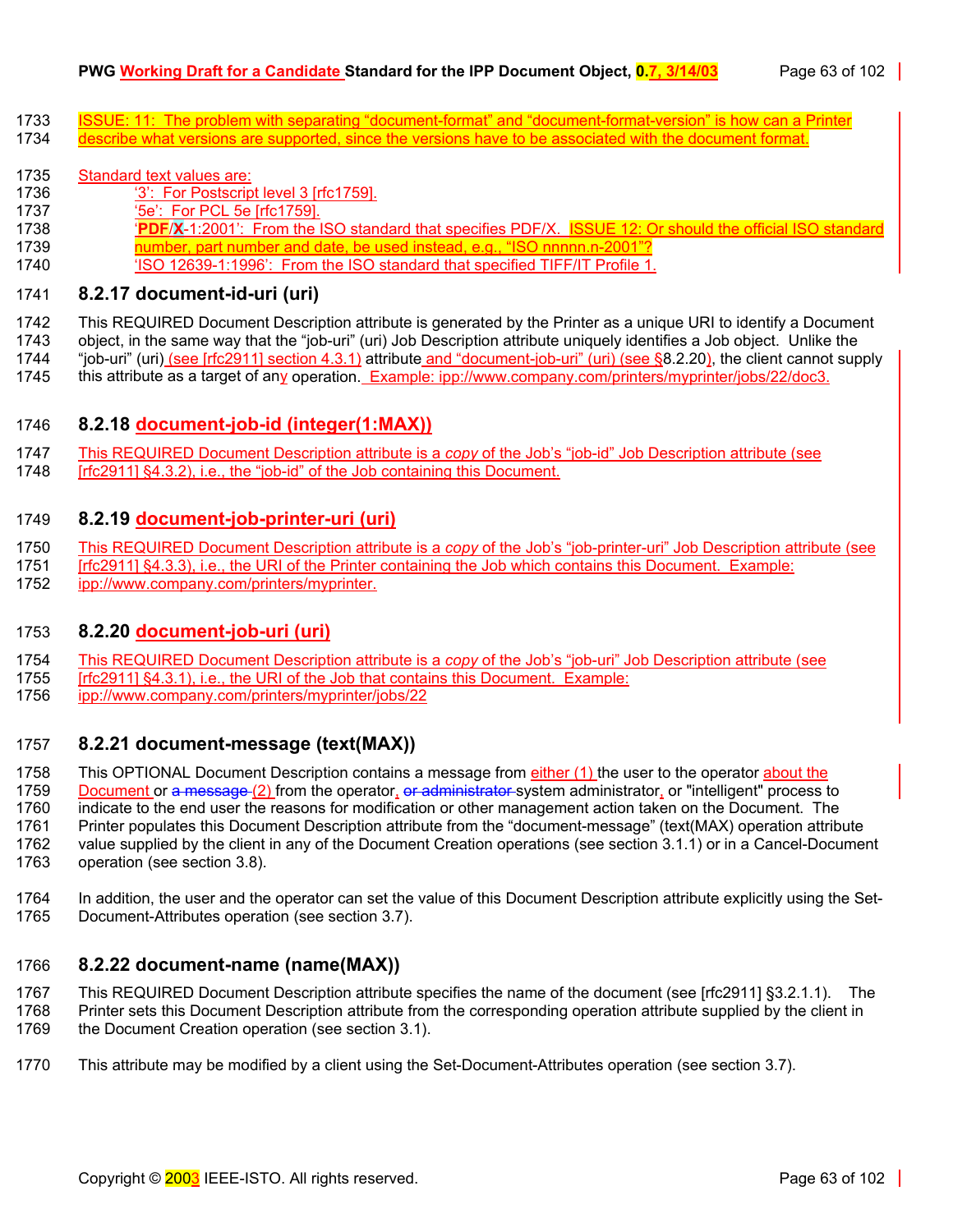### <span id="page-63-1"></span>1771 **8.2.23 document-natural-language (naturalLanguage)**

1772 This OPTIONAL Document Description attribute specified the natural language of the document (see [rfc2911] 1773 \ §3.2.1.1 and [pwg5100.4] §5.1.7). The Printer sets this Document Description attribute from the corresponding 1774 operation attribute supplied by the client in the Document Creation operation (see section [3.1\)](#page-14-0). The Printer MAY use

- 1775 **this value to select fonts or other Globalization processing.**
- 1776 ISSUE 13: The definition in [rfc2911] §3.2.1.1 and [pwg5100.4] §5.1.7 is single-valued. OK that this document 1777 attribute isn't 1setOf? Or should we extend "document-natural-language" to 1setOf naturalLanguage) and keep the 1778 same name? Or change the name to "document-natural-languages"?
- 1779 **8.2.18document-format-natural-languages (1setOf naturalLanguage)**
- 1780 This REQUIRED member attribute contains the natural language(s) of the document. The Printer MAY use this
- 1781 value to select fonts or other Globalization processing.

#### <span id="page-63-0"></span>1782 **8.2.24 document-number (integer(1:MAX))**

1783 This REQUIRED Document Description attribute is the ordinal number of the document within the job which 1784 determines its order of being printed in a multi-document job. The Printer MUST generate the values monotonically 1785 increasing from 1 for each job.

# <span id="page-63-2"></span>1786 **8.2.25 document-state (type1 enum)** and **job-state (type1 enum)**

1787 The REQUIRED "job-state" and the REQUIRED "document-state" Document Description attributes identify the 1788 current state of the job and document, respectively. Even though IPP defines seven values for job/document states 1789 (plus the out-of-band 'unknown' value - see [rfc2911] section 4.1), implementations only need to support those states 1790 which are appropriate for the particular implementation which are appropriate for the particular implementation. In other words, an IPP Printer object implementation 1791 supports only those job/document states implemented by the output device and available to the IPP Printer object 1792 implementation.

1793 [Table 12](#page-63-3) lists the "job-state" and "document-state" attribute values.

Value Symbolic Name and Description

#### <span id="page-63-3"></span>1794 **Table 12 - "job-state" and "document-state" attribute values**

| Values                  | "job-state" | "document-state" |
|-------------------------|-------------|------------------|
|                         |             |                  |
| pending                 |             |                  |
| pending-held            |             | n/a              |
| processing<br>5         |             |                  |
| processing-stopped<br>6 |             | n/a              |
| canceled                |             |                  |
| aborted<br>8            |             |                  |
| completed<br>9          |             |                  |

1795

1796 The (JD) and (J) notation below indicates whether the keyword is defined for the "job-state" and "document-state" 1797 attributes or just the "job-state" attribute as indicated in [Table 12.](#page-63-3) Standard enum values are:

| valut | <b>Syllibolic INAILIE AIR DESCRIPTION</b>                                                         |
|-------|---------------------------------------------------------------------------------------------------|
| '3'   | <b>'pending'</b> (JD): The job is a candidate to start processing, but is not yet processing. The |
|       | document has not started to be processed at all.                                                  |
| '4'   | <b>pending-held"</b> (J): The job is not a candidate for processing for any number of reasons     |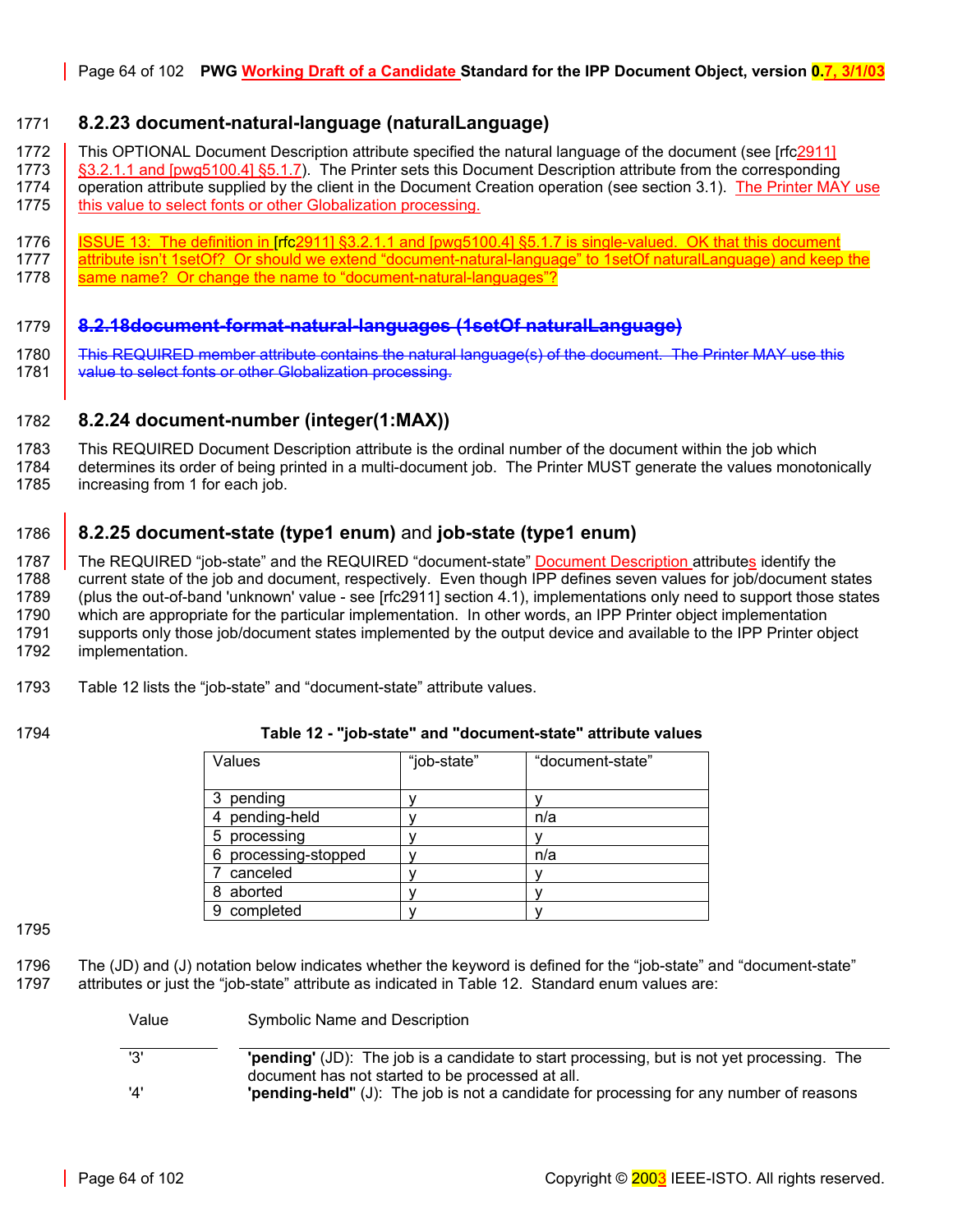| Value | Symbolic Name and Description                                                                                                                                                                                                                                                                                                                                                                                                                                                                                                                                                                                                                                                                                                                                                                                                                                 |
|-------|---------------------------------------------------------------------------------------------------------------------------------------------------------------------------------------------------------------------------------------------------------------------------------------------------------------------------------------------------------------------------------------------------------------------------------------------------------------------------------------------------------------------------------------------------------------------------------------------------------------------------------------------------------------------------------------------------------------------------------------------------------------------------------------------------------------------------------------------------------------|
|       | but will return to the 'pending' state as soon as the reasons are no longer present. The job's<br>"job-state-reason" attribute MUST indicate why the job is no longer a candidate for<br>processing. The 'pending-held' state does not apply to the Document object's "document-<br>state" attribute.                                                                                                                                                                                                                                                                                                                                                                                                                                                                                                                                                         |
| '5'   | 'processing' (JD): One or more of:                                                                                                                                                                                                                                                                                                                                                                                                                                                                                                                                                                                                                                                                                                                                                                                                                            |
|       | 1.<br>The job is using, or is attempting to use, one or more purely software<br>processes that are analyzing, creating, or interpreting a PDL, etc.,<br>2.<br>The job is using, or is attempting to use, one or more hardware devices that<br>are interpreting a PDL, making marks on a medium, and/or performing<br>finishing, such as stapling, etc.,<br>3.<br>The Printer object has made the job ready for printing, but the output device<br>is not yet printing it, either because the job hasn't reached the output device<br>or because the job is queued in the output device or some other spooler,<br>awaiting the output device to print it.                                                                                                                                                                                                      |
|       | When the job is in the 'processing' state, the entire job/document state includes the detailed<br>status represented in the Printer object's "printer-state", "printer-state-reasons", and "printer-<br>state-message" attributes.                                                                                                                                                                                                                                                                                                                                                                                                                                                                                                                                                                                                                            |
|       | On the other hand, the 'processing' state for the Document indicates that the Document has<br>begun to be processed. Even if the job stops being processed, the Document remains in<br>the 'processing' state until it moves to one of the three terminal states.                                                                                                                                                                                                                                                                                                                                                                                                                                                                                                                                                                                             |
| '6'   | Implementations MAY, though they NEED NOT, include additional values in the<br>job's/document's "job-state-reasons"/"document-state-reasons" attribute to indicate the<br>progress of the job/document, such as adding the 'job-printing'/'printing' value to indicate<br>when the output device is actually making marks on paper and/or the 'processing-to-stop-<br>point' value to indicate that the Printer is in the process of canceling or aborting the<br>job/document. Most implementations won't bother with this nuance.<br>"processing-stopped" (J): The job has stopped while processing for any number of<br>reasons and will return to the 'processing' state as soon as the reasons are no longer<br>present.                                                                                                                                 |
|       | The job's "job-state-reason" attribute MAY indicate why the job has stopped processing.<br>For example, if the output device is stopped, the 'printer-stopped' value MAY be included in<br>the job's "job-state-reasons" attribute.                                                                                                                                                                                                                                                                                                                                                                                                                                                                                                                                                                                                                           |
|       | Note: When an output device is stopped, the device usually indicates its condition in human<br>readable form locally at the device. A client can obtain more complete device status<br>remotely by querying the Printer object's "printer-state", "printer-state-reasons" and "printer-<br>state-message" attributes.                                                                                                                                                                                                                                                                                                                                                                                                                                                                                                                                         |
| '7'   | The 'processing-stopped' state does not apply to the Document object's "document-state"<br>attribute.<br>'canceled' (JD): The job/document has been canceled by a Cancel-Job/Cancel-Document<br>operation and the Printer object has completed canceling the job/document and all<br>job/document status attributes have reached their final values for the job/document. While<br>the Printer object is canceling the job/document, the job/document remains in its current<br>state, but the job's/document's "job-state-reasons"/"document-state-reasons" attribute<br>SHOULD contain the 'processing-to-stop-point' value and one of the 'canceled-by-user',<br>'canceled-by-operator', or 'canceled-at-device' value. When the job/document moves to the<br>'canceled' state, the 'processing-to-stop-point' value, if present, MUST be removed, but the |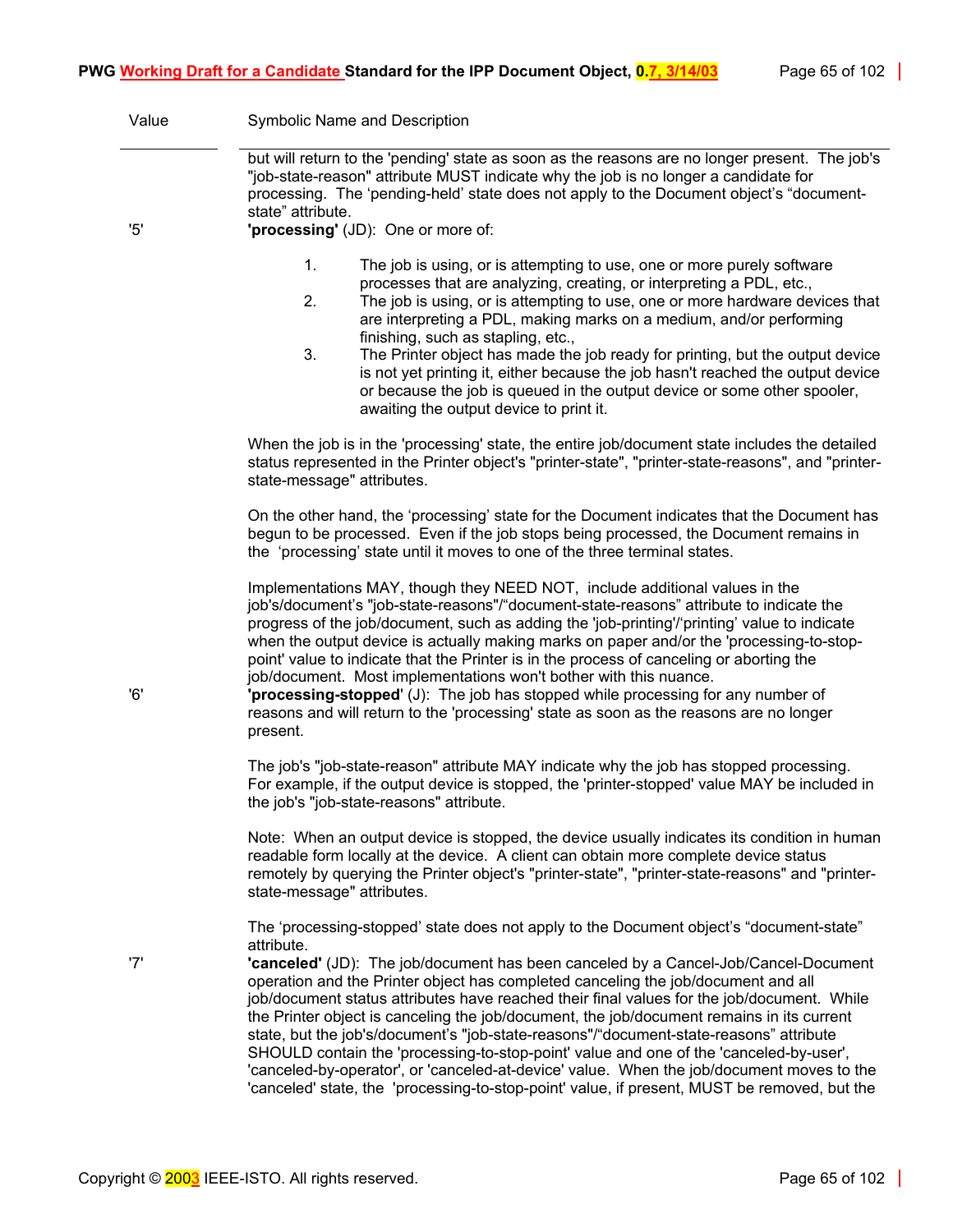| Value | Symbolic Name and Description                                                                                                                                                                                                                                                                                                                                                                                                                                                                                                                                                                                                                                                                                                                                                                    |
|-------|--------------------------------------------------------------------------------------------------------------------------------------------------------------------------------------------------------------------------------------------------------------------------------------------------------------------------------------------------------------------------------------------------------------------------------------------------------------------------------------------------------------------------------------------------------------------------------------------------------------------------------------------------------------------------------------------------------------------------------------------------------------------------------------------------|
| '8'   | 'canceled-by-xxx', if present, MUST remain.<br>'aborted' (JD): The job/document has been aborted by the system, usually while the<br>job/document was in the 'processing' or 'processing-stopped' state and the Printer has<br>completed aborting the job/document and all job/document status attributes have reached<br>their final values for the job/document. While the Printer object is aborting the<br>job/document, the job/document remains in its current state, but the job's/document's "job-<br>state-reasons"/"document-state-reasons" attribute SHOULD contain the 'processing-to-stop-<br>point' and 'aborted-by-system' values. When the job/document moves to the 'aborted' state,<br>the 'processing-to-stop-point' value, if present, MUST be removed, but the 'aborted-by- |
| 'פִי  | system' value, if present, MUST remain.<br>"completed" (JD): The job/document has completed successfully or with warnings or errors<br>after processing and all of the job/document media sheets have been successfully stacked<br>in the appropriate output bin(s) and all job/document status attributes have reached their<br>final values for the job/document. The job's/document's "job-state-reasons"/"document-<br>state-reasons" attribute SHOULD contain one of: 'completed-successfully', 'completed-with-<br>warnings', or 'completed-with-errors' values.                                                                                                                                                                                                                           |

1798 The final value for this attribute MUST be one of: 'completed', 'canceled', or 'aborted' before the Printer removes the 1799 job/document altogether. The length of time that jobs/document remain in the 'canceled', 'aborted', and 'completed' 1800 states depends on implementation.

1801 Jobs/documents reach one of the three terminal states: 'completed', 'canceled', or 'aborted', after the jobs/documents

1802 have completed all activity, including stacking output media, after the jobs/documents have completed all activity, 1803 and all job/document status attributes have reached their final values for the job/document.

#### 1804 **8.2.25.1 The "job-state" Job Description attribute and the Job Life Cycle**

1805 The "job-state" attribute is one of the most important Job Description attributes. [Figure 1 s](#page-66-0)hows the values of the 1806 "job-state" attribute and the Job object life cycle as affected by actions on the Job, Printer, and job processing.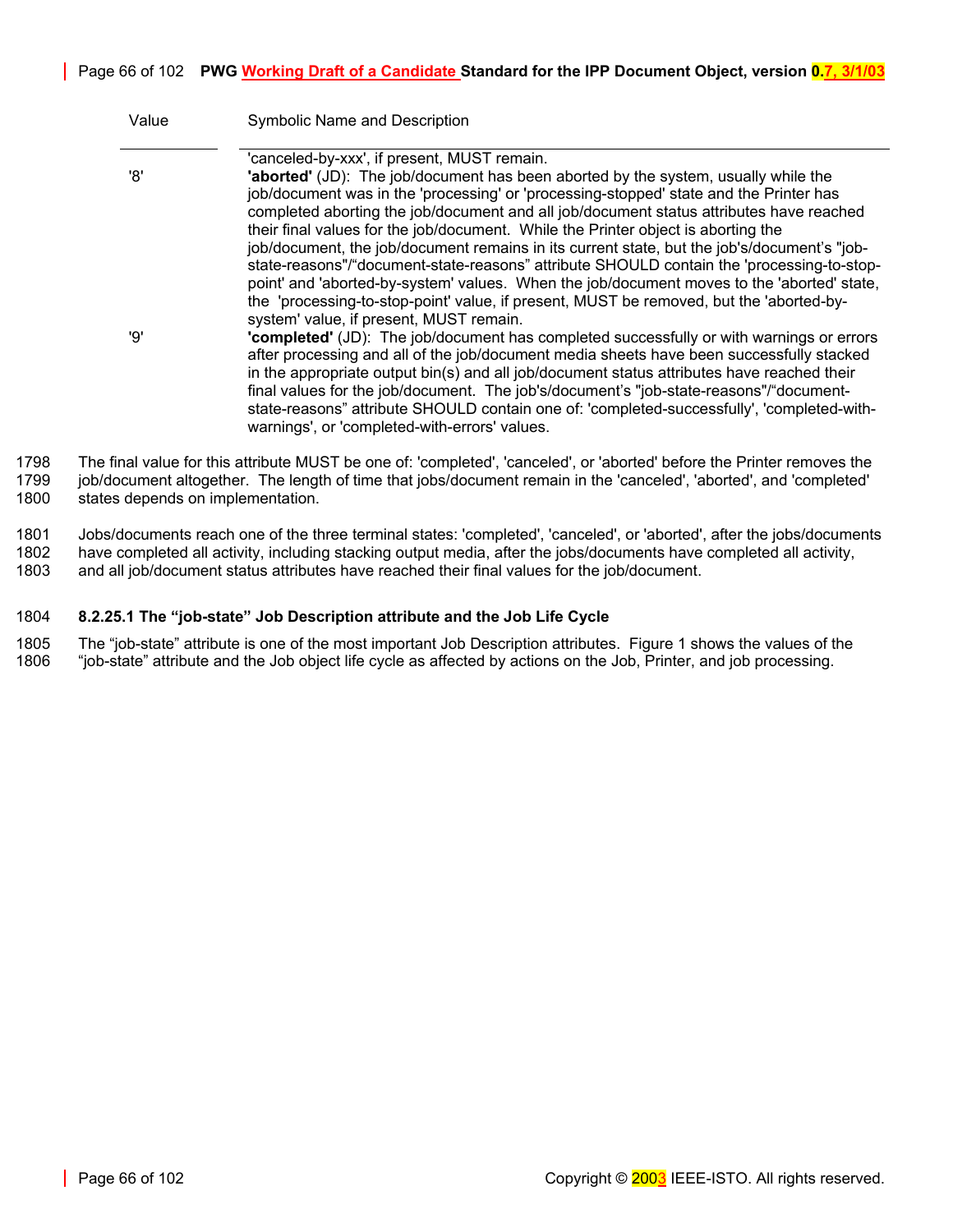<span id="page-66-0"></span>

1809 Normally a job progresses from left to right. Other state transitions are unlikely, but are not forbidden. Not shown 1810 are the transitions to the 'canceled' state from the 'pending', 'pending-held', and 'processing-stopped' states.

#### 1811 **8.2.25.2 The "document-state" Document Description attribute and the Document object life Cycle**

1812 The "document-state" attribute is one of the most important Document Description attributes. [Figure 2 s](#page-67-0)hows the 1813 values of the "document-state" attribute and the Document object life cycle as affected by actions on the Job, 1814 Document, Printer, and job processing. Documents are not active objects and their life cycle is closely tied to the 1815 lifecycle of a Job<sup>51</sup>[.](#page-66-1) Documents basically have three states. The first is waiting to be processed by a Job (i.e. 1816 pending). The second state is from the time the Job first starts processing the Document (i.e., processing) and until it 1817 reaches one of its terminal states. The third state for a Document is one of its terminal states (i.e., completed, 1818 canceled, or aborted).

1819 1820

<span id="page-66-1"></span> $51$  The Document object is not really a sub-job. If the Document object were its own independent active object, i.e., were a sub-job, then the Document state would affect the job state and there would be complex and debatable roll-up rules for how the various "document-state" values of all of the Job's document are rolled up to give a single value for the Job's "job-state" attribute. Instead, the Job state reflects the overall processing of the job and is the same whether or not the Document object is supported.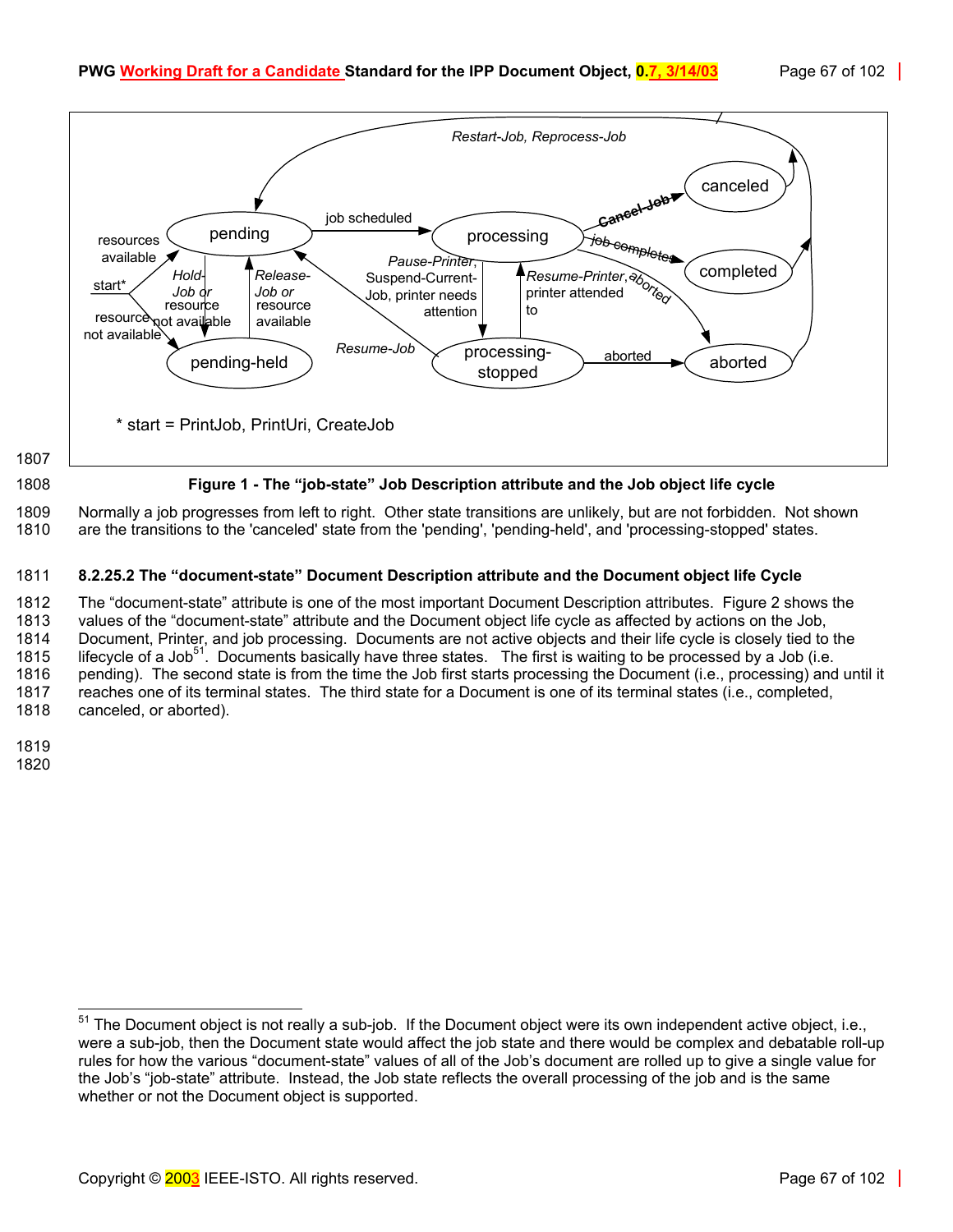<span id="page-67-0"></span>

1821

#### 1822 **Figure 2 - The "document-state" Document Description attribute and the Document object life Cycle**

1823 A Document object has a much simpler life cycle than a Job object. A Document always progresses from left to right 1824 in the state diagram. No other state transitions are defined.

#### 1825 **8.2.25.3 Forwarding Servers**

1826 As with all other IPP attributes, if the implementation can not determine the correct value for this attribute, it SHOULD 1827 respond with the out-of-band value 'unknown' (see [rfc2911] Section 4.1) rather than try to guess at some possibly<br>1828 incorrect value and give the end user the wrong impression about the state of the Job/Document ob 1828 incorrect value and give the end user the wrong impression about the state of the Job/Document object. For<br>1829 example, if the implementation is just a gateway into some printing system from which it can normally get example, if the implementation is just a gateway into some printing system from which it can normally get status, but 1830 temporarily is unable, then the implementation should return the 'unknown' value. However, if the implementation is 1831 a gateway to a printing system that never provides detailed status about the print job/document, the implementation 1832 MAY set the IPP Job/Document object's state to 'completed', provided that it also sets the 'queued-in-device' value in 1833 the job's/document's "job-state-reasons"/"document-state-reasons" attribute (see "job-state-reasons"/"document-1834 state-reasons" attribute below).

#### 1835 **8.2.25.4 Partitioning of Job/Document States**

1836 This section partitions the job/document states into phases: Job/Document Not Completed, Job/Document 1837 Retention, Job/Document History, and Job/Document Removal. This section also explains the 'job-restartable' value 1838 of the "job-state-reasons" Job Description attribute for use with the Restart-Job operation.

1839 **Job**/Document **Not Completed**: When a job is in the 'pending', 'pending-held', 'processing', or 'processing-stopped' 1840 states, the job is not completed. When a Document is in the 'pending' or 'processing' state, it is not completed.

1841 **Job Retention**: When a job enters one of the three terminal job states: 'completed', 'canceled', or 'aborted', the IPP 1842 Printer object MAY "retain" the job in a restartable condition for an implementation-defined time period. This time 1843 period MAY be zero seconds and MAY depend on the terminal job state. This phase is called Job Retention. While 1844 in the Job Retention phase, the job's document data is retained and a client may restart the job using the Restart-Job 1845 operation. If the Printer supports the Restart-Job operation, then it SHOULD indicate that the job is restartable by 1846 adding the 'job-restartable' value to the job's "job-state-reasons" attribute (see section [8.2.27\)](#page-68-1) during the Job 1847 Retention phase. If the Printer supports the Document object, then the Get-Document-Attributes and Get-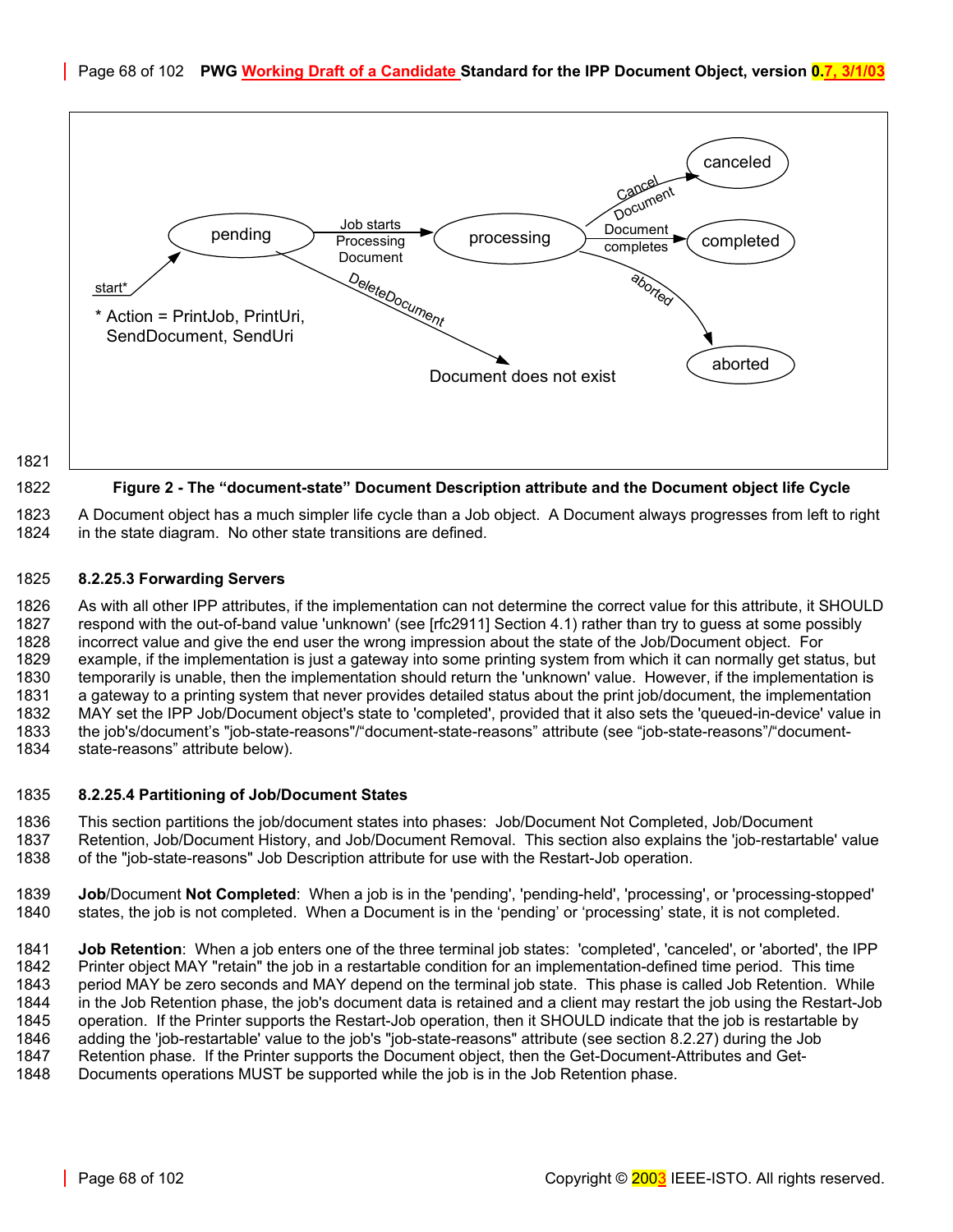#### **PWG Working Draft for a Candidate Standard for the IPP Document Object, 0.7, 3/14/03** Page 69 of 102

1849 **Job History**: After the Job Retention phase expires for a job, the Printer object deletes the document data for the 1850 job and the job becomes part of the Job History. The Printer object MAY also delete any number of the job and 1851 document attributes. Since the job is no longer restartable, the Printer object MUST remove the 'job-restartable' 1852 value from the job's "job-state-reasons" attribute, if present. If the implementation supports the Document object, it 1853 SHOULD retain at least the "document-state" and "document-state-reasons" attributes on the Document object 1854 during the Job History phase which can be queried using the Get-Document-Attributes and Get-Documents 1855 operations.

1856 **Job Removal**: After the job has remained in the Job History for an implementation-defined time, such as when the 1857 number of jobs exceeds a fixed number or after a fixed time period (which MAY be zero seconds), the IPP Printer 1858 removes the Job and Document objects from the system.

1859 Using the Get-Jobs/Get-Documents operation and supplying the 'not-completed' value for the "which-jobs" operation 1860 attribute, a client is requesting jobs/documents in the Job/Document Not Completed phase. Using the Get-Jobs/Get-1861 Documents operation and supplying the 'completed' value for the "which-jobs" operation attribute, a client is 1862 requesting jobs/documents in the Job Retention and Job History phases. Using the Get-Job-Attributes/Get-1863 Document-Attributes operation, a client is requesting a job/documents in any phase except Job Removal. After Job 1864 Removal, the Get-Job-Attributes/Get-Document-Attributes and Get-Jobs/Get-Documents operations no longer are 1865 capable of returning any information about a job/document.

1866 NOTE: The semantics of this attribute or the set of valid values may be different for different document formats.

#### <span id="page-68-0"></span>1867 **8.2.26 document-state-message (text(MAX))** and **job-state-message (text(MAX))**

1868 This OPTIONAL Document Description attribute specifies information about the "job-state"/"document-state" and 1869 "job-state-reasons"/"document-state-reasons" attributes in human readable text. If the Printer object supports this 1870 attribute, the Printer object MUST be able to generate this message in any of the natural languages identified by the 1871 Printer's "generated-natural-language-supported" attribute (see the "attributes-natural-language" operation attribute 1872 specified in [rfc2911] Section 3.1.4.1).

1873 The value SHOULD NOT contain additional information not contained in the values of the "job-state" and "job-states-1874 reasons" attributes, such as interpreter error information. Otherwise, application programs might attempt to parse the 1875 (localized text). For such additional information such as interpreter errors for application program consumption or 1876 specific document access errors, new attributes with keyword values, needs to be developed and registered.

#### <span id="page-68-1"></span>1877 8.2.27 **document-state-reasons (1setOf type2 keyword)** and **job-state-reasons(1setOf type2**  1878 **keyword)**

1879 The REQUIRED "job-state-reasons" and the REQUIRED "document-state-reasons" Document Description attributes 1880 provide additional information about the job's and each document's current state, i.e., information that augments the 1881 value of the job's "job-state" attribute and each Document's "document-state" attribute, respectively. The Printer 1882 SHOULD support the same values for both the "job-state-reasons" and the "document-state-reasons" attribute for 1883 those attributes that are defined for both as indicated in the "Job" and "Doc" columns in [Table 13.](#page-69-0)

1884 These values MAY be used with any job or document state or states for which the reason makes sense. Some of 1885 these value definitions indicate conformance requirements: the rest are OPTIONAL. Furthermore, when these value definitions indicate conformance requirements; the rest are OPTIONAL. Furthermore, when 1886 implemented, the Printer MUST return these values when the reason applies and MUST NOT return them when the 1887 reason no longer applies whether the value of the Job's "job-state" attribute or the Document's "document-state" 1888 attribute changed or not. When the Job or Document does not have any reasons for being in its current state, the 1889 value of the Job's "job-state-reasons" attribute or Document's "document-state-reasons" attribute MUST be 'none'.

1890 Some of the Job's "job-state-reasons" values affect job scheduling, such as 'resources-are-not-ready' and 'job-hold-1891 until-specified'. However, "document-state-reasons" values MUST NOT affect job scheduling, since Document 1892 objects are passive objects operated on by the containing Job object.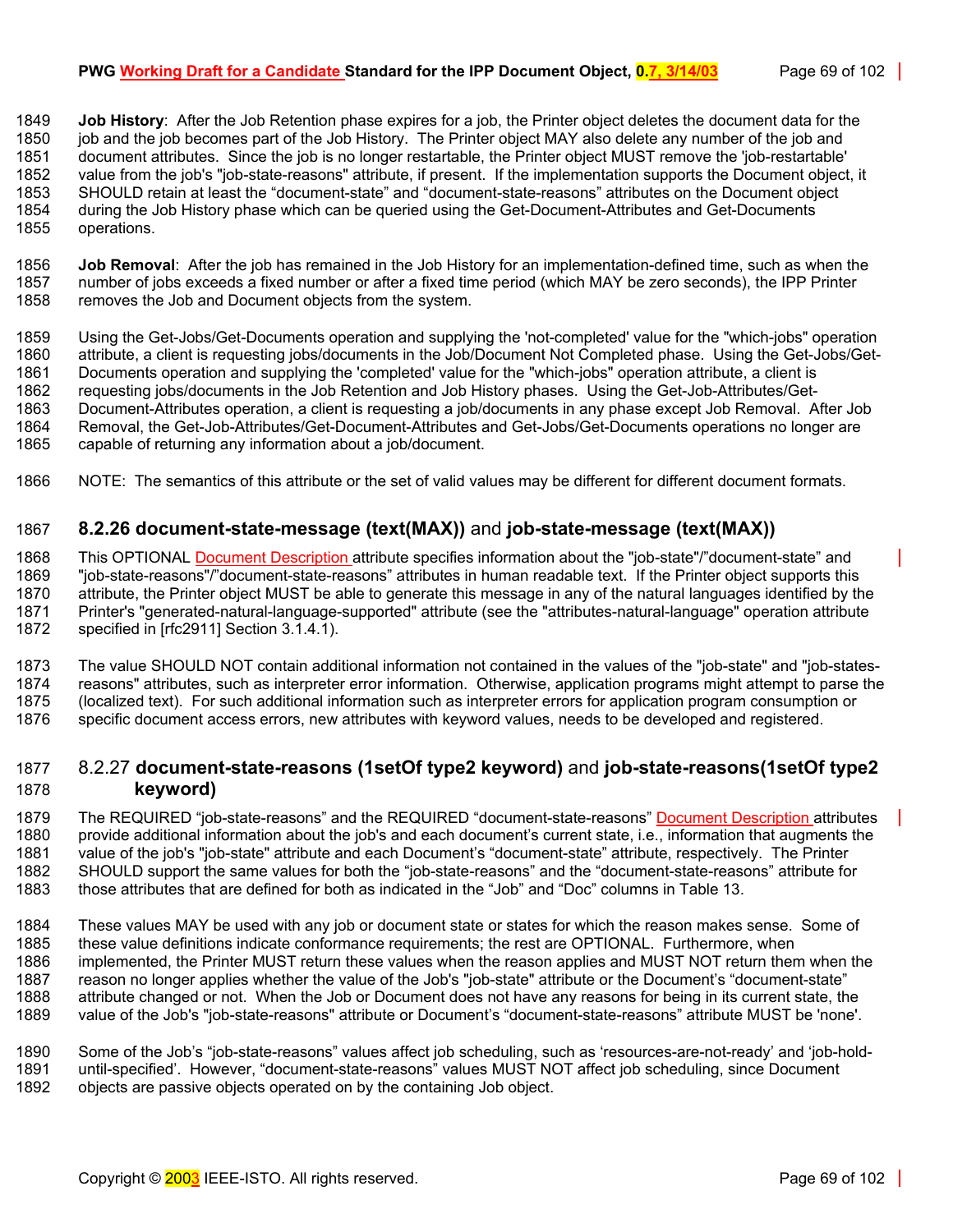#### Page 70 of 102 **PWG Working Draft of a Candidate Standard for the IPP Document Object, version 0.7, 3/1/03**

1893 Note: While values cannot be added to the "job-state" or "document-state" attributes without impacting deployed 1894 clients that take actions upon receiving "job-state" or "document-state" values, it is the intent that additional "job-1895 state-reasons" and "document-state-reasons' values can be defined and registered without impacting such deployed 1896 clients. In other words, the "job-state-reasons" and the "document-state-reasons" attributes are intended to be 1897 extensible.

1898 [Table 13](#page-69-0) lists the standard keyword values for the "job-state-reasons" and/or "document-state-reasons" attributes 1899 defined in this and other IPP specifications as indicated in the References column. In [Table 13](#page-69-0) the keywords are 1900 listed in alphabetic order (observing the "[job-]" prefix), while in their descriptions following [Table 13,](#page-69-0) they are listed in 1901 the most likely order of occurrence to help understanding.

1902 When the Document object is supported, the Printer implementation SHOULD still support the corresponding Job 1903 level "job-state-reasons", so that clients that do not support the Document object will receive the same information. 1904 Also it is usually more convenient for the client to obtain just the Job level status. However, the client SHOULD 1905 query both Job and Document attributes and convert them to some canonical form for display to the user, so that all 1906 Jobs and their Documents are displayed in a uniform manner, no matter from which clients they were submitted.

#### 1907 **Notation:**

- 1908 **[job-]** indicates a state reason keyword value that has the 'job-' prefix when it is a value of the "job-state-reasons" 1909 attribute, but does not have the 'job-' prefix when it is a value of the "document-state-reasons" attribute<sup>52</sup>. 1910 For purposes of sorting in [Table 13,](#page-69-0) the "**[job-]**" prefix is observed, since this is an IPP specification.<br>1911 "-" indicates that the Job or Document value is *not* defined 1911 "-" indicates that the Job or Document value is *not* defined.
- 

1912 **Table 13 - "job-state-reasons" and "document-state-reasons" attribute values** 

<span id="page-69-0"></span>

| IPP Job Description /       | <b>IPP Attribute Syntax</b>          | Job                      | <b>Doc</b>               | <b>Printer</b> | Reference            |
|-----------------------------|--------------------------------------|--------------------------|--------------------------|----------------|----------------------|
| <b>Document Description</b> | plus                                 |                          |                          | conformance    |                      |
| attribute name              | Values                               |                          |                          |                |                      |
|                             |                                      |                          |                          |                |                      |
| job-state-reasons           | 1setOf type2 keyword                 | v                        | $-53$                    | <b>MUST</b>    | [rfc2911] §4.3.8     |
| document-state-reasons      | 1setOf type2 keyword                 | $\overline{\phantom{0}}$ | $\mathbf v$              | <b>MUST</b>    | 8.2.27               |
|                             | aborted-by-system                    | $\mathsf{v}$             | $\mathsf{v}$             | <b>MAY</b>     | [rfc2911] §4.3.8     |
|                             | compression-error                    | v                        | v                        | <b>MAY</b>     | [rfc2911] §4.3.8     |
|                             | document-access-error                | v                        | $\mathbf{v}$             | <b>MAY</b>     | [rfc2911] §4.3.8     |
|                             | document-format-error                | v                        | v                        | <b>MAY</b>     | [rfc2911] §4.3.8     |
|                             | liob-lcanceled-at-device             | v                        | v                        | <b>MAY</b>     | [rfc2911] §4.3.8     |
|                             | liob-lcanceled-by-operator           | $\mathsf{v}$             | $\mathsf{V}$             | <b>MAY</b>     | [rfc2911] §4.3.8     |
|                             | liob-lcanceled-by-user               | $\mathsf{v}$             | v                        | <b>MAY</b>     | [rfc2911] §4.3.8     |
|                             | [job-]completed-successfully         | v                        | v                        | <b>MAY</b>     | [rfc2911] §4.3.8     |
|                             | <b>fjob-</b> completed-with-errors   | v                        |                          | <b>MAY</b>     | [rfc2911] §4.3.8     |
|                             | <b>fiob-</b> completed-with-warnings | v                        | v                        | <b>MAY</b>     | [rfc2911] §4.3.8     |
|                             | job-data-insufficient                | $\mathsf{v}$             | $\blacksquare$           | <b>MAY</b>     | [rfc2911] §4.3.8     |
|                             | job-hold-until-specified             | v                        | $\overline{\phantom{a}}$ | <b>MAY</b>     | [rfc2911] §4.3.8     |
|                             | [job-]incoming                       | v                        | v                        | <b>MAY</b>     | [rfc2911] §4.3.8     |
|                             | [job-]interpreting                   | $\mathsf{v}$             | v                        | <b>MAY</b>     | [rfc2911] §4.3.8     |
|                             | [job-]outgoing                       | v                        | v                        | <b>MAY</b>     | [rfc2911] §4.3.8     |
|                             | job-password-wait                    | y                        |                          | <b>MAY</b>     | [prod-print2ippsave] |
|                             |                                      |                          |                          |                | §8.3.1               |
|                             | [job-]printing                       | v                        | v                        | <b>MAY</b>     | [rfc2911] §4.3.8     |
|                             | <b>fjob-</b> queued                  | v                        | v                        | <b>MAY</b>     | [rfc2911] §4.3.8     |

<span id="page-69-1"></span> $52$  For the PWG Semantic Model [pwg-sm], the "job-" prefix is being dropped altogether so that the same values can be used for both the JobStateReasons and DocumentStateReasons attributes.

<span id="page-69-2"></span><sup>&</sup>lt;sup>53</sup> The Document Description attribute that corresponds to the "job-state-reasons" Job Description attribute is the (new) "document-state-reasons" attribute.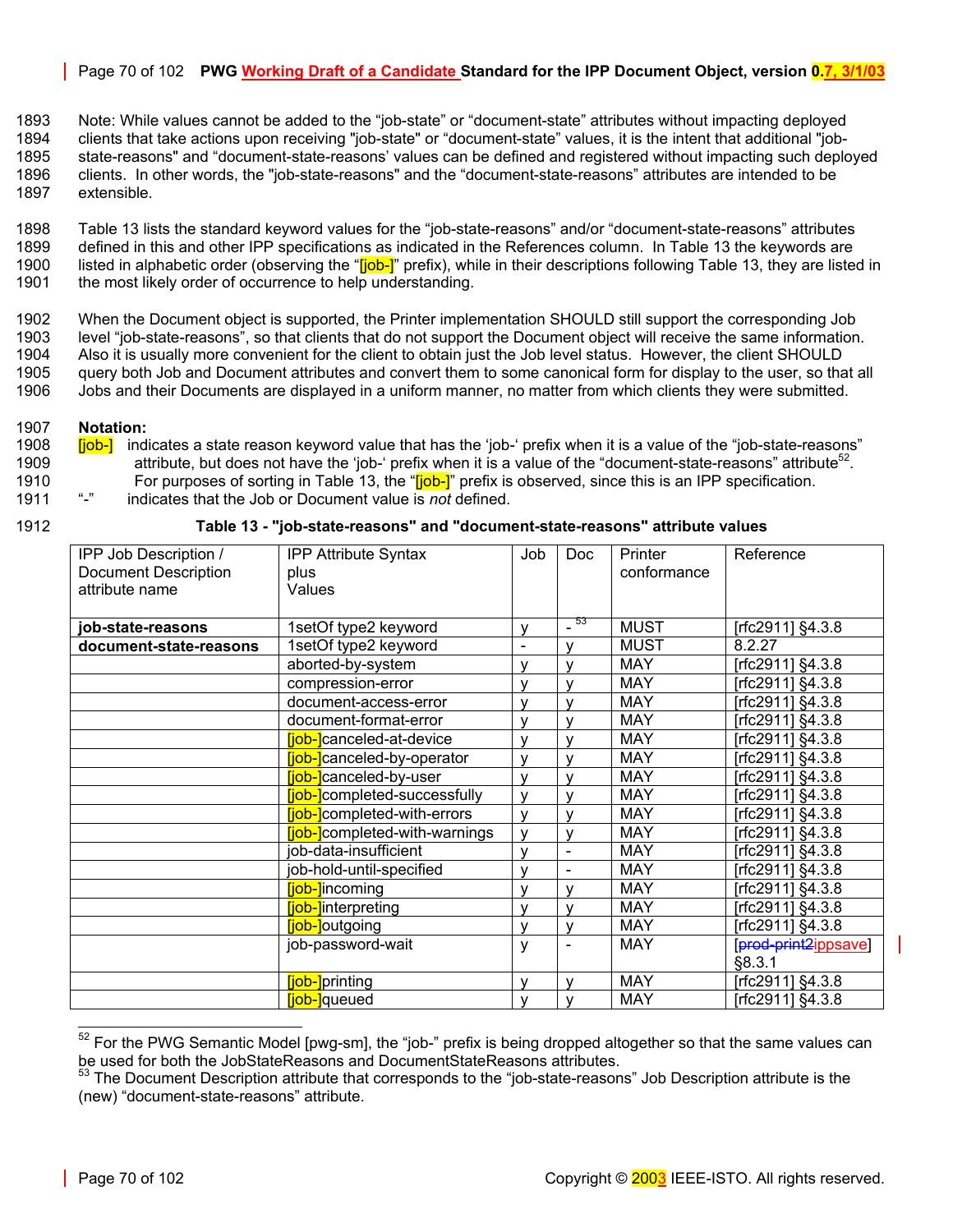| <b>Document Description</b><br>conformance<br>plus<br>attribute name<br>Values<br><b>MAY</b><br>[rfc2911] §4.3.8<br><b>[job-]</b> queued-for-marker<br>$\mathsf{V}$<br>V |  |
|--------------------------------------------------------------------------------------------------------------------------------------------------------------------------|--|
|                                                                                                                                                                          |  |
|                                                                                                                                                                          |  |
|                                                                                                                                                                          |  |
|                                                                                                                                                                          |  |
| <b>MAY</b><br>job-restartable<br>[rfc2911] §4.3.8<br>v<br>$\blacksquare$                                                                                                 |  |
| <b>MAY</b><br>[prod-print2ippsave]<br>job-resuming<br>у<br>§8.3.1                                                                                                        |  |
| job-saved-successfully<br><b>MAY</b><br>[prod-print2ippsave]<br>у<br>$\blacksquare$<br>§8.3.1                                                                            |  |
| <b>MAY</b><br>[prod-print2ippsave]<br>job-save-error<br>У<br>§8.3.1                                                                                                      |  |
| [prod-print2ippsave]<br><b>MAY</b><br>job-saving<br>y<br>$\blacksquare$<br>§8.3.1                                                                                        |  |
| <b>MAY</b><br>[prod-print2ippsave]<br>job-scheduling<br>y<br>$\blacksquare$<br>§8.3.1                                                                                    |  |
| [prod-print2ippsave]<br><b>MAY</b><br>[job-]spooling<br>y<br>у<br>§8.3.1                                                                                                 |  |
| [prod-print2ippsave]<br><b>MAY</b><br><b>[job-]</b> streaming<br>y<br>y<br>§8.3.1                                                                                        |  |
| <b>MAY</b><br>[adm-ops] §9.1<br>job-suspended<br>y<br>$\blacksquare$                                                                                                     |  |
| job-suspended-by-operator<br>[prod-print2ippsave]<br><b>MAY</b><br>y<br>$\overline{\phantom{a}}$<br>§8.3.1                                                               |  |
| prod print2ippsave<br><b>MAY</b><br>job-suspended-by-system<br>y<br>$\blacksquare$<br>§8.3.1                                                                             |  |
| [prod-print2ippsave]<br><b>MAY</b><br>job-suspended-by-user<br>y<br>$\blacksquare$<br>§8.3.1                                                                             |  |
| <b>MAY</b><br>[prod-print2ippsave]<br>job-suspending<br>у<br>$\blacksquare$<br>§8.3.1                                                                                    |  |
| <b>MAY</b><br>[job-]transforming<br>[rfc2911] §4.3.8<br>y<br>$\mathsf{V}$                                                                                                |  |
| [overidepwg5100.4]<br><b>[job-]</b> warnings-detected<br><b>MAY</b><br>y<br>у<br>§7.1                                                                                    |  |
| <b>MUST</b><br>[rfc2911] §4.3.8<br>none<br>$\mathsf{V}$<br>$\mathsf{V}$                                                                                                  |  |
| <b>MAY</b><br>[rfc2911] §4.3.8<br>printer-stopped<br>V<br>$\blacksquare$                                                                                                 |  |
| <b>MAY</b><br>[rfc2911] §4.3.8<br>printer-stopped-partly<br>v<br>$\blacksquare$                                                                                          |  |
| processing-to-stop-point<br><b>MAY</b><br>[rfc2911] §4.3.8<br>v<br>$\blacksquare$                                                                                        |  |
| <b>MAY</b><br>[prod-print2ippsave]<br>proof-print-wait<br>у<br>§8.3.1                                                                                                    |  |
| <b>MAY</b><br>[rfc2911] §4.3.8<br>queued-in-device<br>V<br>v                                                                                                             |  |
| <b>MAY</b><br>[rfc2911] §4.3.8<br>resources-are-not-ready<br>v                                                                                                           |  |
| <b>MAY</b><br>[prod-<br>resources-are-not-supported<br>y<br>y<br>$p$ <sub>rint</sub> $p$ wg5100.31<br>§6.1                                                               |  |
| <b>MAY</b><br>[rfc2911] §4.3.8<br>service-off-line<br>$\mathsf{V}$<br>$\blacksquare$                                                                                     |  |
| <b>MAY</b><br>submission-interrupted<br>$[rfc2911]$ §4.3.8<br>$\mathsf{V}$<br>$\mathsf{V}$                                                                               |  |
| <b>MUST</b><br>[rfc2911] §4.3.8<br>unsupported-compression<br>V<br>$\mathsf{V}$                                                                                          |  |
| <b>MUST</b><br>[rfc2911] §4.3.8<br>unsupported-document-format<br>$\mathsf{v}$<br>$\mathsf{V}$                                                                           |  |

1913<br>1914

1914 For ease of understanding, the following value descriptions are presented in the order in which the reasons are likely<br>1915 to occur (if implemented), starting with the 'none' value. Note: The order is improved over t to occur (if implemented), starting with the 'none' value. Note: The order is improved over that in [rfc2911]. The (JD), 1916 (J), and (D) notation is identical to the "Job" and "Doc" columns in [Table 13](#page-69-0) indicating whether the keyword is defined 1917 for the "job-state-reasons" and/or "document-state-reasons" attributes: for the "job-state-reasons" and/or "document-state-reasons" attributes: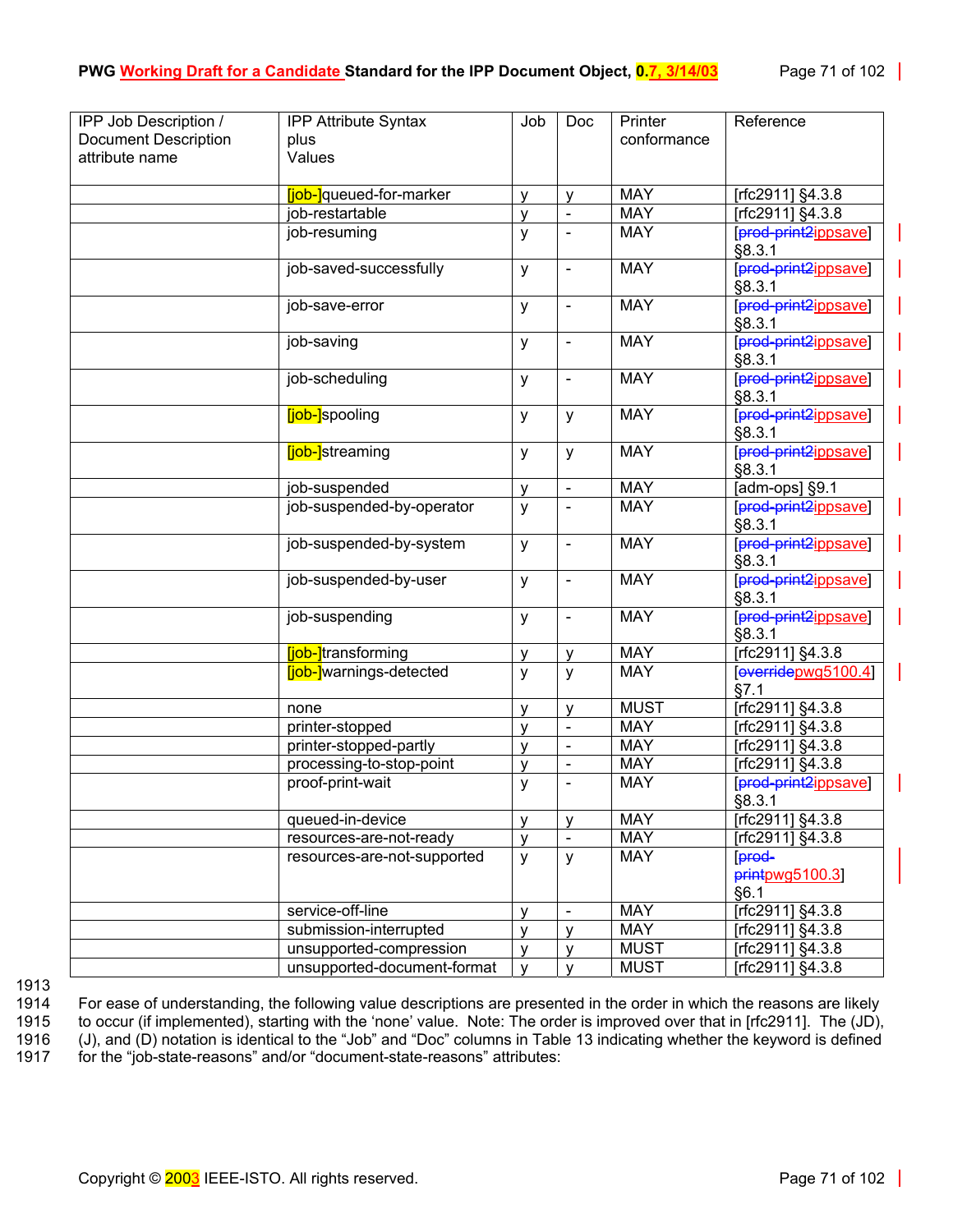- 1918 **'none' (JD):** There are no reasons for the job's or document's current state. This state reason is 1919 semantically equivalent to "job-state-reasons" or "document-state-reasons" attribute without any 1920 value and MUST be used when there is no other value, since the 1setOf attribute syntax requires at 1921 **least one value.**
- 1922 **'job-hold-until-specified' (J)**: The value of the job's "job-hold-until" attribute was specified with a time 1923 period that is still in the future. The job MUST NOT be a candidate for processing until this reason is 1924 removed and there are no other reasons to hold the job. This value SHOULD be supported if the 1925 "job-hold-until" Job Template attribute is supported.
- 1926 **'job-password-wait' (J)**: The Job is currently being held until the correct password is entered at the device. 1927 If the "job-password" (octetString(255)) Operation attribute (See [prod-print2ippsave] section 4.1) is 1928 supported, this value MUST be supported.
- 1929 **'proof-print-wait' (J)**: The job is currently being held until the operator verifies the output of the proof print 1930 and performs a Release-Job operation. If the "proof-print" (collection) Job Template attribute (See 1931 **Formal and Construct Constructs** [prod-print2ippsave] section 5.9) is supported, this value MUST be supported.
- 1932 **'resources-are-not-supported' (JD)**: At least one of the resources needed by the job/document, such as 1933 media, fonts, resource objects, etc., is not supported on any of the physical printers for which the 1934 job/document is a candidate. This condition MAY be detected when the job/document is accepted, 1935 or subsequently while the job/document is pending or processing, depending on implementation. 1936 The job/document may (1) remain in its current state, (2) be moved to the 'pending-held' state, 1937 depending on implementation and/or job scheduling policy, or (3) scheduled normally, but the Printer 1938 is put into the 'stopped' state when the job/document is attempted to be processed on the Printer. 1939 This value is intended for use with an implementation that supports the "user-defined-values-1940 supported" Printer attribute (see [prod-printpwg5100.3] section 6.1) which allows a job to be 1941 accepted with an unsupported 'name' value.
- 1942 **'resources-are-not-ready' (JD)**: At least one of the resources needed by the job/document, such as media, 1943 fonts, resource objects, etc., is not ready on any of the physical printer's for which the job/document 1944 is a candidate. This condition MAY be detected when the job/document is accepted, or 1945 subsequently while the job/document is pending or processing, depending on implementation. The 1946 in its current state or be moved to the 'pending-held' state, depending on it and the state, depending on 1947 implementation and/or job/document scheduling policy.
- 1948 **'[job-]incoming' (JD)**: Either (1) the Printer has accepted the Create-Job operation and is expecting 1949 additional Send-Document and/or Send-URI operations or (2) the Printer is retrieving/accepting 1950 document data as a result of a Print-Job, Print-URI, Send-Document or Send-URI operation.
- 1951 **'[job-]spooling' (JD)**: Same as 'job-incoming' with the specialization that the Printer is spooling the 1952 Job/Document data before processing it. This value corresponds to the 'spool' or 'automatic' value of 1953 the "job-spooling-supported" Printer Description attribute.
- 1954 **'[job-]streaming' (JD)**: Same as 'job-incoming' with the specialization that the Printer is processing the 1955 Job/Document data as it is being received (that is, the document is not being spooled, but rather is 1956 being processed in chunks by the output device and is being imaged during reception). This value 1957 corresponds to the 'stream' or 'automatic' value of the "job-spooling-supported" Printer Description 1958 attribute.
- 1959 **'job-data-insufficient' (J)**: The Create-Job operation has been accepted by the Printer, but the Printer is 1960 expecting additional document data before it can move the job into the 'processing' state. If a Printer 1961 starts processing before it has received all data, the Printer removes the 'job-data-insufficient'<br>1962 1962 starts preason, but the 'job-incoming' remains. If a Printer starts processing after it has received all da reason, but the 'job-incoming' remains. If a Printer starts processing after it has received all data, the 1963 Printer removes the 'job-data-insufficient' reason and the 'job-incoming' at the same time.
- 1964 **'unsupported-compression' (JD)**: The job/document was aborted by the system because the Printer 1965 determined while attempting to decompress the document-data's that the compression is actually not 1966 among those supported by the Printer. This value MUST be supported, since "compressions is a 1967 REQUIRED operation attribute.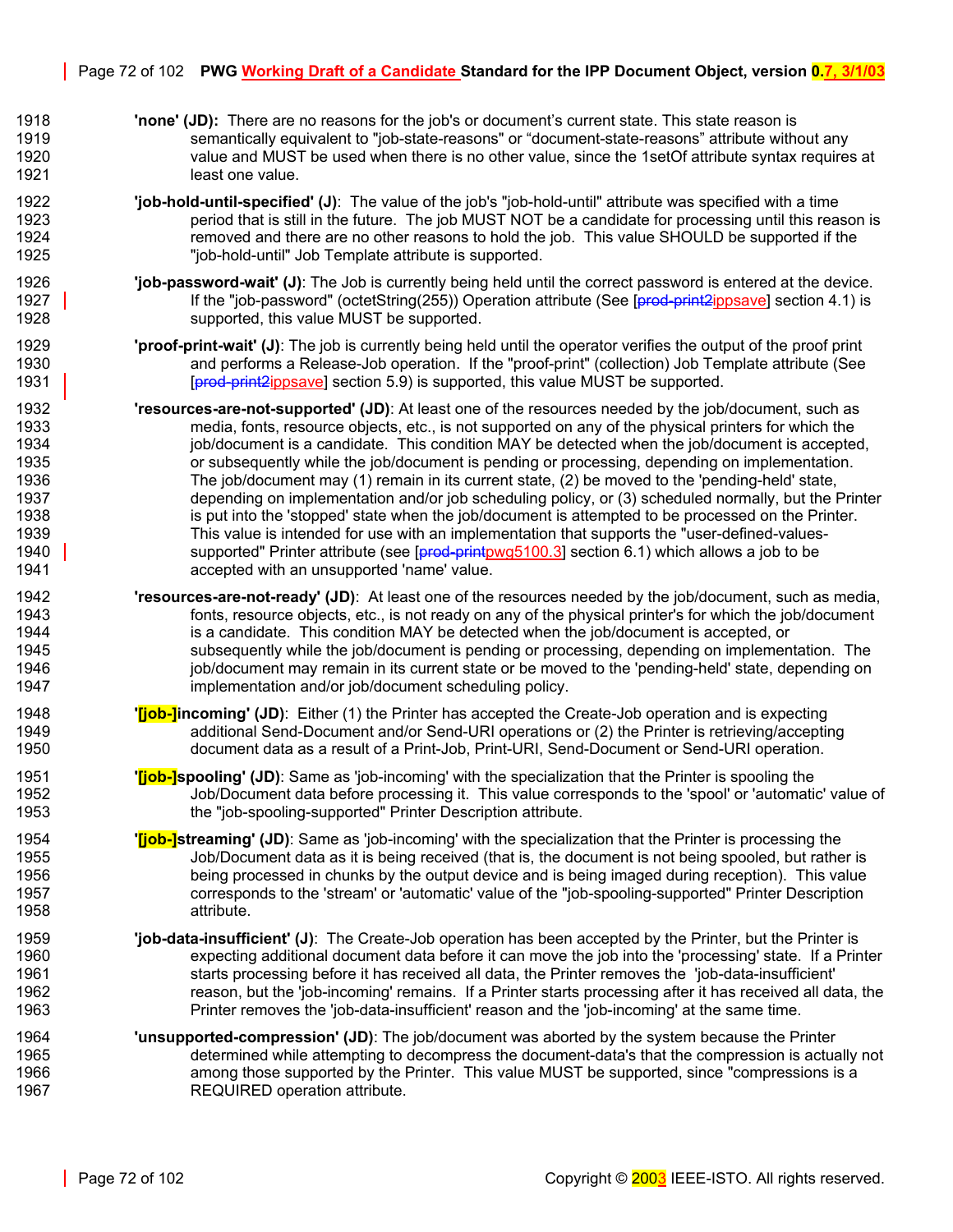- 1968 **'compression-error' (JD)**: The job/document was aborted by the system because the Printer encountered 1969 an error in the document-data while decompressing it. If the Printer posts this reason, the document-1970 data has already passed any tests that would have led to the 'unsupported-compression' job-state-1971 reason/document-state-reason.
- 1972 **'document-access-error' (JD)**: After accepting a Print-URI or Send-URI request, the Printer could not 1973 access one or more documents passed by reference. This reason is intended to cover any file 1974 access problem, including file does not exist and access denied because of an access control 1975 problem. The Printer MAY also indicate the document access error using the "job-document-access-1976 errors" Job Description attribute (see the description of "job-document-access-errors" above). 1977 Whether the Printer aborts the job/document and moves the job/document to the 'aborted' job state 1978 or prints all documents that are accessible and moves the job/document to the 'completed' 1979 job/document state and adds the 'completed-with-errors' value in the job's "job-state-reasons" or 1980 document's "document-state-reasons" attribute depends on implementation and/or site policy. This 1981 value SHOULD be supported if the Print-URI or Send-URI operations are supported.
- 1982 **'unsupported-document-format' (JD)**: The job/document was aborted by the system because the 1983 document-data's document-format is not among those supported by the Printer. If the client 1984 specifies the document-format as 'application/octet-stream', the printer MAY abort the job/document 1985 and post this reason even though the format is a member of the "document-format-supported" printer 1986 **attribute, but not among the auto-sensed document-formats.** This value MUST be supported, since 1987 "document-format" is a REQUIRED operation attribute.
- 1988 **'document-format-error' (JD)**: The job/document was aborted by the system because the Printer 1989 encountered an error in the document-data while processing it. If the Printer posts this reason, the 1990 document-data has already passed any tests that would have led to the 'unsupported-document-1991 format' job-state-reason/document-state-reason.
- 1992 **'submission-interrupted' (JD)**: The job or document was not completely submitted for some unforeseen 1993 reason, such as: (1) the Printer has crashed before the job was closed by the client, (2) the Printer or 1994 the document transfer method has crashed in some non-recoverable way before the document data 1995 was entirely transferred to the Printer, (3) the client crashed or failed to close the job before the time-1996 out period. See the description of the "multiple-operation-time-out" Printer attribute in [rfc2911] 1997 Section 4.4.31.
- 1998 **'[job-]outgoing' (JD)**: The Printer is transmitting the job/document to the output device.
- 1999 **'job-scheduling' (J)**: The printer is in the process of scheduling the processing for the Job.
- 2000 **'[job-]queued' (JD)**: Job is in the 'processing' state, but more specifically, the Printer has queued the 2001 Document data.
- 2002 **'[job-]transforming' (JD)**: Job/document is in the 'processing' state, but more specifically, the Printer is 2003 interpreting document data and producing another electronic representation.
- 2004 **'[job-]interpreting' (JD)**: Job/document is in the 'processing' state, but more specifically, the Printer is 2005 interpreting the document data.
- 2006 **'[job-]queued-for-marker' (JD)**: Job/document is in any of the 'pending-held', 'pending', or 'processing' 2007 states, but more specifically, the Printer has completed enough processing of the document to be 2008 able to start marking and the job/document is waiting for the marker. Systems that require human 2009 intervention to release jobs using the Release-Job operation, put the job into the 'pending-held' job 2010 state. Systems that automatically select a job to use the marker put the job into the 'pending' job 2011 state or keep the job in the 'processing' job state while waiting for the marker, depending on 2012 implementation. All implementations put the job/document into (or back into) the 'processing' state 2013 when marking does begin.
- 2014 **'[job-]printing' (JD)**: The output device is marking media. This value is useful for Printers which spend a 2015 great deal of time processing (1) when no marking is happening and then want to show that marking 2016 is now happening or (2) when the job/document is in the process of being canceled or aborted while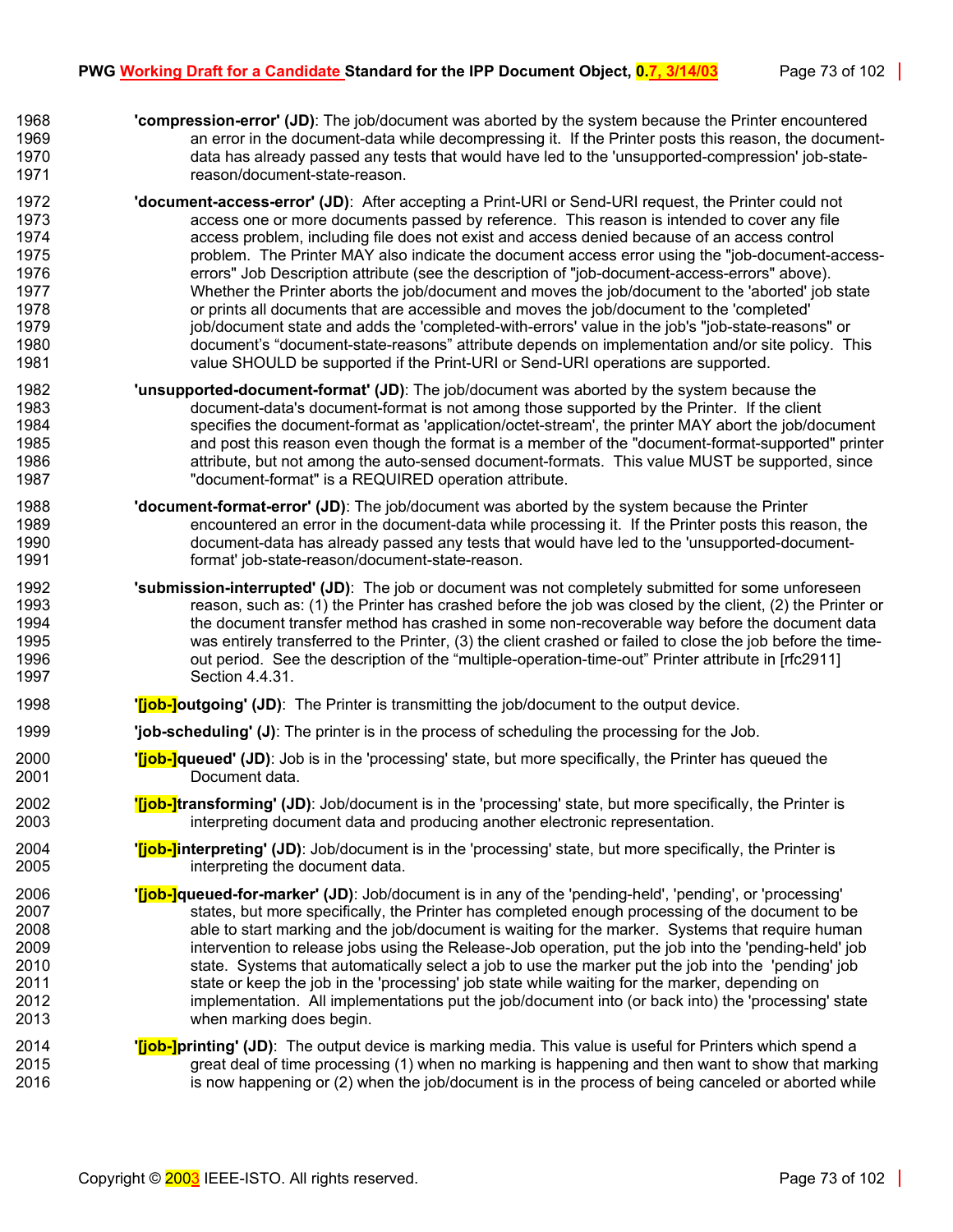- 2017 the job/document remains in the 'processing' state, but the marking has not yet stopped so that 2018 impression or sheet counts are still increasing for the job/document.
- 2019 **'printer-stopped-partly' (J)**: The value of the Printer's "printer-state-reasons" attribute contains the value 2020 'stopped-partly'.
- 2021 **'printer-stopped'** (J): The value of the Printer's "printer-state" attribute is 'stopped'.
- 2022 **'job-suspending' (J)**: The printer is in the process of moving the Job from a processing condition to a 2023 suspended condition where other jobs can be processed.
- 2024 **'job-suspended' (J)**: The job has been suspended while processing using the Suspend-Current-Job 2025 operation and other jobs can be processed on the Printer. The Job can be resumed using the 2026 Resume-Job operation which removes this value. Note: Documents cannot be suspended and there 2027 is no Suspend-Current-Document operation.
- 2028 **'job-suspended-by-operator' (J)**: The Job has been indefinitely suspended by the printer operator.
- 2029 **'job-suspended-by-user' (J)**: The Job has been indefinitely suspended by the user.
- 2030 **'job-suspended-by-system' (J)**: The Job has been indefinitely suspended by the Printer's system software 2031 during normal processing of the job.
- 2032 **'job-resuming' (J)**: The printer is in the process of moving the Job from a suspended condition to become a 2033 candidate for processing.
- 2034 **'[job-]canceled-by-user' (JD)**: The job/document was canceled by the owner of the job using the Cancel-2035 Job/Cancel-Document request, i.e., by a user whose authenticated identity is the same as the value 2036 **of the originating user that created the Job object, or by some other authorized end-user, such as a** 2037 member of the job owner's security group. This 'job-canceled' value SHOULD be supported. The 2038 'canceled-by-user' value SHOULD be supported for the "document-state-reasons" attributes for use 2039 with the Cancel-Document.
- 2040 **'[job-]canceled-by-operator' (JD)**: The job/document was canceled by the operator using the Cancel-Job/Cancel-Document request, i.e., by a user who has been authenticated as having operator 2042 privileges (whether local or remote). If the security policy is to allow anyone to cancel anyone's 2043 job/document, then these values may be used when the job/document is canceled by other than the 2044 owner of the job. For such a security policy, in effect, everyone is an operator as far as canceling 2045 jobs/documents is concerned. These values SHOULD be supported if the implementation permits 2046 canceling by other than the owner of the job.
- 2047 **'[job-]canceled-at-device' (JD)**: The job/document was canceled by an unidentified local user, i.e., a user 2048 at a console at the device. This value SHOULD be supported if the implementation supports 2049 canceling jobs/documents at the console.
- 2050 **'aborted-by-system' (JD)**: The job/document (1) is in the process of being aborted, (2) has been aborted by 2051 the system and placed in the 'aborted' state, or (3) has been aborted by the system and placed in the 2052 'pending-held' state, so that a user or operator can manually try the job/document again. This value 2053 SHOULD be supported.
- 2054 **'processing-to-stop-point' (J)**: The requester has issued a Cancel-Job/Cancel-Document operation or the 2055 Printer object has aborted the job/document, but is still performing some actions on the job/document 2056 until a specified stop point occurs or job/document termination/cleanup is completed. 2057 If the implementation requires some measurable time to cancel the job/document in the 'processing'<br>2058 2058 or 'processing-stopped' job/document states, the Printer MUST use this value to indicate that the or 'processing-stopped' job/document states, the Printer MUST use this value to indicate that the 2059 Printer object is still performing some actions on the job/document while the job/document remains in 2060 the 'processing' or 'processing-stopped' state. After all the job's/document's job/document<br>2061 consident interaction attributes have stopped incrementing, the Printer object moves the job/docume description attributes have stopped incrementing, the Printer object moves the job/document from 2062 the 'processing' state to the 'canceled' or 'aborted' job/document states.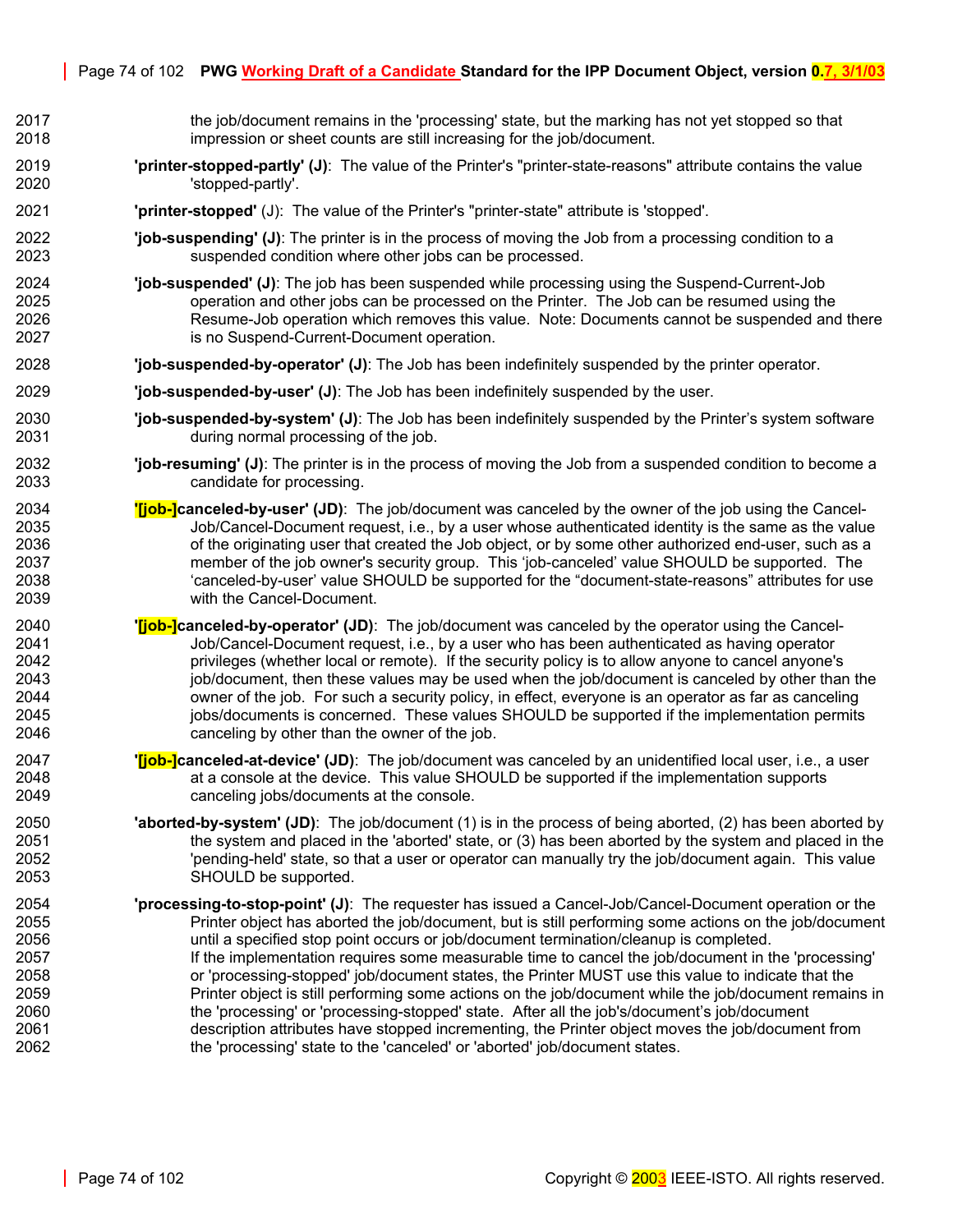- 2063 **'service-off-line' (J)**: The Printer is off-line and accepting no jobs. All 'pending' jobs are put into the 2064 'pending-held' state. This situation could be true if the service's or document transform's input is 2065 impaired or broken. 2066 **'[job-]warnings-detected' (JD)**: If the Printer supports these values, the Printer MUST add the value to "job-2067 state-reasons" / "document-state-reasons" when it generates the first warning message. That is, a 2068 single occurrence of this value is present in the "job-state-reasons" / "document-state-reasons" if the 2069 Printer has generated one or more warnings. 2070 **'[job-]completed-successfully' (JD)**: The job/document completed successfully. There were no warnings 2071 or errors in printing. This value SHOULD be supported. 2072 **'[job-]completed-with-warnings' (JD)**: The print part of the job/document completed with warnings 2073 (whether or not there were save errors). This value SHOULD be supported if the implementation 2074 detects warnings. [rfc2911] 2075 **'[job-]completed-with-errors' (JD)**: The print part of the job/document completed with errors (and possibly 2076 warnings too) (whether or not there were save errors). This value SHOULD be supported if the 2077 implementation detects errors. [rfc2911] 2078 **'job-saving' (J)**: The Printer is transmitting the Job to the save location. This is similar to the 'job-printing' 2079 value. 2080 **'job-saved-successfully' (J)**: The Printer saved the Job successfully. 2081 **'job-save-error' (J)**: The Printer did not save the Job successfully (whether or not it was printed successfully, 2082 printed with warnings, printed with errors, or not printed). The Printer MUST ensure that none of the 2083 saved job is accessible, if it was unable to successfully save all of the job. 2084 **'job-restartable' (J)**: This job is retained (see the description of "job-state" above, specifically "Partitioning of 2085 Job States") and is currently able to be restarted using the Restart-Job operation (see [rfc2911] 2086 Section 3.3.7). If 'job-restartable' is a value of the job's "job-state-reasons" attribute, then the Printer 2087 MUST accept a Restart-Job operation for that job. This value SHOULD be supported if the Restart-2088 Job operation is supported. 2089 **'queued-in-device' (JD)**: The job/document has been forwarded to a device or print system that is unable to 2090 send back status. The Printer sets the job's/document's "job-state" / "document-state" attribute to 2091 'completed' and adds the 'queued-in-device' value to the job's/document's "job-state-reasons" / 2092 "document-state-reasons" attribute to indicate that the Printer has no additional information about the 2093 incording intervals and never will have any better information. See the description of the "job-state" / 2094 "document-state" attribute above, specifically the portion on "Forwarding Servers".
- 2095 NOTE: The semantics of this attribute or the set of valid values may be different for different document formats.

## <span id="page-74-0"></span>2096 **8.2.28 document-uri (uri)**

2097 This Document Description attribute is the URI that the client supplied in the corresponding operation attribute in a 2098 Send-URI operation (see [rfc2911] section 3.3.2). The Printer MUST support this attribute if the Printer supports the 2099 Send-URI operation (see section [3.4\)](#page-21-0).

# <span id="page-74-1"></span>2100 **8.2.29 impressions-completed-current-copy (integer(0:MAX))**

2101 This OPTIONAL Document Description attribute has the same semantics as the corresponding Job Description 2102 attribute (see [rfc3381] §4.4) applied to the Document object.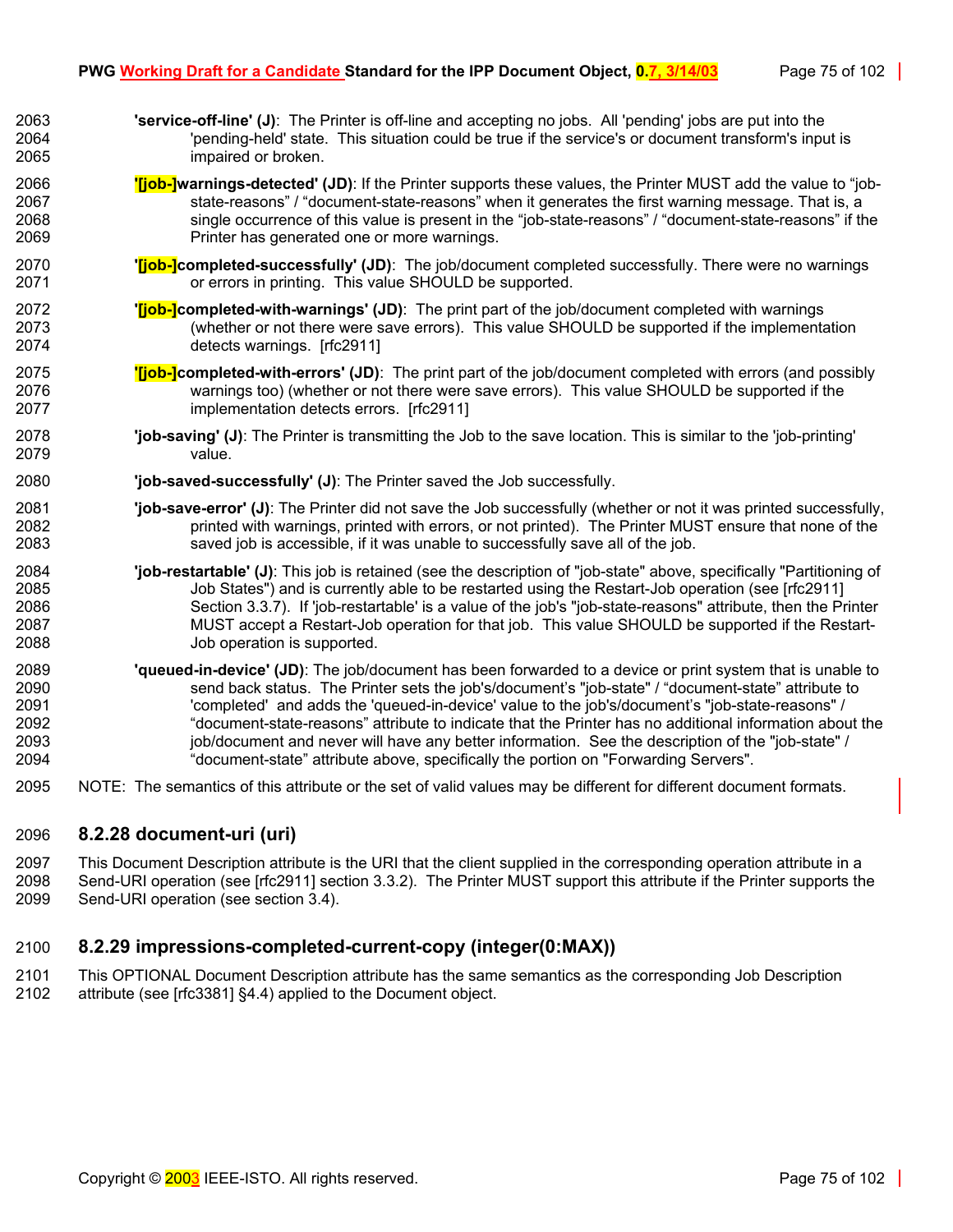## <span id="page-75-0"></span>2103 **8.2.30 [job-]detailed-status-message (1setOf text(MAX))**

2104 This OPTIONAL "detailed-status-message" Document Description attribute has the same semantics as the

2105 corresponding "job-detailed-status-message" Job Description attribute (see [rfc2911] §4.3.10) applied to the 2106 Document object.

## <span id="page-75-1"></span>2107 **8.2.31 [job-]document-access-errors (1setOf text(MAX))**

2108 This OPTIONAL "document-access-errors" Document Description attribute has the same semantics as the 2109<br>2109 Corresponding "job-detailed-status-message" Job Description attribute (see Irfc29111 §4.3.11) applied to th corresponding "job-detailed-status-message" Job Description attribute (see [rfc2911] §4.3.11) applied to the 2110 Document object.

### 2111 **job-id (integer(1:MAX))**

2112 This REQUIRED document description attribute is a *copy* of the "job-id" Job Description attribute (See [rfc2911] 2113 | §4.3.2) of the job that contains this Document.

## <span id="page-75-2"></span>2114 **8.2.32 [job-]impressions (integer(0:MAX))**

2115 This OPTIONAL "impressions" Document Description attribute has the same semantics as the corresponding "job-

2116 impressions" Job Description attribute (see [rfc2911] §4.3.17.2) applied to the Document object. The Printer sets

2117 this Document Description attribute from the corresponding operation attribute supplied by the client in the Document

2118 Creation operation (see section [3.1\)](#page-14-0).

## <span id="page-75-3"></span>2119 **8.2.33 [job-]impressions-completed (integer(0:MAX))**

2120 This OPTIONAL "impressions-completed" Document Description attribute has the same semantics as the

2121 corresponding "job-impressions-completed" Job Description attribute (see [rfc2911] §4.3.18.2) applied to the

2122 Document object.

## <span id="page-75-4"></span>2123 **8.2.34 [job-]k-octets (integer(0:MAX))**

2124 This OPTIONAL "k-octets" Document Description attribute has the same semantics as the corresponding "job-k-

2125 octets" Job Description attribute (see [rfc2911] §4.3.17.1) applied to the Document object. The Printer sets this

2126 Document Description attribute from the corresponding operation attribute supplied by the client in the Document 2127 Creation operation (see section [3.1\)](#page-14-0).

## <span id="page-75-5"></span>2128 **8.2.35 [job-]k-octets-processed (integer(0:MAX))**

2129 This OPTIONAL "k-octets-processed" Document Description attribute has the same semantics as the corresponding 2130 "job-k-octets-processed" Job Description attribute (see [rfc2911] §4.3.18.1) applied to the Document object.

## <span id="page-75-6"></span>2131 **8.2.36 [job-]media-sheets (integer(0:MAX))**

2132 This OPTIONAL "media-sheets" Document Description attribute has the same semantics as the corresponding "job-

2133 media-sheets" Job Description attribute (see [rfc2911] §4.3.17.3) applied to the Document object. The Printer sets 2134 this Document Description attribute from the corresponding operation attribute supplied by the client in the Document 2135 Creation operation (see section [3.1\)](#page-14-0).

## <span id="page-75-7"></span>2136 **8.2.37 [job-]media-sheets-completed (integer(0:MAX))**

2137 This OPTIONAL "media-sheets" Document Description attribute has the same semantics as the corresponding "job-

2138 media-sheets-completed" Job Description attribute (see [rfc2911] 4.3.18.3) applied to the Document object.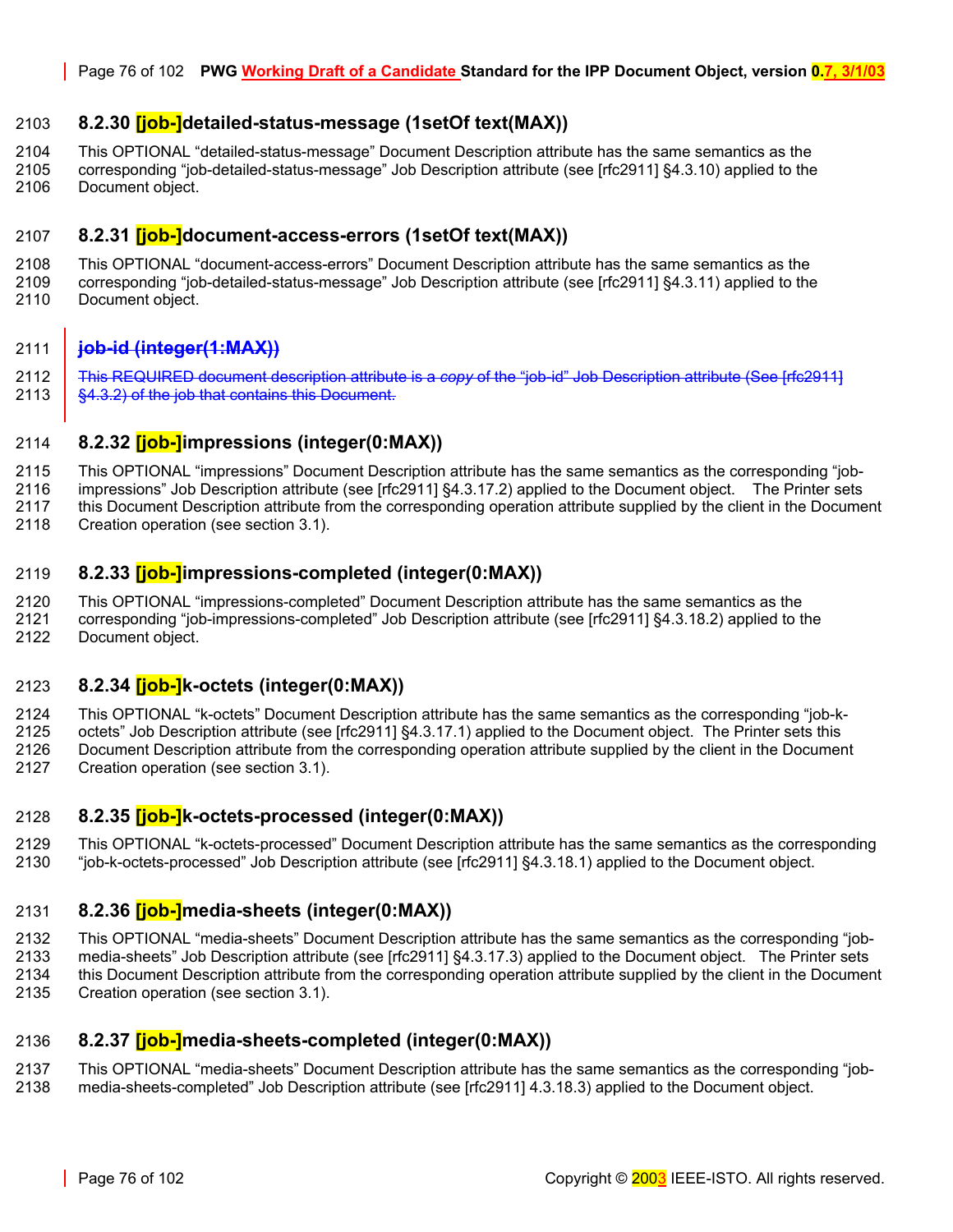## <span id="page-76-2"></span>2139 **8.2.38 [job-]more-info (uri)**

2140 This OPTIONAL "more-info" Document Description attribute has the same semantics as the corresponding "job-2141 more-info" Job Description attribute (see [rfc2911] §4.3.4) applied to the Document object.

## <span id="page-76-4"></span>2142 **8.2.39 [job-]printer-up-time (integer (1:MAX))**

2143 This REQUIRED "printer-up-time" Document Description attribute indicates the amount of time (in seconds) that the 2144 Printer implementation has been up and running. This attribute is an alias for the "printer-up-time" Printer Description

2145 attribute (see [rfc2911] section 4.4.29).

2146 A client MAY request this attribute in a Get-Document-Attributes or Get-Documents request and use the value 2147 returned in combination with other requested Event Time Job Description Attributes in order to display time attributes 2148 to a user. The difference between this attribute and the 'integer' value of a "time-at-xxx" attribute is the number of 2149 seconds ago that the "time-at-xxx" event occurred. A client can compute the wall-clock time at which the "time-at-2150 xxx" event occurred by subtracting this difference from the client's wall-clock time.

### <span id="page-76-0"></span>2151 **job-printer-uri (uri)**

2152 This REQUIRED Document Description attribute has the same semantics as the corresponding Job Description 2153 attribute (see [rfc2911] §4.3.3) applied to the Document object.

### 2154 **job-uri (uri)**

2155 This REQUIRED document description attribute is a copy of the "job-uri" Job Description attribute (see [rfc2911] 2156 §4.3.1.) of the job that contains this Document.

## <span id="page-76-6"></span>2157 **8.2.40 [job-]warnings-count (integer(0:MAX))**

2158 This OPTIONAL "warnings-count" Document Description attribute has the same semantics as the corresponding

2159 "iob-warnings-count" Job Description attribute (see [overridepwg5100.4] §6.1.) applied to the Document object. See 2160 **[everridepwg5100.4]** §6.1.

### <span id="page-76-1"></span>2161 **8.2.41 last-document (boolean)**

2162 This OPTIONAL Document Description attribute indicates whether or not this Document is the last Document in the 2163 Job. See [rfc2911] §4.3.12. The Printer sets this Document Description attribute from the corresponding operation 2164 attribute supplied by the client in the Document Creation operation (see section [3.1\)](#page-14-0). If the client issues the Close-2165 Job operation (see section [4.3.1\)](#page-32-0), the Printer sets the value of the "last-document" Document Description attribute of 2166 the last document in the Job to 'true'.

## <span id="page-76-3"></span>2167 **8.2.42 output-device-assigned (name(127))**

2168 This OPTIONAL Document Description attribute has the same semantics as the corresponding Job Description 2169 attribute (see [rfc2911] §4.3.7.2) applied to the Document object.

### <span id="page-76-5"></span>2170 **8.2.43 sheet-completed-copy-number (integer(0:MAX))**

2171 This OPTIONAL Document Description attribute has the same semantics as the corresponding Job Description 2172 attribute (see [rfc3381] §4.2) applied to the Document object.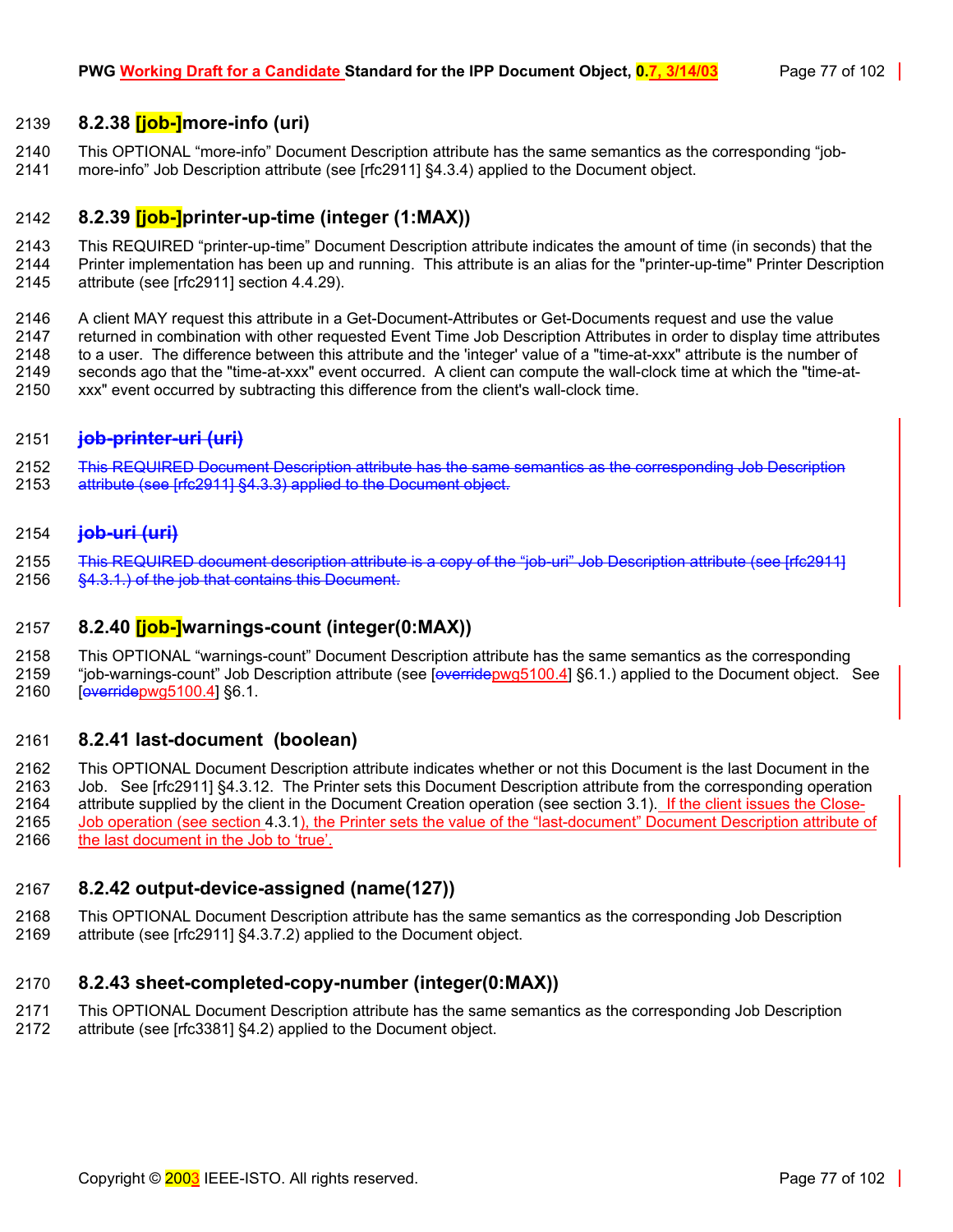### <span id="page-77-1"></span>2173 **8.2.44 time-at-completed (integer (MIN:MAX))**

2174 This REQUIRED Document Description attribute has the same semantics as the corresponding Job Description 2175 attribute (see [rfc2911] §4.3.14.3) applied to the Document object.

### <span id="page-77-2"></span>2176 **8.2.45 time-at-creation (integer (MIN:MAX))**

- 2177 This REQUIRED Document Description attribute has the same semantics as the corresponding Job Description
- 2178 attribute (see [rfc2911] §4.3.14.1) applied to the Document object.

### <span id="page-77-3"></span>2179 **8.2.46 time-at-processing (integer (MIN:MAX))**

2180 This REQUIRED Document Description attribute has the same semantics as the corresponding Job Description 2181 attribute (see [rfc2911] §4.3.14.2) applied to the Document object.

## 2182 **9 Printer attributes**

2183 This section lists *all* of the Printer attributes defined in other IPP documents. Printer attributes are divided into three 2184 disjoint groups:

2185

| Job Template attributes (JT)          | These Printer attributes are related directly to the "xxx" Job Template attributes  |
|---------------------------------------|-------------------------------------------------------------------------------------|
|                                       | that a client can supply in a Job Creation request as follows:                      |
|                                       | 1. "xxx-supported" indicate the supported values                                    |
|                                       | 2. "xxx-default" indicate the values that will be used if the client and the PDL    |
|                                       | omit the attribute.                                                                 |
|                                       | 3. "xxx-ready" indicate the supported values that are available without human       |
|                                       | intervention, for those few attributes that require human intervention, such        |
|                                       | as "media" and possibly "job-finishing".                                            |
|                                       | These Printer attributes are also returned in a Get-Printer-Attributes response     |
|                                       | when the client supplies: "requested-attributes" = 'job-template'.                  |
| <b>Document Template attributes</b>   | These Printer attributes are related directly to the "xxx" Document Template        |
| (DT)                                  | attributes that a client can supply in a Document Creation request as follows:      |
|                                       | 1. "xxx-supported" indicate the supported values                                    |
|                                       | 2. "xxx-default" indicate the values that will be used if the client and the PDL    |
|                                       | omit the attribute.                                                                 |
|                                       | 3. "xxx-ready" indicate the supported values that are available without human       |
|                                       | intervention, for those few attributes that require human intervention, such        |
|                                       | as "media" and possibly "finishing".                                                |
|                                       | These Printer attributes are also returned in a Get-Printer-Attributes response     |
|                                       | when the client supplies: "requested-attributes" = 'document-template'.             |
| <b>Printer Description attributes</b> | These Printer attributes describe the Printer, such as "printer-name" and "printer- |
| (PD)                                  | location". Some of them are "xxx-supported" and "xxx-default" for Operation         |
|                                       | attributes that the client can supply in a Job Creation request.                    |
| neither $(-)$                         | These Printer attributes describe supported and defaults for member attributes of   |
|                                       | collection Job Template attributes.                                                 |
|                                       |                                                                                     |

<span id="page-77-0"></span>2186

2187 In a Get-Printer-Attributes request, a client can request all of the Printer attributes in the Job Template (JT) or Printer 2188 Description (PD) groups by supplying the 'job-template' or 'printer-description' group name, respectively. The client

2189 can also request "all". The column labels are:

### 2190 "**Attribute Syntax**" - indicates the attribute syntax (see [rfc2911] section 4.1). Many "xxx-default" and "xxx-2191 supported" attributes have the 'collection' syntax which consists of a number of member attributes. 2192 These member attributes are not listed in this table when they are the same as the corresponding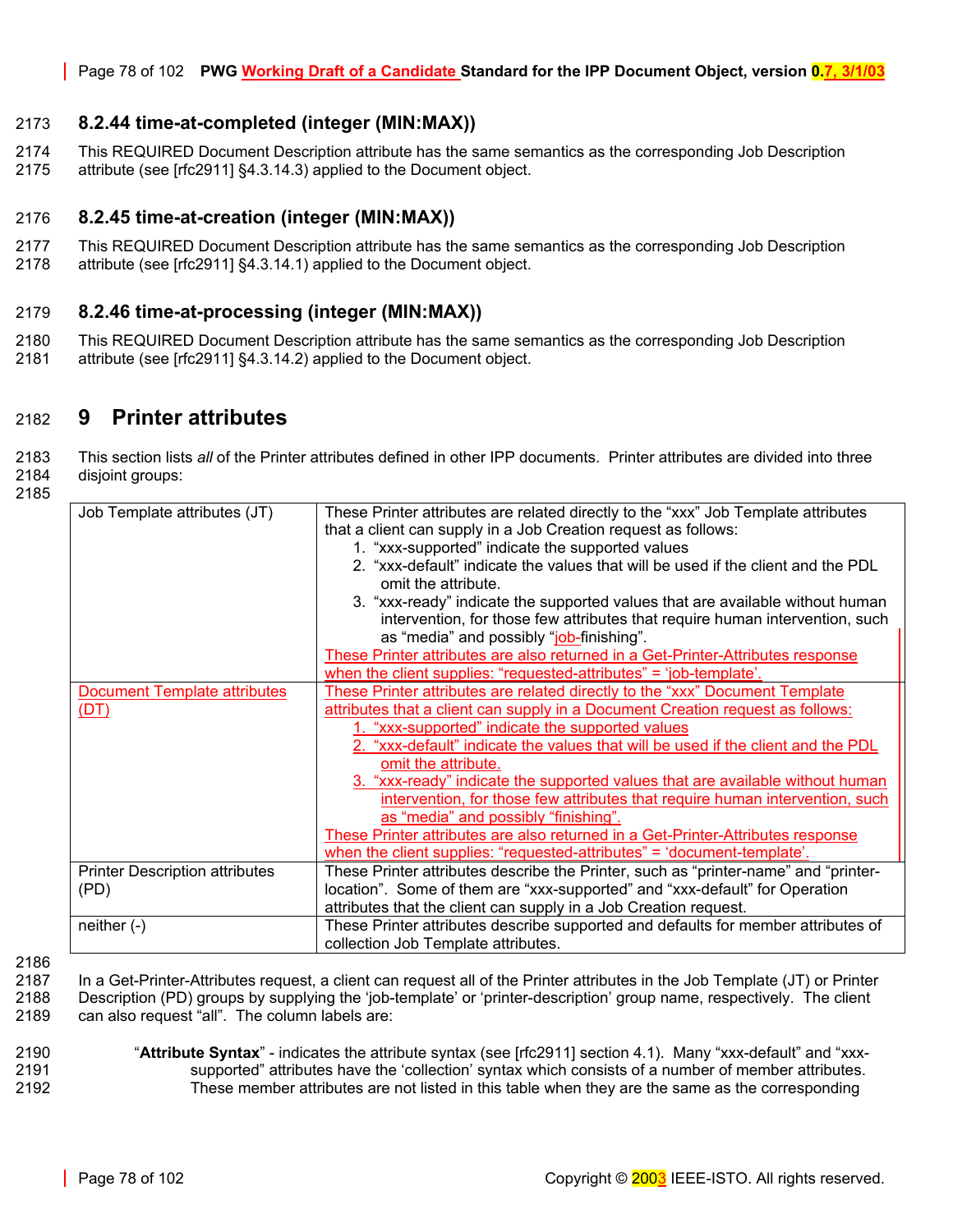- 2193 "xxx" attribute in [Table 8.](#page-43-0) Only those few Printer attribute collection attributes that do not have a 2194 corresponding Job Template attributes show the member attributes in this table.
- 2195 "**Grp**" indicates to which group the attribute belongs. "PD" = Printer Description; "JT" = Job Template as 2196 explained above.
- 2197 "**Printer Conf**." indicates the IPP/1.1 Printer conformance requirements for supporting the attribute. Those 2198 attributes labeled as "MAY" may have conditional requirements that require their support, if the 2199 Printer supports a related attribute, operation, or feature. For example, all Job Template attributes 2200 are OPTIONAL for a Printer to support. However, if a Printer supports Job Template attribute "xxx", 2201 then it MUST also support the corresponding "xxx-default" and "xxx-supported" attributes. Similarly, 2202 if Event Notification is supported, then some of the attributes indicated as "MAY" in this table become 2203 MUST.

### 2204 "**Reference**" - lists the IETF or IEEE-ISTO specification which defines the semantics of the attribute.

- 2205 ISSUE 14: TBD Need to add the "xxx-default" and "xxx-supported" to Table 14 that go with the Document Template 2206 attributes.
- 

### 2207 **Table 14 - Printer attributes (Job Template and Printer Description)**

| Printer attribute name                     | <b>Attribute Syntax</b> | Grp                               | Printer     | Reference               |
|--------------------------------------------|-------------------------|-----------------------------------|-------------|-------------------------|
| (Job Template & Printer Description)       |                         |                                   | Conf.       |                         |
| charset-configured                         | charset                 | <b>PD</b>                         | <b>MUST</b> | [rfc2911] §4.4.17       |
| charset-supported                          | 1setOf charset          | $\overline{PD}$                   | <b>MUST</b> | [rfc2911] §4.4.18       |
| color-supported                            | boolean                 | PD                                | <b>MAY</b>  | [rfc2911] §4.4.26       |
| compression-supported                      | type3 keyword           | <b>PD</b>                         | <b>MUST</b> | [rfc2911] §4.4.32       |
| copies-default                             | integer(1:MAX)          | $\overline{\mathsf{J}\mathsf{T}}$ | <b>MAY</b>  | [rfc2911] §4.2.5        |
| copies-supported                           | rangeOfInteger(1:MAX)   | <b>JT</b>                         | <b>MAY</b>  | [rfc2911] §4.2.5        |
| cover-back-default                         | collection              | $\overline{\mathsf{J}\mathsf{T}}$ | <b>MAY</b>  | [prod-printpwg5100.3]   |
|                                            |                         |                                   |             | §3.1.3                  |
| cover-back-supported                       | 1setOf type2 keyword    | <b>JT</b>                         | <b>MAY</b>  | [prod-printpwg5100.3]   |
|                                            |                         |                                   |             | §3.1.4                  |
| cover-front-default                        | collection              | $\overline{\mathsf{J}\mathsf{T}}$ | <b>MAY</b>  | [prod-printpwg5100.3]   |
|                                            |                         |                                   |             | §3.1.3                  |
| cover-front-supported                      | 1setOf type2 keyword    | <b>JT</b>                         | <b>MAY</b>  | [prod-printpwg5100.3]   |
|                                            |                         |                                   |             | §3.1.4                  |
| cover-type-supported                       | 1setOf type2 keyword    | $\overline{\phantom{a}}$          | <b>MAY</b>  | [prod-printpwg5100.3]   |
|                                            |                         |                                   |             | §3.1.2.1                |
| document-creation-attributes-<br>supported | 1setOf type2 keyword    | <b>PD</b>                         | <b>MAY</b>  | [this-spec] §9.1        |
| document-format-default                    | mimeMediaType           | <b>PD</b>                         | <b>MUST</b> | [rfc2911] §4.4.21       |
| document-format-supported                  | 1setOf mimeMediaType    | <b>PD</b>                         | <b>MUST</b> | [ $rfc2911$ ] $§4.4.22$ |
| document-format-varying-attributes         | 1setOf type2 keyword    | $\overline{PD}$                   | <b>MAY</b>  | [set-opsrfc3380] §6.3   |
| document-overrides-supported               | 1setOf type2 keyword    |                                   | <b>MAY</b>  | [everridepwg5100.4]     |
|                                            |                         |                                   |             | §5.1.14                 |
| finishings-col-default                     | collection              | $\overline{\mathsf{J}\mathsf{T}}$ | <b>MAY</b>  | [prod-printpwg5100.3]   |
|                                            |                         |                                   |             | §3.2.3                  |
| finishings-col-ready                       | 1setOf collection       | $\overline{\mathsf{J}\mathsf{T}}$ | <b>MAY</b>  | [prod-printpwg5100.3]   |
|                                            |                         |                                   |             | §3.2.4                  |
| finishings-col-supported                   | 1setOf type2 keyword    | <b>JT</b>                         | <b>MAY</b>  | [prod-printpwg5100.3]   |
|                                            |                         |                                   |             | §3.2.5                  |
| finishings-default                         | 1setOf type2 enum       | $\overline{\mathsf{J}\mathsf{T}}$ | <b>MAY</b>  | [rfc2911] §4.2.6        |
| finishings-ready                           | 1setOf type2 enum       | <b>JT</b>                         | <b>MAY</b>  | [rfc2911] §4.2.6        |
| finishings-supported                       | 1setOf type2 enum       | <b>JT</b>                         | <b>MAY</b>  | [rfc2911] §4.2.6        |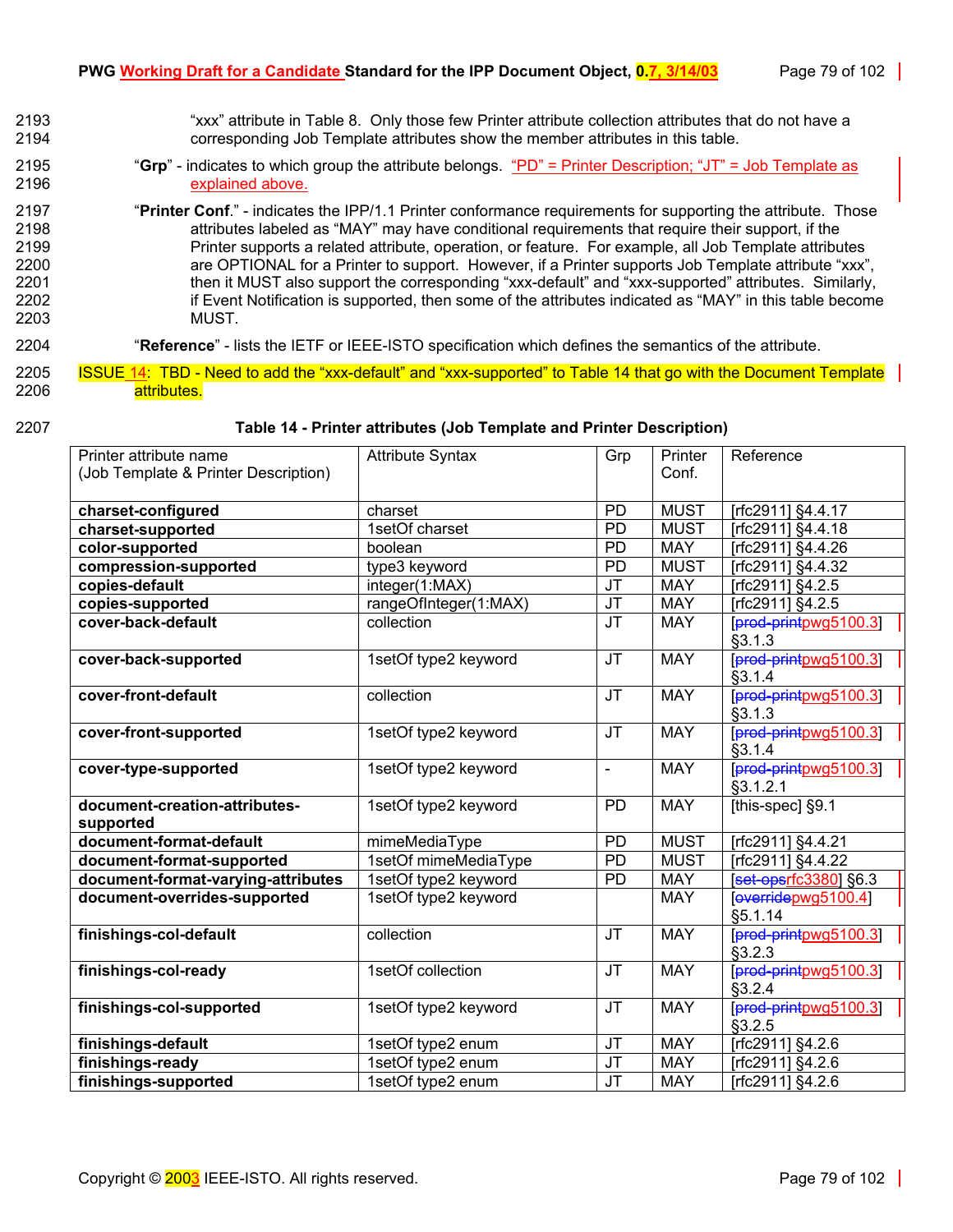| Printer attribute name<br>(Job Template & Printer Description) | <b>Attribute Syntax</b>               | Grp                               | Printer<br>Conf. | Reference                         |
|----------------------------------------------------------------|---------------------------------------|-----------------------------------|------------------|-----------------------------------|
| finishing-template-supported                                   | 1setOf name(MAX)                      | $\frac{1}{2}$                     | <b>MAY</b>       | [prod-printpwg5100.3]<br>§3.2.1.1 |
| force-front-side-default                                       | 1setOf integer(1:MAX)                 | <b>JT</b>                         | <b>MAY</b>       | [prod-printpwg5100.3]<br>§3.3     |
| force-front-side-supported                                     | rangeOfInteger(1:MAX)                 | <b>JT</b>                         | <b>MAY</b>       | [prod-printpwg5100.3]<br>§3.3     |
| generated-natural-language-<br>supported                       | 1setOf naturalLanguage                | PD                                | <b>MUST</b>      | [rfc2911] §4.4.20                 |
| imposition-template-default                                    | type3 keyword   name(MAX)             | $\overline{\phantom{a}}$          | <b>MAY</b>       | [prod-printpwg5100.3]<br>§3.4     |
| imposition-template-supported                                  | 1setOf (type3 keyword  <br>name(MAX)) | $\blacksquare$                    | <b>MAY</b>       | [prod-printpwg5100.3]<br>§3.4     |
| insert-after-page-number-supported                             | rangeOfInteger(0:MAX)                 | L,                                | <b>MAY</b>       | [prod-printpwg5100.3]<br>§3.5.1.1 |
| insert-count-supported                                         | rangeOfInteger(0:MAX)                 | $\overline{\phantom{0}}$          | <b>MAY</b>       | [prod-printpwg5100.3]<br>§3.5.2.1 |
| insert-sheet-default                                           | 1setOf collection                     | JT                                | <b>MAY</b>       | [prod-printpwg5100.3]<br>§3.5.4   |
| insert-sheet-supported                                         | 1setOf type2 keyword                  | <b>JT</b>                         | <b>MAY</b>       | [prod-printpwg5100.3]<br>§3.5.5   |
| ippget-event-life                                              | integer(15:MAX)                       | <b>PD</b>                         | <b>MAY</b>       | [get-method] §8.1                 |
| ipp-versions-supported                                         | 1setOf type2 keyword                  | PD                                | <b>MUST</b>      | [rfc2911] §4.4.20                 |
| job-account-id-default                                         | name(MAX)                             | <b>JT</b>                         | <b>MAY</b>       | [prod-printpwg5100.3]<br>§3.6     |
| job-account-id-supported                                       | boolean                               | <b>JT</b>                         | <b>MAY</b>       | [prod-printpwg5100.3]<br>§3.6     |
| job-accounting-output-bin-default                              | type3 keyword   name(MAX)             | $\qquad \qquad \blacksquare$      | <b>MAY</b>       | [prod-printpwg5100.3]<br>§3.8.3.1 |
| job-accounting-output-bin-<br>supported                        | 1setOf (type3 keyword  <br>name(MAX)) | $\qquad \qquad \blacksquare$      | <b>MAY</b>       | [prod-printpwg5100.3]<br>§3.8.3.2 |
| job-accounting-sheets-default                                  | collection                            | JT                                | <b>MAY</b>       | [prod-printpwg5100.3]<br>§3.8.4   |
| job-accounting-sheets-supported                                | 1setOf type2 keyword                  | <b>JT</b>                         | <b>MAY</b>       | [prod-printpwg5100.3]<br>§3.8.5   |
| job-accounting-sheets-type-<br>supported                       | 1setOf (type3 keyword  <br>name(MAX)) | $\blacksquare$                    | <b>MAY</b>       | [prod-printpwg5100.3]<br>§3.8.1.1 |
| job-accounting-user-id-default                                 | name(MAX)                             | $\overline{\mathsf{J}\mathsf{T}}$ | <b>MAY</b>       | [prod-printpwg5100.3]<br>§3.7     |
| job-accounting-user-id-supported                               | boolean                               | <b>JT</b>                         | <b>MAY</b>       | [prod-printpwg5100.3]<br>§3.7     |
| job-creation-attributes-supported                              | 1setOf type2 keyword                  | <b>PD</b>                         | <b>MAY</b>       | [prod-print2ippsave]<br>§7.1      |
| job-error-sheet-default                                        | collection                            | <b>JT</b>                         | <b>MAY</b>       | [prod-printpwg5100.3]<br>§3.7     |
| job-error-sheet-supported                                      | 1setOf type2 keyword                  | <b>JT</b>                         | <b>MAY</b>       | [prod-printpwg5100.3]<br>§3.9.5   |
| job-error-sheet-type-supported                                 | 1setOf (type3 keyword)<br>name(MAX))  | $\frac{1}{2}$                     | <b>MAY</b>       | [prod-printpwg5100.3]<br>§3.9.1.1 |
| job-error-sheet-when-supported                                 | 1setOf type2 keyword                  | $\blacksquare$                    | <b>MAY</b>       | [prod-printpwg5100.3]<br>§3.9.2.1 |
| job-hold-until-default                                         | type3 keyword   name(MAX)             | <b>JT</b>                         | <b>MAY</b>       | [rfc2911] §4.2.2                  |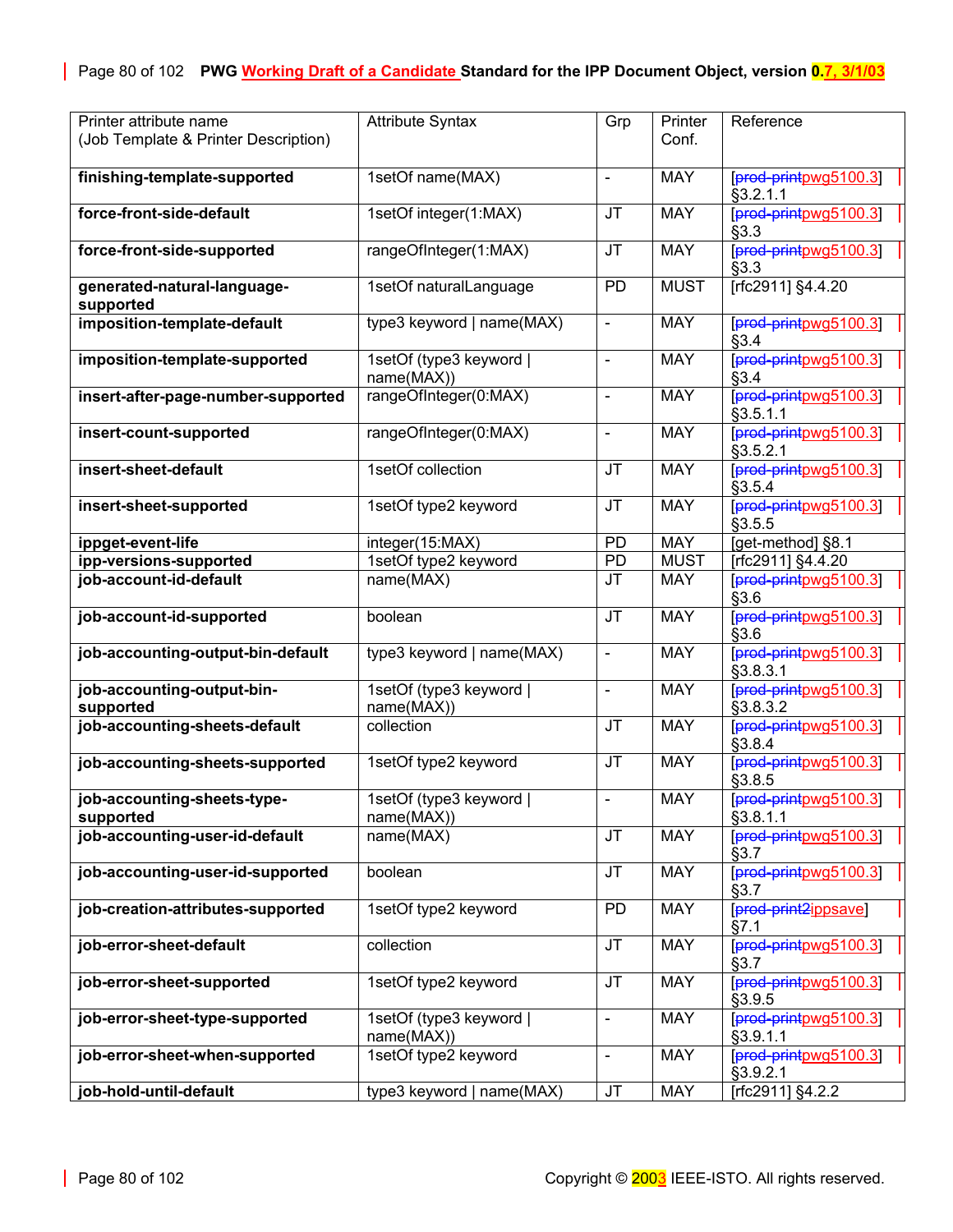| Printer attribute name               | <b>Attribute Syntax</b>               | Grp                               | Printer    | Reference                           |
|--------------------------------------|---------------------------------------|-----------------------------------|------------|-------------------------------------|
| (Job Template & Printer Description) |                                       |                                   | Conf.      |                                     |
|                                      |                                       | <b>JT</b>                         | <b>MAY</b> |                                     |
| job-hold-until-supported             | 1setOf (type3 keyword  <br>name(MAX)) |                                   |            | [rfc2911] §4.2.2                    |
| job-impressions-supported            | rangeOfInteger(0:MAX)                 | PD                                | <b>MAY</b> | [rfc2911] §4.4.34                   |
| job-k-octets-supported               | rangeOfInteger(0:MAX)                 | PD                                | <b>MAY</b> | [rfc2911] §4.4.33                   |
| job-media-sheets-supported           | rangeOfInteger(0:MAX)                 | PD                                | <b>MAY</b> | [rfc2911] §4.4.35                   |
| job-message-to-operator-default      | text(MAX)                             | <b>JT</b>                         | <b>MAY</b> | [prod-printpwg5100.3]<br>§3.12      |
| job-message-to-operator-supported    | boolean                               | $\overline{\mathsf{J}\mathsf{T}}$ | <b>MAY</b> | prod-printpwg5100.3<br>§3.12        |
| job-password-supported               | integer(0:127)                        | <b>PD</b>                         | <b>MAY</b> | [prod-print2ippsave]<br>§7.2        |
| job-password-encryption-supported    | 1setOf (type3 keyword  <br>name(MAX)) | <b>PD</b>                         | <b>MAY</b> | [prod-print2ippsave]<br>§7.3        |
| job-priority-default                 | integer(1:100)                        | JT                                | <b>MAY</b> | [rfc2911] §4.2.1                    |
| job-priority-supported               | 1setOf integer(1:100)                 | $\overline{\mathsf{J}\mathsf{T}}$ | <b>MAY</b> | [rfc2911] §4.2.1                    |
| job-settable-attributes-supported    | 1setOf type2 keyword                  | <b>PD</b>                         | <b>MAY</b> | $[set-opsrfc3380]$ §6.2             |
| job-sheet-message-default            | text( <b>MAX</b> )                    |                                   | <b>MAY</b> | [prod-printpwg5100.3]<br>§3.12      |
| job-sheet-message-supported          | boolean                               |                                   | <b>MAY</b> | [prod-printpwg5100.3]<br>§3.12      |
| job-sheets-col-default               | collection                            | <b>JT</b>                         | <b>MAY</b> | [prod-printpwg5100.3]<br>§3.11.3    |
| job-sheets-col-supported             | 1setOf type2 keyword                  | <b>JT</b>                         | <b>MAY</b> | [prod-printpwg5100.3]<br>§3.11.4    |
| job-sheets-default                   | type3 keyword   name(MAX)             | <b>JT</b>                         | <b>MAY</b> | [rfc2911] §4.2.3                    |
| job-sheets-supported                 | 1setOf (type3 keyword  <br>name(MAX)) | $\overline{\mathsf{J}\mathsf{T}}$ | <b>MAY</b> | [rfc2911] §4.2.3                    |
| job-spooling-supported               | type2 keyword                         | <b>PD</b>                         | <b>MAY</b> | [prod-print2ippsave]<br>§7.4        |
| max-save-info-supported              | integer(1:MAX)                        | <b>PD</b>                         | <b>MAY</b> | [prod-print2ippsave]<br>§7.5        |
| max-stitching-locations-supported    | integer(1:MAX)                        | <b>PD</b>                         | <b>MAY</b> | [prod-printpwg5100.3]<br>§5.2       |
| media-back-coating-supported         | 1setOf (type3 keyword  <br>name(MAX)) | $\blacksquare$                    | <b>MAY</b> | [prod-printpwg5100.3]<br>§3.13.10.2 |
| media-col-database                   | 1setOf collection                     | $-54$                             | <b>MAY</b> | [prod-print2ippsave]<br>§7.6        |
| any "media-col" member attribute     |                                       |                                   |            |                                     |
| media-col-default                    | collection                            | <b>JT</b>                         | <b>MAY</b> | [prod-printpwg5100.3]<br>§3.13.12   |
| any "media-col" member attribute     |                                       |                                   |            |                                     |
| media-color-supported                | 1setOf type2 keyword                  |                                   | <b>MAY</b> | [prod-printpwg5100.3]<br>§3.13.4.1  |
| media-col-ready                      | 1setOf collection                     | <b>JT</b>                         | <b>MAY</b> | [prod-printpwg5100.3]<br>§3.13.13   |
| any "media-col" member attribute     |                                       |                                   |            |                                     |
| media-col-supported                  | 1setOf type2 keyword                  | <b>JT</b>                         | <b>MAY</b> | [prod-printpwg5100.3]               |

<span id="page-80-0"></span><sup>&</sup>lt;sup>54</sup> The "media-col-database" attribute is not returned when the client requests 'all' or 'printer-description' attribute group because there MAY be a large number of values. Instead the client MUST query "media-col-database" explicitly in a Get-Printer-Attributes request.

 $\overline{a}$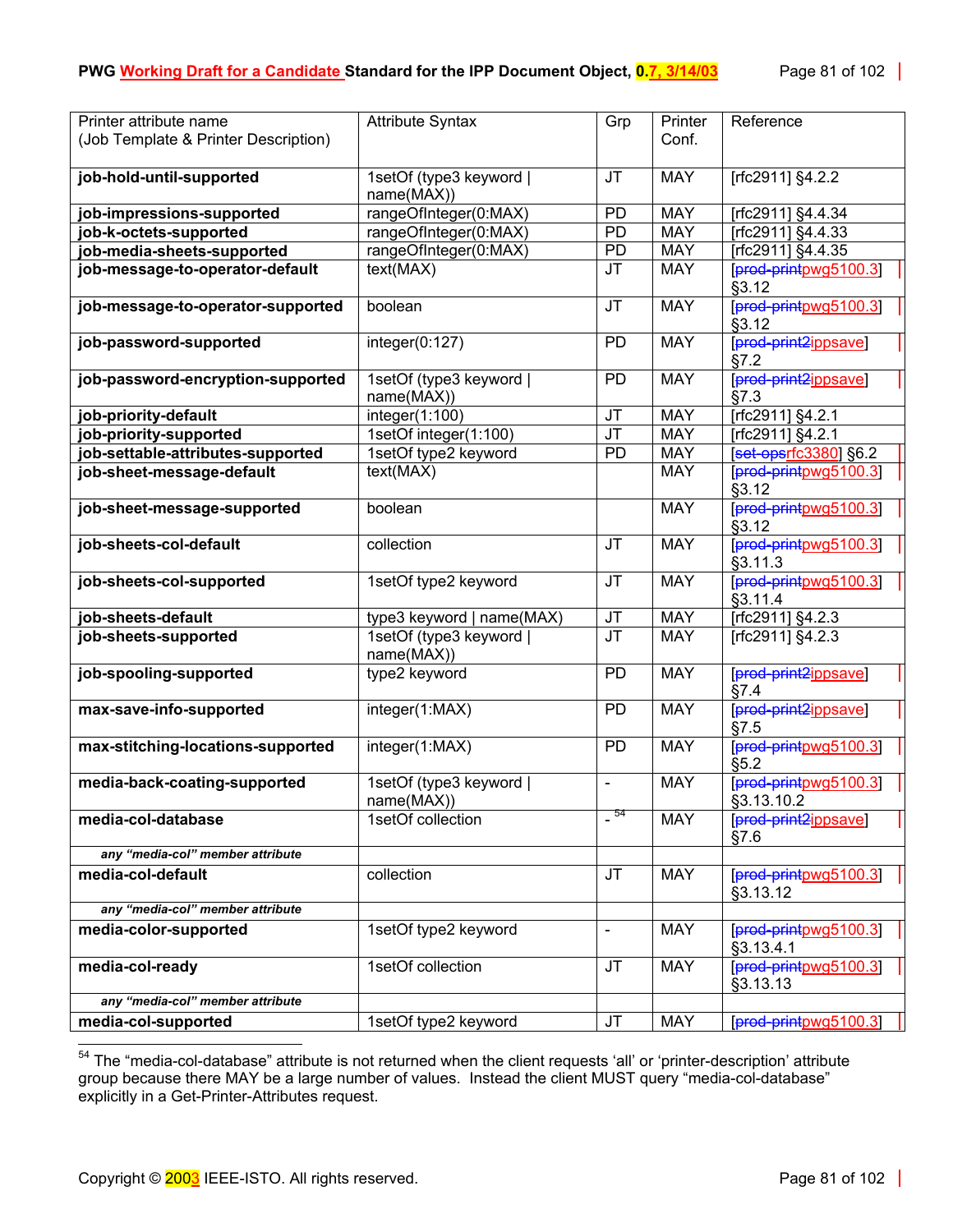| Printer attribute name               | <b>Attribute Syntax</b>      | Grp                               | Printer     | Reference             |
|--------------------------------------|------------------------------|-----------------------------------|-------------|-----------------------|
| (Job Template & Printer Description) |                              |                                   | Conf.       |                       |
|                                      |                              |                                   |             |                       |
|                                      |                              |                                   |             | §3.13.14              |
| media-default                        | type3 keyword   name(MAX)    | JT                                | <b>MAY</b>  | [rfc2911] §4.2.11     |
| media-front-coating-supported        | 1setOf (type3 keyword        | $\overline{\phantom{a}}$          | <b>MAY</b>  | [prod-printpwg5100.3] |
|                                      | name(MAX))                   |                                   |             | §3.13.10.1            |
| media-hole-count-supported           | 1setOf rangeOfInteger(0:MAX) | $\blacksquare$                    | <b>MAY</b>  | [prod-printpwg5100.3] |
|                                      |                              |                                   |             | §3.13.6.1             |
| media-info-supported                 | boolean                      | $\blacksquare$                    | <b>MAY</b>  | [prod-printpwg5100.3] |
|                                      |                              |                                   |             | §3.13.3.1             |
| media-input-tray-check-default       | type3 keyword   name(MAX)    | <b>JT</b>                         | <b>MAY</b>  | [prod-printpwg5100.3] |
|                                      |                              |                                   |             | §3.14                 |
| media-input-tray-check-supported     | 1setOf (type3 keyword        | <b>JT</b>                         | <b>MAY</b>  | [prod-printpwg5100.3] |
|                                      |                              |                                   |             | §3.14                 |
|                                      | name(MAX))                   |                                   |             |                       |
| media-key-supported                  | 1setOf (type3 keyword)       | $\blacksquare$                    | <b>MAY</b>  | [prod-printpwg5100.3] |
|                                      | name(MAX))                   |                                   |             | §3.13.1.1             |
| media-order-count-supported          | 1setOf rangeOfInteger(1:MAX) | $\blacksquare$                    | <b>MAY</b>  | [prod-printpwg5100.3] |
|                                      |                              |                                   |             | §3.13.7.1             |
| media-pre-printed-supported          | 1setOf (type3 keyword        | ä,                                | <b>MAY</b>  | [prod-printpwg5100.3] |
|                                      | name(MAX))                   |                                   |             | §3.13.5.1             |
| media-ready                          | 1setOf (type3 keyword)       | <b>JT</b>                         | <b>MAY</b>  | [rfc2911] §4.2.11     |
|                                      | name(MAX))                   |                                   |             |                       |
| media-recycled-supported             | 1setOf (type3 keyword        | $\blacksquare$                    | <b>MAY</b>  | [prod-printpwg5100.3] |
|                                      | name(MAX))                   |                                   |             | §3.13.11.1            |
| media-size-supported                 | 1setOf collection            | $\qquad \qquad \blacksquare$      | <b>MAY</b>  | [prod-printpwg5100.3] |
|                                      |                              |                                   |             | §3.13.8.3             |
| media-supported                      | 1setOf (type3 keyword        | JT                                | <b>MAY</b>  | [rfc2911] §4.2.11     |
|                                      | name(MAX))                   |                                   |             |                       |
| media-type-supported                 | 1setOf (type3 keyword        | $\frac{1}{2}$                     | <b>MAY</b>  | [prod-printpwg5100.3] |
|                                      | name(MAX))                   |                                   |             | §3.13.2.1             |
| media-weight-metric-supported        | 1setOf rangeOfInteger(1:MAX) | $\blacksquare$                    | <b>MAY</b>  | [prod-printpwg5100.3] |
|                                      |                              |                                   |             | §3.13.9.1             |
| multiple-document-handling-default   |                              | JT                                | <b>MAY</b>  |                       |
|                                      | type2 keyword                | $\overline{\mathsf{J}\mathsf{T}}$ |             | [rfc2911] §4.2.4      |
| multiple-document-handling-          | 1setOf type2 keyword         |                                   | <b>MAY</b>  | [rfc2911] §4.2.4      |
| supported                            | boolean                      |                                   | <b>MAY</b>  |                       |
| multiple-document-jobs-supported     |                              | <b>PD</b>                         |             | [rfc2911] §4.4.16     |
| multiple-operation-time-out          | integer(1:MAX)               | $\overline{PD}$                   | <b>MAY</b>  | [rfc2911] §4.4.31     |
| natural-language-configured          | naturalLanguage              | PD                                | <b>MUST</b> | [rfc2911] §4.4.19     |
| notify-attributes-supported          | 1setOf type2 keyword         | <b>PD</b>                         | <b>MAY</b>  | [ntfy] §5.3.4         |
| notify-events-default                | 1setOf type2 keyword         | PD                                | MAY         | [ntfy] §5.3.3         |
| notify-events-supported              | 1setOf type2 keyword         | PD                                | <b>MAY</b>  | [ntfy] §5.3.3         |
| notify-lease-duration-default        | integer(0:67108863)          | <b>PD</b>                         | <b>MAY</b>  | [ntfy] §5.3.8         |
| notify-lease-duration-supported      | 1setOf (integer(0: 67108863) | PD                                | <b>MAY</b>  | [ntfy] §5.3.8         |
|                                      | rangeOfInteger(0:67108863))  |                                   |             |                       |
| notify-lease-expiration-time         | integer(0:MAX)               | PD                                | <b>MAY</b>  | [ntfy] §5.4.3         |
| notify-max-events-supported          | integer(2:MAX)               | <b>PD</b>                         | <b>MAY</b>  | [ntfy] $§5.3.3$       |
| notify-pull-method-supported         | 1setOf type2 keyword         | PD                                | <b>MAY</b>  | [ntfy] §5.3.2         |
| notify-schemes-supported             | 1setOf uriScheme             | PD                                | <b>MAY</b>  | [ntfy] §5.3.1         |
| number-up-default                    | integer(1:MAX)               | JT                                | <b>MAY</b>  | [rfc2911] §4.2.9      |
| number-up-supported                  | 1setOf (integer(1:MAX)       | JT                                | <b>MAY</b>  | [rfc2911] §4.2.9      |
|                                      | rangeOfInteger(1:MAX))       |                                   |             |                       |
| operations-supported                 | 1setOf type2 enum            | PD                                | <b>MUST</b> | [rfc2911] §4.4.15     |
|                                      |                              |                                   |             |                       |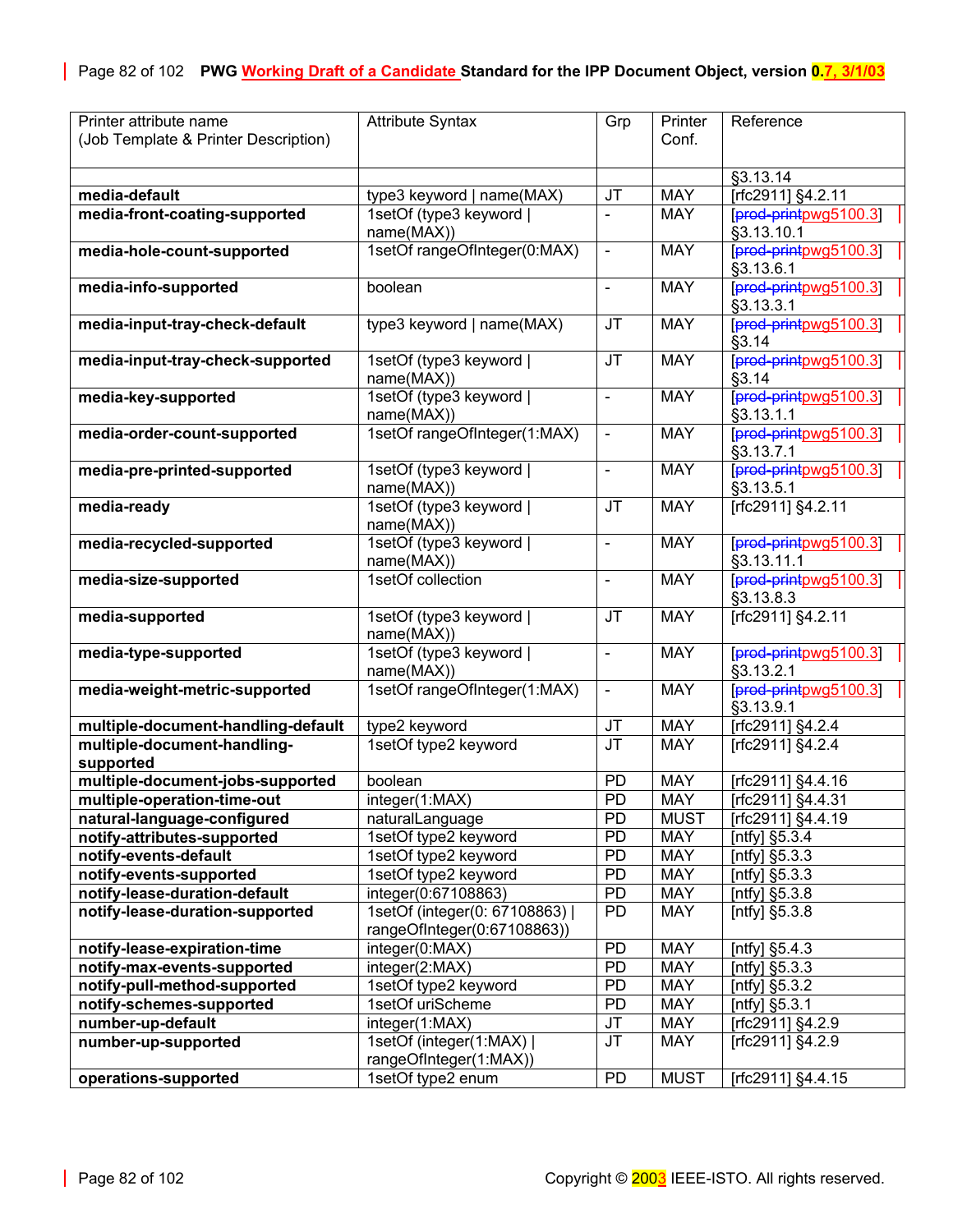| Printer attribute name                | <b>Attribute Syntax</b>   | Grp                    | Printer     | Reference                      |
|---------------------------------------|---------------------------|------------------------|-------------|--------------------------------|
| (Job Template & Printer Description)  |                           |                        | Conf.       |                                |
| orientation-requested-default         | type2 enum                | <b>JT</b>              | <b>MAY</b>  | [rfc2911] §4.2.10              |
| orientation-requested-supported       | 1setOf type2 enum         | JT                     | <b>MAY</b>  | [rfc2911] §4.2.10              |
| output-bin-default                    | type2 keyword   name(MAX) | <b>JT</b>              | <b>MAY</b>  | [output-binpwg5100.2]          |
|                                       |                           |                        |             | §2.1                           |
| output-bin-supported                  | 1setOf (type2 keyword     | <b>JT</b>              | <b>MAY</b>  | eutput-binpwg5100.2]           |
|                                       | name(MAX))                |                        | <b>MAY</b>  | §2.1                           |
| page-delivery-default                 | type2 keyword             | <b>JT</b>              |             | [prod-printpwg5100.3]<br>§3.15 |
| page-delivery-supported               | 1setOf type2 keyword      | <b>JT</b>              | <b>MAY</b>  | [prod-printpwg5100.3]<br>§3.15 |
| page-order-received-default           | type2 keyword             | <b>JT</b>              | <b>MAY</b>  | [prod-printpwg5100.3]<br>§3.16 |
| page-order-received-supported         | 1setOf type2 keyword      | <b>JT</b>              | <b>MAY</b>  | [prod-printpwg5100.3]          |
|                                       |                           |                        |             | §3.16                          |
| page-overrides-supported              | 1setOf type2 keyword      | PD                     | <b>MAY</b>  | [overidepwq5100.4]<br>§5.2.9   |
| page-ranges-supported                 | boolean                   | <b>JT</b>              | <b>MAY</b>  | [rfc2911] §4.2.7               |
| pages-per-minute                      | integer(0:MAX)            | PD                     | <b>MAY</b>  | [rfc2911] §4.4.36              |
| pages-per-minute-color                | integer(0:MAX)            | PD                     | <b>MAY</b>  | [rfc2911] §4.4.37              |
| pages-per-subset-supported            | boolean                   | <b>PD</b>              | <b>MAY</b>  | [overidepwg5100.4]             |
|                                       |                           |                        |             | §5.3.2                         |
| parent-printers-supported             | 1setOf uri                | PD                     | <b>MAY</b>  | [ $adm$ -ops] $§7.2$           |
| pdl-override-supported                | type2 keyword             | <b>PD</b>              | <b>MUST</b> | [rfc2911] §4.4.28              |
|                                       |                           |                        |             | [prod-print2ippsave]<br>§8.1   |
| presentation-direction-number-up-     | type2 keyword             | <b>JT</b>              | <b>MAY</b>  | [prod-printpwg5100.3]          |
| default                               |                           |                        |             | §3.17                          |
| presentation-direction-number-up-     | 1setOf type2 keyword      | <b>JT</b>              | <b>MAY</b>  | [prod-printpwg5100.3]          |
| supported                             |                           |                        |             | §3.17                          |
| printer-current-time                  | dateTime                  | PD                     | <b>MAY</b>  | [rfc2911] §4.4.30              |
| printer-detailed-status-messages      | 1setOf text(MAX)          | <b>PD</b>              | <b>MAY</b>  | [prod-print2ippsave]<br>§7.7   |
| printer-driver-installer              | uri                       | <b>PD</b>              | <b>MAY</b>  | [rfc2911] §4.4.8               |
| printer-info                          | text(127)                 | <b>PD</b>              | <b>MAY</b>  | [rfc2911] §4.4.6               |
| printer-is-accepting-jobs             | boolean                   | <b>PD</b>              | <b>MUST</b> | [rfc2911] §4.4.23              |
| printer-location                      | text(127)                 | <b>PD</b>              | <b>MAY</b>  | [rfc2911] §4.4.5               |
| printer-make-and-model                | text(127)                 | <b>PD</b>              | <b>MAY</b>  | [rfc2911] §4.4.9               |
| printer-message-date-time             | dateTime                  | <b>PD</b>              | <b>MAY</b>  | [set-opsrfc3380] §6.5          |
| printer-message-from-operator         | text(127)                 | <b>PD</b>              | <b>MAY</b>  | [rfc2911] §4.4.25              |
| printer-message-time                  | integer(MIN:MAX)          | <b>PD</b>              | <b>MAY</b>  | [set-opsrfc3380] §6.4          |
| printer-more-info                     | uri                       | <b>PD</b>              | <b>MAY</b>  | [rfc2911] §4.4.7               |
| printer-more-info-manufacturer        | uri                       | PD                     | <b>MAY</b>  | [rfc2911] §4.4.10              |
| printer-name                          | name(127)                 | <b>PD</b>              | <b>MUST</b> | [rfc2911] §4.4.4               |
| printer-notify-server-uri             | uri                       | <b>PD</b>              | <b>MAY</b>  | [not-srv] $§4.1$               |
| printer-resolution-default            | resolution                | JT                     | <b>MAY</b>  | [rfc2911] §4.2.12              |
| printer-resolution-supported          | 1setOf resolution         | <b>JT</b>              | <b>MAY</b>  | [rfc2911] §4.2.12              |
| printer-settable-attributes-supported | 1setOf type2 keyword      | <b>PD</b>              | <b>MAY</b>  | [set-opsrfc3380] §6.1          |
| printer-state                         | type1 enum                | <b>PD</b>              | <b>MUST</b> | [rfc2911] §4.4.11              |
| printer-state-change-date-time        | dateTime                  | <b>PD</b><br><b>PD</b> | <b>MAY</b>  | [ntfy] $§6.2$                  |
| printer-state-change-time             | integer(1:MAX)            |                        | <b>MAY</b>  | [ntfy] $§6.1$                  |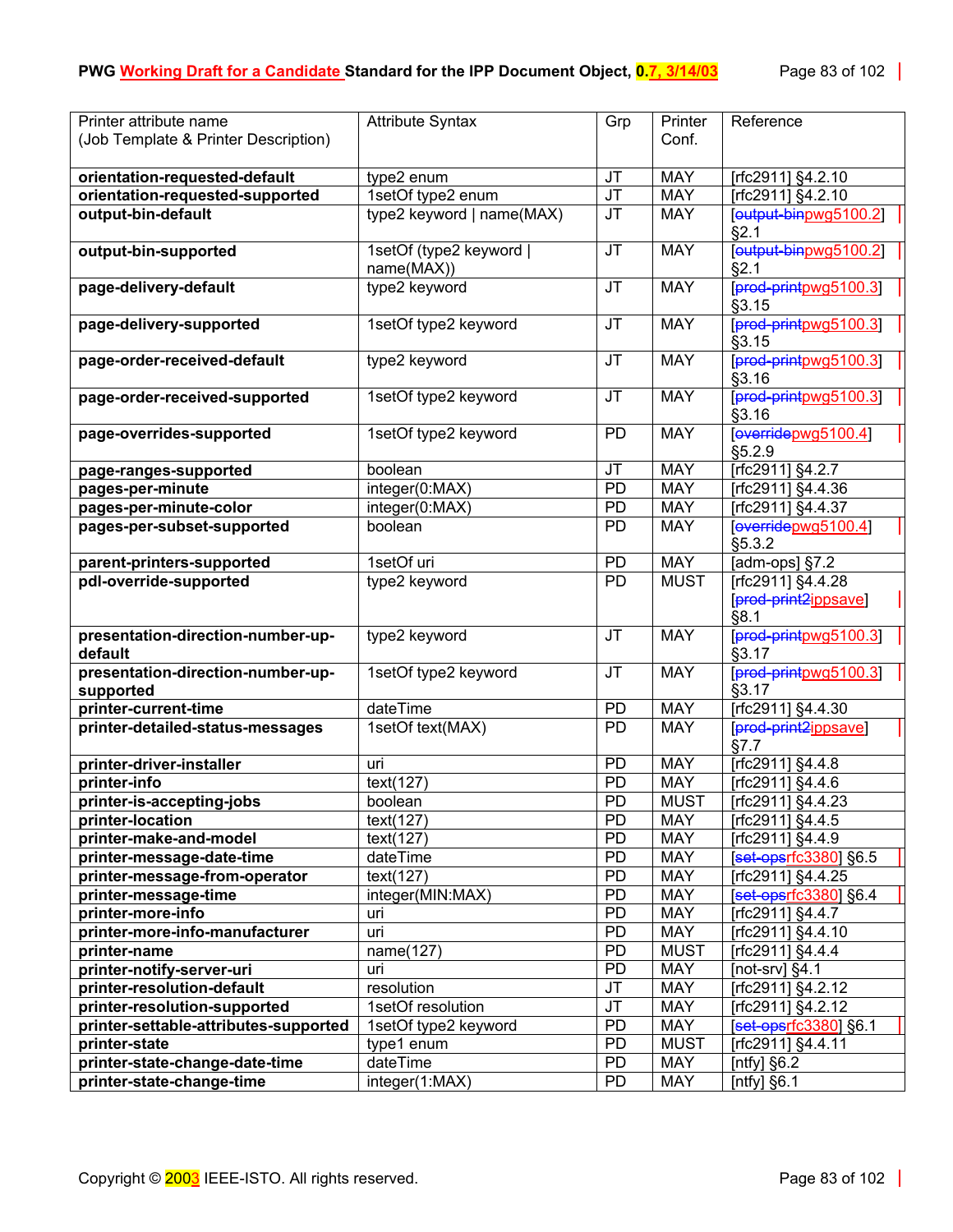<span id="page-83-0"></span>

| Printer attribute name                             | <b>Attribute Syntax</b>                  | Grp                          | Printer           | Reference                                           |
|----------------------------------------------------|------------------------------------------|------------------------------|-------------------|-----------------------------------------------------|
| (Job Template & Printer Description)               |                                          |                              | Conf.             |                                                     |
|                                                    |                                          |                              |                   |                                                     |
| printer-state-message                              | text(MAX)                                | <b>PD</b>                    | <b>MAY</b>        | [rfc2911] §4.4.13                                   |
| printer-state-reasons                              | 1setOf type2 keyword                     | <b>PD</b>                    | <b>MUST</b>       | [rfc2911] §4.4.12                                   |
|                                                    |                                          |                              |                   |                                                     |
| printer-up-time                                    | integer(1:MAX))                          | <b>PD</b>                    | <b>MUST</b>       | [rfc2911] §4.4.29                                   |
| printer-uri-supported                              | 1setOf uri                               | PD                           | <b>MUST</b>       | [rfc2911] §4.4.1                                    |
| printer-xri-supported                              | 1setOf collection                        | <b>PD</b>                    | <b>MAY</b>        | [set-opsrfc3380] §6.6                               |
| xri-uri                                            | uri                                      | <b>PD</b>                    | <b>MUST</b>       | [set-opsrfc3380] §6.6                               |
| xri-authentication                                 | 1setOf type2 keyword                     | <b>PD</b>                    | <b>MUST</b>       | set opsrfc3380 §6.6                                 |
| xri-security                                       | 1setOf type2 keyword                     | PD                           | <b>MUST</b>       | [set-opsrfc3380] §6.6                               |
| print-quality-default                              | type2 enum                               | <b>JT</b>                    | <b>MAY</b>        | [rfc2911] §4.2.13                                   |
| print-quality-supported                            | 1setOf type2 enum                        | <b>JT</b>                    | <b>MAY</b>        | [rfc2911] §4.2.13                                   |
| queued-job-count                                   | integer(0:MAX)                           | <b>PD</b>                    | <b>MUST</b>       | [rfc2911] §4.4.24                                   |
| reference-uri-schemes-supported                    | 1setOf uriScheme                         | PD                           | <b>MAY</b>        | [rfc2911] §4.4.27                                   |
| separator-sheets-default                           | collection                               | <b>JT</b>                    | <b>MAY</b>        | [prod-printpwg5100.3]                               |
|                                                    |                                          |                              |                   | §3.18.3                                             |
| separator-sheets-supported                         | 1setOf type2 keyword                     | <b>JT</b>                    | <b>MAY</b>        | [prod-printpwg5100.3]                               |
|                                                    |                                          |                              |                   | §3.18.4                                             |
| separator-sheets-type-supported                    | 1setOf (type3 keyword                    | $\qquad \qquad \blacksquare$ | <b>MAY</b>        | [prod-printpwg5100.3]                               |
|                                                    |                                          |                              |                   |                                                     |
|                                                    | name(MAX))                               |                              |                   | §3.18.1.1                                           |
| sheet-collate-default                              | type2 keyword                            | JT                           | <b>MAY</b>        | [rfc3381] §3.1                                      |
| sheet-collate-supported                            | 1setOf type2 keyword                     | JT                           | <b>MAY</b>        | [rfc3381] §3.1                                      |
| sides-default                                      | type2 keyword                            | JT                           | <b>MAY</b>        | [rfc2911] §4.2.8                                    |
| sides-supported                                    | 1setOf type2 keyword                     | JT                           | <b>MAY</b>        | [rfc2911] §4.2.8                                    |
| stitching-locations-supported                      | 1setOf (integer(0:MAX)                   |                              | <b>MAY</b>        | [prod-printpwg5100.3]                               |
|                                                    | rangeOfInteger(0:MAX))                   |                              |                   | §3.2.2.3.1                                          |
| stitching-offset-supported                         | 1setOf (integer (0:MAX)                  | L,                           | <b>MAY</b>        | [prod-printpwg5100.3]                               |
|                                                    | rangeOfInteger(0:MAX))                   |                              |                   | §3.2.2.2.1                                          |
| stitching-reference-edge-supported                 | 1setOf type2 keyword                     |                              | <b>MAY</b>        | [prod-printpwg5100.3]                               |
|                                                    |                                          |                              |                   | §3.2.2.1.1                                          |
| subordinate-printers-supported                     | 1setOf uri                               | <b>PD</b>                    | <b>MAY</b>        | [adm-ops] §7.1                                      |
| uri-authentication-supported                       | 1setOf type2 keyword                     | PD                           | <b>MUST</b>       | [rfc2911] §4.4.2                                    |
| uri-security-supported                             | 1setOf type2 keyword                     | <b>PD</b>                    | <b>MUST</b>       | [rfc2911] §4.4.3                                    |
| user-defined-values-supported                      | 1setOf type2 keyword                     | <b>PD</b>                    | <b>MAY</b>        | [prod-printpwg5100.3]                               |
|                                                    |                                          |                              |                   | §5.1                                                |
| which-jobs-supported                               | 1setOf type2 keyword                     | <b>PD</b>                    | <b>MAY</b>        | [prod-print2ippsave]                                |
|                                                    |                                          |                              |                   | §7.8                                                |
| x-image-position-default                           | type2 keyword                            | <b>JT</b>                    | <b>MAY</b>        | [prod-printpwg5100.3]                               |
|                                                    |                                          |                              |                   | §3.19.2                                             |
| x-image-position-supported                         | 1setOf type2 keyword                     | <b>JT</b>                    | <b>MAY</b>        | [prod-printpwg5100.3]                               |
|                                                    |                                          |                              |                   | §3.19.2                                             |
|                                                    |                                          |                              |                   | [prod-printpwg5100.3]                               |
| x-image-shift-default                              | integer(MIN:MAX)                         | JT                           | <b>MAY</b>        |                                                     |
|                                                    |                                          |                              |                   | §3.19.3                                             |
| x-image-shift-supported                            | rangeOfInteger(MIN:MAX)                  | JT                           | <b>MAY</b>        | [prod-printpwg5100.3]                               |
|                                                    |                                          |                              |                   | §3.19.3                                             |
| xri-authentication-supported                       | 1setOf type2 keyword                     | PD<br>$\overline{PD}$        | MAY<br><b>MAY</b> | <b>set-operfc3380</b> §6.8<br>[set-opsrfc3380] §6.9 |
| xri-security-supported<br>xri-uri-scheme-supported | 1setOf type2 keyword<br>1setOf uriScheme | PD                           | MAY               | $[set-opsrfc3380]$ §6.7                             |
| x-side1-image-shift-default                        | integer(MIN:MAX)                         | <b>JT</b>                    | <b>MAY</b>        | [prod-printpwg5100.3]                               |
|                                                    |                                          |                              |                   | §3.19.4                                             |
| x-side1-image-shift-supported                      | rangeOfInteger(MIN:MAX)                  | <b>JT</b>                    | <b>MAY</b>        |                                                     |
|                                                    |                                          |                              |                   | [prod-printpwg5100.3]                               |
|                                                    |                                          |                              |                   | §3.19.4                                             |
| x-side2-image-shift-default                        | integer(MIN:MAX)                         | <b>JT</b>                    | MAY               | [prod-printpwg5100.3]                               |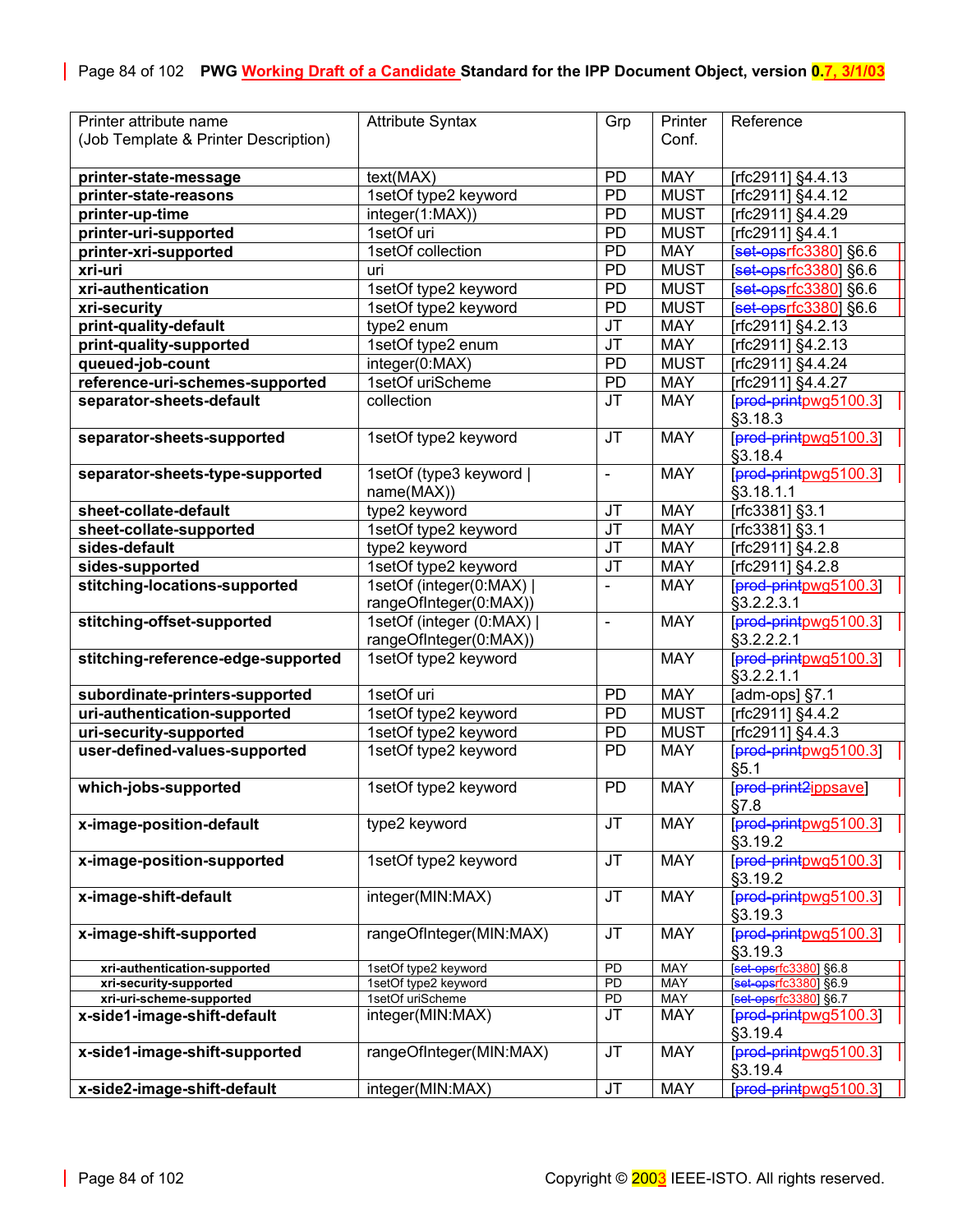| Printer attribute name<br>(Job Template & Printer Description) | <b>Attribute Syntax</b> | Grp | Printer<br>Conf. | Reference                          |
|----------------------------------------------------------------|-------------------------|-----|------------------|------------------------------------|
|                                                                |                         |     |                  |                                    |
|                                                                |                         |     |                  | \$3.19.5                           |
| x-side2-image-shift-supported                                  | rangeOfInteger(MIN:MAX) | JТ  | MAY              | [prod-printpwg5100.3]<br>§3.19.5   |
| y-image-position-default                                       | type2 keyword           | JT. | MAY              | [prod-printpwg5100.3]<br>\$3.19.6  |
| y-image-position-supported                                     | 1setOf type2 keyword    | JΤ  | MAY              | $[pred-printpwg5100.3]$<br>§3.19.6 |
| y-image-shift-default                                          | integer(MIN:MAX)        | JT. | MAY              | [prod-printpwg5100.3]<br>\$3.19.7  |
| y-image-shift-supported                                        | rangeOfInteger(MIN:MAX) | JΤ  | MAY              | [prod-printpwg5100.3]<br>\$3.19.7  |
| y-side1-image-shift-default                                    | integer(MIN:MAX)        | JT. | MAY              | [prod-printpwg5100.3]<br>§3.19.8   |
| y-side1-image-shift-supported                                  | rangeOfInteger(MIN:MAX) | JT  | MAY              | [prod-printpwg5100.3]<br>\$3.19.8  |
| y-side2-image-shift-default                                    | integer(MIN:MAX)        | JT  | MAY              | [prod-printpwg5100.3]<br>§3.19.9   |
| y-side2-image-shift-supported                                  | rangeOfInteger(MIN:MAX) | JΤ  | <b>MAY</b>       | [prod-printpwg5100.3]<br>§3.19.9   |

2208

## 2209 **9.1 document-creation-attributes-supported (1setOf type2 keyword)**

2210 This Printer Description attribute lists the keyword names of the Document Template and Operation attributes that 2211 the Printer will accept in the Create-Document, Send-Document, and Send-URI Document Creation operations.

# 2212 **9.2 printer-state-reasons (1setOf type2 keyword)**

| <b>IPP Printer Description attribute</b><br>name | <b>IPP Attribute Syntax</b><br>plus<br>Values | <b>Printer</b><br>conformance | Reference          |
|--------------------------------------------------|-----------------------------------------------|-------------------------------|--------------------|
| printer-state-reasons                            | 1setOf type2 keyword                          | <b>MUST</b>                   | [rfc2911] §4.4.12  |
|                                                  | other                                         | <b>MAY</b>                    | [rfc2911] §4.4.12  |
|                                                  | none                                          | <b>MUST</b>                   | [rfc2911] §4.4.12  |
|                                                  | connecting-to-device                          | <b>MAY</b>                    | [rfc2911] §4.4.12  |
|                                                  | cover-open                                    | <b>MAY</b>                    | [rfc2911] §4.4.12  |
|                                                  | deactivated                                   | <b>MAY</b>                    | [adm-ops] $\S 8.2$ |
|                                                  | developer-empty                               | <b>MAY</b>                    | [rfc2911] §4.4.12  |
|                                                  | developer-low                                 | <b>MAY</b>                    | [rfc2911] §4.4.12  |
|                                                  | door-open                                     | <b>MAY</b>                    | [rfc2911] §4.4.12  |
|                                                  | fuser-over-temp                               | <b>MAY</b>                    | [rfc2911] §4.4.12  |
|                                                  | fuser-under-temp                              | <b>MAY</b>                    | [rfc2911] §4.4.12  |
|                                                  | hold-new-jobs                                 | <b>MAY</b>                    | [adm-ops] §8.1     |
|                                                  | input-tray-missing                            | <b>MAY</b>                    | [rfc2911] §4.4.12  |
|                                                  | interlock-open                                | <b>MAY</b>                    | [rfc2911] §4.4.12  |
|                                                  | interpreter-resource-                         | <b>MAY</b>                    | [rfc2911] §4.4.12  |
|                                                  | unavailable                                   |                               |                    |
|                                                  | marker-supply-empty                           | <b>MAY</b>                    | [rfc2911] §4.4.12  |
|                                                  | marker-supply-low                             | <b>MAY</b>                    | [rfc2911] §4.4.12  |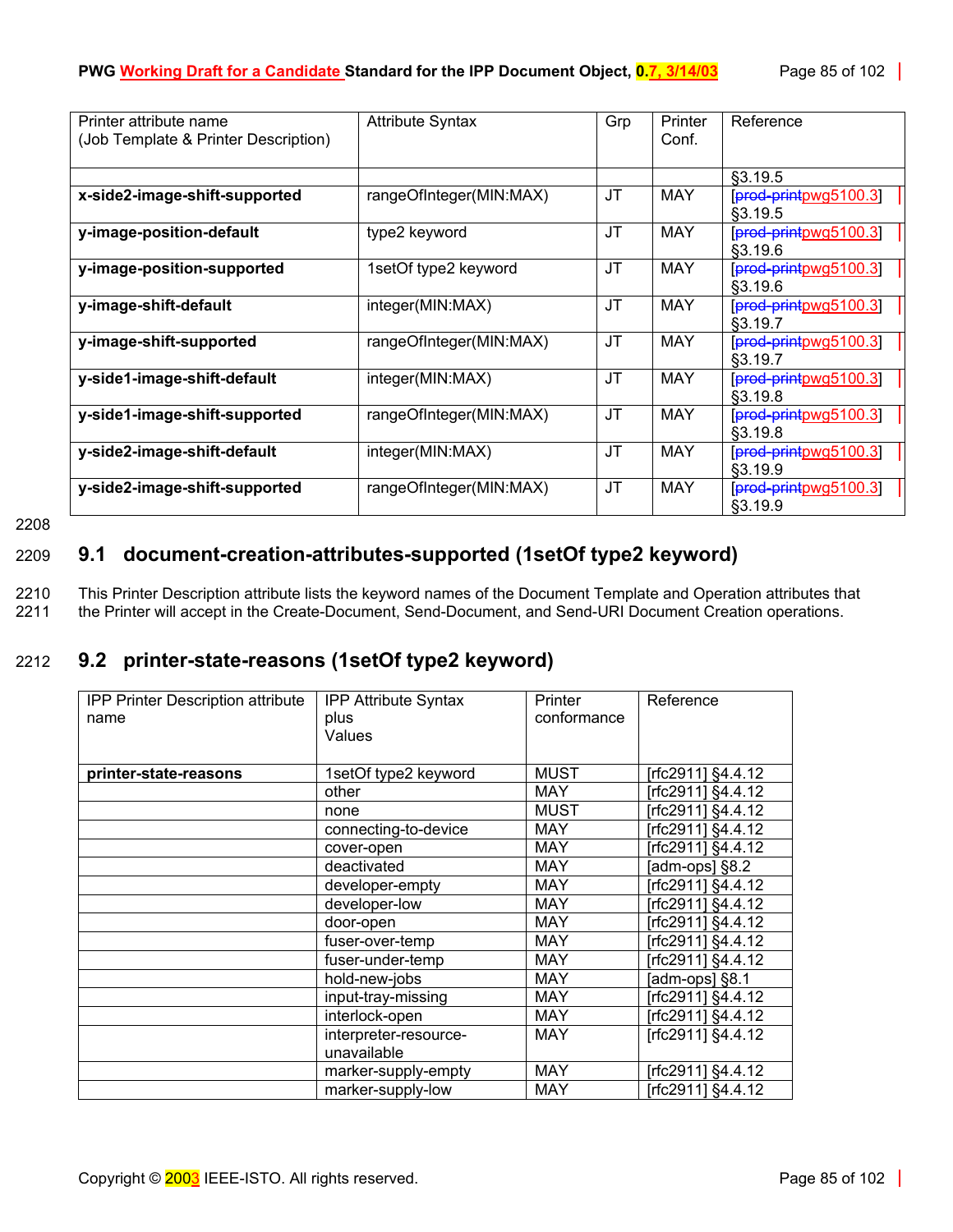| <b>IPP Printer Description attribute</b> | <b>IPP Attribute Syntax</b> | Printer             | Reference         |
|------------------------------------------|-----------------------------|---------------------|-------------------|
| name                                     | plus                        | conformance         |                   |
|                                          | Values                      |                     |                   |
|                                          |                             |                     |                   |
|                                          | marker-waste-almost-full    | <b>MAY</b>          | [rfc2911] §4.4.12 |
|                                          | marker-waste-full           | <b>MAY</b>          | [rfc2911] §4.4.12 |
|                                          | media-empty                 | <b>MAY</b>          | [rfc2911] §4.4.12 |
|                                          | media-jam                   | <b>MAY</b>          | [rfc2911] §4.4.12 |
|                                          | media-low                   | <b>MAY</b>          | [rfc2911] §4.4.12 |
|                                          | media-needed                | <b>MAY</b>          | [rfc2911] §4.4.12 |
|                                          | moving-to-paused            | CMUST <sup>55</sup> | [rfc2911] §4.4.12 |
|                                          | opc-life-over               | <b>MAY</b>          | [rfc2911] §4.4.12 |
|                                          | opc-near-eol                | <b>MAY</b>          | [rfc2911] §4.4.12 |
|                                          | output-area-almost-full     | <b>MAY</b>          | Trfc2911] §4.4.12 |
|                                          | output-area-full            | <b>MAY</b>          | [rfc2911] §4.4.12 |
|                                          | output-tray-missing         | <b>MAY</b>          | [rfc2911] §4.4.12 |
|                                          | paused                      | CMUST <sup>56</sup> | [rfc2911] §4.4.12 |
|                                          | shutdown                    | <b>MAY</b>          | [rfc2911] §4.4.12 |
|                                          | spool-area-full             | <b>SHOULD</b>       | [rfc2911] §4.4.12 |
|                                          | stopped-partly              | <b>MAY</b>          | [rfc2911] §4.4.12 |
|                                          | stopping                    | <b>MAY</b>          | [rfc2911] §4.4.12 |
|                                          | timed-out                   | <b>MAY</b>          | [rfc2911] §4.4.12 |
|                                          | toner-empty                 | <b>MAY</b>          | [rfc2911] §4.4.12 |
|                                          | toner-low                   | <b>MAY</b>          | [rfc2911] §4.4.12 |

2213

2214 This description is taken from [rfc2911] with additions from other IPP extension documents:

2215 This REQUIRED Printer attribute supplies additional detail about the device's state. Some of the these value 2216 definitions indicate conformance requirements; the rest are OPTIONAL.

- 2217 Each keyword value MAY have a suffix to indicate its level of severity. The three levels are: report (least severe), 2218 warning, and error (most severe).
- 2219 **'-report'**: This suffix indicates that the reason is a "report". An implementation may choose to omit some or 2220 all reports. Some reports specify finer granularity about the printer state; others serve as a precursor 2221 to a warning. A report MUST contain nothing that could affect the printed output.
- 2222 **'-warning'**: This suffix indicates that the reason is a "warning". An implementation may choose to omit some 2223 or all warnings. Warnings serve as a precursor to an error. A warning MUST contain nothing that 2224 **prevents a job from completing, though in some cases the output may be of lower quality.**
- 2225 **'-error'**: This suffix indicates that the reason is an "error". An implementation MUST include all errors. If this 2226 attribute contains one or more errors, printer MUST be in the stopped state.
- 2227 If the implementation does not add any one of the three suffixes, all parties MUST assume that the reason is an 2228 "error".
- 2229 If a Printer object controls more than one output device, each value of this attribute MAY apply to one or more of the 2230 output devices. An error on one output devices on one or more of the output devices. An error on one output device that does not stop the Printer object as a whole MAY appear as a

 $\overline{a}$ 

<span id="page-85-0"></span><sup>&</sup>lt;sup>55</sup> The 'moving-to-paused' value MUST be supported if the Pause-Printer operation is supported and it takes significant time to move to paused.

<span id="page-85-1"></span><sup>56</sup> The 'paused' value MUST be supported if the Pause-Printer operation is supported.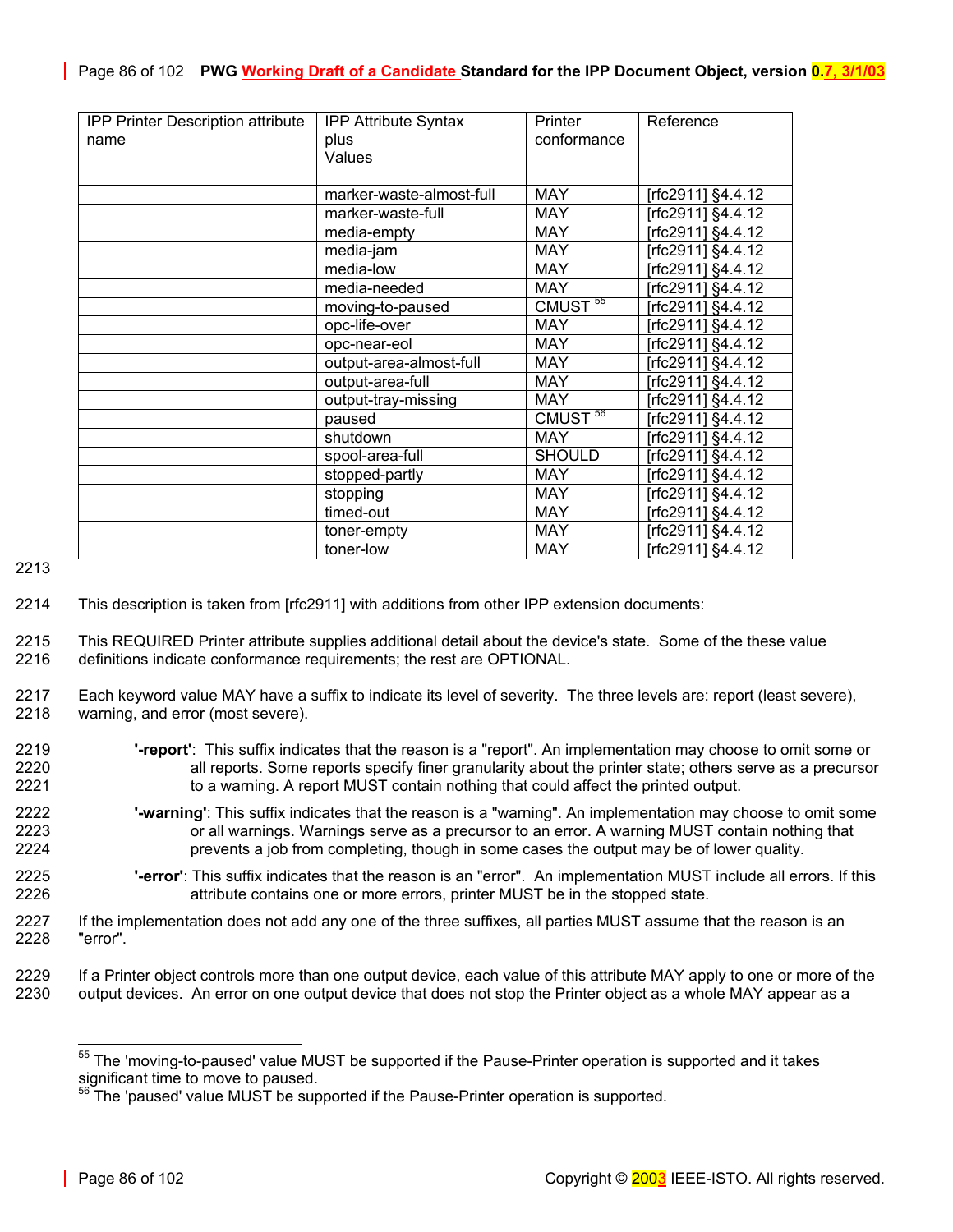- 2231 warning in the Printer's "printer-state-reasons attribute". If the "printer-state" for such a Printer has a value of
- 2232 'stopped', then there MUST be an error reason among the values in the "printer-state-reasons" attribute.
- 2233 The following standard keyword values are defined (in alphabetical order):
- 2234 **'other'**: The device has detected an error other than one listed in this document.
- 2235 **'none'**: There are not reasons. This state reason is semantically equivalent to "printer-state-reasons" without any value and MUST be used, since the 1setOf attribute syntax requires at least one value.
- 2237 **'connecting-to-device'**: The Printer object has scheduled a job on the output device and is in the process of 2238 connecting to a shared network output device (and might not be able to actually start printing the job 2239 for an arbitrarily long time depending on the usage of the output device by other servers on the 2240 network).
- 2241 **'cover-open**': One or more covers on the device are open.
- 2242 **'deactivated'**: A client has issued a Deactivate-Printer operation for the Printer object (see [adm-ops] section 3.4.1) and the Printer is in the process of becoming deactivated or has become deactivated. 2244 The Printer MUST reject all requests except Activate-Printer, queries (Get-Printer-Attributes, Get-2245 Job-Attributes, Get-Jobs, etc.), Send-Document, and Send-URI (so that partial job submission can 2246 be completed - see [adm-ops] section 3.1.1) and return the 'server-error-service-unavailable' status 2247 code.
- 2248 **'developer-empty'**: The device is out of developer.
- 2249 **'developer-low**': The device is low on developer.
- 2250 **'door-open'**: One or more doors on the device are open.
- 2251 **'fuser-over-temp'**: The fuser temperature is above normal.
- 2252 **'fuser-under-temp'**: The fuser temperature is below normal.
- 2253 **'hold-new-jobs'**: The operator has issued the Hold-New-Jobs operation (see [adm-ops] section 3.3.1) or 2254 other means, but the output-device(s) are taking an appreciable time to stop. Later, when all output 2255 has stopped, the "printer-state" becomes 'stopped', and the 'paused' value replaces the 'moving-to-2256 paused' value in the "printer-state-reasons" attribute. This value MUST be supported, if the Hold-2257 New-Jobs operation is supported and the implementation takes significant time to pause a device in 2258 certain circumstances.
- 2259 **'input-tray-missing'**: One or more input trays are not in the device.
- 2260 **'interlock-open'**: One or more interlock devices on the printer are unlocked.
- 2261 **'interpreter-resource-unavailable'**: An interpreter resource is unavailable (i.e. font, form)
- 2262 **'marker-supply-empty'**: The device is out of at least one marker supply. (e.g. toner, ink, ribbon)
- 2263 **'marker-supply-low'**: The device is low on at least one marker supply. (e.g. toner, ink, ribbon)
- 2264 **'marker-waste-almost-full'**: The device marker supply waste receptacle is almost full.
- 2265 **'marker-waste-full'**: The device marker supply waste receptacle is full.
- 2266 **'media-empty'**: At least one input tray is empty.
- 2267 **'media-jam'**: The device has a media jam.
- 2268 **'media-low'**: At least one input tray is low on media.
- 2269 **'media-needed'**: A tray has run out of media.
- 2270 **'moving-to-paused'**: Someone has paused the Printer object using the Pause-Printer operation (see 2271 [rfc2911] section 3.2.7) or other means, but the device(s) are taking an appreciable time to stop.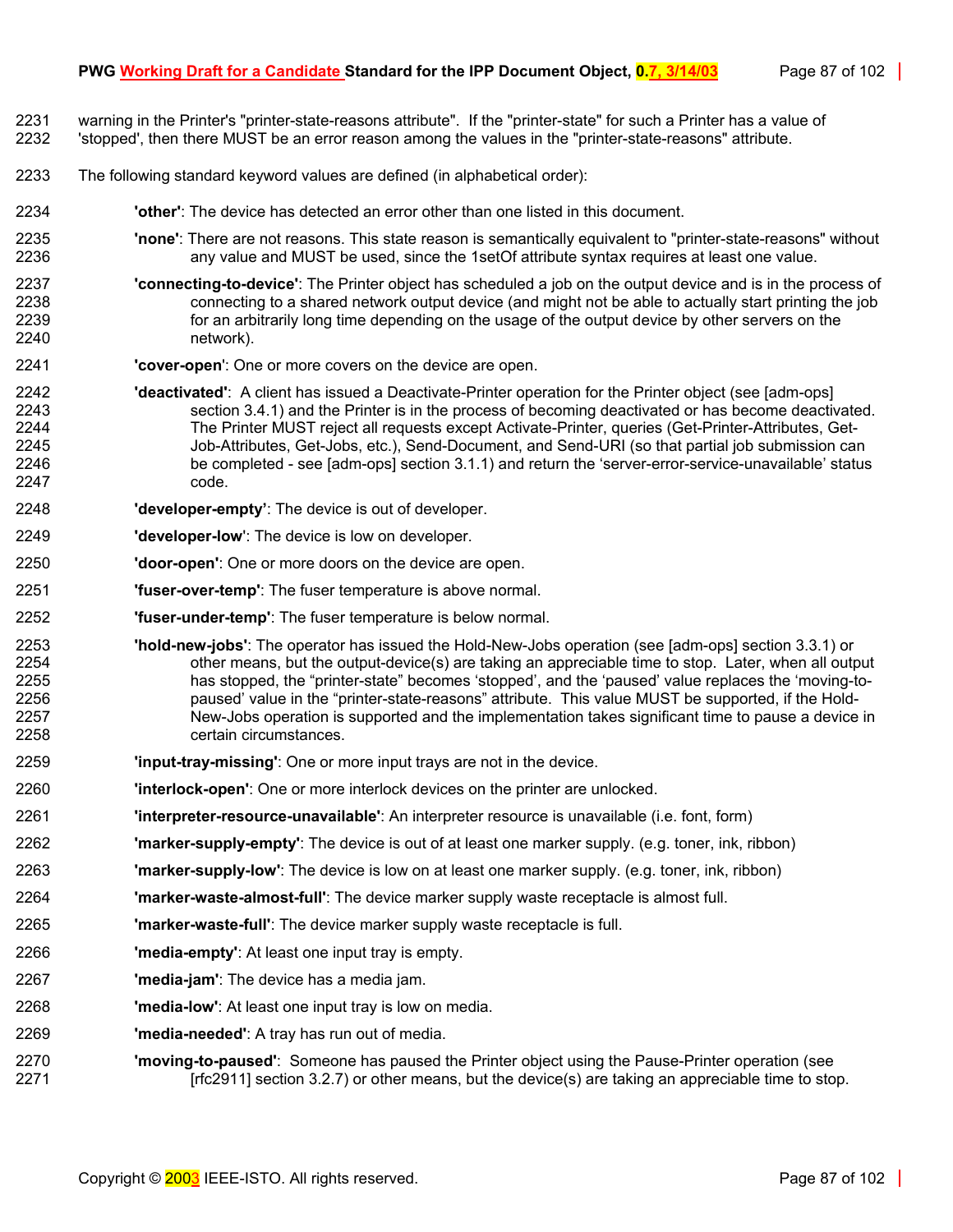- 2272 Later, when all output has stopped, the "printer-state" becomes 'stopped', and the 'paused' value 2273 replaces the 'moving-to-paused' value in the "printer-state-reasons" attribute. This value MUST be 2274 supported, if the Pause-Printer operation is supported and the implementation takes significant time 2275 to pause a device in certain circumstances.
- 2276 **'opc-life-over'**: The optical photo conductor is no longer functioning.
- 2277 **'opc-near-eol'**: The optical photo conductor is near end of life.
- 2278 **'output-area-almost-full'**: One or more output area is almost full (e.g. tray, stacker, collator).
- 2279 **'output-area-full'**: One or more output area is full. (e.g. tray, stacker, collator)
- 2280 **'output-tray-missing'**: One or more output trays are not in the device
- 2281 **'paused'**: Someone has paused the Printer object using the Pause-Printer operation (see [rfc2911] section 2282 3.2.7) or other means and the Printer object's "printer-state" is 'stopped'. In this state, a Printer 2283 MUST NOT produce printed output, but it MUST perform other operations requested by a client. If a 2284 Printer had been printing a job when the Printer was paused, the Printer MUST resume printing that 2285 job when the Printer is no longer paused and leave no evidence in the printed output of such a 2286 pause. This value MUST be supported, if the Pause-Printer operation is supported.
- 2287 **'shutdown'**: Someone has removed a Printer object from service, and the device may be powered down or 2288 physically removed. In this state, a Printer object MUST NOT produce printed output, and unless the 2289 Printer object is realized by a print server that is still active, the Printer object MUST perform no other 2290 operations requested by a client, including returning this value. If a Printer object had been printing a 2291 job when it was shutdown, the Printer NEED NOT resume printing that job when the Printer is no 2292 longer shutdown. If the Printer resumes printing such a job, it may leave evidence in the printed 2293 output of such a shutdown, e.g. the part printed before the shutdown may be printed a second time 2294 after the shutdown.
- 2295 **'spool-area-full'**: The limit of persistent storage allocated for spooling has been reached. The Printer is 2296 temporarily unable to accept more jobs. The Printer will remove this value when it is able to accept 2297 more jobs. This value SHOULD be used by a non-spooling Printer that only accepts one or a small 2298 number jobs at a time or a spooling Printer that has filled the spool space.
- 2299 **'stopped-partly'**: When a Printer object controls more than one output device, this reason indicates that one 2300 or more output devices are stopped. If the reason is a report, fewer than half of the output devices 2301 are stopped. If the reason is a warning, fewer than all of the output devices are stopped.
- 2302 **'stopping'**: The Printer object is in the process of stopping the device and will be stopped in a while. When 2303 the device is stopped, the Printer object will change the Printer object's state to 'stopped'. The 2304 2304 'stopping-warning' reason is never an error, even for a Printer with a single output device. When an 2305 output-device ceases accepting jobs, the Printer will have this reason while the output device 2306 completes printing.
- 2307 **'timed-out'**: The server was able to connect to the output device (or is always connected), but was unable to 2308 get a response from the output device.
- 2309 **'toner-empty'**: The device is out of toner.
- 2310 **'toner-low'**: The device is low on toner.

# <span id="page-87-0"></span>2311 **10 New Values for Existing Printer Description Attributes**

2312 This section contains those attributes for which additional values are added.

## 2313 **10.1 operations-supported (1setOf type2 enum)**

2314 The following "operation-id" values are added in order to support the new operations defined in this document: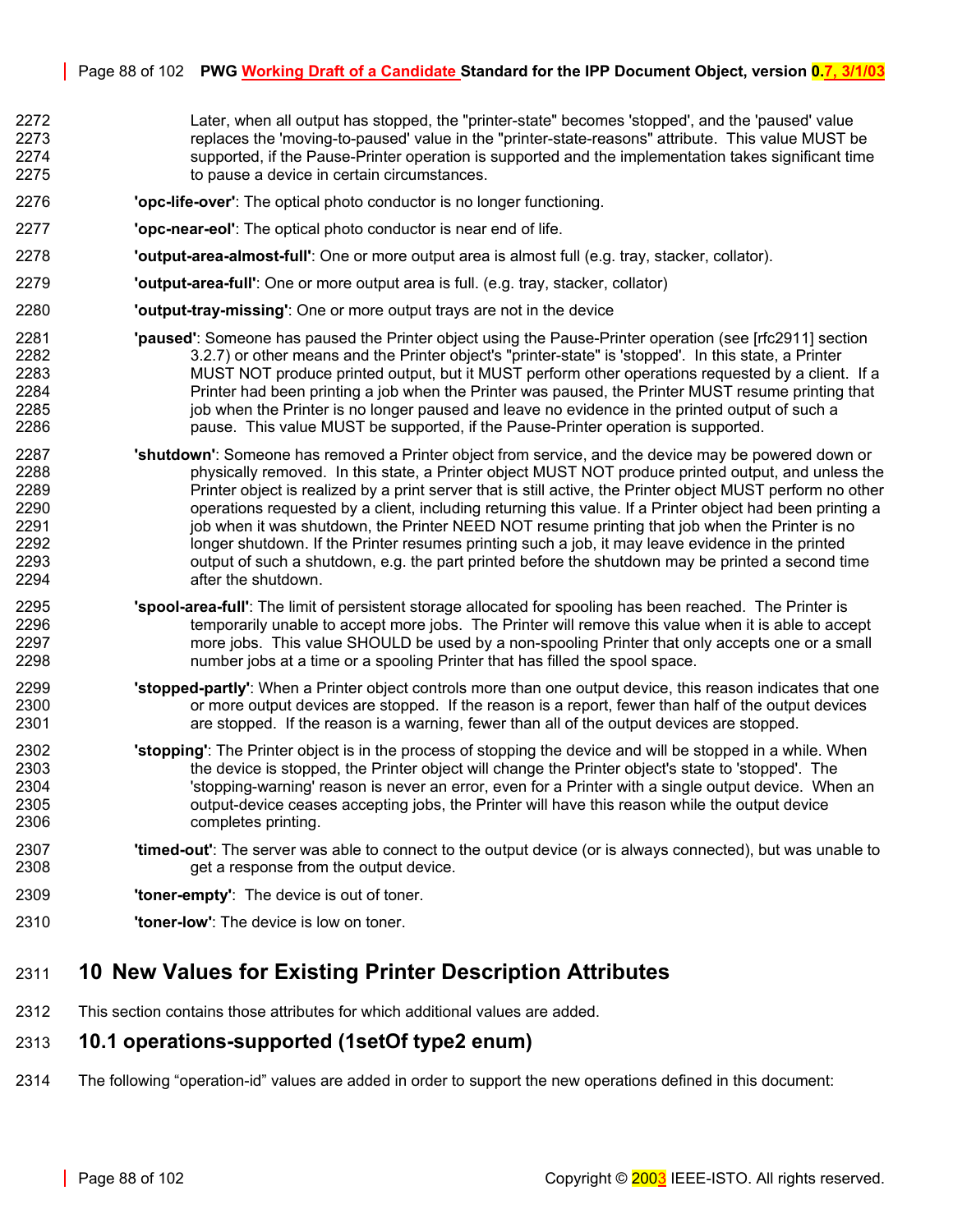### 2315 **Table 15 – Operation-id assignments**

| Value  | <b>Operation Name</b>   | Reference          |
|--------|-------------------------|--------------------|
|        |                         |                    |
| 0x000F | Close-Job               | [this-spec] $§4.3$ |
| 0x0033 | Cancel-Document         | [this-spec] $§3.8$ |
| 0x0034 | Get-Document-Attributes | [this-spec] $§3.5$ |
| 0x0035 | Get-Documents           | [this-spec] $§3.6$ |
| 0x0036 | Delete-Document         | [this-spec] §3.9   |
| 0x0037 | Set-Document-Attributes | [this-spec] §3.7   |
| 0x0039 | Create-Document         | [this-spec] §3.1   |
| 0x003A | Send-Document-Data      | [this-spec] §3.2   |

2316

# <span id="page-88-0"></span>2317 **11 Encodings of Additional Attribute Tags**

- 2318 This section assigns values to an attributes tags as an extension to the encoding defined in [rfc2910]).
- 2319 The "document-attributes-tag" delimits Document Template Attributes Groups in requests and Document Attributes 2320 Groups in responses.

### 2321 The following table specifies the values for the delimiter tag:

| (Hex)<br>Value<br>aa | ''''                         |
|----------------------|------------------------------|
| 0.00                 | <br>$+500$<br>.attribi itae. |

2322

# <span id="page-88-1"></span>2323 **12 Conformance Requirements**

2324 This section specifies the conformance requirements for Printers and clients.

## 2325 **12.1 Printer conformance requirements**

- 2326 In order to conform to this specification, a Printer:
- 2327 1. MUST meet the conformance requirements for Printers specified in [rfc2911].
- 2328 2328 2. MUST support the Create-Job operation as specified in [rfc2911], even though a Printer NEED NOT support 2329 the Create-Job operation in order to conform to [rfc2911].
- 2330 3. MUST support the Document operations that section [3 R](#page-13-0)EQUIRES a Printer to support.
- 2331 4. MUST support the Close-Job Job operation as defined in section [4.3.](#page-32-1)
- 2332 5. MUST support the operation attributes in the Send-Document operation and, if supported, the Send-URI 2333 operation that section [6 R](#page-39-0)EQUIRES a Printer to support.
- 2334 6. MAY support any of the Document Template attributes in Document Creation operations as indicated in 2335 section [7 a](#page-42-0)nd MUST NOT support them for contexts for where they are not defined as indicated in the [Table](#page-54-0)  2336 [9](#page-54-0) with an "n".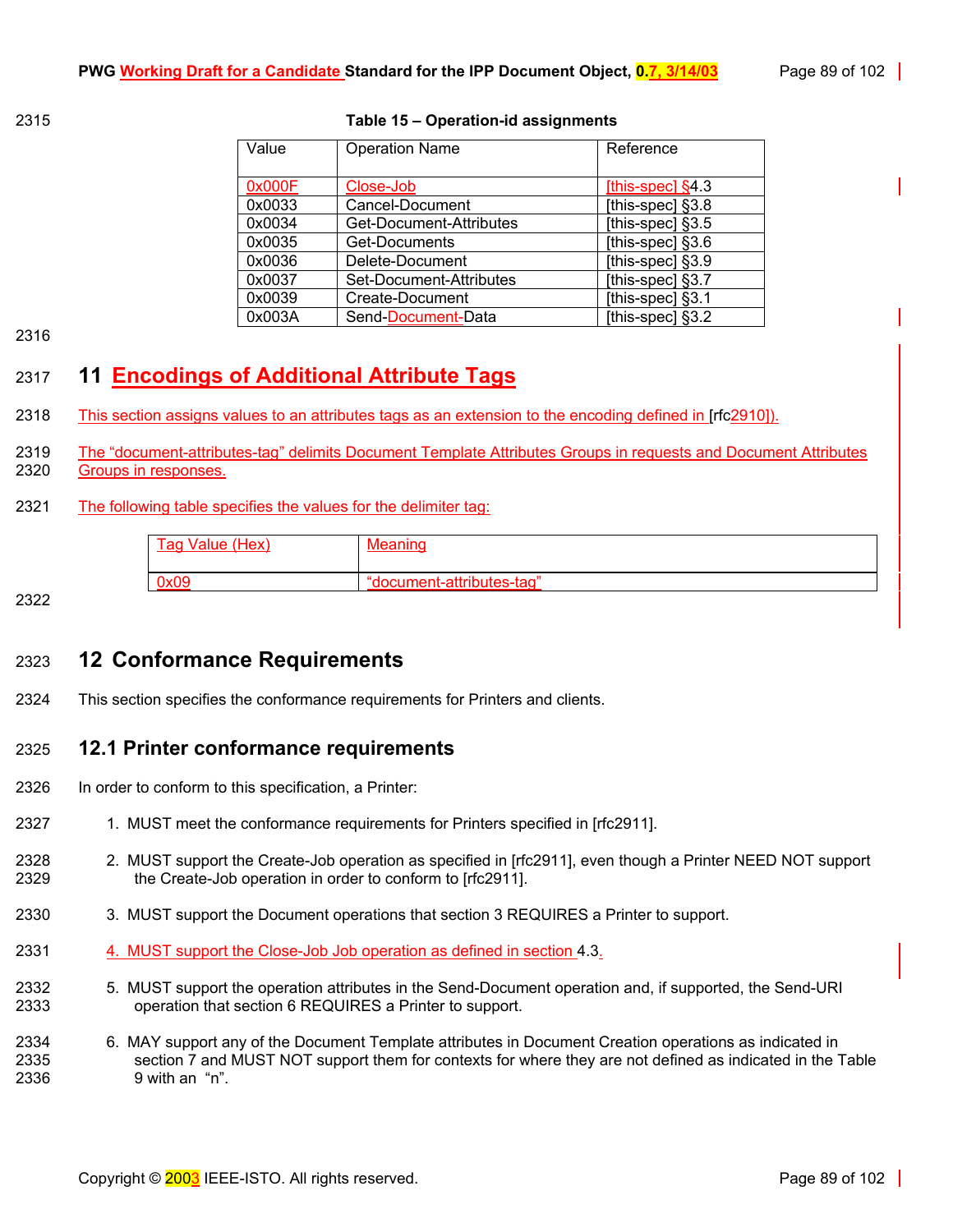- 2337 7. MUST support the Document Description attributes that section [8 R](#page-53-0)EQUIRES a Printer to support.
- 2338 8. MUST support the Printer attributes that section [8.2.1 R](#page-77-0)EQUIRES a Printer to support.
- 2339 9. MUST support the values of Printer Descriptions attribute that section [10 R](#page-87-0)EQUIRES a Printer to support.

### 2340 **12.2 Client conformance requirements**

- 2341 In order to conform to this specification, a client:
- 2342 1. MUST meet the conformance requirements for clients specified in [rfc2911]
- 2343 2. MAY support any of the Document operations defined in section [3.](#page-13-0)
- 2344 3. MUST supply the operation attributes that section [6 R](#page-39-0)EQUIRES a client to supply in operation requests.
- 2345 4. MUST supply any Document Template attributes in the format that section [7 R](#page-42-0)EQUIRES a client to supply in 2346 Document Creation operations and MUST NOT support them for contexts for where they are not defined as 2347 indicated in the [Table 9](#page-54-0) with an "n".
- 2348 5. SHOULD support any of the Document Description attributes that section [8 R](#page-53-0)EQUIRES a Printer to support.
- 2349 6. MAY support any of the Printer attributes listed in section [8.2.1.](#page-77-0)
- 2350 7. MAY support any of the values of the Printer Descriptions attributes in section [10.](#page-87-0)

## 2351 **13 Normative References**

2352 Note: The references in the body of this IEEE-ISTO document use the more reader-friendly mnemonic symbols 2353 below, rather than the RFC number (except for [rfc2910] and [rfc2911]). IETF RFCs and IANA registrations require 2354 using the RFC numbers in the body of the document for references.

### 2355 [adm-ops]

2356 Kugler, C, Hastings, T., Lewis, H., "Internet Printing Protocol (IPP): Job and Printer Administrative 2357 Operations", <draft-ietf-ipp-ops-set2-03.txt>, July 17, 2001.

#### 2358 [coll]

2359 deBry, R., Hastings, T., Herriot, R., Ocke, K., and P. Zehler, "Internet Printing Protocol (IPP): The 'collection' 2360 attribute syntax", <draft-ietf-ipp-collection-05.txt>, work in progress, July 17, 2001.

### 2361 | [finishpwg5100.1]

2362 Hastings, T., Fullman, D., "Internet Printing Protocol (IPP): "finishings" attribute values extension", IEEE-ISTO 2363 5100.1-2001, February 5, 2001, ftp://ftp.pwg.org/pub/pwg/standards/pwg5100.1.pdf

#### 2364 [get-method]

2365 Herriot, R., and T. Hastings, "Internet Printing Protocol (IPP): The 'ippget' Delivery Method for Event 2366 Notifications", <draft-ietf-ipp-notify-get-08.txt>, September 5, 2002.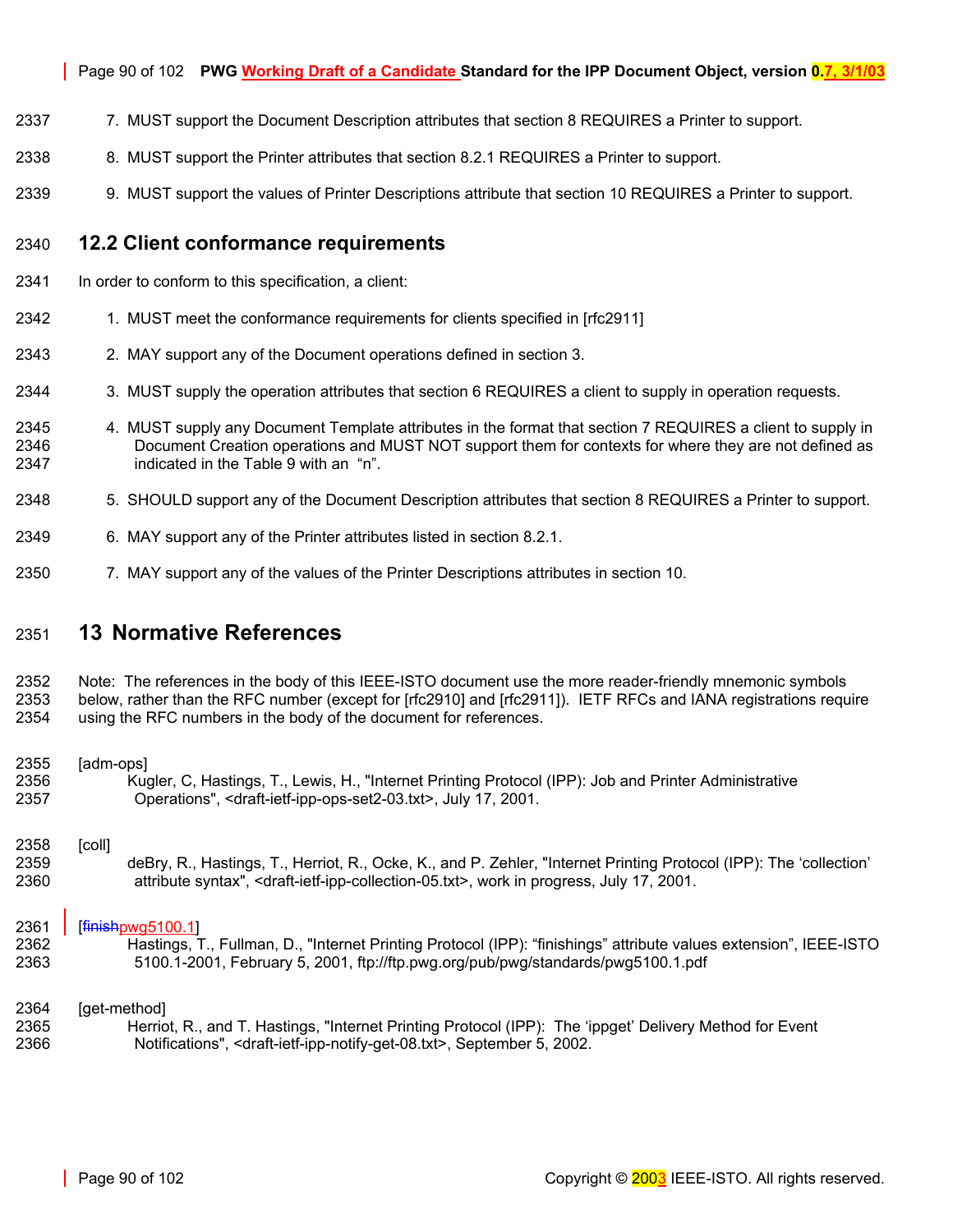| 2367 | [rfc3381]                                                                                                                                   |
|------|---------------------------------------------------------------------------------------------------------------------------------------------|
| 2368 | Hastings, T., Lewis, H., and R. Bergman, "Internet Printing Protocol (IPP): Job Progress Attributes",                                       |
| 2369 | RFC3381, September 2002.                                                                                                                    |
| 2370 | [pwq5101.1]                                                                                                                                 |
| 2371 | IEEE-ISTO PWG 5101.1-2002, "The Printer Working Group Standard for Media Standardized Names", 26                                            |
| 2372 | February 2002, ftp://ftp.pwg.org/pub/pwg/standards/pwg5101.1.pdf, .doc, .rtf                                                                |
| 2373 | [not-srv]                                                                                                                                   |
| 2374 | Hastings, T., Lewis, H, and Ira McDonald, "Distributed Notification Server", September 26, 2002, work in                                    |
| 2375 | progress to become IEEE-ISTO 5100.6-2002, ftp://ftp.pwg/org/pub/pwg/ipp/new NOT/ipp-dist-not-service-                                       |
| 2376 | 020926.doc                                                                                                                                  |
| 2377 | [ntfy]                                                                                                                                      |
| 2378 | Herriot, R., Hastings, T., Shepherd, M., deBry, R., Isaacson, S., Martin, J., and R. Bergman, "Internet Printing                            |
| 2379 | Protocol/1.1: Event Notifications and Subscriptions", <draft-ietf-ipp-not-spec-08.txt>, November 19, 2001.</draft-ietf-ipp-not-spec-08.txt> |
| 2380 | [output-binpwg5100.2]                                                                                                                       |
| 2381 | Hastings, T., and R. Bergman, "Internet Printing Protocol (IPP): output-bin attribute extension", IEEE-ISTO                                 |
| 2382 | 5100.2-2001, February 7, 2001, ftp://ftp.pwg.org/pub/pwg/standards/pwg5100.2.pdf.                                                           |
| 2383 | [overidepwg5100.4]                                                                                                                          |
| 2384 | Herriot, R., Ocke, K., "Internet Printing Protocol (IPP): Override Attributes for Documents and Pages", IEEE-                               |
| 2385 | ISTO 5100.4-2001, February 7, 2001, ftp://ftp.pwg.org/pub/pwg/standards/pwg5100.4.pdf.                                                      |
| 2386 | [prod-printpwg5100.3]                                                                                                                       |
| 2387 | Ocke, K., Hastings, T., "Internet Printing Protocol (IPP): Production Printing Attributes - Set1", IEEE-ISTO                                |
| 2388 | 5100.3-2001, February 12, 2001, ftp://ftp.pwg.org/pub/pwg/standards/pwg5100.3.pdf.                                                          |
| 2389 | [prod-print2ippsave] Hastings, T., and D. Fullman, "Internet Printing Protocol (IPP): Production Printing Attributes -                      |
| 2390 | Set 2", to become a PWG IEEE-ISTO standard, work in progress, August 21, 2002,                                                              |
| 2391 | ftp://ftp.pwg.org/pub/pwg/ipp/new_PPE/pwg-ipp-prod-printpwg5100.3-set2-draft-v0_1-020821.pdf.                                               |
| 2392 | [rfc2911]                                                                                                                                   |
| 2393 | R. deBry, T. Hastings, R. Herriot, S. Isaacson, P. Powell, "Internet Printing Protocol/1.1: Model and                                       |
| 2394 | Semantics", RFC 2911, September 2000.                                                                                                       |
| 2395 | [set-opsrfc3380]                                                                                                                            |
| 2396 | Hastings, T., Herriot, R., Kugler, C., and H. Lewis, "Internet Printing Protocol (IPP): Job and Printer Set                                 |
| 2397 | Operations", RFC 3380, September 2002.                                                                                                      |
| 2398 | [upnp]                                                                                                                                      |
| 2399 | Microsoft, "Basic PrintBasic: 1.0 Service Template Version 1.01 For Universal Plug and Play Version 1.0"                                    |
| 2400 | <b>14 Informative References</b>                                                                                                            |

2401 [fsg-jt]

Free Software Group, Open Printing Job Ticket API, Visit: http://www.freestandards.org/openprinting/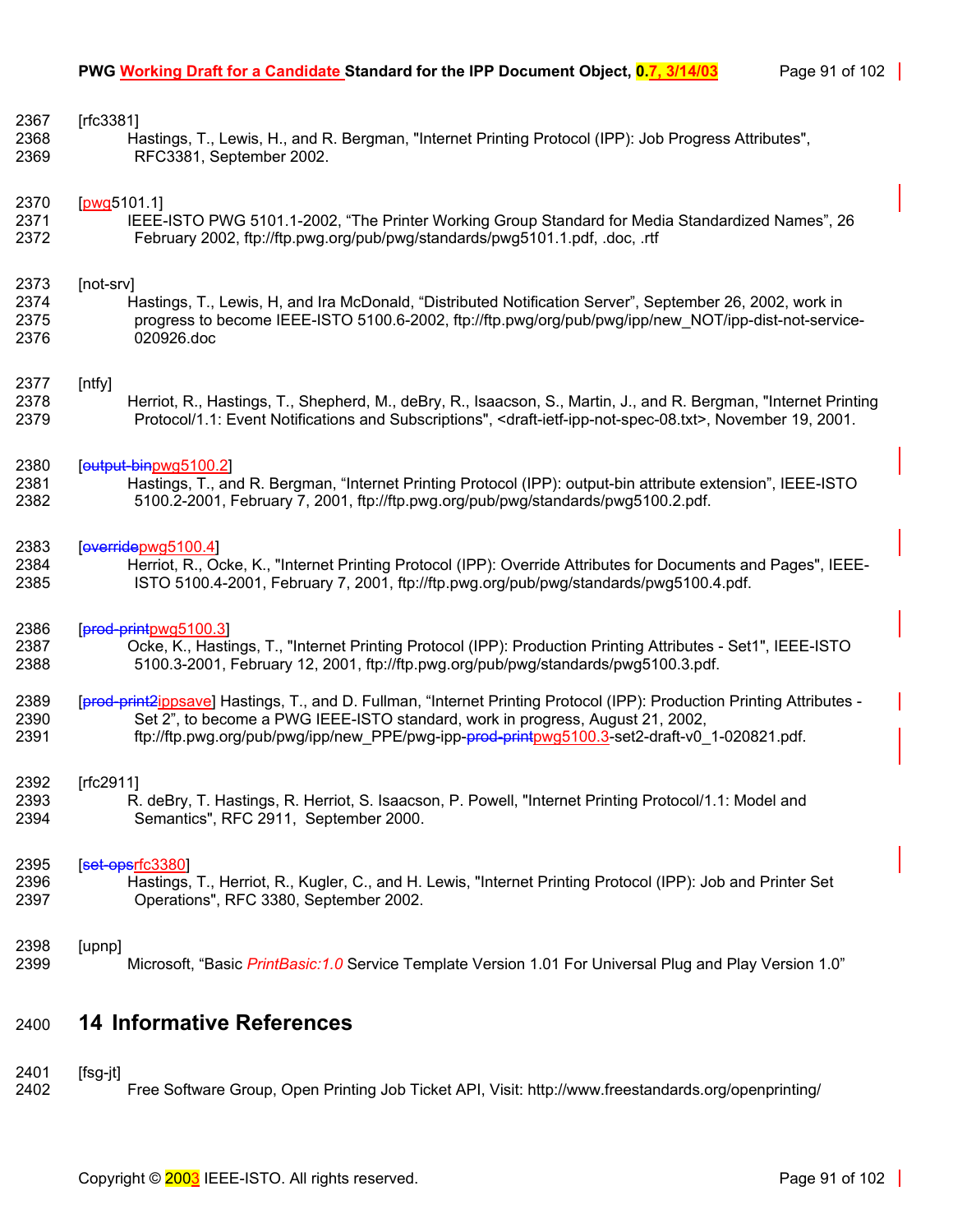| 2403 | [pwg-psi]                                                                                                      |
|------|----------------------------------------------------------------------------------------------------------------|
| 2404 | "Print Service Interface (PSI)", work in progress to become a PWG IEEE-ISTO standard. Visit                    |
| 2405 | http://www.pwg.org/.                                                                                           |
| 2406 | [pwg-sm]                                                                                                       |
| 2407 | Zehler, P., and S. Albright, "PWG Semantic Model", work in progress to become a PWG IEEE-ISTO standard,        |
| 2408 | version 0.11, September 27, 2002. ftp://ftp.pwg.org/pub/pwg/Semantic-Model/PWG-Semantic-Model.pdf              |
| 2409 | [rfc2565]                                                                                                      |
| 2410 | Herriot, R., Butler, S., Moore, P., and R. Turner, "Internet Printing Protocol/1.0: Encoding and Transport",   |
| 2411 | RFC 2565, April 1999.                                                                                          |
| 2412 | [rfc2566]                                                                                                      |
| 2413 | R. deBry, T. Hastings, R. Herriot, S. Isaacson, and P. Powell, "Internet Printing Protocol/1.0: Model and      |
| 2414 | Semantics", RFC 2566, April 1999.                                                                              |
| 2415 | [rfc2567]                                                                                                      |
| 2416 | Wright, D., "Design Goals for an Internet Printing Protocol", RFC 2567, April 1999.                            |
| 2417 | [rfc2568]                                                                                                      |
| 2418 | Zilles, S., "Rationale for the Structure and Model and Protocol for the Internet Printing Protocol", RFC 2568, |
| 2419 | April 1999.                                                                                                    |
| 2420 | [rfc2569]                                                                                                      |
| 2421 | Herriot, R., Hastings, T., Jacobs, N., Martin, J., "Mapping between LPD and IPP Protocols", RFC 2569, April    |
| 2422 | 1999.                                                                                                          |
| 2423 | [rfc2616]                                                                                                      |
| 2424 | R. Fielding, J. Gettys, J. Mogul, H. Frystyk, L. Masinter, P. Leach, T. Berners-Lee, "Hypertext Transfer       |
| 2425 | Protocol - HTTP/1.1", RFC 2616, June 1999.                                                                     |
| 2426 | [rfc3196]                                                                                                      |
| 2427 | Hastings, T., Manros, C., Zehler, P., Kugler, C., and H. Holst, "Internet Printing Protocol/1.1: Implementer's |
| 2428 | Guide", RFC 3196, November 2001.                                                                               |
| 2429 | [rfc3239]                                                                                                      |
| 2430 | Kugler, C., Lewis, H. and T. Hastings, "Internet Printing Protocol (IPP): Requirements for Job, Printer, and   |
| 2431 | Device Administrative Operations", RFC 3239, February 2002.                                                    |

# <span id="page-91-0"></span>2432 **15 IANA Considerations**

2433 This section contains the registration information for IANA to add to the various IPP Registries according to the 2434 procedures defined in RFC 2911 [rfc2911] section 6 to cover the definitions in this document. The resulting 2435 registrations will be published in the http://www.iana.org/assignments/ipp-registrations registry.

2436 *Note to the RFC Editor: Replace the References below to [this spec] with the RFC number for the appropriate*  2437 *document, so that it accurately reflects the content of the information for the IANA Registry.*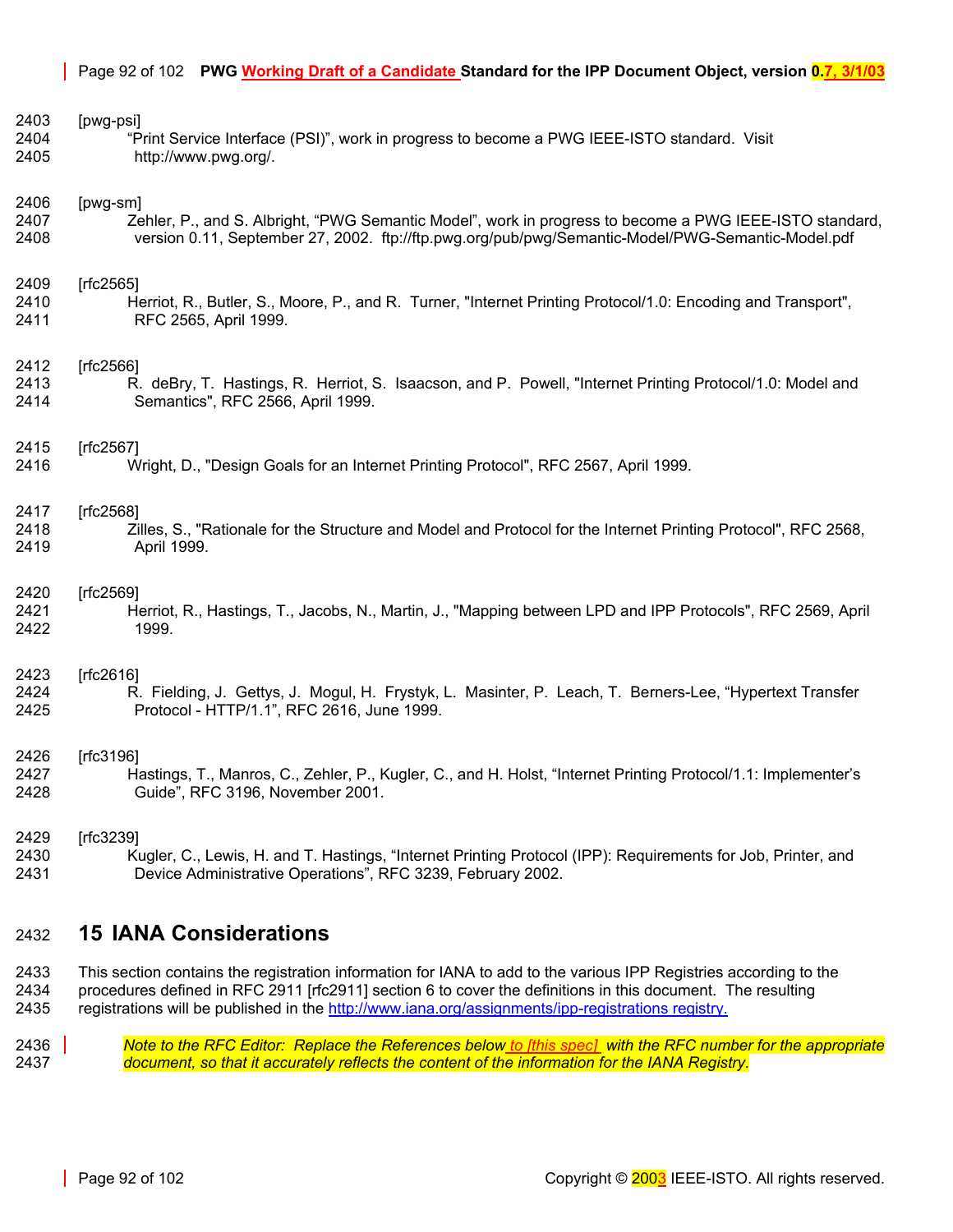## **15.1 Attribute Registrations**

2439 The following table lists all the attributes defined in this documentspecification. These are to be registered according 2440 to the procedures in RFC 2911 [rfc2911] section 6.2. If the attribute has a separate sub-section definition in this 2441 specification, that sub-section is listed as the Reference. This specification lists most Job Template attributes as also 2442 being Document Template attributes. However, the definitions of these Document Template attributes are not 2443 duplicated in this specification. Instead, the Reference column in this sub-section indicates Section [7 w](#page-42-0)hich contains 2444 a table of all Job Template and corresponding Document Template attributes (including dropping the "job-" prefix). 2445 This table contains the reference in another specification that completely defines each attribute. These Document 2446 Template attributes will also be added to the IANA IPP Registry under the Document Template attributes with a 2447 reference to this specification and Section [7.](#page-42-0)

| Attribute Name (attribute syntax)                                | Reference   | Section              |
|------------------------------------------------------------------|-------------|----------------------|
| Document Description attributes:-                                | Reference:  | Section:             |
| attributes-charset (charset)                                     | [this spec] | 8.2.1                |
| attributes-natural-language (naturalLanguage)                    | [this spec] | 8.2.2                |
| compression (type3 keyword)                                      | [this spec] | 8.2.3                |
| current-page-order (type2 keyword)                               | [this spec] | 8.2.4                |
| date-time-at-completed (dateTime)                                | [this spec] | 8.2.5                |
| date-time-at-creation (dateTime)                                 | [this spec] | 8.2.6                |
| date-time-at-processing (dateTime)                               | [this spec] | 8.2.7                |
| detailed-status-message (1setOf text (MAX))                      | [this spec] | 8.2.30               |
| document-access-errors (1setOf text(MAX))                        | [this spec] | 8.2.31               |
| document-format-detailcontainer-summary (collection)             |             | [this                |
| spec] 8.2.8                                                      |             |                      |
| document-creator-application-name (name(MAX))                    | [this spec] | 8.2.9                |
| document-creator-application-version (text(127))                 |             |                      |
|                                                                  | [this spec] | 8.2.10               |
|                                                                  |             |                      |
| document-creator-os-nameplatform (name (MAX40))                  |             | [this spec]          |
| 8.2.11                                                           |             |                      |
| document-creator-os-version (text(40))                           |             | [this spec] $8.2.12$ |
| document-format (mimeMediaType                                   |             | [this spec] $8.2.13$ |
| document-format-device-id (text(127))                            |             | [this spec] $8.2.15$ |
| document-format-version (text (127)                              | [this spec] | 8.2.16               |
| document- <del>format-</del> natural-languages (naturalLanguage) |             | [this spec]          |
| 8.2.23                                                           |             |                      |
| document-creator-application-name (name (MAX))                   | [this spec] | 8.2.9                |
| document-creator-application-version (text(127))                 | [this spec] | 8.2.10               |
| document-creator-os-name (name(40))                              | [this spec] | 8.2.11               |
| document-creator-os-version (text(40))                           | [this spec] | 8.2.12               |
| document-format (mimeMediaType)                                  | [this spec] | 8.2.13               |
| - document-format-details (1setOf collecti                       | fthis spec] | 8.2.9.6              |
| document-format-detected (mimeMediaType)                         | [this spec] | 8.2.14               |
| document-format-device-id (text(127))                            | [this spec] | 8.2.15               |
| document-format-version (text(127)                               | this spec]  | 8.2.16               |
|                                                                  | [this spec] | 8.2.17               |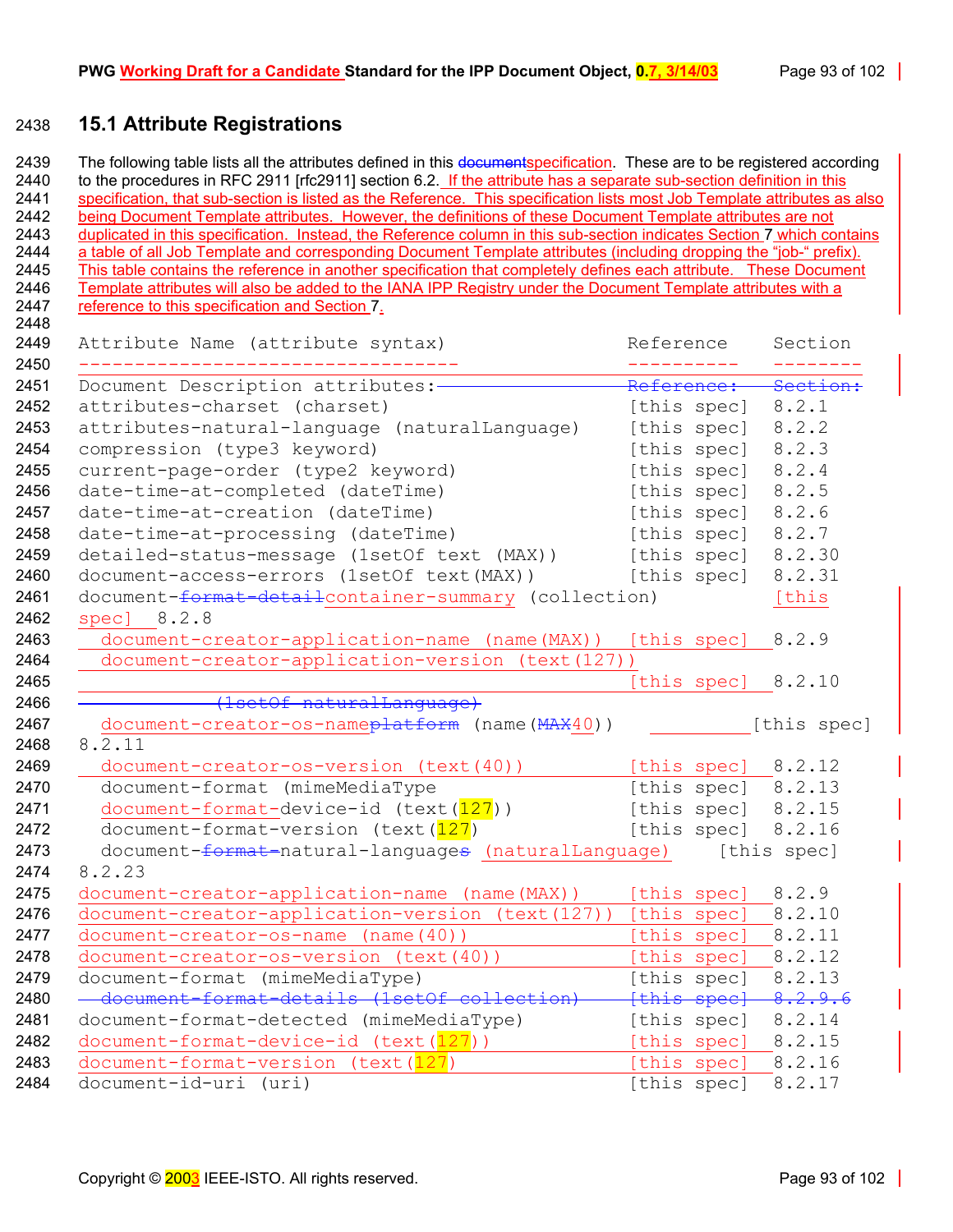| 2485 | document-job-id (integer(1:MAX))                                        |        | [this spec] 8.2.18   |                                                                                   |
|------|-------------------------------------------------------------------------|--------|----------------------|-----------------------------------------------------------------------------------|
| 2486 | document-job-printer-uri (uri)                                          |        | [this spec]          | 8.2.19                                                                            |
| 2487 | document-job-uri (uri)                                                  |        | [this spec]          | 8.2.20                                                                            |
| 2488 | document-message (text (MAX))                                           |        | [this spec]          | 8.2.21                                                                            |
| 2489 | document-name (name (MAX))                                              |        | [this spec]          | 8.2.22                                                                            |
| 2490 | document-natural-language (naturalLanguage)                             |        | [this spec]          | 8.2.23                                                                            |
| 2491 | document-number (integer(0:MAX))                                        |        | [this spec]          | 8.2.24                                                                            |
| 2492 | document-state (type1 enum)                                             |        | [this spec]          | 8.2.25                                                                            |
| 2493 | document-state-message (text (MAX))                                     |        | [this spec]          | 8.2.26                                                                            |
| 2494 | document-state-reasons (1setOf type2 keyword)                           |        | [this spec]          | 8.2.27                                                                            |
| 2495 | document-uri (uri)                                                      |        | [this spec]          | 8.2.28                                                                            |
| 2496 | impressions (integer(0:MAX))                                            |        | [this spec]          | 8.2.32                                                                            |
| 2497 | impressions-completed (integer(0:MAX))                                  |        | [this spec]          | 8.2.33                                                                            |
| 2498 | impressions-completed-current-copy (integer(0:MAX))                     |        |                      |                                                                                   |
| 2499 |                                                                         |        | [this spec]          | 8.2.29                                                                            |
| 2500 | iob-printer-uri (uri)                                                   |        | {this spee} 0        |                                                                                   |
| 2501 | k-octets (integer(0:MAX))                                               |        | [this spec]          | 8.2.34                                                                            |
| 2502 | k-octets-processed (integer(0:MAX))                                     |        | [this spec]          | 8.2.35                                                                            |
| 2503 | last-document<br>(boolean)                                              |        | [this spec]          | 8.2.41                                                                            |
| 2504 | media-sheets (integer(0:MAX))                                           |        | [this spec]          | 8.2.36                                                                            |
| 2505 | media-sheets-completed (integer(0:MAX))                                 |        | [this spec]          | 8.2.37                                                                            |
| 2506 | more-info (uri)                                                         |        | [this spec]          | 8.2.38                                                                            |
| 2507 | output-device-assigned (name(127))                                      |        | [this spec] $8.2.42$ |                                                                                   |
| 2508 | printer-up-time (integer (1:MAX))                                       |        | [this spec]          | 8.2.39                                                                            |
| 2509 | sheet-completed-copy-number (integer(0:MAX))                            |        | [this spec]          | 8.2.43                                                                            |
| 2510 | time-at-completed (integer (MIN:MAX))                                   |        | [this spec]          | 8.2.44                                                                            |
| 2511 | time-at-creation (integer (MIN:MAX))                                    |        | [this spec]          | 8.2.45                                                                            |
| 2512 | time-at-processing (integer (MIN:MAX))                                  |        | [this spec]          | 8.2.46                                                                            |
| 2513 | warnings-count (integer(0:MAX))                                         |        | [this spec]          | 8.2.40                                                                            |
| 2514 |                                                                         |        |                      |                                                                                   |
| 2515 |                                                                         |        |                      |                                                                                   |
| 2516 | Document Templates attributes:-                                         | Roforo |                      |                                                                                   |
| 2517 | ISSUE 15: TBD - Need to add the xxx-default and xxx-supported for each. |        |                      |                                                                                   |
| 2518 | copies (integer(1:MAX))                                                 |        | [this spec]          |                                                                                   |
| 2519 | cover-back (collection)                                                 |        | [this_spec]          |                                                                                   |
| 2520 | cover-type (type2 keyword)                                              |        | [this spec]          |                                                                                   |
| 2521 | media (type3 keyword   name(MAX))                                       |        | [this spec]          |                                                                                   |
| 2522 | media-col (collection)                                                  |        | [this spec]          |                                                                                   |
| 2523 | cover-front (collection)                                                |        | [this spec]          |                                                                                   |
| 2524 | cover-type (type2 keyword)                                              |        | [this spec]          |                                                                                   |
| 2525 | media (type3 keyword   name(MAX))                                       |        | [this spec]          |                                                                                   |
| 2526 | media-col (collection)                                                  |        | [this spec]          |                                                                                   |
| 2527 | feed-orientation (type3 keyword)                                        |        | [this spec]          | $\frac{1}{2}$<br>$\frac{7}{2}$<br>$\frac{7}{2}$<br>$\frac{7}{2}$<br>$\frac{7}{2}$ |
| 2528 | finishings (1setOf type2 enum)                                          |        | [this spec]          |                                                                                   |
| 2529 | finishings-col (collection)                                             |        | [this spec]          |                                                                                   |
| 2530 | finishing-template (name(MAX))                                          |        | [this spec]          |                                                                                   |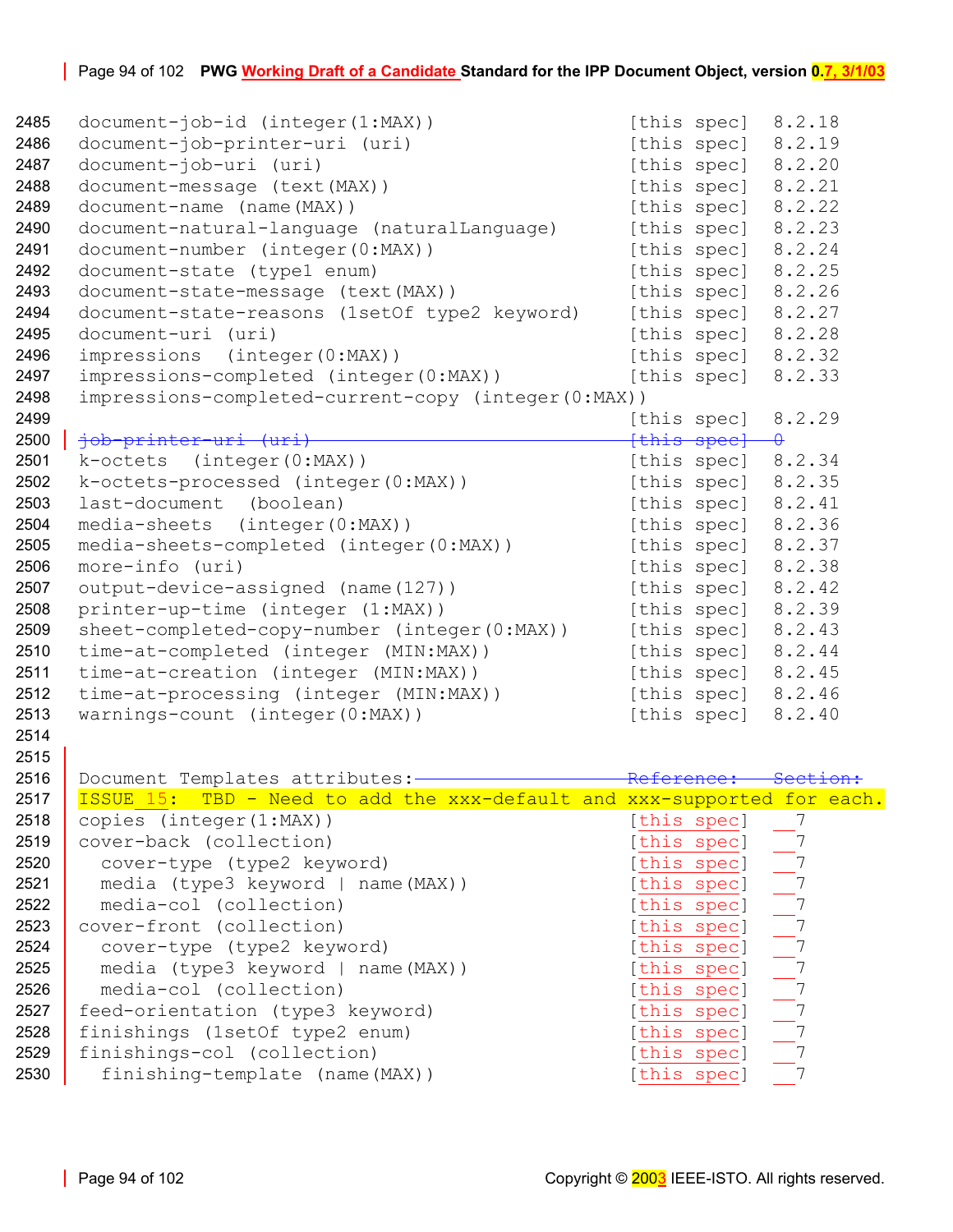| 2531 | stitching (collection)                                                                                     | [this spec] | $\overline{7}$                    |
|------|------------------------------------------------------------------------------------------------------------|-------------|-----------------------------------|
| 2532 | stitching-locations (1setOf integer(0:MAX))                                                                | [this spec] | $\overline{7}$                    |
| 2533 | stitching-offset (integer (0:MAX))                                                                         | [this spec] | $\overline{\phantom{a}}$          |
| 2534 | stitching-reference-edge (type2 keyword)                                                                   | [this spec] | $\overline{\phantom{0}}$ 7        |
| 2535 | font-name-requested (name(MAX))                                                                            | [this spec] | $-7$                              |
| 2536 | font-size-requested (integer(1:MAX))                                                                       | [this spec] | $\overline{7}$                    |
| 2537 | force-front-side (1setOf integer(1:MAX))                                                                   | [this spec] | $\overline{\phantom{0}}$          |
| 2538 | imposition-template (type2 keyword   name(MAX))                                                            | [this spec] | $\overline{\phantom{a}}$ 7        |
| 2539 | insert-sheet (1setOf collection)                                                                           | [this spec] | $\overline{\phantom{a}}$          |
| 2540 | insert-after-page-number (integer(0:MAX))                                                                  | [this spec] | $\overline{\phantom{a}}$ 7        |
| 2541 | insert-count (integer(0:MAX))                                                                              | [this spec] | $\frac{1}{2}$                     |
| 2542 | media (type3 keyword   name(MAX))                                                                          | [this spec] | $-7$                              |
| 2543 | media-col (collection)                                                                                     | [this spec] | $-7$                              |
| 2544 | media (type3 keyword   name(MAX))                                                                          | [this spec] | $-7$                              |
| 2545 | media-col (collection)                                                                                     | [this spec] | $\overline{\phantom{0}}$ 7        |
| 2546 | media-back-coating (type3 keyword   name(MAX)) [this spec]                                                 |             | $-7$                              |
| 2547 | media-color (type3 keyword   name(MAX))                                                                    | [this spec] | $-7$                              |
| 2548 | media-front-coating (type3 keyword   name(MAX)) [this spec]                                                |             | $\frac{1}{\frac{1}{\frac{1}{2}}}$ |
| 2549 | media-hole-count (integer(0:MAX))                                                                          | [this spec] |                                   |
| 2550 | $median-info$ (text(255))                                                                                  | [this spec] | $-7$                              |
| 2551 | media-key (type3 keyword   name(MAX))                                                                      | [this spec] | $= 7$                             |
| 2552 | media-order-count (integer(1:MAX))                                                                         | [this spec] | $\frac{1}{\sqrt{7}}$              |
| 2553 | media-preprinted (type3 keyword   name(MAX))                                                               | [this spec] |                                   |
| 2554 | media-recycled (type3 keyword   name(MAX))                                                                 | [this spec] | $-7$                              |
| 2555 | media-size (collection)                                                                                    | [this spec] | $\overline{7}$                    |
| 2556 | $x$ -dimension (integer $(0:MAX)$ )                                                                        | [this spec] | $\overline{\phantom{0}}$ 7        |
| 2557 | y-dimension (integer(0:MAX))                                                                               | [this spec] | $-7$                              |
| 2558 | media-type (type3 keyword   name(MAX)                                                                      | [this spec] | $\overline{7}$                    |
| 2559 | media-weight-metric (integer(0:MAX))                                                                       | [this spec] | $-7$                              |
| 2560 | media-input-tray-check (type3 keyword   name(MAX))                                                         |             |                                   |
| 2561 |                                                                                                            | [this spec] | 7                                 |
| 2562 | number-up (integer(1:MAX))                                                                                 | [this spec] | $\overline{7}$                    |
| 2563 | orientation-requested (type2 enum)                                                                         | [this spec] | $7\phantom{.0}$                   |
| 2564 | output-bin (type2 keyword   name (MAX))                                                                    | [this spec] | $\overline{7}$                    |
| 2565 | page-delivery (type2 keyword)                                                                              | [this spec] | $\overline{7}$                    |
| 2566 | page-order-received (type2 keyword)                                                                        | [this spec] |                                   |
| 2567 | page-overrides (1setOf collection)                                                                         | [this spec] | $\frac{1}{2}$                     |
| 2568 | document-copies (1setOf rangeOfInteger(MAX))                                                               | [this spec] |                                   |
| 2569 | input-documents (1setOf rangeOfInteger(MAX))                                                               | [this spec] | $-7$                              |
| 2570 | output-documents (1setOf rangeOfInteger (MAX))                                                             | [this spec] |                                   |
| 2571 | pages (1setOf rangeOfInteger(MAX))                                                                         | [this spec] |                                   |
| 2572 | <any affect="" attributes="" job="" other="" pages,<="" template="" th="" that=""><th></th><th></th></any> |             |                                   |
| 2573 | such as media or media-col>                                                                                |             |                                   |
| 2574 | page-ranges (1setOf rangeOfInteger(1:MAX))                                                                 | [this spec] |                                   |
| 2575 | pages-per-subset (1setOf integer(1:MAX))                                                                   | [this spec] |                                   |
| 2576 | presentation-direction-number-up (type2 keyword) [this spec]                                               |             |                                   |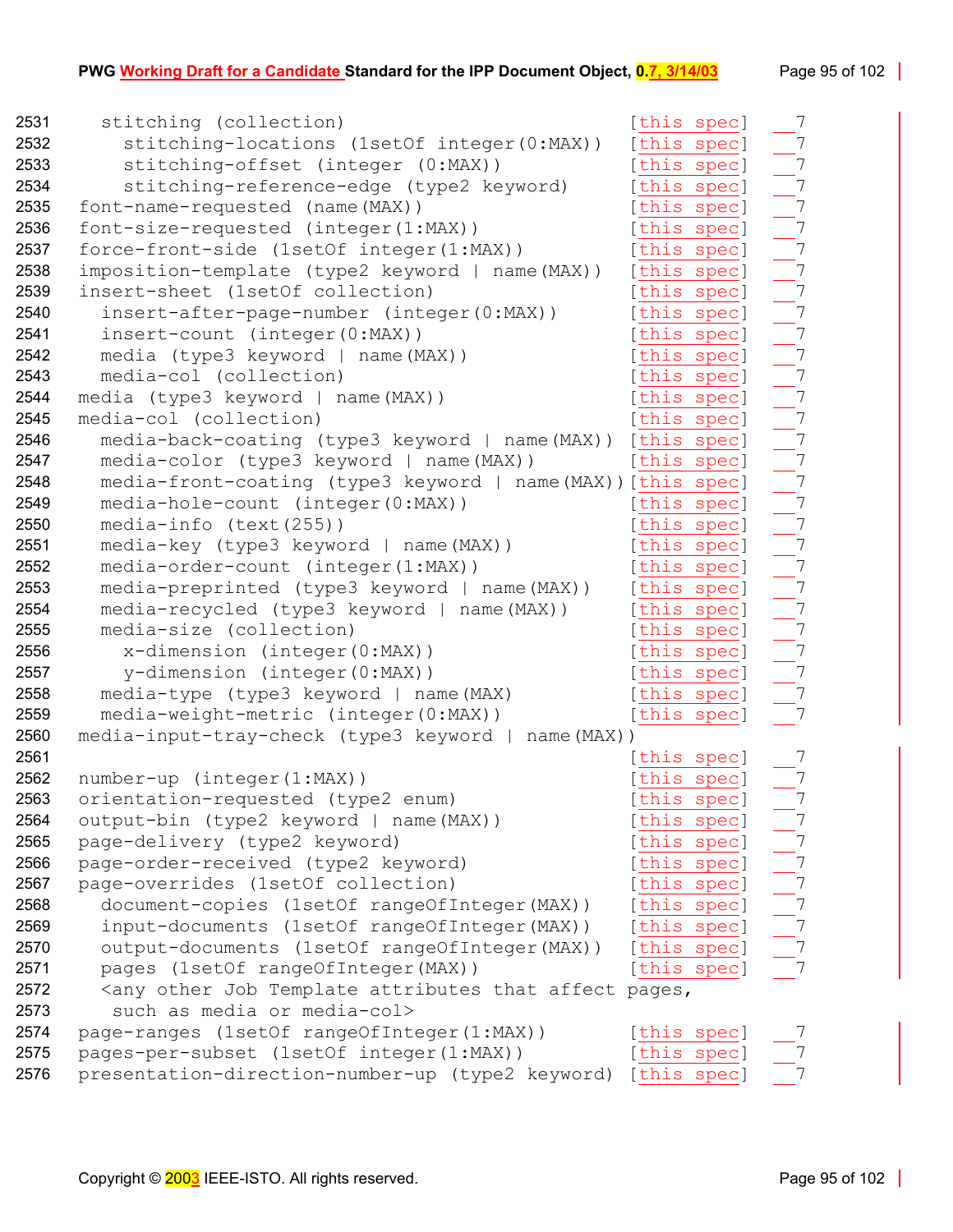### Page 96 of 102 **PWG Working Draft of a Candidate Standard for the IPP Document Object, version 0.7, 3/1/03**

```
7 print-quality (type2 enum) [this spec]
2578 printer-resolution (resolution) [this spec] 7 
2579 separator-sheets (collection) [this spec]
2580 media (type3 keyword | name(MAX)) [this spec] 7 
2581 media-col (collection) and the specific specific specific specific specific specific specific specific specific specific specific specific specific specific specific specific specific specific specific specific specif
2582 separator-sheets-type (type3 keyword | name(MAX)) 
2583 [this spec]
2584 sheet-collate (type2 keyword) [this spec]
2585 sides (type2 keyword) and the species of this species in the species of the species of the species of the species of the species of the species of the species of the species of the species of the species of the specie
2586 x-image-position (type2 keyword) [this spec]
7 x-image-shift (integer(MIN:MAX)) [this spec]
2588 x-side1-image-shift (integer(MIN:MAX)) [this spec]
2589 x-side2-image-shift (integer(MIN:MAX)) [this spec]
2590 y-image-position (type2 keyword) [this spec]
2591 y-image-shift (integer(MIN:MAX)) [this spec]
2592 y-side1-image-shift (integer(MIN:MAX)) [this spec]
2593 y-side2-image-shift (integer(MIN:MAX)) [this spec]
2594 
2595 
2596 Job Template attributes: 
2597 | ISSUE 16: TBD - Need to add the xxx-default and xxx-supported.
2598 Reference: Section:
2599 job-copies (integer(1:MAX)) [this spec] 7.1.1
2600 job-cover-back (collection) [this spec] 7.1.2
2601 <member attributes are the same as "cover-back"> 
2602 job-cover-front (collection) [this spec] 7.1.3
2603 <member attributes are the same as "cover-front"> 
2604 job-finishings (1setOf type2 enum) [this spec] 7.1.4
2605 iob-finishings-col (1setOf collection) [this spec] 7.1.5
2606 <member attributes are the same as "finishings-col"> 
2607 media-size-name (type3 keyword | name(MAX)) [this spec] 7.1.6
7.1.7
2609 
2610 
2611 Printer Description attributes: Reference: 
2612 Section:
2613 document-creation-attributes-supported (1setOf type2 keyword) 
2614 [this spec] 9.1
2615 
2616 
2617 Operation attributes: <u>- - - - - - - - - - Reference: Section:</u>
2618 document-message (text(MAX)) [this spec] 3.8.1.1 
2619 job-mandatory-attributes (1setOf type2 keyword) [this spec] 4.4.2 
0 last-document (boolean) (and this spec] 0
2621
```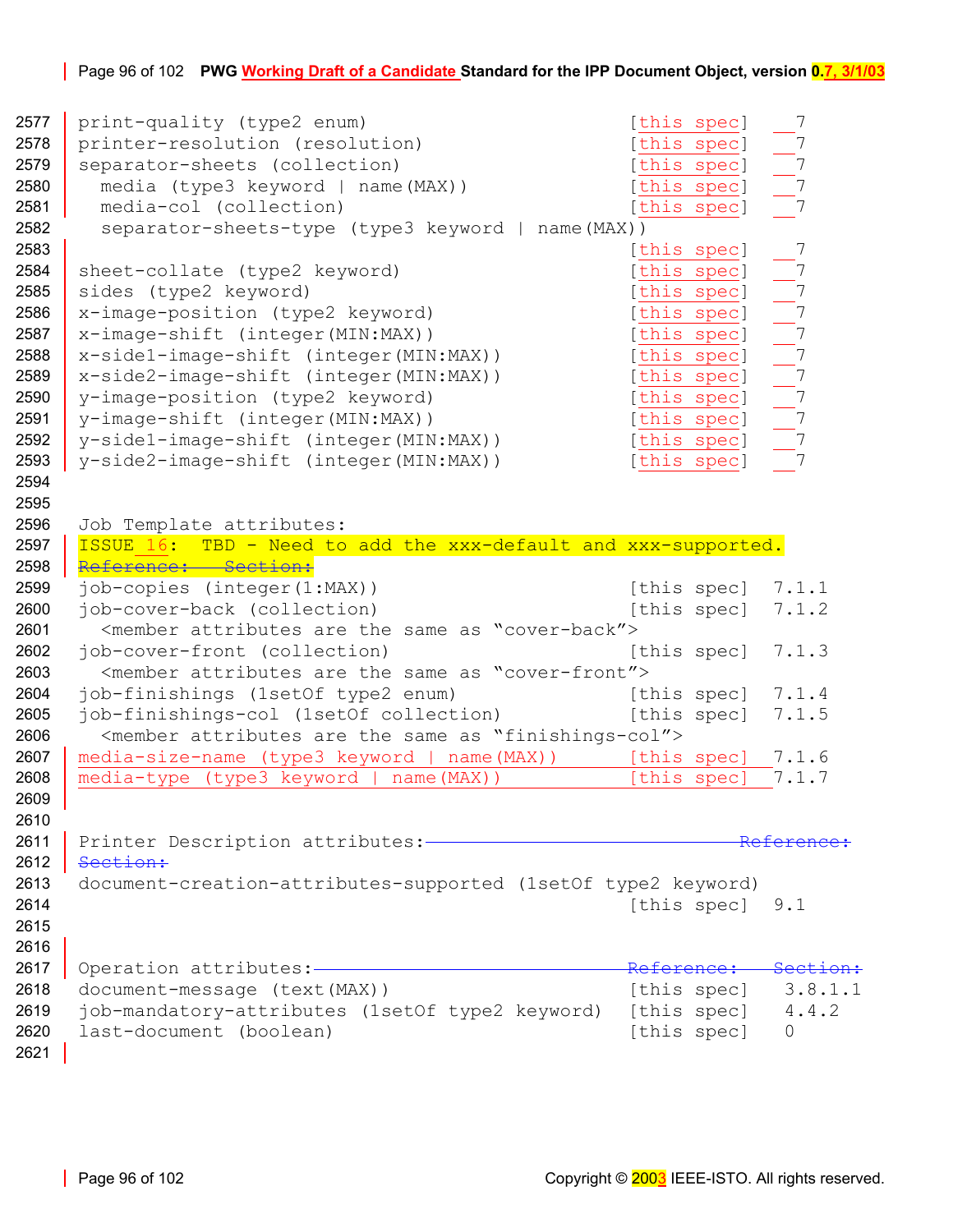## **15.2 Keyword attribute values**

2623 ISSUE 17: TBD - Need to list the keyword attribute values. Do so by reference to the values registered for 2624 corresponding attributes.

## **15.3 Additional Enum Attribute Value Registrations**

2626 The following table lists all the new enum attribute values defined in this document as additional type2 enum values. 2627 These are to be registered according to the procedures in RFC 2911 [rfc2911] section 6.1.

| 2629         | Value                       | Name                                                                | Reference                                    | Section: |
|--------------|-----------------------------|---------------------------------------------------------------------|----------------------------------------------|----------|
| 2630<br>2631 |                             |                                                                     |                                              |          |
| 2632         | pending<br>3                | document-state (type1 enum)                                         | [this spec] $8.2.25$<br>[this spec] $8.2.25$ |          |
| 2633         | 5 processing                |                                                                     | [this spec] $8.2.25$                         |          |
| 2634         | $7\phantom{.0}$<br>canceled |                                                                     | [this spec] $8.2.25$                         |          |
| 2635         | 8 aborted                   |                                                                     | [this spec] $8.2.25$                         |          |
| 2636         | 9<br>completed              |                                                                     | [this spec] $8.2.25$                         |          |
| 2637         |                             |                                                                     |                                              |          |
| 2638         |                             | job-finishings (1setOf type2 enum)                                  | [this spec] $7.1.4$                          |          |
| 2639         |                             | <enum "finishings"="" are="" as="" same="" the="" values=""></enum> |                                              |          |
| 2640         |                             |                                                                     |                                              |          |
| 2641         |                             | operations-supported (type2 enum)                                   | $[rfc2911]$ 4.4.15                           |          |
| 2642         |                             | 0x000F Close-Job                                                    | [this spec] 4.3                              |          |
| 2643         | $0 \times 0033$             | Cancel-Document                                                     | [this spec] 3.8                              |          |
| 2644         | $0 \times 0034$             | Get-Document-Attributes                                             | [this spec] 3.5                              |          |
| 2645         | $0 \times 0035$             | Get-Documents                                                       | [this spec] 3.6                              |          |
| 2646         | $0 \times 0036$             | Delete-Document                                                     | [this spec] 3.9                              |          |
| 2647         | $0 \times 0037$             | Set-Document-Attributes                                             | [this spec] 3.7                              |          |
| 2648         | 0x0039                      | Create-Document                                                     | [this spec] 3.1                              |          |
| 2649         | 0x003A                      | Send-Document-Data                                                  | [this spec] 3.2                              |          |

#### 

### **15.4 Operation Registrations**

2652 The following table lists all of the operations defined in this document. These are to be registered according to the 2653 procedures in RFC 2911 [rfc2911] section 6.4. 

| 2655 | Operations              | Reference       | Section |
|------|-------------------------|-----------------|---------|
| 2656 |                         |                 |         |
| 2657 | Cancel-Document         | [this spec]     | 3.8     |
| 2658 | Close-Job               | [this spec]     | 4.3     |
| 2659 | Create-Document         | [this spec]     | 3.1     |
| 2660 | Delete-Document         | [this spec]     | 3.9     |
| 2661 | Get-Document-Attributes | [this spec]     | 3.5     |
| 2662 | Get-Documents           | [this spec] 3.6 |         |
| 2663 | Delete-Document         | {this spec} 3.9 |         |
| 2664 | Send-Document-Data      | [this spec]     | 3.2     |
|      |                         |                 |         |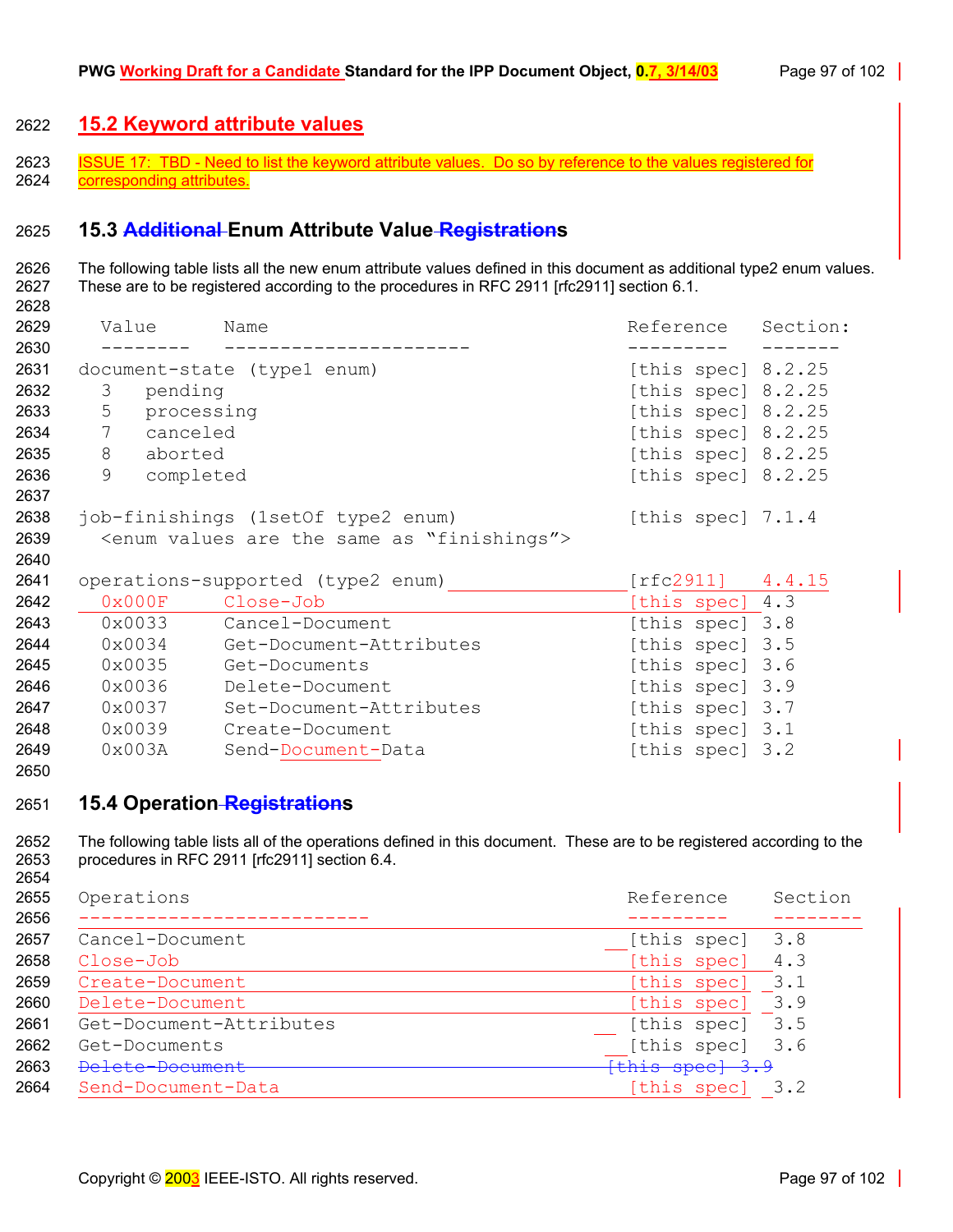|      | 2665   Set-Document-Attributes     | [this spec] 3.7             |
|------|------------------------------------|-----------------------------|
|      | 2666   <del>Create-Document-</del> | <del>[this spec] -3.1</del> |
| 2667 | <del>Send-Data</del>               | <del>[this spec] -3.2</del> |

# 2669 **15.5 Attribute Group tags**

2670 The following table lists all the attribute group tags defined in this document. These are to be registered according to 2671 **the procedures in RFC 2911 [rfc2911] section 6.5.** 

| 2672                 | Value  | Name                    | Reference   | $SA \cap T$ |
|----------------------|--------|-------------------------|-------------|-------------|
| 2673                 | ------ |                         |             |             |
| 2674                 | 0x09   | document-attributes-tag | [this spec] |             |
| $\sim$ $\sim$ $\sim$ |        |                         |             |             |

2675

2668

# 2676 **16 Internationalization Considerations**

2677 The internationalization considerations for this extension for handling the Document object are the same as for 2678 handling the Job object in [rfc2911].

# 2679 **17 Security Considerations**

2680 The Document object should provide no more increased security considerations than the Job object. The Printer 2681 MUST provide the same access control for Document objects as for Job objects.

## 2682 **18 Contributors**

2683 Don Fullman, Xerox 2684 Ira McDonald, High North

## 2685 **19 Acknowledgments**

## 2686 **20 Author's Address**

| 2687 | Tom Hastings                       |
|------|------------------------------------|
| 2688 | <b>Xerox Corporation</b>           |
| 2689 | 737 Hawaii St.                     |
| 2690 | El Segundo, CA 90245               |
| 2691 |                                    |
| 2692 | Phone: 310 333-6413                |
| 2693 | Fax: 310 333-5514                  |
| 2694 | e-mail: hastings@cp10.es.xerox.com |
| 2695 |                                    |
| 2696 | Peter Zehler                       |
| 2697 | <b>Xerox Corporation</b>           |
| 2698 | MS: 0128-30E                       |
|      |                                    |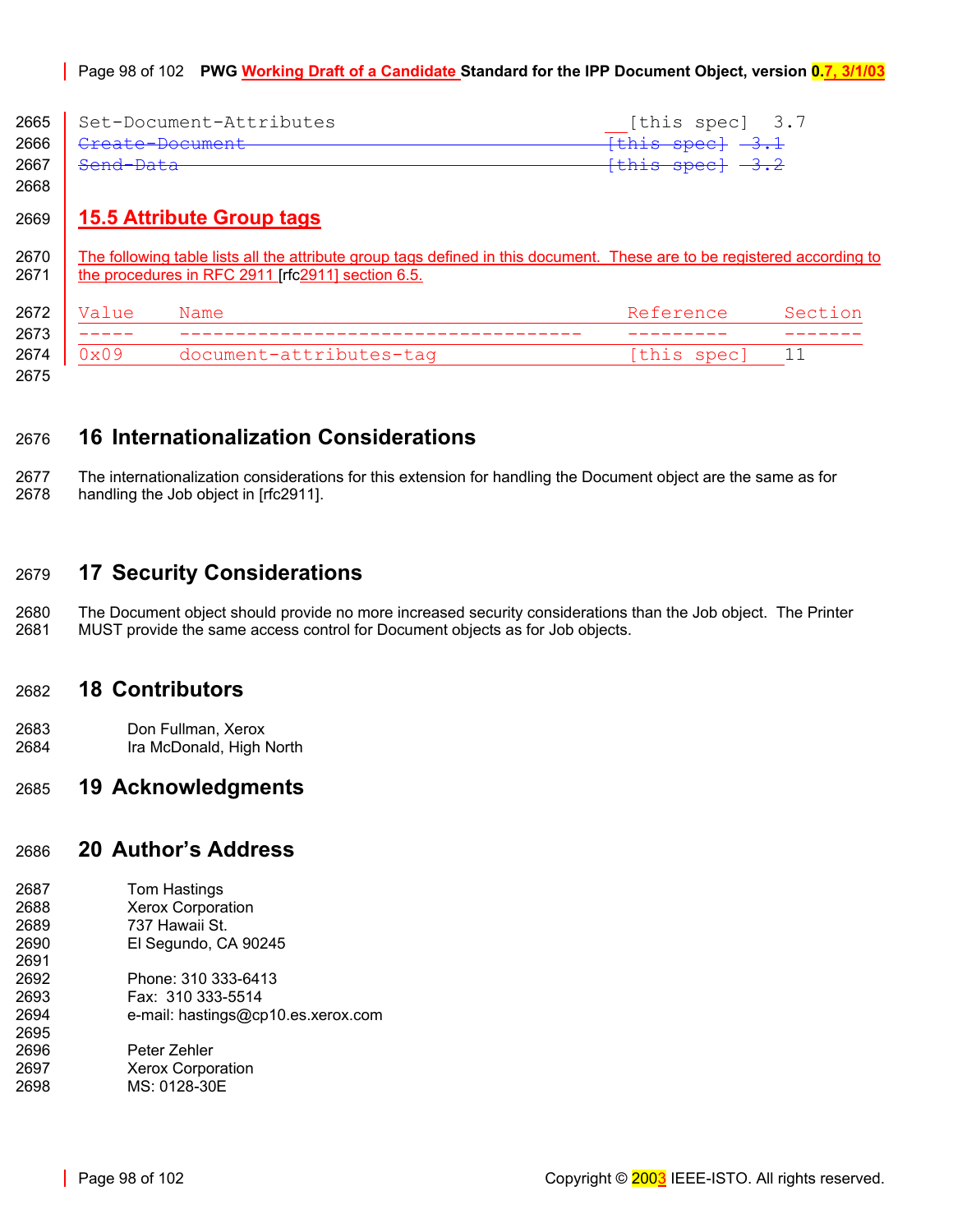- 2699 800 Phillips Road 2700 Webster, NY 14580-9701 2701 2702 Phone: 1+585+2658755
- 2703 Fax:
- 2704 e-mail: PZehler@crt.xerox.com

# 2705 **21 Appendix A: Document operations compared to Job operations**

2706 This appendix compares the Document operations with the existing Job operations to show the parallelism.

2707 [Table 16](#page-98-0) compares the Job and Document operations. The two Conf. columns indicate the conformance 2708 requirements (REQUIRED = REQ, OPTIONAL = OPT) for the Job and Document operations respectively. A "REQ" 2709 in the Document Conformance column means if the Document object is supported. Whether a Document operation 2710 is a method on the Job object or the Document object depends on the modeling regime and is not an essential part 2711 of the semantics described here, since these semantics are intended to apply to both to object-oriented and object-2712 based protocols, APIs, and implementations.

### 2713 **Table 16 - Document operations compared to Job operations**

<span id="page-98-0"></span>

| Job operations             | Job        | Document operations                                                   | <b>Doc</b> |
|----------------------------|------------|-----------------------------------------------------------------------|------------|
|                            | Conf.      |                                                                       | Conf       |
|                            |            |                                                                       |            |
| <b>Cancel-Current-Job</b>  | <b>OPT</b> | N/A, can only cancel a document explicitly by document number and     | <b>OPT</b> |
|                            |            | explicit job id.                                                      |            |
| Cancel-Job                 | <b>REQ</b> | <b>Cancel-Document</b>                                                | <b>REQ</b> |
| Create-Job                 | OPT        | <b>Create-Document</b>                                                | <b>REQ</b> |
| Get-Job-Attributes         | <b>REQ</b> | <b>Get-Document-Attributes</b>                                        | <b>REQ</b> |
| Get-Jobs                   | <b>REQ</b> | <b>Get-Documents</b>                                                  | <b>REQ</b> |
| Hold-Job                   |            | N/A, can only hold an entire job.                                     |            |
| Print-Job                  | <b>REQ</b> | Send-Document (existing operation - see [rfc2911] with an additional  | $REQ^{57}$ |
|                            |            | Document attributes group defined in section 3.3)                     |            |
| <b>Print-URI</b>           | <b>OPT</b> | Send-URI (existing operation - see [rfc2911] with an additional       | <b>OPT</b> |
|                            |            | Document attributes group defined in section 3.4)                     |            |
| N/A                        |            | <b>Send-Document-Data</b>                                             | <b>REQ</b> |
| Promote-Job                | <b>OPT</b> | N/A, can only promote an entire job                                   |            |
| Purge-Jobs                 | <b>OPT</b> | Delete-Document                                                       | <b>OPT</b> |
| Release-Held-New-Jobs      | <b>OPT</b> | N/A, can only release entire jobs                                     |            |
| Release-Job                | <b>OPT</b> | N/A, can only release an entire job                                   |            |
| Reprocess-Job              | <b>OPT</b> | N/A, can only reprocess an entire job                                 |            |
| <b>Restart-Job</b>         | <b>OPT</b> | N/A, can only restart an entire job                                   |            |
| Resume-Job                 | <b>OPT</b> | N/A, can only resume an entire job                                    |            |
| <b>Schedule-Job-After</b>  | <b>OPT</b> | N/A, can only schedule an entire job                                  |            |
| <b>Set-Job-Attributes</b>  | <b>OPT</b> | <b>Set-Document-Attributes</b>                                        | <b>OPT</b> |
| <b>Suspend-Current-Job</b> | <b>OPT</b> | N/A, can only suspend an entire job in order to run another one       |            |
| <b>Validate-Job</b>        | <b>REQ</b> | N/A, use Validate-Job to validate a single document or use Create-Job | <b>REQ</b> |
|                            |            | with "ipp-attribute-fidelity" = 'true' and Create-Document request to |            |
|                            |            | validate a multi-document job.                                        |            |

2714 2715

<span id="page-98-1"></span>l  $57$  The Send-Document operation is OPTIONAL for a Printer to conform to [rfc2911], but is REQUIRED for a Printer to conform to this Document object specification.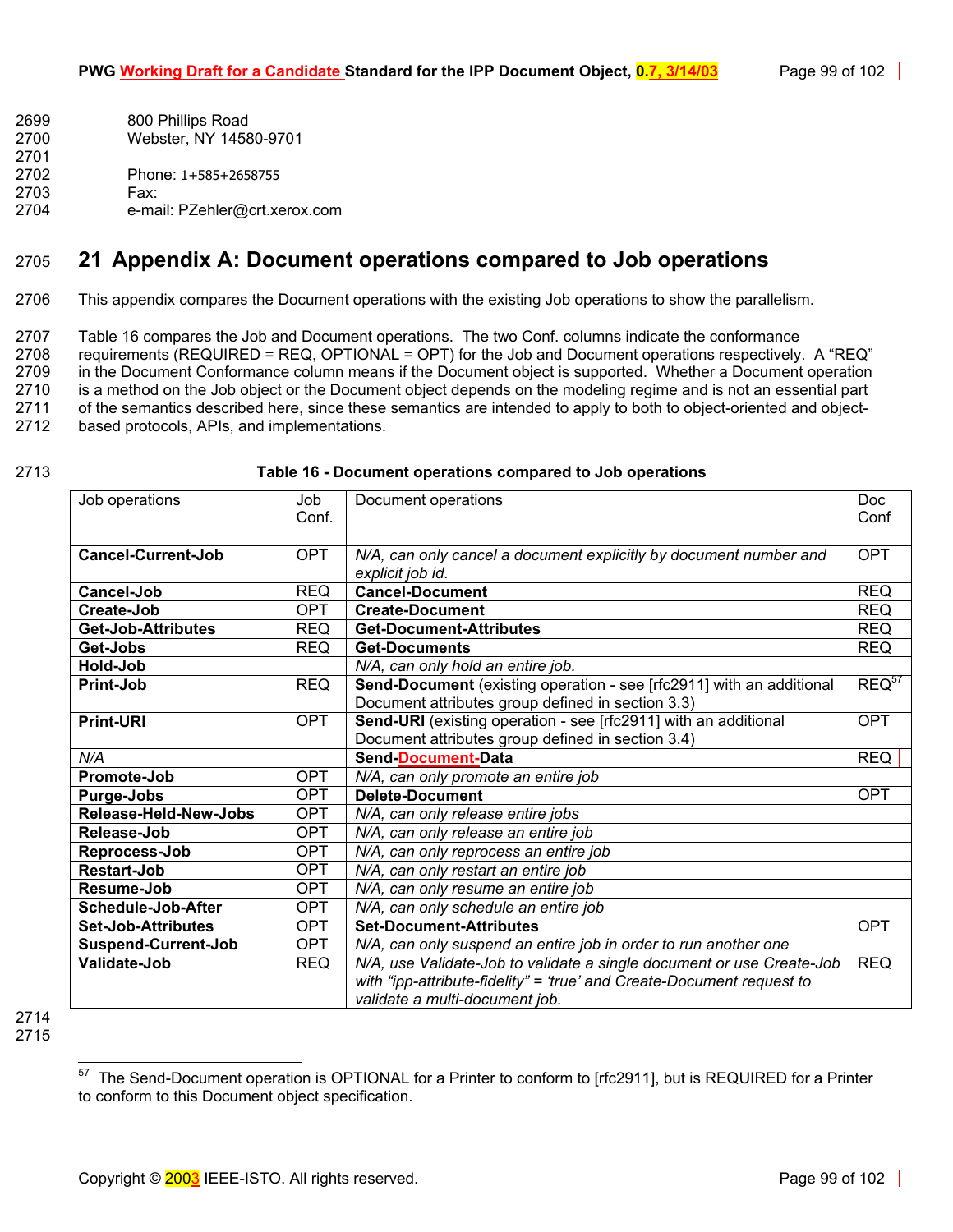# 2716 **22 Annex B: Change Log (informative)**

2717 The following summaries of the changes in chronological order:

- 2718 Version 0.3, 9 September 2002:
- 2719 1. Reformatted as an IEEE-ISTO standard and added the usual sections for a standard.
- 2720 2. Added "original-requesting-user-name" Operation attribute to [Table 6.](#page-39-1)
- 2721 3. Added "y" to "output-bin" in [Table 8 s](#page-43-0)o it MAY be a Document Template attribute.
- 2722 4. Clarified the \* and in [Table 9 Job and Document Description attributes.](#page-54-0)
- 2723 5. Added section [8.2.1 a](#page-77-0)ll of the Printer attributes defined In any IPP standard.
- 2724 6. Allocated operation-id enums in section [10 t](#page-87-0)o the 7 Document operations.
- 2725 7. Added the conformance section [12](#page-88-1)
- 2726 8. Completed the IANA Considerations section [15.](#page-91-0)

2728 Version 0.4, 14 October 2002:

2727

- 2729 1. Added the operation specifications.
- 2730 2. Added the Create-Document and Send-Data to be more parallel with Jobs and support PWG PSI.
- 2731 3. Resolved the 15 issues in version 0.3 as discussed on the mailing list.
- 2732 4. Added the Attribute Precedence section [5.](#page-36-0)
- 2733 3 5. Added [**prod-print2** <u>ippsave</u>] attributes.
- 2734 6. Added job-mandatory-attributes, job-cover-back, job-cover-front, job-copies, job-finishings, job-finishings-col. 2735 document-id-uri, and redirect-uri. 2736

2737 Version 0.5, 25 October 2002, as a result of the PWG Semantic Model telecon, October 24, 2002:

- 2738 1. Fixed the title to say "Proposed Standard" and removed the 5100.n number until the document is approved by 2739 the PWG Last Call to progress as a Draft Standard.
- 2740 2. Changed Cancel-Document from OPTIONAL to REQUIRED.
- 2741 3. Added [Table 3 a](#page-14-1)nd [Table 4](#page-14-2) to show the request and response signatures of the Document Creation and 2742 Validation operations.
- 2743 4. Renamed the "document-number" operation attribute to "input-document-number", to agree with 2744 | [overridepwg5100.4] and because the Document object is really the Input Document (as opposed to the 2745 Output Document). The Printer copies this value to the Document's "document-number" Document 2746 Description attribute.
- 2747 5. Clarified that the Printer MUST reject a Create-Document request if the "document-number" already exists.
- 2748 6. Clarified that the client cannot supply Subscription attributes in any Document Creation requests.
- 2749 7. Added "document-message" (text(127)) operation attribute to the Document Creation requests to go with the 2750 "document-message" agreement (see point #[15 \)](#page-99-0).
- 2751 8. Fixed Create-Document response to return Job status attributes in Group 3 and Document status attributes in 2752 Group 4.
- 2753 9. Required the Printer to return just the "document-number" and "document-id-uri" (uri) Document Description 2754 attribute in a Document Creation response.
- 2755 10. Added the "document-mandatory-attributes" operation attribute.
- 2756 11. Separated the returned Job status attributes and the Document status attributes into two groups, one Job 2757 Attributes and the other Document attributes.
- 2758 12. Allowed the client to supply or omit the "document-uri" operation attribute in a Validate-Job request.
- 2759 13. Clarified that the "document-number" operation attribute MUST follow the Printer and Job Target in Group 1.
- 2760 14. Changed the Get-Documents response when there is no "requested-attributes" to simply "document-number" 2761 and "document-id-uri" to be parallel with the Get-Jobs operation.
- <span id="page-99-0"></span>2762 15. Changed the "message" operation attribute in Cancel-Document and Cancel-Current-Document to 2763 "document-message" operation attribute which the Printer copies to the "document-message" Document 2764 Description attribute for use both by the user and the operator.
- 2765 16. Clarified that the "document-state-reasons" values never affect Job scheduling.
- 2766 17. Made Job Level page override programming higher precedence than Document level Document object 2767 attributes.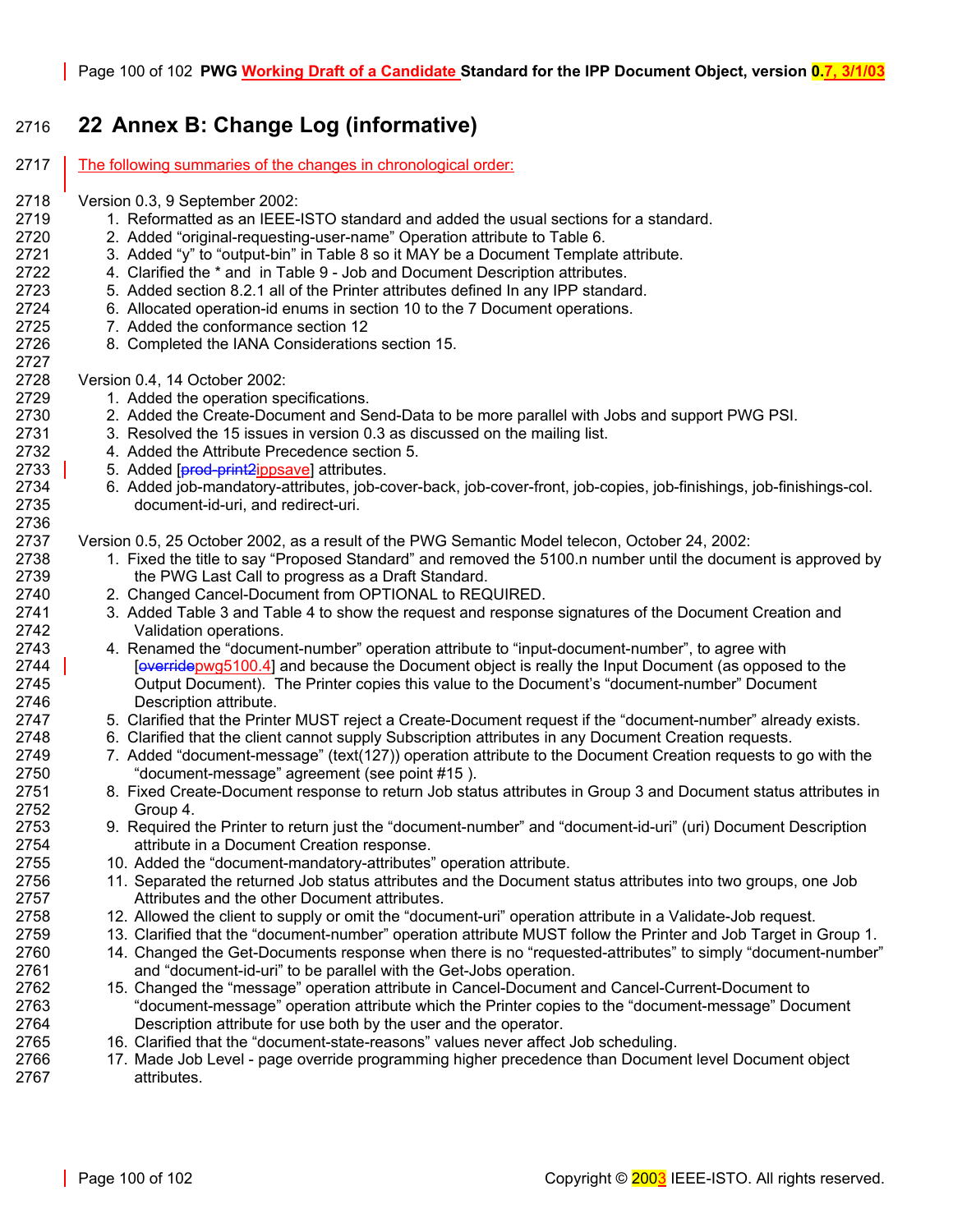| 2768         | 18. Clarified PDL document data precedence and its relationship to Job Template attributes ending with "-                                                               |
|--------------|-------------------------------------------------------------------------------------------------------------------------------------------------------------------------|
| 2769         | requested".                                                                                                                                                             |
| 2770         | 19. In Table 6, flagged the operation attributes that the Printer copies to the corresponding Job and Document                                                          |
| 2771         | Description attributes in Document Creations operations.                                                                                                                |
| 2772         | 20. Fixed "job-mandatory-attributes" operation attribute so its only supplied at Job level, now that we have                                                            |
| 2773         | "document-mandatory-attributes" operation attribute.                                                                                                                    |
| 2774         | 21. Clarified that "ipp-attribute-fidelity" can be supplied at both the Job and Document Levels and how it interacts                                                    |
| 2775         | with "job-mandatory-attributes" and "document-mandatory-attributes" operation attributes.                                                                               |
| 2776         | 22. Disallowed "output-bin" at the Document Level (and Page Level). It subsets the single stream of Input-Pages                                                         |
| 2777         | across Input-Documents.                                                                                                                                                 |
| 2778         | 23. Disallowed "page-ranges" at the Page Level.                                                                                                                         |
| 2779         | 24. Disallowed "pages-per-subset" at the Document level (and Page Level).                                                                                               |
| 2780         | 25. Disallowed "separator-sheets" at the Page Level.                                                                                                                    |
| 2781         | 26. Added "document-printer-up-time" Document Description attribute for Get-Documents and Get-Document-                                                                 |
| 2782         | Attributes responses that the Printer MUST support, just like "job-printer-up-time" operation attribute for Get-                                                        |
| 2783         | Jobs and Get-Job-Attributes.                                                                                                                                            |
| 2784<br>2785 | Version 0.6, 13 January 2003, agreements from New Orleans October PWG meeting and subsequent telecons:                                                                  |
| 2786         | 1. Deleted the Cancel-Current-Document and Validate-Document operations.                                                                                                |
| 2787         | 2. Deprecated the "input-document-number" operation attribute from the Document Creation operations.                                                                    |
| 2788         | 3. Deleted the "document-mandatory-attributes" operation attribute to align with the PWG Semantic model. So                                                             |
| 2789         | both specifications have only the "job-mandatory-attributes" operation attribute. The client can only supply at                                                         |
| 2790         | the Job Level. The Document Level inherits from the Job Level.                                                                                                          |
| 2791         | 4. Increased "document-message" operation attribute length from 127 to MAX (1023) octets.                                                                               |
| 2792         | 5. Clarified that "ipp-attribute-fidelity" and "job-mandatory-attributes" can only be supplied at the Job Level; the                                                    |
| 2793         | Document level inherits their values.                                                                                                                                   |
| 2794         | 6. Added "ipp-attribute-fidelity" and "job-mandatory-attributes" Job Description attributes.                                                                            |
| 2795         | 7. Added the "media-size-name" as a member attribute of "media-col" and as a separate Job Template attribute                                                            |
| 2796         | as used by UPnPv1 and UPnPv2.                                                                                                                                           |
| 2797         | 8. Added the "media-type" as a Job and Document Template attribute on its own as used by UPnPv1 and                                                                     |
| 2798         | UPnPv2 (as well as leaving it as a member attribute of the "media-col" Job and Document Template                                                                        |
| 2799         | attributes).                                                                                                                                                            |
| 2800         | 9. Renamed "document-printer-up-time" Document Description attribute to simply "printer-up-time".                                                                       |
| 2801         | 10. Added the following Job Description attributes: "ipp-attribute-fidelity", and "job-mandatory-attributes".                                                           |
| 2802         | 11. Removed the following Document Description attributes: "ipp-attribute-fidelity".                                                                                    |
| 2803         | 12. Added the following Document Description attributes: "document-format-detail", "document-format-detected",                                                          |
| 2804         | "job-id", "job-printer-uri", "job-uri", "output-device-assigned".                                                                                                       |
| 2805         | 13. Defined all of the Document Description attributes, often with references to other specifications, so that they                                                     |
| 2806         | appear in the table of contents.                                                                                                                                        |
| 2807         |                                                                                                                                                                         |
| 2808         | Version 0.6, 14 March 2003, agreements from the Maui January PWG meeting and subsequent telecons:                                                                       |
| 2809         | Fixed up the file naming and numbering to agree with the latest PWG process agreements.<br>1.                                                                           |
| 2810<br>2811 | 2.<br>Updated the Abstract and Introduction to reflect the additions.<br>Fixed cross references to use the standard numbers as agreed, rather than mnemonic references. |
| 2812         | 3.<br>Deprecated the "input-document-number" operation attribute ([pwg5100.4] section 9.2.1 in the Create-<br>4.                                                        |
| 2813         | <b>Document Requests</b>                                                                                                                                                |
| 2814         | 5. Renamed Send-Data to Send-Document-Data to more clearly reflect the scope of the operation.                                                                          |
| 2815         | Added the REQUIRED Close-Job operation to close a job that contains Document objects. Using "last-<br>6.                                                                |
| 2816         | document" still works too and the Printer MUST support both ways.                                                                                                       |
| 2817         | 7. Retained the idea that the Printer MUST NOT copy down any attributes supplied in the Job Creation                                                                    |
| 2818         | operation to the Document object as observable in Document object query responses. Document objects                                                                     |
| 2819         | inherit that effect from the Job object.                                                                                                                                |
| 2820         | 8. Added the following operation and Document Description attributes: document-container-summary                                                                        |
| 2821         | (collection), document-creator-application-name (name(MAX)), document-creator-application-version                                                                       |
| 2822         | (text(127)), document-creator-os-name (name(40)), document-creator-os-version (text(40)), document-                                                                     |
|              |                                                                                                                                                                         |